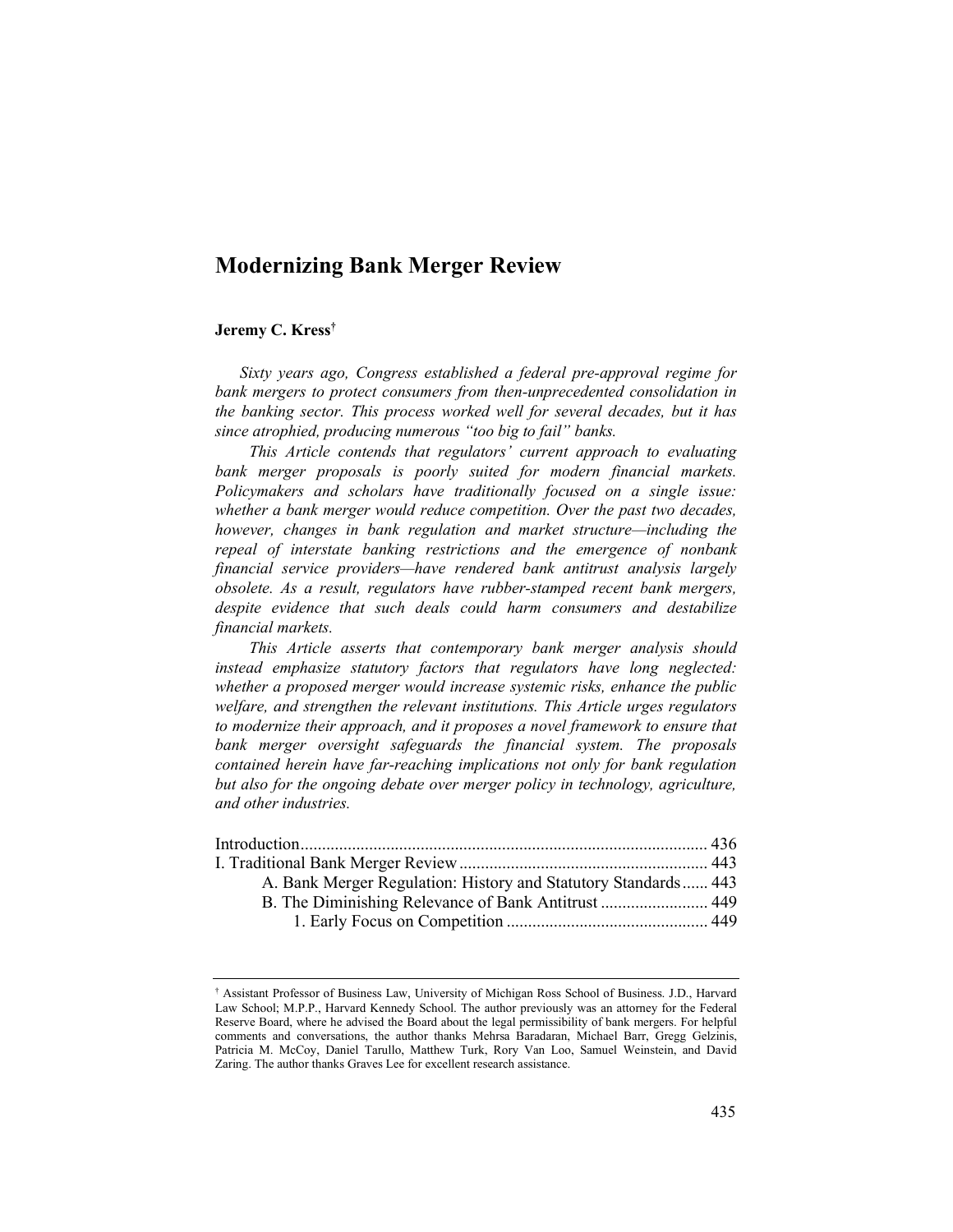Yale Journal on Regulation Vol. 37:435, 2020

| 2. The Declining Importance of Competition in Bank                      |  |
|-------------------------------------------------------------------------|--|
|                                                                         |  |
|                                                                         |  |
| A. The Trend Toward Permissive Bank Merger Approvals  454               |  |
| B. The Risks of Lenient Bank Merger Oversight 459                       |  |
|                                                                         |  |
| A. Competitive Considerations Alone Cannot Prevent Adverse              |  |
|                                                                         |  |
| B. The Normative Justification for Expansive Bank Merger                |  |
|                                                                         |  |
|                                                                         |  |
|                                                                         |  |
|                                                                         |  |
|                                                                         |  |
|                                                                         |  |
| 3. Community Reinvestment Act Performance  488                          |  |
|                                                                         |  |
| V. Implications for Contemporary Merger Policy in Other Industries  496 |  |
|                                                                         |  |
|                                                                         |  |

### Introduction

The biggest irony of the 2008 financial crisis is that the market crash was both initially triggered and ultimately alleviated by massive bank mergers. A wave of mergers by Bank of America, Citigroup, JPMorgan, and Wells Fargo in the late 1990s created the "too big to fail" banks that became so central to the crisis.<sup>1</sup> Less than a decade later, the federal government orchestrated multibillion-dollar emergency acquisitions by several of these firms to stem the panic.<sup>2</sup> Thus, these four dominant banks—which control 42% of the assets in the U.S. banking system—owe their existence to megamergers.<sup>3</sup> Now, critics worry that that these firms are not only "too big to fail," but also "too big to jail," "too big to manage," and "too big to supervise."<sup>4</sup>

<sup>1.</sup> See Donald I. Baker, From Philadelphia National Bank to Too Big to Fail: How Modern Financial Markets Have Outrun Antitrust Law as a Source of Useful Structural Remedies, 80 ANTITRUST L.J. 353, 359-62 (2015) (tracing the acquisition history of the United States' largest banks).

<sup>2.</sup> See id. at 358-60 (discussing Bank of America's crisis-driven acquisition of Merrill Lynch, JPMorgan's takeover of Bear Stearns and Washington Mutual, and Wells Fargo's merger with Wachovia).

<sup>3.</sup> See Jeff Cox, 5 Biggest Banks Now Own Almost Half the Industry, CNBC (Apr. 15, 2015), https://www.cnbc.com/2015/04/15/5-biggest-banks-now-own-almost-half-the-industry.html

<sup>[</sup>https://perma.cc/5G66-NMW9] (noting that JPMorgan, Bank of America, Wells Fargo, and Citibank own 42.04% of U.S. bank assets).

<sup>4.</sup> See, e.g., Jeremy C. Kress, Solving Banking's 'Too Big to Manage' Problem, 104 MINN. L. REV. 171, 186-92 (2019) (explaining banking's "too big to manage" phenomenon); Lev Menand, Too Big to Supervise: The Rise of Financial Conglomerates and the Decline of Discretionary Oversight in Banking, 103 CORNELL L. REV. 1527, 1583 (2018) (examining why some banks may be "too big to supervise"); Saule T. Omarova, *The "Too Big to Fail" Problem*, 103 MINN. L. REV. 2495, 2499-504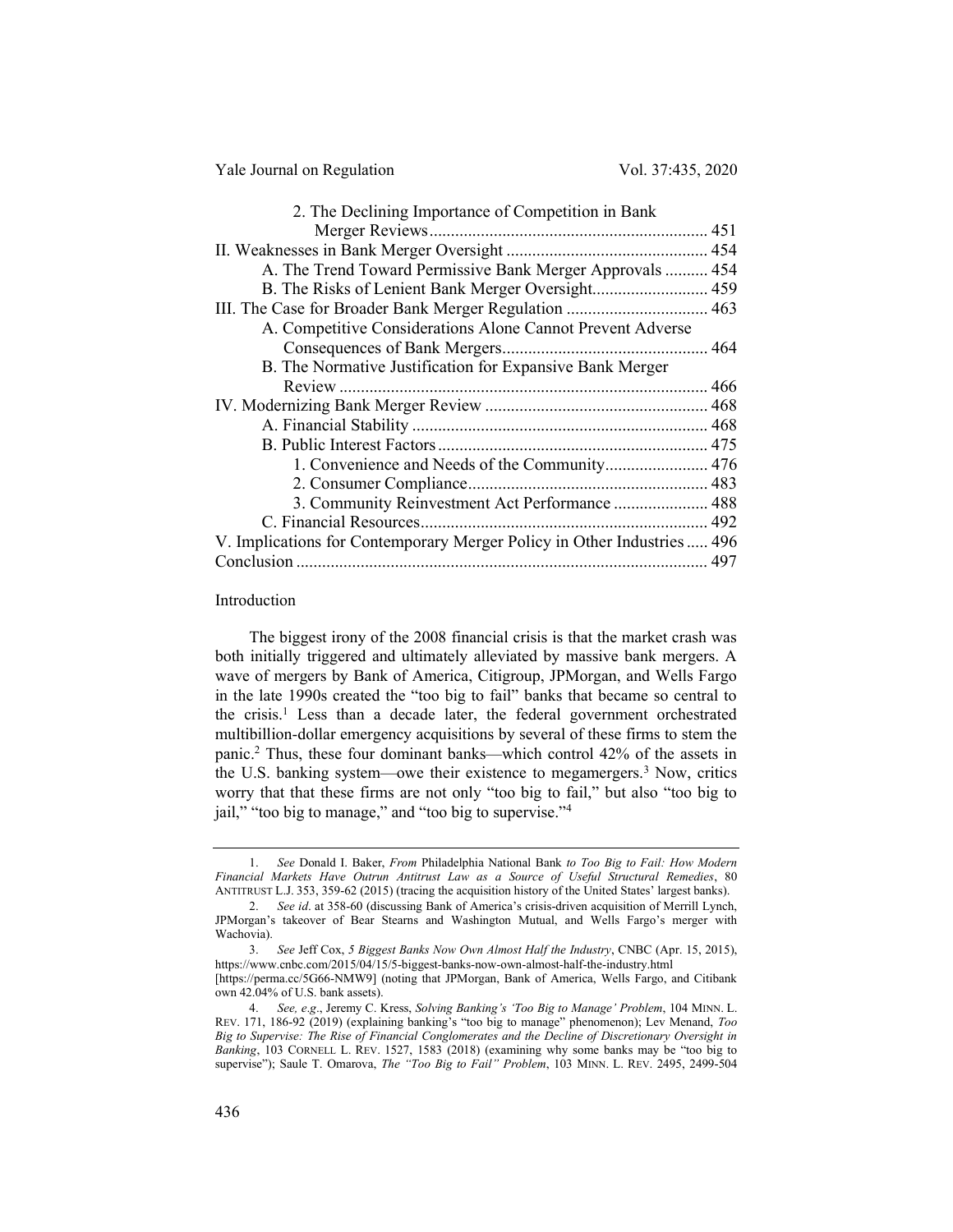Of course, this is not the first time that bank mergers have raised public policy concerns. In the 1950s, for example, a "massive merger movement" sparked fears of then-unprecedented consolidation in the financial sector.<sup>5</sup> Many of these deals did not require federal approval.<sup>6</sup> Several years later, Congress established a comprehensive oversight regime for bank mergers in an attempt to rein in unregulated consolidation. Under the Bank Merger Act of 1960, banks would have to get approval from their federal regulators before combining.<sup>7</sup>

This pre-approval system worked well for several decades. While the Federal Reserve, Office of the Comptroller of the Currency (OCC), and Federal Deposit Insurance Corporation (FDIC) signed off on the majority of bank merger applications, they regularly exercised their power to block transactions they determined would not be in the public interest.<sup>8</sup> This Article contends, however, that policymakers have allowed the once-powerful bank merger review process to atrophy over time, and the current framework is no longer adequate to safeguard modern financial markets. In many respects, the United States has reverted to pre-1950s policies favoring bank consolidation, thereby increasing risks to consumers and the broader financial system.

The Bank Merger Act and its companion statute, the Bank Holding Company Act, direct the federal banking agencies to consider four main factors when evaluating a proposed merger: (1) the proposal's potential anticompetitive effects, (2) possible risks to financial stability, (3) the transaction's probable effect on the public interest, and (4) the companies' financial and managerial resources.<sup>9</sup> The statutes authorize the agencies to reject a merger proposal if any one of these factors weighs against approval.<sup>10</sup>

Although Congress instructed the banking agencies to consider multiple factors when reviewing bank merger proposals, legal scholarship on bank mergers has focused almost exclusively on just one: competition. Since the 1950s, dozens of law review articles have analyzed competitive considerations

<sup>(2019) (</sup>discussing the "too big to fail" problem); Nizan Geslevich Packin, Breaking Bad? Too-Big-To-Fail Banks Not Guilty as Charged, 91 WASH. U. L. REV. 1089, 1092-94 (2014) (describing the "too big to *iail*" issue).

<sup>5.</sup> See BERNARD SHULL & GERALD A. HANWECK, BANK MERGERS IN A DEREGULATED ENVIRONMENT 85 (2001).

<sup>6.</sup> See Benjamin J. Klebaner, Federal Control of Commercial Bank Mergers, 37 IND. L.J. 287, 298 (1962).

<sup>7.</sup> Act of May 13, 1960 (Bank Merger Act), Pub. L. No. 86-463, 74 Stat. 129 (codified as amended at 12 U.S.C. § 1828(c) (2018)).

<sup>8.</sup> See SHULL & HANWECK, supra note 5, at 97 (discussing denials of merger applications).

<sup>9.</sup> Bank Merger Act, 12 U.S.C. § 1828(c) (2018); Bank Holding Company Act of 1956 § 3(c), 12 U.S.C. § 1842(c) (2018). This Article refers to the Bank Merger Act and Bank Holding Company Act collectively as the "bank merger statutes."

<sup>10.</sup> See Bd. of Governors v. First Lincolnwood Corp., 439 U.S. 234, 243-48 (1978) (holding that each Bank Holding Company Act factor provides an independent, solely sufficient basis on which the Federal Reserve may deny a merger application).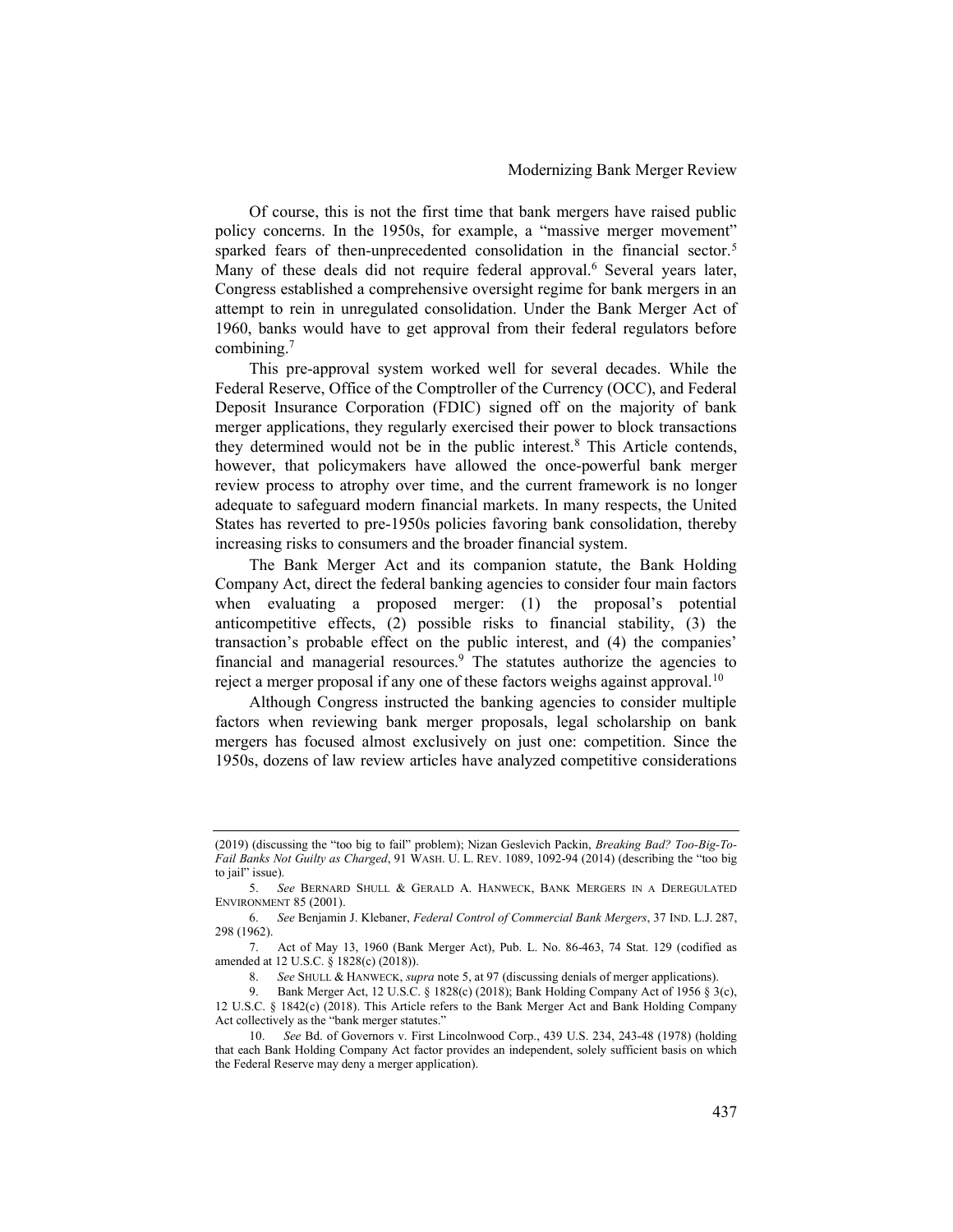in bank mergers.<sup>11</sup> Yet scholars have devoted virtually no attention to the other, equally relevant statutory considerations.<sup>12</sup> Federal Reserve officials have noted the dearth of scholarship on bank merger factors other than competition and urged academics to fill the void.<sup>13</sup>

Due to scholars' narrow focus on antitrust issues in bank mergers, the legal literature has not assessed the extent to which the banking agencies have fulfilled their mandate to rigorously review merger proposals under all the applicable statutory standards. Recent evidence suggests that the agencies are falling short. Bank merger approval rates are at historic highs. The Federal Reserve, for example, signed off on 95% of merger applications in 2018—its highest approval rate since it began keeping track.<sup>14</sup> Meanwhile, the agencies are greenlighting merger proposals at record speed. In the past, the banking agencies have taken nearly a full year, on average, to review bank mergers that attract adverse public comments.<sup>15</sup> But in 2018, the Federal Reserve approved

<sup>11.</sup> See, e.g., Adolf A. Berle, Jr., Banking Under the Anti-Trust Laws, 49 COLUM. L. REV. 589 (1949); Peter C. Carstensen, Restricting the Power to Promote Competition in Banking: A Foolish Consistency Among the Circuits, 1983 DUKE L.J. 580; Joseph E. Casson & Bernie R. Burrus, Federal Regulation of Bank Mergers, 18 AM. U. L. REV. 677 (1969); Rodgin Cohen, The New Phase of Bank Consolidation: Regulatory Issues and Considerations, 27 WAKE FOREST L. REV. 63 (1992); Earl W. Kintner & Hugh C. Hansen, A Review of the Law of Bank Mergers, 14 B.C. INDUS. & COM. L. REV. 213 (1972); Klebaner, supra note 6; J. Robert Kramer II, Antitrust Review in Banking and Defense, 11 GEO. MASON L. REV. 111 (2002); William T. Lifland, The Supreme Court, Congress, and Bank Mergers, 32 LAW & CONTEMP. PROBS. 15 (1967); William A. Mogel, Bank Mergers and the Antitrust Laws, 17 AM. U. L. REV. 57 (1967); Robert F. Roach, Bank Mergers and the Antitrust Laws: The Case for Dual State and Federal Enforcement, 36 WM. & MARY L. REV. 95 (1994); J. William Via, Jr., The Administration of the Bank Merger and Bank Holding Company Acts: Confusion Compounded, 51 VA. L. REV. 1517 (1965); William Wemple & Kenneth Cutler, The Federal Bank Merger Law and the Antitrust Laws, 16 BUS. LAW. 994 (1961). In addition, several excellent student notes have addressed antitrust considerations in bank mergers. See, e.g., Note, Commercial Bank Mergers: The Case for Procedural and Substantive Deregulation, 95 HARV. L. REV. 1914 (1982); Gina M. Killian, Note, Bank Mergers and the Department of Justice's Horizontal Merger Guidelines: A Critique and Proposal, 69 NOTRE DAME L. REV. 857 (1994); Tim McCarthy, Note, Refining Product Market Definition in the Antitrust Analysis of Bank Mergers, 46 DUKE L.J. 865 (1997); John S. Watson, Comment, Bank Mergers: A New Standard of Evaluation?, 46 TEX. L. REV. 81 (1967).

<sup>12.</sup> Professor Mehrsa Baradaran has written the most complete analysis of the public interest factor to date. See Mehrsa Baradaran, Banking and the Social Contract, 89 NOTRE DAME L. REV. 1284, 1337-42 (2014). No legal scholarship has addressed the financial stability factor or financial and managerial considerations in bank-merger regulation.

<sup>13.</sup> See, e.g., Daniel K. Tarullo, Governor, Bd. of Governors of the Fed. Reserve Sys., Distinguished Jurist Lecture at the University of Pennsylvania Law School: Financial Stability Regulation 19-20 (Oct. 10, 2012), https://www.federalreserve.gov/newsevents/ speech/files/tarullo20121010a.pdf [https://perma.cc/22KN-G6M3] (encouraging scholarly research on the financial-stability factor).

<sup>14.</sup> BD. OF GOVERNORS OF THE FED. RESERVE SYS., 6 SEMIANNUAL REPORT ON BANKING APPLICATIONS ACTIVITY: JULY 1–DECEMBER 31, 2018, at 3 (2019) [hereinafter SEMIANNUAL REPORT ON BANKING APPLICATIONS—YEAR-END 2018], https://www.federalreserve.gov/publications/files/semiannual-report-on-banking-applications-

<sup>20190329.</sup>pdf [https://perma.cc/763S-EM3H]; see also Jeremy Kress, Fed Is a Rubber Stamp for Bank Mergers—It's a Problem, AM. BANKER (Apr. 10, 2019), https://www.americanbanker.com/opinion/fedis-a-rubber-stamp-for-bank-mergers-its-a-problem [https://perma.cc/RD2V-D5ZD].

<sup>15.</sup> See SEMIANNUAL REPORT ON BANKING APPLICATIONS—YEAR-END 2018, supra note 14, at 4.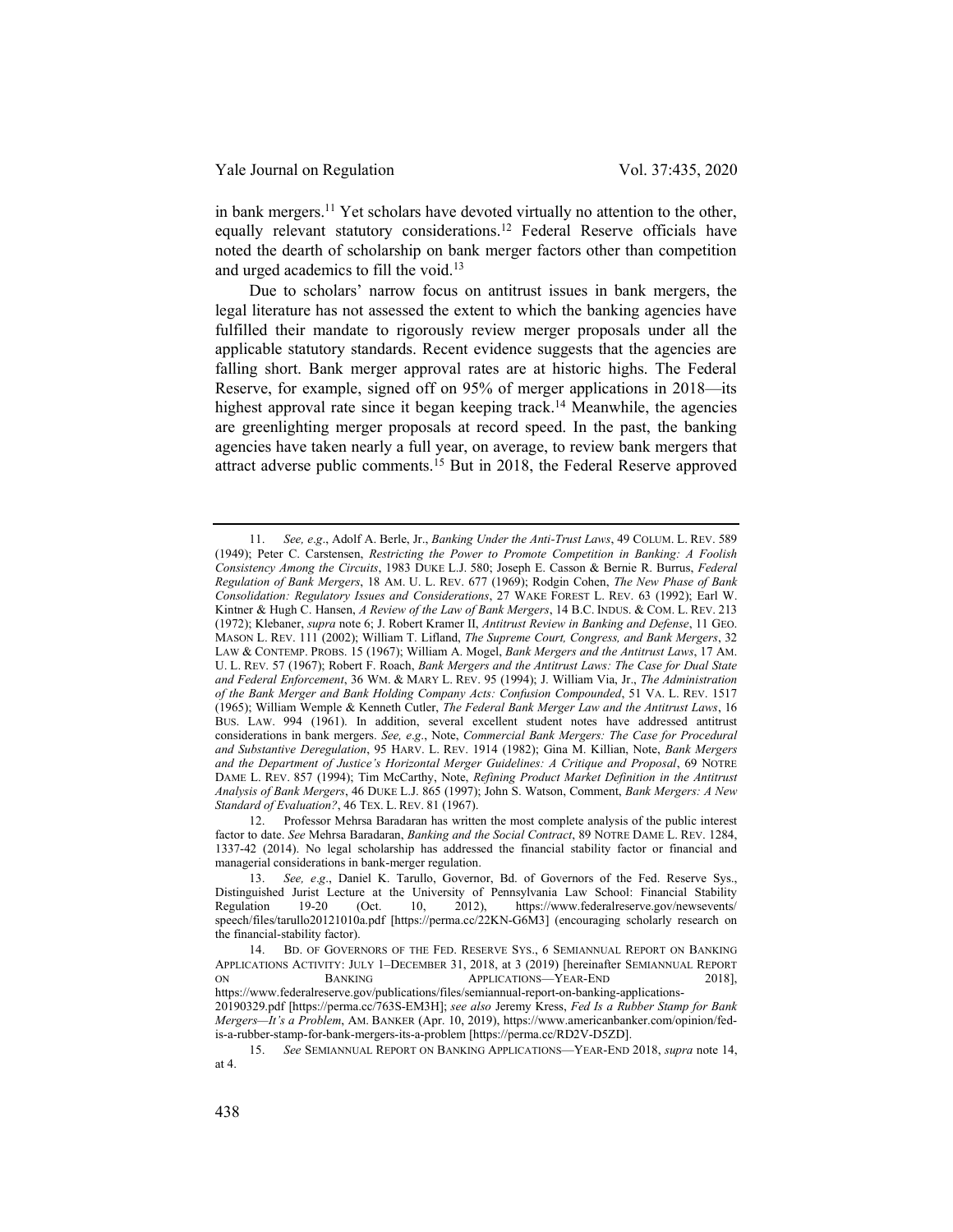such applications in an average of four months.<sup>16</sup> The agencies, moreover, have not formally denied a merger application in more than fifteen years.<sup>17</sup> Although by no means conclusive, this track record raises serious doubts about the efficacy of the agencies' existing bank merger framework.

From a strictly antitrust perspective, the speed with which the agencies have signed off on recent bank mergers is unsurprising. In contrast to the midtwentieth century, modern-day bank mergers are less likely to have significant anticompetitive effects. That is because two long-term trends in bank regulation and market structure have increased competition in many local banking markets. First, liberalized geographic restrictions in the 1980s and 1990s permitted banks to expand interstate for the first time, freeing firms to enter out-of-state banking markets that had long been insulated from competition.<sup>18</sup> Second, the emergence of various nonbank financial companies—from depository institutions like thrifts and credit unions to more recent "fintech" firms—has enhanced competition for many financial products that were once exclusively offered by banks.<sup>19</sup> As a result of these trends, today's bank mergers are less likely to exceed quantitative Herfindahl-Hirschman Index (HHI) thresholds established by the banking agencies and the Department of Justice (DOJ) in jointly promulgated Bank Merger Guidelines.<sup>20</sup> Thus, the vast majority of bank merger proposals appear to pose minimal competitive issues and earn the banking agencies' quick approval.

From a broader societal perspective, however, the agencies' rubberstamping of bank mergers is deeply troubling. The weight of the available evidence suggests that bank consolidation hurts consumers and could imperil the financial system. By most accounts, for example, consolidation among large banks elevates risks to financial stability.<sup>21</sup> Indeed, according to the Federal Reserve's own research, distress at a single large bank poses a significantly greater threat to the economy than distress at several smaller banks with equivalent total assets.<sup>22</sup> Meanwhile, large bank mergers pose serious integration risks and tend not to deliver promised efficiency gains or

<sup>16.</sup> See id.

<sup>17.</sup> Based on the author's comprehensive review of bank merger and acquisition decisions by the Federal Reserve, FDIC, and OCC, the agencies last denied a merger application in 2003. See Illini Corp., 89 Fed. Res. Bull. 85 (2003).

<sup>18.</sup> See SHULL & HANWECK, supra note 5, at 93.

<sup>19.</sup> See Edward Pekarek & Michela Huth, Bank Merger Reform Takes an Extended Philadelphia National Bank Holiday, 13 FORDHAM J. CORP. & FIN. L. 595, 631 (2008).

<sup>20.</sup> Antitrust Div., Bank Merger Competitive Review—Introduction and Overview, U.S. DEP'T (Sept. 2000) [hereinafter Bank Merger Guidelines], JUST. (Sept. 2000) [hereinafter *Bank Merger Guidelines*], https://www.justice.gov/sites/default/files/atr/legacy/2007/08/14/6472.pdf [https://perma.cc/L5VG-ZLAJ]; see also infra Section II.A (discussing decline in local banking market concentration).

<sup>21.</sup> See, e.g., Gregor N.F. Weiss et al., Systemic Risk and Bank Consolidation: International Evidence, 40 J. BANKING & FIN. 165, 174-77 (2014) (finding a significant increase in the post-merger systemic risk of consolidating banks and their competitors).

<sup>22.</sup> See Amy G. Lorenc & Jeffery Y. Zhang, The Differential Impact of Bank Size on Systemic Risk 12-18 (Fed. Reserve Bd. Fin. & Econ. Discussion Series, Working Paper No. 2018-066, 2018), https://www.federalreserve.gov/econres/feds/files/2018066pap.pdf [https://perma.cc/5ULZ-ABG9].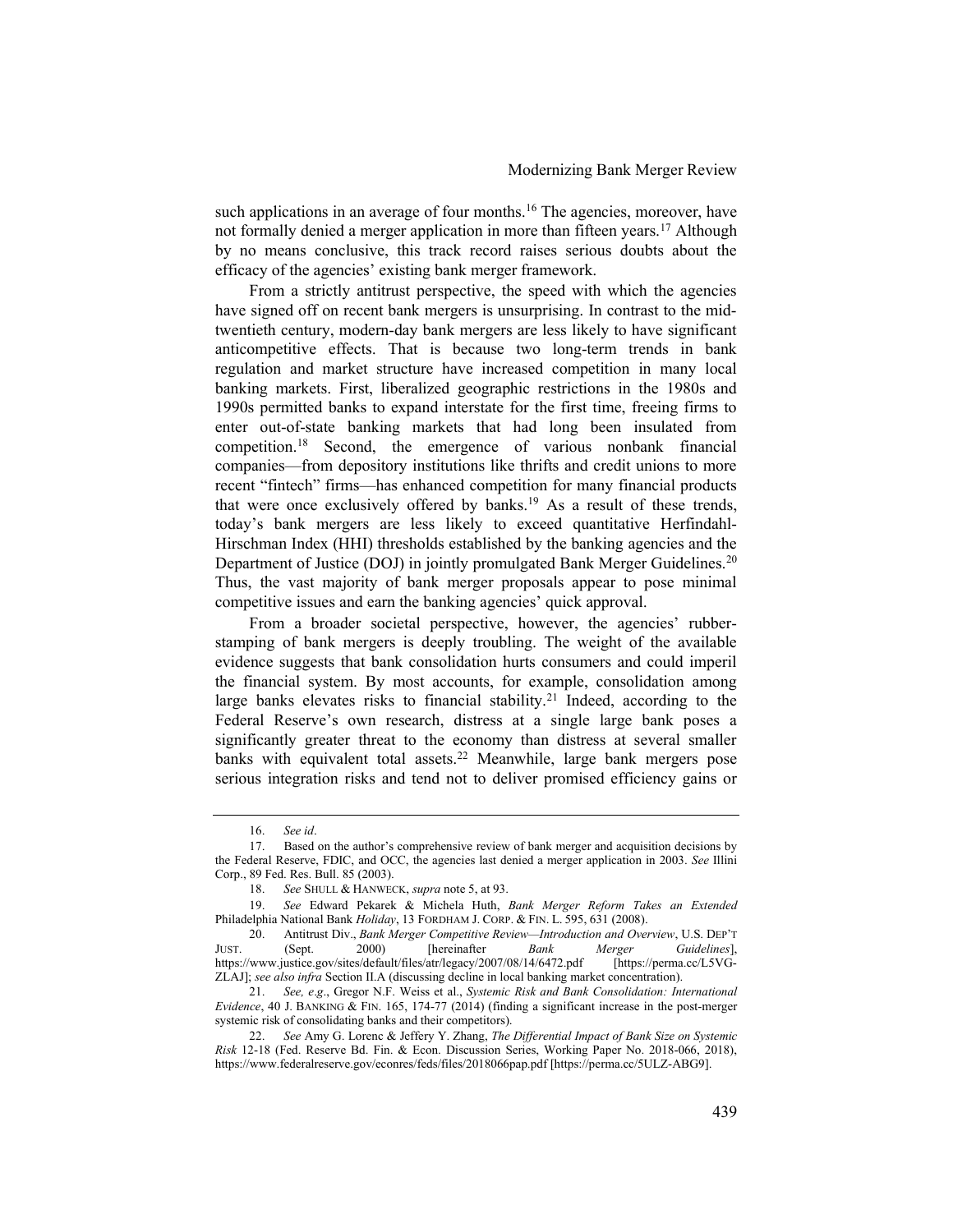public benefits.<sup>23</sup> Moreover, numerous empirical studies have found that bank mergers lower the availability and increase the cost of credit for borrowers, especially small businesses.<sup>24</sup> And merging banks typically close branches, inconveniencing customers who rely on proximity to branch offices.<sup>25</sup> In this light, the banking agencies' recent track record of quickly approving nearly every merger proposal suggests that they are neglecting their responsibility to consider all the statutory factors as Congress intended.

This Article therefore urges the banking agencies to modernize their approach to mergers and acquisitions. In particular, the agencies should substantially enhance their scrutiny of bank merger proposals using the three statutory factors that to date have been overlooked in the legal literature namely, financial stability, the public interest, and financial and managerial considerations.

First, the banking agencies should adopt quantitative systemic risk limits for bank mergers using commonly accepted financial stability metrics. In the decade since Congress added the financial stability factor to the bank merger statutes, the agencies have relied on ad hoc assessments of a merged bank's size, complexity, interconnectedness, and activities to determine whether a proposal would increase systemic risks.<sup>26</sup> This approach, however, is rudimentary compared to quantitative financial stability metrics—such as the Basel Committee on Bank Supervision's assessment methodology for global systemically important banks (G-SIBs)—that the agencies have incorporated into their regulations and supervisory practices.<sup>27</sup> To ensure that bank consolidation does not threaten financial stability, the agencies should rely on these well-developed metrics to establish systemic risk limits for merger proposals akin to the HHI thresholds they use to assess a merger's anticompetitive effects.

<sup>23.</sup> See, e.g., Arthur E. Wilmarth, Jr., Too Big to Fail, Too Few to Serve? The Potential Risks of Nationwide Banks, 77 IOWA L. REV. 957, 1010-12 (1992) (discussing integration problems in large bank mergers); see also Erik Devos et al., Efficiency and Market Power Gains in Bank Megamergers: Evidence from Value Line Forecasts, 45 FIN. MGMT. 1011, 1029 (2016) (finding that mergers resulting in banks with more than \$150 billion in assets do not produce efficiency gains).

<sup>24.</sup> See discussion infra Section II.B.

<sup>25.</sup> See Hoai-Luu Q. Nguyen, Are Credit Markets Still Local? Evidence from Bank Branch Closings, 11 AM. ECON. J.: APPLIED ECON. 1, 15-17 (2019) (finding evidence of significant branch closures by merging banks); Lydia DePillis, The Internet Didn't Kill Bank Branches. Bank Mergers Did., WASH. POST (July 9, 2013), https://www.washingtonpost.com/news/wonk/wp/2013/07/09/theinternet-didnt-kill-bank-branches-bank-mergers-did [https://perma.cc/E5HS-TNZR].

<sup>26.</sup> See Capital One Fin. Corp., 98 Fed. Res. Bull. 5, 23-27 (2012) (describing the Federal Reserve's framework for analyzing financial stability considerations in bank merger and acquisition proposals).<br>27.

See Basel Comm. on Banking Supervision, Global Systemically Important Banks: Updated Assessment Methodology and the Higher Loss Absorbency Requirement, BANK FOR INT'L<br>SETTLEMENTS 4-11 (2013) [hereinafter BCBS Assessment Methodology]. SETTLEMENTS 4-11 (2013) [hereinafter BCBS Assessment Methodology], https://www.bis.org/publ/bcbs255.pdf [https://perma.cc/K94S-9BFM] (discussing methodology for assessing a bank's systemic importance). The banking agencies rely on the Basel Committee's methodology and other quantitative financial stability metrics for several regulatory and supervisory purposes. See infra Section IV.A.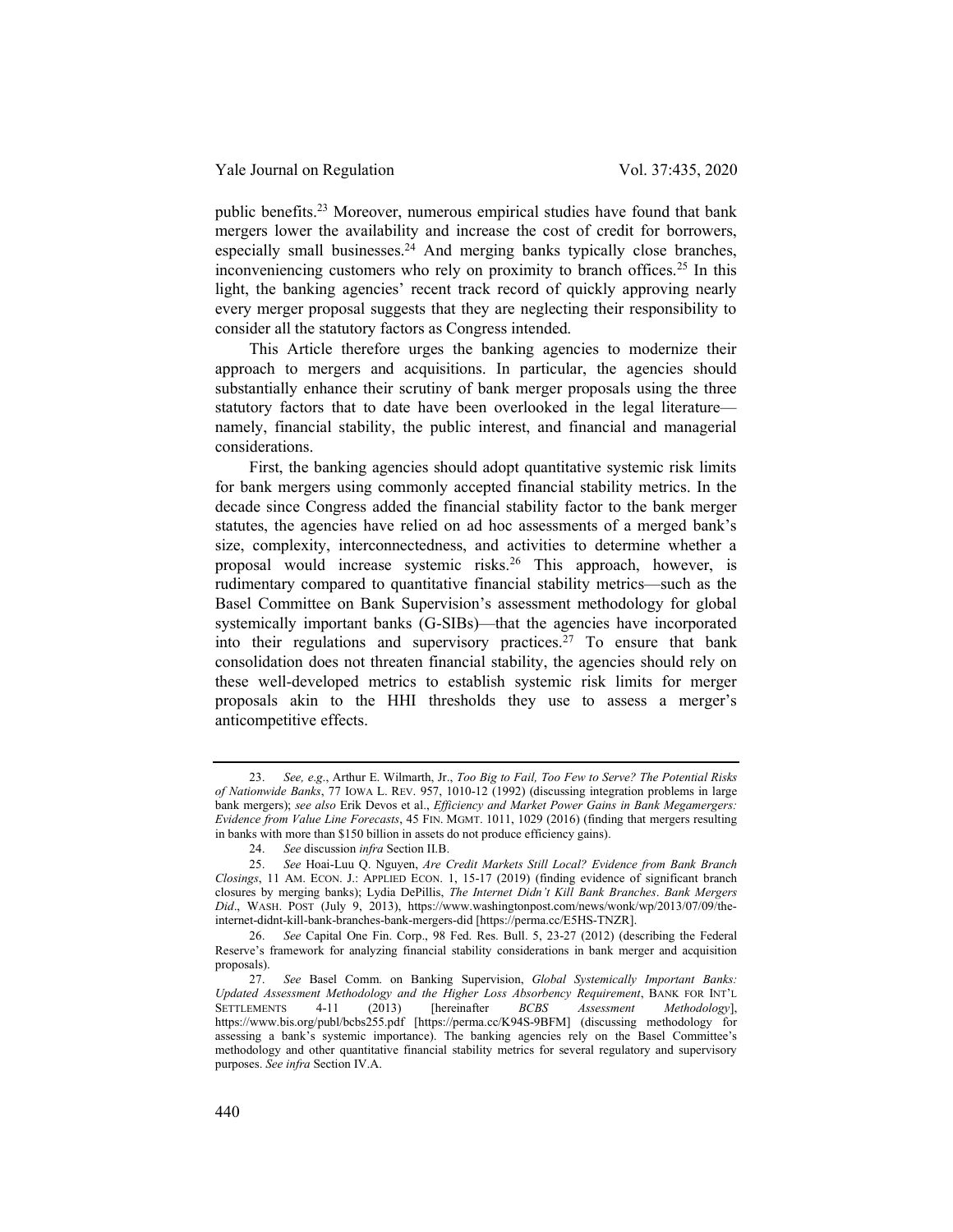Second, the agencies should demand more convincing evidence that a proposed merger will benefit the public. Despite their statutory mandate to consider "the convenience and needs of the community to be served," the agencies' public interest analyses are typically perfunctory and focus on advantages to the banks themselves—such as projected cost savings—rather than to their customers.<sup>28</sup> Given the aforementioned negative consequences of bank consolidation, however, the agencies should begin reviewing a merger proposal with a presumption that the combination will not produce benefits to the public, absent strong evidence to the contrary. Similarly, the agencies should insist that bank merger applicants have outstanding records of serving low- and moderate-income (LMI) communities under the Community Reinvestment Act  $(CRA)^{29}$  Historically, the agencies have signed off on mergers by banks with merely satisfactory CRA ratings.<sup>30</sup> Elevating this standard would ensure that only firms committed to meeting the credit needs of LMI communities are permitted to expand. Finally, Congress should authorize the Consumer Financial Projection Bureau (CFPB) to block a bank merger on consumer protection grounds, similar to the DOJ's power to prevent an anticompetitive bank merger.

Third, the banking agencies should strengthen the financial criteria they use to evaluate bank merger proposals. By law, the Federal Reserve may approve an interstate acquisition by a bank holding company (BHC) only if the BHC is "well capitalized."<sup>31</sup> Lawmakers insisted that acquiring BHCs should have substantially more than the minimum amount of capital to provide a buffer against the uncertainties inherent in bank mergers.<sup>32</sup> By regulation, however, the Federal Reserve has set the well-capitalized threshold just barely above its minimum capital requirements.<sup>33</sup> This weak standard leads to the odd result that an acquiring BHC could be considered well capitalized and nonetheless fail the Federal Reserve's annual stress tests. The Federal Reserve should therefore substantially increase its definition of "well capitalized" to ensure that only strong BHCs may expand via merger.

This Article comes at a critical time. The Economic Growth, Regulatory Relief and Consumer Protection Act of 2018 (EGRRCPA) weakened regulations on many of the largest U.S. banks,<sup>34</sup> leading commentators to

<sup>28.</sup> See Baradaran, supra note 12, at 1338-39; Mitria Wilson, Protecting the Public's Interests: A Consumer-Focused Reassessment of the Standard for Bank Mergers and Acquisitions, 130 BANKING L.J. 351, 372 n.8 (2013).

<sup>29. 12</sup> U.S.C. §§ 2901-2908 (2018).

<sup>30.</sup> See, e.g., BD. OF GOVERNORS OF THE FED. RESERVE SYS., SR 14-2, ENHANCING TRANSPARENCY IN THE FEDERAL RESERVE'S APPLICATIONS PROCESS 3 (2014) [hereinafter ENHANCING TRANSPARENCY IN THE FEDERAL RESERVE'S APPLICATIONS PROCESS], TRANSPARENCY https://www.federalreserve.gov/supervisionreg/srletters/sr1402.pdf [https://perma.cc/RM93-9WN7].

<sup>31. 12</sup> U.S.C. § 1842(d)(1)(A) (2018).

<sup>32.</sup> See Cohen, supra note 11, at 72.

<sup>33.</sup> See infra Section IV.C.

<sup>34.</sup> Economic Growth, Regulatory Relief, and Consumer Protection Act, Pub. L. No. 115-174, 132 Stat. 1296 (2018) (codified in scattered sections of the U.S. Code). For analysis of how the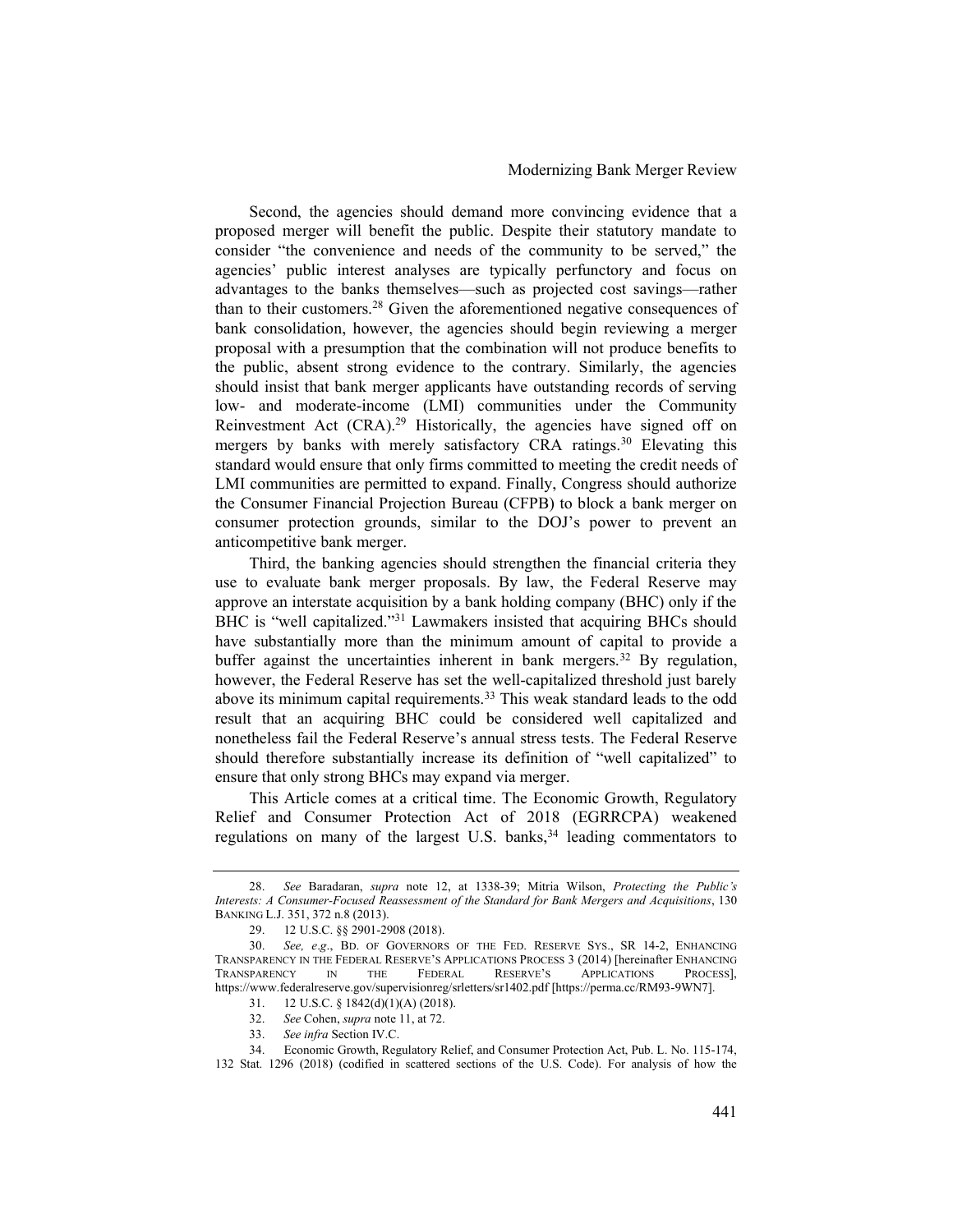predict a wave of consolidation among regional banks.<sup>35</sup> Shortly thereafter, regional banks BB&T and SunTrust announced a "merger of equals," creating the sixth-largest bank in the United States—by far the biggest bank merger since the financial crisis.<sup>36</sup> Federal regulators swiftly approved the BB&T-SunTrust deal, sparking speculation of further consolidation among large banks.<sup>37</sup> It is essential, therefore, that regulators enhance their scrutiny of bank merger proposals to ensure that future bank consolidation serves the public interest and does not increase risks to the financial system.

More generally, this Article extends an emerging theme in the antitrust literature. Over the past several years, antitrust scholars have increasingly argued that policymakers should take into account a broader range of public interest considerations when evaluating mergers.<sup>38</sup> The antitrust laws' traditional focus on pricing, the argument goes, is too narrow and overlooks potentially harmful effects of corporate "bigness," ranging from stagnant wages to poor product quality and loss of privacy. $39$  In contrast to the general antitrust laws, the bank merger statutes expressly authorize the banking agencies to consider these and other expansive public-interest factors when evaluating a merger proposal. As policymakers trend toward enlarging the scope of

35. See, e.g., Ben Walsh, Expect More Bank Mergers After Dodd-Frank Rollback, BARRON'S (May 26, 2018), https://www.barrons.com/articles/expect-more-bank-mergers-after-dodd-frankrollback-1527292801 [https://perma.cc/K7MX-XNS3].

EGRRCPA eased regulations on big banks, see Michael S. Barr, Dear Congress: Reg Relief Bill Is a Giveaway for Large Banks, AM. BANKER (Mar. 5, 2018), https://www.americanbanker.com/opinion/dear-congress-reg-relief-bill-is-a-giveaway-for-large-banks [https://perma.cc/PLX5-GDRS]; Jeffrey Gordon, Stock Market Gyrations a Reminder Wall Street Banks Need Regulation, THE HILL (Mar. 2, 2018), https://thehill.com/opinion/finance/376439-stock-marketgyrations-a-reminder-wall-street-banks-need-regulation [https://perma.cc/2VWF-3JNM]; Jeremy Kress, Beware of the Bank Deregulation Trojan Horse, THE HILL (Feb. 7, 2018), https://thehill.com/opinion/ finance/372764-beware-of-the-bank-deregulation-trojan-horse [https://perma.cc/GL5K-BEW4]; Jennifer Taub, Mitch McConnell's Big Gift to the Big Banks, CNN (Mar. 5, 2018), https://www.cnn.com/2018/03/05/opinions/mitch-mcconnell-bank-lobbyist-act-opinion-taub/index.html [https://perma.cc/2UGW-YM93]; and Arthur E. Wilmarth, Jr., Raising SIFI Threshold to \$250B Ignores Lessons of Past Crises, AM. BANKER (Feb. 7, 2018), https://www.americanbanker.com/opinion/raisingsifi-threshold-to-250b-ignores-lessons-of-past-crises [https://perma.cc/SZX8-HFGU].

<sup>36.</sup> See Rachel Louise Ensign & Allison Prang, BB&T to Buy SunTrust in Largest Bank Deal Since the Financial Crisis, WALL ST. J. (Feb. 7, 2019), https://www.wsj.com/articles/suntrust-bb-t-tocombine-in-all-stock-merger-11549537817 [https://perma.cc/H2E3-9EU7].

<sup>37.</sup> See, e.g., Jim Dobbs, Three Takeaways from Regulators' Approval of the BB&T-SunTrust Merger, AM. BANKER (Nov. 20, 2019), https://www.americanbanker.com/news/three-takeaways-fromregulators-approval-of-the-bb-t-suntrust-merger [https://perma.cc/FP8K-QL35] ("The speed of the regulators' approval, and a lack of onerous conditions or restrictions, likely will be viewed favorably by other big banks that are mulling a merger or acquisition."); see also The Biggest Bank Merger Since the Crisis May Herald More, ECONOMIST (Feb. 16, 2019), https://www.economist.com/finance-andeconomics/2019/02/16/the-biggest-bank-merger-since-the-crisis-may-herald-more

<sup>[</sup>https://perma.cc/C92N-SVBQ]. Morgan Stanley's February 2020 agreement to acquire online brokerage E\*Trade triggered further speculation of large bank acquisitions. See Jennifer Surane, Morgan Stanley Ignites Banking Takeover Buzz with Gorman's Deal, BLOOMBERG (Feb. 21, 2020), https://www.bloomberg.com/news/articles/2020-02-21/morgan-stanley-ignites-banking-takeover-buzzwith-gorman-s-deal [https://perma.cc/Z33Y-MPTL].

<sup>38.</sup> See, e.g., TIM WU, THE CURSE OF BIGNESS: ANTITRUST IN THE NEW GILDED AGE (2018); Lina M. Khan, Note, Amazon's Antitrust Paradox, 126 YALE L.J. 710 (2017).

<sup>39.</sup> See WU, supra note 38, at 68-73, 135-39; Khan, supra note 38, at 739.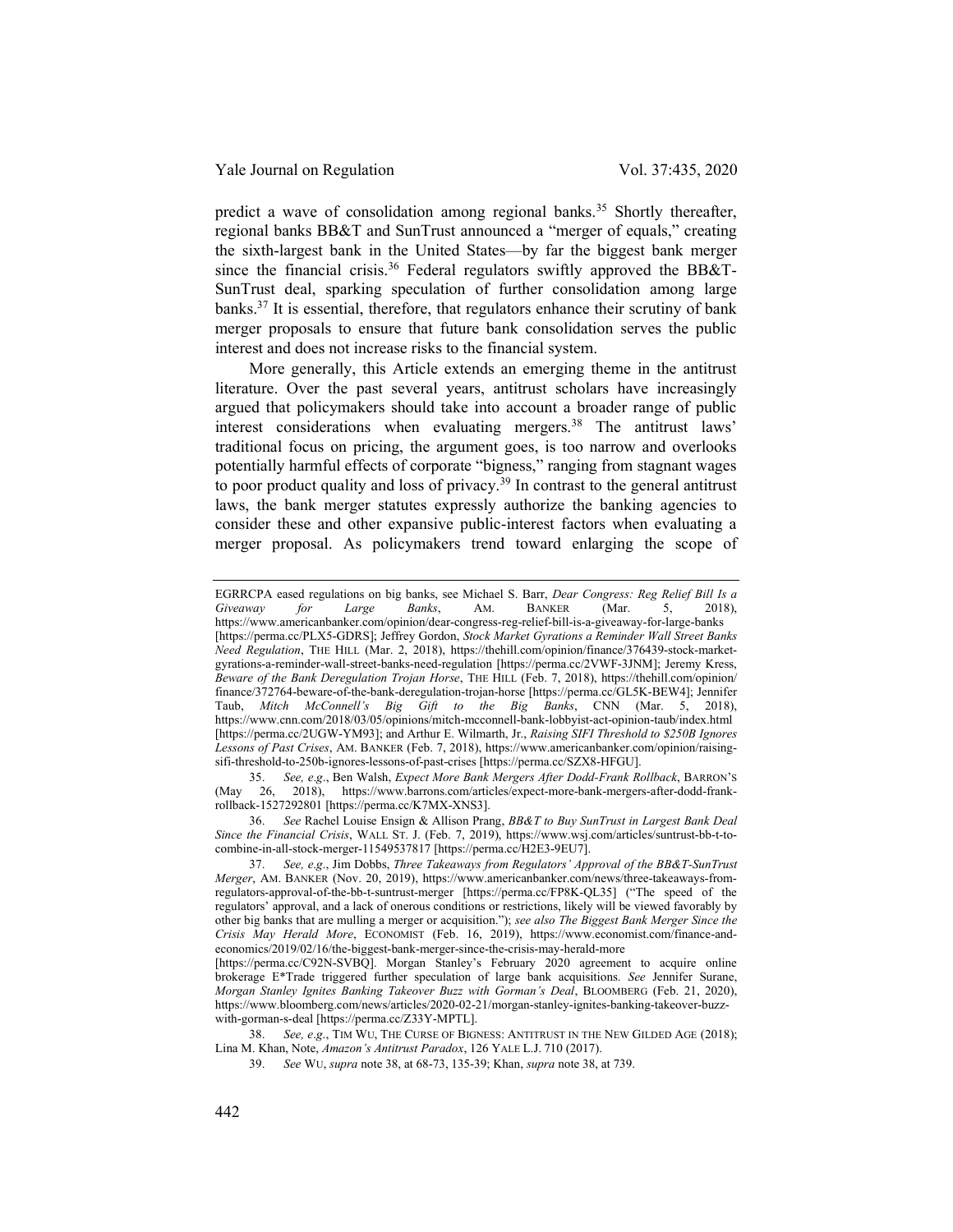traditional merger review, therefore, it is especially critical that the banking agencies modernize their approach to bank merger oversight.

This Article proceeds as follows. Part I examines the bank merger review process and its traditional emphasis on competitive considerations. Part II then identifies weaknesses in regulators' current approach to bank mergers. It presents evidence that the banking agencies have become increasingly permissive of bank consolidation over time, and it explains the risks that unrestrained bank mergers pose to consumers and the financial system. Next, Part III demonstrates that more expansive bank merger oversight is consistent with longstanding justifications for financial regulation. Part IV proposes a novel framework for modernizing bank merger regulation, including specific recommendations to prevent excessive consolidation by reviving longneglected statutory factors.<sup>40</sup> Finally, Part IV explores how effective bank merger regulation could inform general antitrust enforcement. The Article concludes that the recommendations to modernize bank merger review presented herein are essential to protect consumers and safeguard the financial system.

### I. Traditional Bank Merger Review

This Part examines the regulatory framework governing U.S. bank consolidation. Section I.A explores how and why Congress originally authorized the banking agencies to pre-approve merger proposals. It also lays out the statutory factors the agencies must use when evaluating bank merger applications. Section I.B then focuses on one of these factors—antitrust—that originally dominated bank merger oversight. It contends that, despite antitrust's initial prominence in the bank merger review process, competitive considerations have now become nearly obsolete due to significant changes in bank regulation and market dynamics.

### A. Bank Merger Regulation: History and Statutory Standards

Bank merger regulation has evolved dramatically within the past century, moving from a laissez faire system in the early 1900s to a comprehensive federal pre-approval regime today. Early on, the federal government played an extremely limited role in overseeing bank merger proposals. Today, however, the federal banking agencies have nearly unfettered authority to review bank

<sup>40.</sup> After an initial draft of this Article was made public, Senator Elizabeth Warren and Representative Chuy Garcia introduced legislation that is substantially based on these policy recommendations. See Bank Merger Review Modernization Act of 2019, H.R. 5318, 116th Cong. (2019); see also Press Release, Senator Warren and Representative Garcia Announce Introduction of the Bank Merger Review Modernization Act to End Rubber Stamping of Bank Merger Applications (Dec. 4, 2019), https://www.warren.senate.gov/newsroom/press-releases/senator-warren-and-representativegarca-announce-introduction-of-the-bank-merger-review-modernization-act-to-end-rubber-stamping-ofbank-merger-applications [https://perma.cc/77TN-3TS5].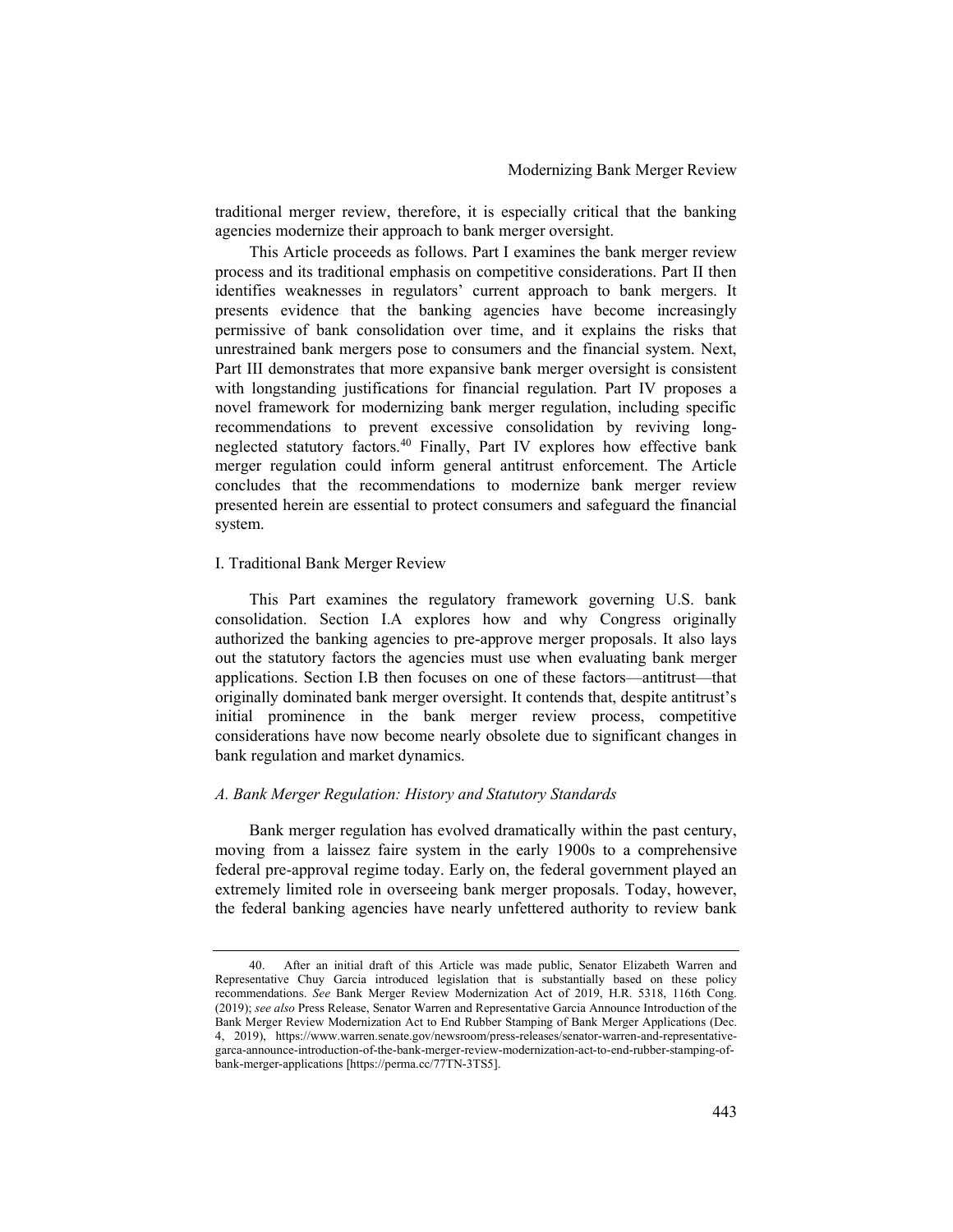mergers based on several far-reaching statutory factors. This Section explores the expansion of the federal banking agencies' role in bank merger regulation.

Congress's initial attempts to regulate bank mergers in the early twentieth century were largely ineffective. The National Bank Consolidation Act of 1918 and the Federal Deposit Insurance Act of 1950 each required a bank to obtain a federal banking agency's approval before merging.<sup>41</sup> These statutes, however, were deficient in two critical respects. First, the laws did not specify standards the agencies were to use when assessing a merger proposal. Lacking congressional direction, the agencies generally approved mergers after only cursory, unsophisticated evaluations.<sup>42</sup> Second, these early statutes were plagued by serious gaps, which in many cases allowed banks to structure deals in ways that avoided review entirely.<sup>43</sup> For example, a bank merger was exempt from federal pre-approval as long as the transaction did not deplete the capital and surplus of the combining banks.<sup>44</sup> As a result of these shortcomings, the federal banking agencies were not a meaningful constraint on early bank mergers.

The DOJ's Antitrust Division, meanwhile, generally ignored consolidation in the banking sector, as well. Early twentieth century policymakers regarded banks as exempt from the Clayton and Sherman Antitrust Acts.<sup>45</sup> As Professors Bernard Shull and Gerald Hanweck observed, "through the mid-1940s, banking's effective immunity from the antitrust laws was unquestioned."<sup>46</sup> Thus, neither the federal banking agencies nor the DOJ took a significant interest in bank mergers during the first half of the twentieth century.

Negligible federal oversight contributed to a "massive merger movement" in the 1950s.<sup>47</sup> Over the course of the decade, more than 2,600 banks combined—often without federal approval.<sup>48</sup> Two of the three largest U.S. banks—Chase National and National City—solidified their market dominance through sizable mergers.<sup>49</sup> In 1959 alone, twenty-five of the one hundred

<sup>41.</sup> National Bank Consolidation Act of 1918, Pub. L. No. 65-240, 40 Stat. 1043, 1043-44 (codified as amended at 12 U.S.C. §§ 215-215b (2018)); Federal Deposit Insurance Act of 1950, Pub. L. No. 81-797, § 2, 64 Stat. 873, 892 (codified as amended at 12 U.S.C. § 1828(c) (2018)).

<sup>42.</sup> See Casson & Burrus, *supra* note 11, at 682; Kintner & Hansen, *supra* note 11, at 218.

<sup>43.</sup> See Lifland, supra note 11, at 18 n.19.

<sup>44.</sup> See Klebaner, supra note 11, at 298.

<sup>45.</sup> See Berle, supra note 11, at 590. Sections 1 and 2 of the Sherman Act, which prohibit the monopolization or restraint of "commerce," were thought not to apply to banking, which lawyers generally considered to be distinct from commerce. See id. (citing Paul v. Virginia, 75 U.S. 168 (1869)); see also Casson & Burrus, *supra* note 11, at 681; Lifland, *supra* note 11, at 18 n.19. Similarly, section 7 of the Clayton Act, which governs a company's acquisition of stock that substantially lessens competition, was thought to be inapplicable to bank mergers, which were usually structured as asset sales rather than stock acquisitions. See Casson & Burrus, supra note 11, at 682; Lifland, supra note 11, at 16.

<sup>46.</sup> SHULL & HANWECK, supra note 5, at 80.

<sup>47.</sup> See id. at 85.

<sup>48.</sup> See id.; see also Casson & Burrus, supra note 11, at 683.

<sup>49.</sup> See SHULL & HANWECK, supra note 5, at 85.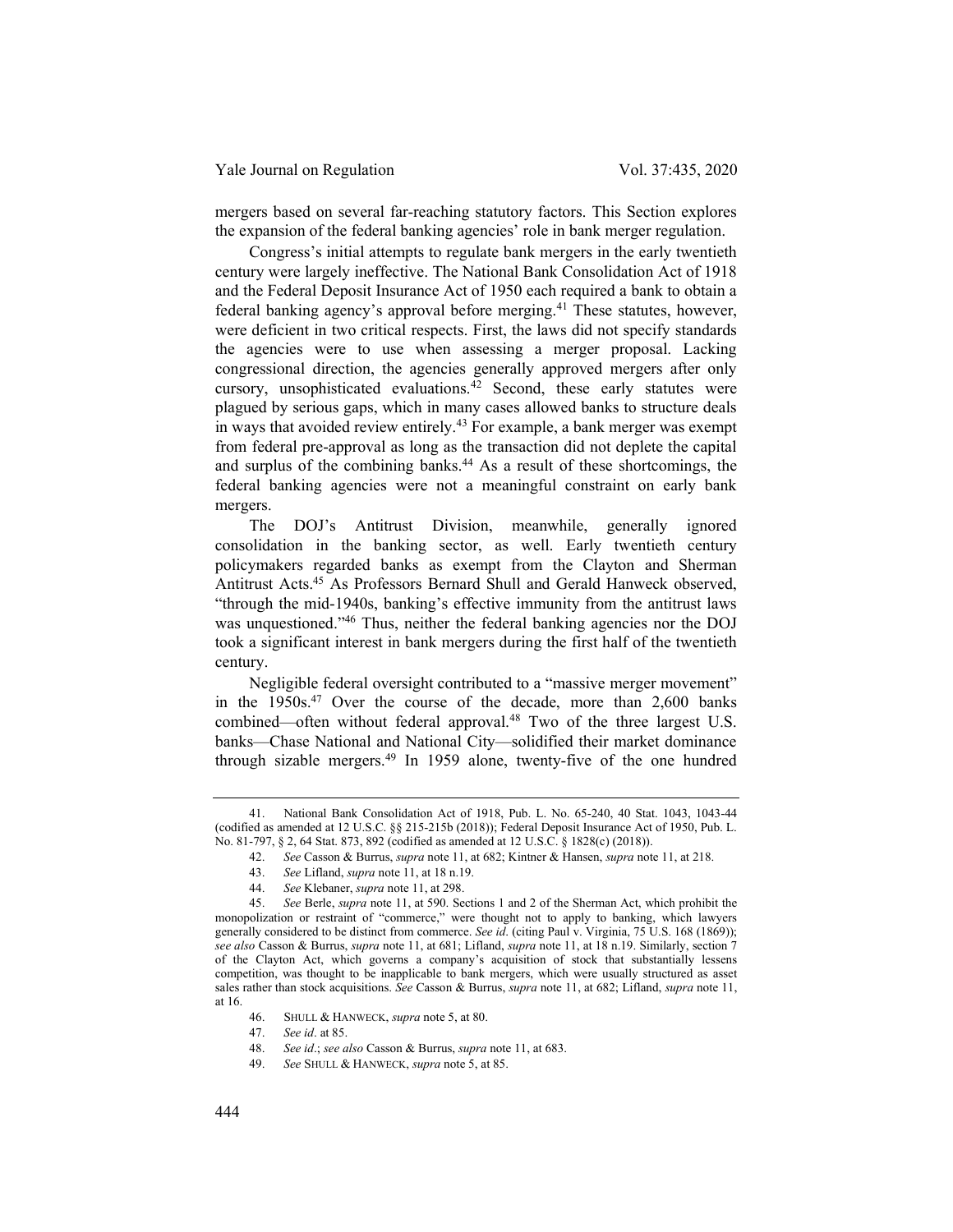largest U.S. banks grew through acquisition.<sup>50</sup> As a result of this merger spree, many banking markets reached unprecedented levels of concentration, stoking widespread concerns about excessive consolidation in the financial sector.<sup>51</sup>

In an effort to rein in unregulated mergers, Congress adopted the Bank Merger Act of 1960, which established a federal regulatory regime for bank combinations.<sup>52</sup> The Act mandated that, before merging, a bank must obtain approval from its primary regulator—the OCC for national banks, the Federal Reserve for state member banks, or the FDIC for state nonmember banks.<sup>53</sup> The Act enumerated three factors the agencies must consider when evaluating a merger: (1) "the effect of the transaction on competition," (2) "the convenience and needs of the community to be served," and (3) "the financial . . . condition of each of the banks involved" and "the general character of [their] management."<sup>54</sup> Proponents of the Act believed that these "uniform and appropriate standards" would streamline federal oversight of bank mergers and slow the consolidation of the financial sector.<sup>55</sup>

Rather than clarifying the federal government's role in bank mergers, however, the Bank Merger Act amplified confusion about antitrust enforcement in banking. Despite its traditional indifference to bank mergers, the DOJ began attempting to exercise antitrust authority over the banking sector in the 1950s.<sup>56</sup> Then, shortly after the passage of the Bank Merger Act, the Supreme Court held that—contrary to conventional wisdom—bank mergers were subject to both the Clayton and Sherman Acts.<sup>57</sup> This surprising result created significant uncertainty within the banking sector.<sup>58</sup> The Supreme Court's rulings meant that even if the relevant banking agency approved a merger proposal under the Bank Merger Act, the DOJ could later challenge the transaction under the federal antitrust statutes.<sup>59</sup> Thus, in the span of a decade, bank mergers went from being effectively unregulated to being subject to review by both the federal banking agencies and the DOJ.

<sup>50.</sup> See Regulation of Bank Mergers: Hearing on S. 1062 Before the H. Comm. on Banking & Currency, 86th Cong. 2-3 (1960) (statement of Rep. Paul Brown).

<sup>51.</sup> See Casson & Burrus, supra note 11, at 683.

<sup>52.</sup> Bank Merger Act, Pub. L. No. 86-463, 74 Stat. 129 (1960) (codified as amended at 12 U.S.C. § 1828(c) (2018)).

<sup>53.</sup> Id. For a discussion of the Federal Reserve's role as a bank regulator, see PETER CONTI-BROWN, THE POWER AND INDEPENDENCE OF THE FEDERAL RESERVE 158-75 (2016).

<sup>54. 12</sup> U.S.C. § 1828(c)(2) (2018).

<sup>55.</sup> Regulation of Bank Mergers: Hearing on S. 1062 Before the S. Comm. on Banking & Currency, 86th Cong. 1 (1960) (statement of Sen. A. Willis Robertson).

<sup>56.</sup> See Casson & Burrus, supra note 11, at 684-85.

<sup>57.</sup> United States v. Phila. Nat'l Bank, 374 U.S. 334, 335-49 (1963) (concluding that bank mergers are subject to section 7 of the Clayton Act); see also United States v. First Nat'l Bank & Tr. Co. of Lexington, 376 U.S. 655, 672-73 (1964) (holding that the challenged bank merger created an unreasonable restraint of trade under section 1 of the Sherman Act).

<sup>58.</sup> See Casson & Burrus, supra note 11, at 690; Lifland, supra note 11, at 28.

<sup>59.</sup> The potential for ex post antitrust enforcement was uniquely burdensome for banks, which would face serious challenges reversing an already-consummated merger. See Casson & Burrus, supra note 11, at 690.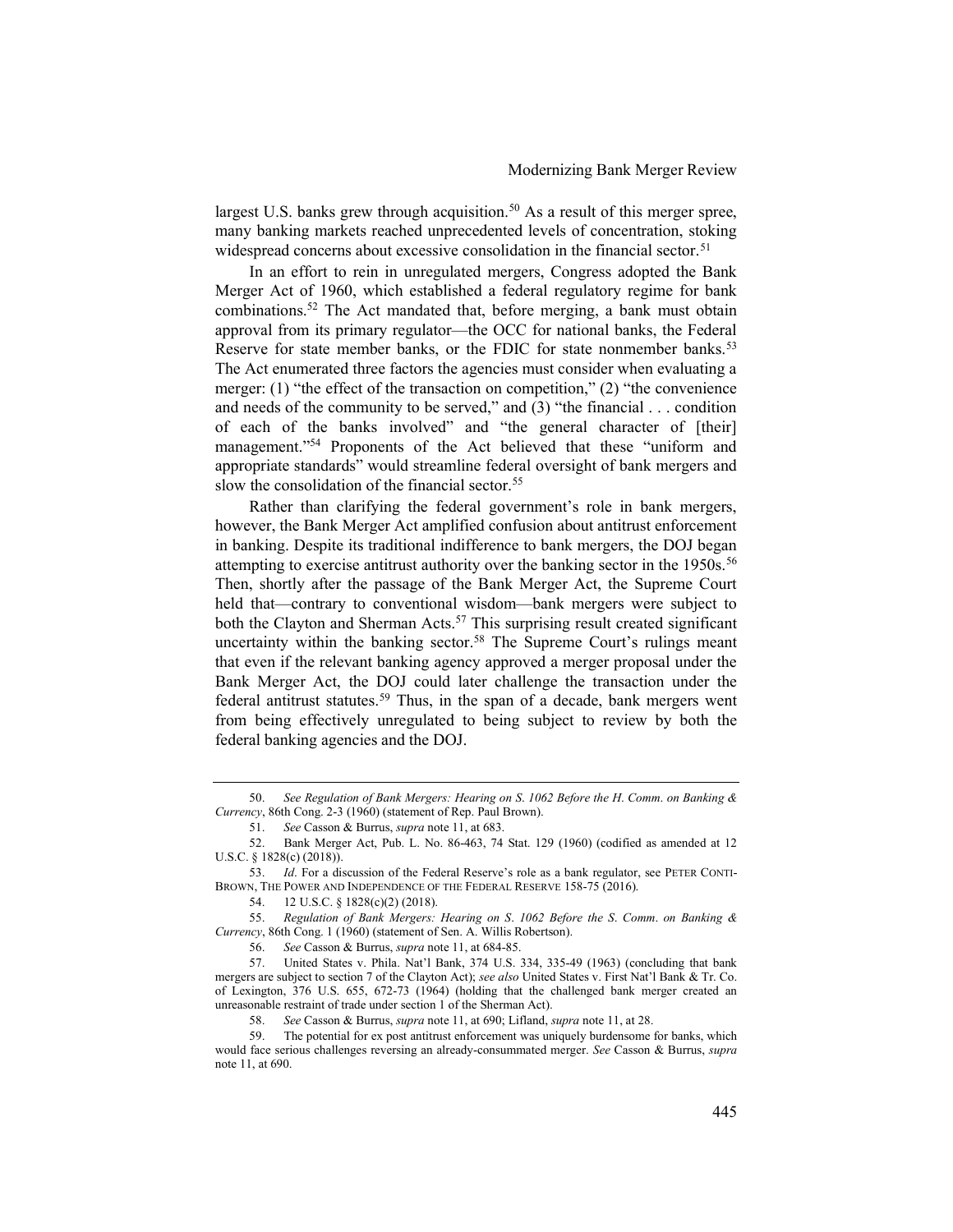Congress promptly amended the Bank Merger Act to address the financial sector's concerns about dual bank merger enforcement. The Bank Merger Act Amendments of 1966 established a revised regulatory framework for bank mergers that is still in effect today.<sup>60</sup>

From an antitrust perspective, the 1966 amendments rationalized bank merger review in two ways. First, to enhance consistency between the banking agencies and the DOJ, the amendments require the banking agencies to analyze a merger's potential anticompetitive effects under standards similar to the federal antitrust laws. Thus, the banking agencies are prohibited from approving "any proposed merger transaction which would result in a monopoly ... in any part of the United States."<sup>61</sup> Likewise, the banking agencies may not approve a merger "whose effect in any section of the country may be substantially to lessen competition, or to tend to create a monopoly."<sup>62</sup> Congress, however, provided an exception to this second standard: the agencies may approve a merger that substantially lessens competition or tends to create a monopoly if it finds that the anticompetitive effects "are clearly outweighed in the public interest by the probable effect of the transaction in meeting the convenience and needs of the community to be served."<sup>63</sup>

The second way in which the 1966 amendments rationalized bank merger antitrust review is by preserving a modified role for the DOJ. The amendments direct the banking agencies to notify the DOJ of pending merger applications.<sup>64</sup> The DOJ, in turn, must provide the agencies with a "competitive factors" report within 30 days.<sup>65</sup> In theory, this mandatory consultation helps resolve disagreements between the banking agencies and the DOJ before the agencies act on an application.<sup>66</sup> The 1966 amendments, moreover, provide the DOJ a limited timeframe in which to challenge a merger on antitrust grounds. After the relevant banking agency approves a merger, the applicants must wait 30 days before consummating the transaction.<sup>67</sup> The DOJ may file a lawsuit seeking to block the proposed merger within that timeframe. After the

<sup>60.</sup> Pub. L. No. 89-356, 80 Stat. 7 (codified as amended in 12 U.S.C. § 1828(c) (2018)).

<sup>61. 12</sup> U.S.C. § 1828(c)(5)(A) (2018). This rule resembles section 2 of the Sherman Act. See 15 U.S.C. § 2 (2018).

<sup>62. 12</sup> U.S.C. § 1828(c)(5)(B) (2018). This standard resembles section 7 of the Clayton Act. See 15 U.S.C. § 18 (2018). The Bank Merger Act also prohibits the agencies from approving a merger that "would be in restraint of trade," similar to section 1 of the Sherman Act. See 12 U.S.C. § 1828(c)(5)(B); 15 U.S.C. § 1 (2018).

<sup>63. 12</sup> U.S.C. § 1828(c)(5)(B) (2018).

<sup>64.</sup> Id. § 1828(c)(4)(A).

<sup>65.</sup> Id. §  $1828(c)(4)(B)(i)$ . The original Bank Merger Act also required the DOJ to furnish a competitive factors report to the relevant banking agency. See Pub. L. No. 86-463, 74 Stat. 129, 129 (1960).

<sup>66.</sup> See 12 U.S.C. § 1828(c)(4)(A) (2018) (noting that Congress required the DOJ competitive factors report "[i]n the interests of uniform standards").

<sup>67.</sup> Id. §  $1828(c)(6)$ . The waiting period may be shortened to 15 days if the DOJ does not submit an adverse competitive factors report to the relevant banking agency or to 5 days if the agency advises the DOJ of an emergency requiring expeditious action to prevent the probable failure of an insured depository institution. Id.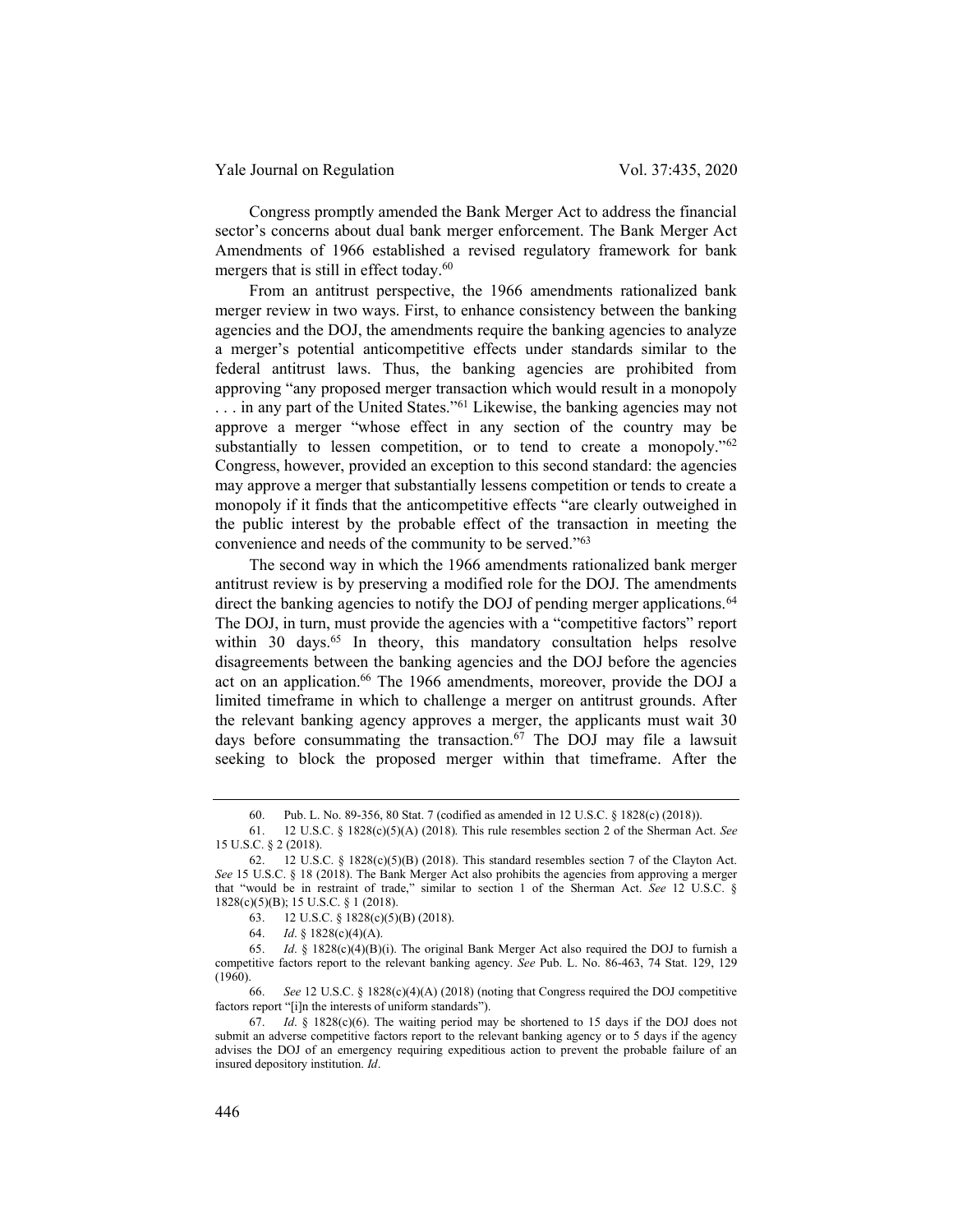expiration of the 30 days, however, the merger is immune from antitrust challenge.<sup>68</sup> By limiting the time period in which the DOJ may challenge a bank merger, Congress prevented the DOJ from seeking to reverse a bank merger after it has been completed.

More broadly, the 1966 amendments enumerate two factors for the agencies to consider in addition to potential anticompetitive effects. These additional factors resemble the original Bank Merger Act. First, the amendments maintain the requirement that the agencies consider the "convenience and needs of the community to be served."<sup>69</sup> Although lawmakers recognized the potential ambiguity in this statutory language,  $70$  a committee report accompanying the amendments clarified that "convenience and needs" generally refers to the banking system's ability to "provide banking services essential to the full development of the economy, to full employment and full production."<sup>71</sup> Second, in a slight modification of the original Bank Merger Act, the amendments require the agencies to consider "the financial and managerial resources and future prospects of the existing and proposed institutions."<sup>72</sup> Critically, the amendments emphasize that the relevant agency must take these factors into account "in every case," regardless of the competitive effects of the transaction.<sup>73</sup>

In the decades following the Bank Merger Act amendments, Congress expanded the list of factors the agencies must consider when evaluating merger proposals. In 1977, for example, Congress adopted the CRA, which directs the agencies to take into account a merger applicant's "record of meeting the credit needs of its entire community, including [LMI] neighborhoods."<sup>74</sup> In effect, the CRA requires the agencies to focus on a proposed merger's effect on underserved populations, in addition to the convenience and needs of the broader community.<sup>75</sup> Moreover, after the failure of numerous large banks during the 2008 financial crisis, Congress further amended the Bank Merger Act to require the agencies to consider systemic risk.<sup>76</sup> Thus, the relevant agency must now take into account a proposed merger's "risk to the stability of

<sup>68.</sup> Id. § 1828(c)(7).

<sup>69.</sup> Id. § 1828(c)(5).

<sup>70.</sup> See 112 CONG. REC. 2,349 (1966) (statement of Rep. Ryan) (criticizing the convenience and needs factor as "vague and unfamiliar"); id. (statement of Rep. Todd) (noting that lawmakers had difficulty defining convenience and needs).

<sup>71.</sup> H.R. REP. NO. 89-1179, at 5 (1965).

<sup>72. 12</sup> U.S.C. § 1828(c)(5).

<sup>73.</sup> Id.

<sup>74.</sup> Community Reinvestment Act of 1977, Pub. L. No. 95-128, § 804, 91 Stat. 1111, 1148 (codified at 12 U.S.C. § 2903 (2018)).

<sup>75.</sup> For a discussion of the relationship between the "convenience and needs" and CRA factors, see infra notes 263-265, 325 and accompanying text.

<sup>76.</sup> See Dodd-Frank Wall Street Reform and Consumer Protection (Dodd-Frank) Act, Pub. L. No. 111-203, § 604(f), 124 Stat. 1376, 1602 (2010) (codified at 12 U.S.C. § 1828(c)(5) (2018)).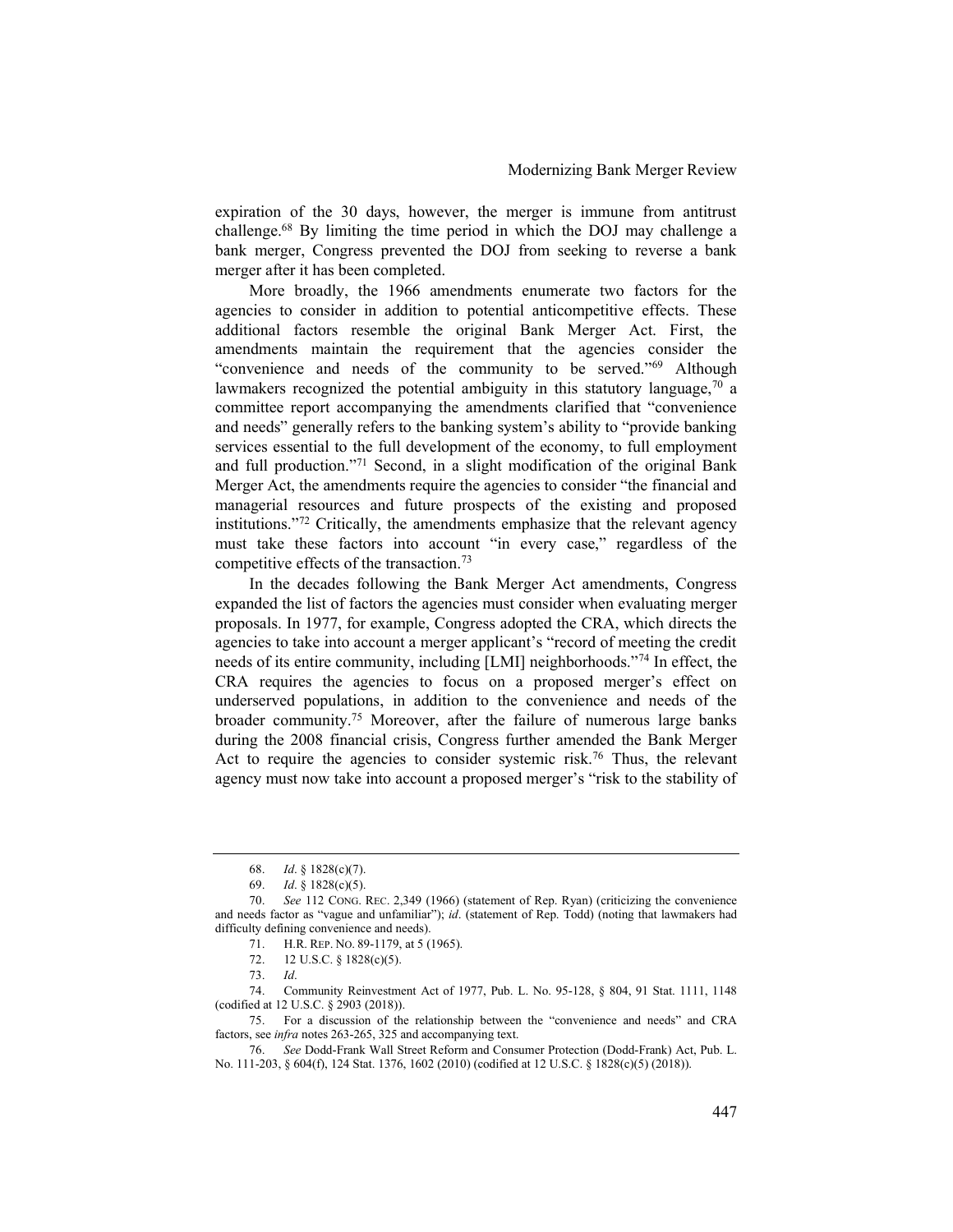the United States banking or financial system."<sup>77</sup> The Bank Merger Act, in sum, requires the agencies to consider a broad range of factors in addition to competition.

Similar statutory standards apply to mergers and acquisitions by BHCs under the Bank Holding Company Act (BHC Act).<sup>78</sup> In the early twentieth century, numerous banks adopted a holding company structure to evade restrictions on interstate banking.<sup>79</sup> Congress passed the BHC Act in 1956 to combat this practice.<sup>80</sup> Today, the BHC Act subjects BHC mergers and acquisitions to pre-approval by the Federal Reserve using standards nearly identical to those in the Bank Merger Act.<sup>81</sup> Although the precise language in the two statutes varies slightly, these differences are rarely consequential.<sup>82</sup> Unless otherwise specified, therefore, this Article refers to the BHC and Bank Merger Acts collectively as the "bank merger statutes."

In sum, federal regulation of bank mergers has expanded significantly during the past century. While bank consolidation was largely unregulated in the early twentieth century, modern banks and BHCs must now obtain preapproval from the appropriate federal regulator before merging. The bank merger statutes establish four wide-ranging factors that the agencies must take into account when evaluating a merger proposal: (1) potential anticompetitive effects, (2) risks to financial stability, (3) the convenience and needs of the community, including the applicant's CRA performance, (4) and the firms' financial and managerial resources. Despite these broad factors, however, policymakers and scholars have tended to focus narrowly on just one consideration—competition—as the next Section demonstrates.

<sup>77. 12</sup> U.S.C. § 1828(c)(5). In addition, the USA PATRIOT Act of 2001 mandated that the agencies consider the merging banks' effectiveness in combatting money laundering. See Pub. L. No. 107-56, § 327, 115 Stat. 272, 318-19 (codified at 12 U.S.C. § 1828(c)(11) (2018)).

<sup>78.</sup> Bank Holding Company Act of 1956, Pub. L. No. 84-511, 70 Stat. 133 (codified as amended at 12 U.S.C. §§ 1841-52 (2018)).

<sup>79.</sup> As Professors Saule Omarova and Margaret Tahyar explained, "before the passage of the [BHC Act], banks could form or reincorporate themselves as holding companies and hold separately incorporated banks in different states to engage in interstate banking without running afoul of the thenubiquitous interstate banking restrictions." Saule T. Omarova & Margaret E. Tahyar, That Which We Call a Bank: Revisiting the History of Bank Holding Company Regulation in the United States, 31 REV. BANKING & FIN. L. 113, 121 (2012).

<sup>80.</sup> See id. at 120-29. In addition to preventing the evasion of interstate banking restrictions which have since been repealed—the BHC Act also limits excessive concentration in banking and preserves the traditional separation of banking and commerce in the United States. See id.

<sup>81.</sup> See 12 U.S.C. § 1842(c) (2018). The BHC Act also requires Federal Reserve pre-approval for certain nonbank acquisitions by BHCs. See id.  $\S$  1843(j). Nonbank acquisitions are generally outside the scope of this Article. For a discussion of BHCs' authority to engage in nonbanking activities, see Kress, supra note 4, at 183-85, 213-19.

<sup>82.</sup> See infra note 204 (discussing minor differences between the BHC Act's and Bank Merger Act's financial stability standards). Modern bank deals often require parallel applications under both the BHC and Bank Merger Acts because they generally involve both holding-company-level acquisitions and the merger of subsidiary banks. See, e.g., Fifth Third Bancorp, 105 Fed. Res. Bull. 70, 75-82 (2019).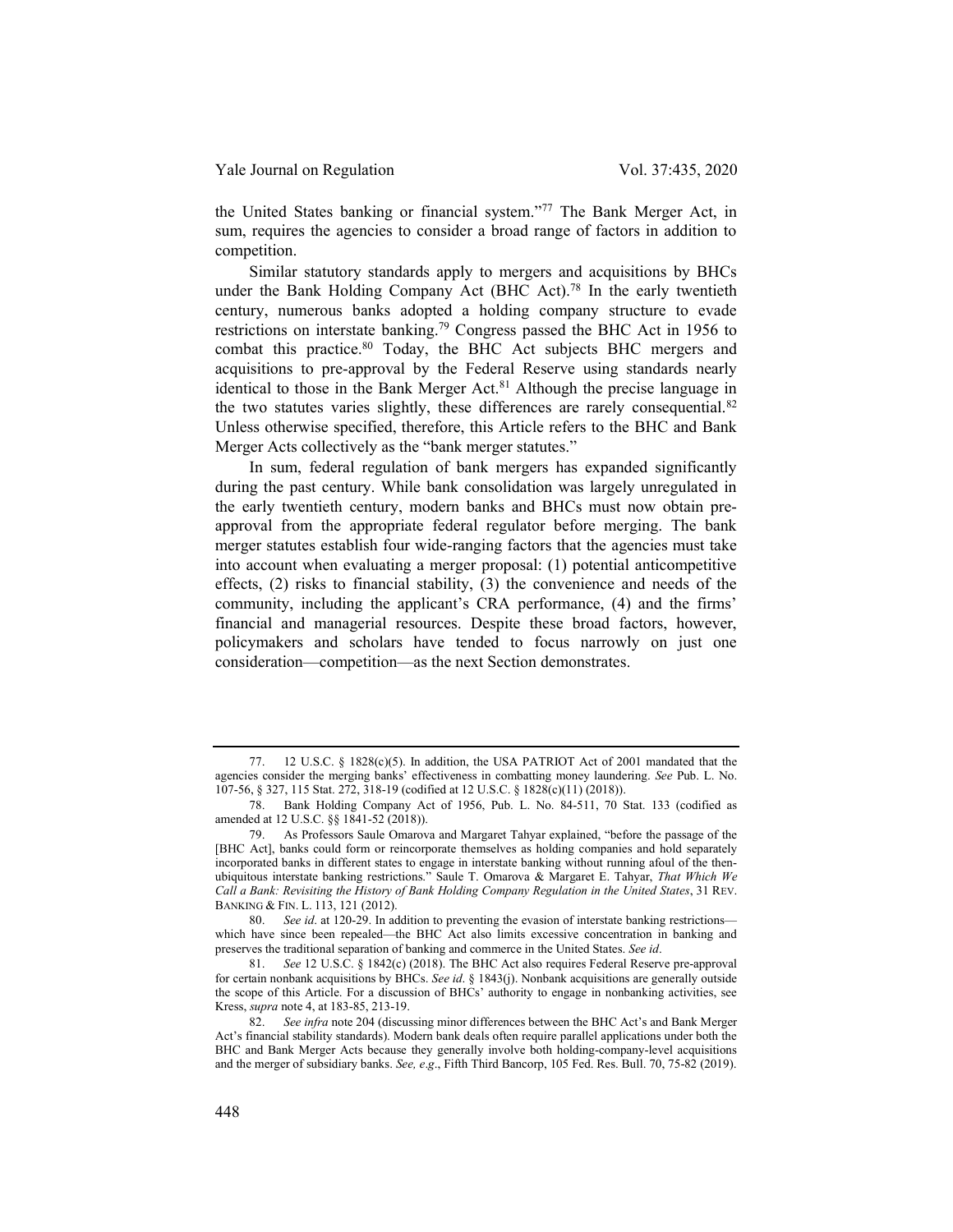#### B. The Diminishing Relevance of Bank Antitrust

As the preceding discussion suggests, antitrust considerations dominated early bank merger policy in the United States. That trend continued throughout the latter half of the twentieth century, when policymakers and scholars focused primarily on antitrust in bank merger oversight, to the exclusion of the other statutory factors. Over the past several decades, however, competitive considerations have become increasingly irrelevant in bank merger reviews due to recent regulatory and market developments. This Section examines how antitrust considerations originally dominated bank merger regulation but have since largely lost relevance.

### 1. Early Focus on Competition

Throughout the 1970s and 1980s, regulators routinely challenged bank mergers on competitive grounds. The Federal Reserve alone denied sixty-three merger applications because of antitrust concerns between 1972 and 1982.<sup>83</sup> Competitive considerations dominated merger oversight for each of the banking agencies. Indeed, a 1982 General Accounting Office analysis of the bank merger review process concluded that competition was the "area that receives the most consideration by the agencies and involves the most controversy."<sup>84</sup> Even when the banking agencies approved an application, the DOJ often sued to block a merger it deemed to be anticompetitive.<sup>85</sup> Frequent litigation between the DOJ and the banking agencies led to a sizeable body of judicial precedent on competitive considerations in bank merger applications.<sup>86</sup>

Informed by this early experience, the banking agencies and the DOJ developed a cooperative framework for analyzing competitive considerations in bank mergers. Under joint screening guidelines published in 1995, the banking agencies and DOJ rely on the HHI to flag potentially problematic merger proposals.<sup>87</sup> The HHI is a widely recognized measure of market concentration calculated by summing the squared market share of every competitor in a market.<sup>88</sup> The banking agencies and the DOJ state that they are unlikely to challenge a proposal if the post-merger HHI does not exceed 1,800 and the merger does not cause the HHI to increase by more than 200 points in any

<sup>83.</sup> See SHULL & HANWECK, supra note 5, at 97.

<sup>84.</sup> U.S. GEN. ACCOUNTING OFFICE, GAO-82-53, BANK MERGER PROCESS SHOULD BE<br>MODERNIZED AND SIMPLIFIED 10 (1982). https://www.gao.gov/assets/140/138428.pdf SIMPLIFIED 10 (1982), https://www.gao.gov/assets/140/138428.pdf [https://perma.cc/SY9X-ZW6W].

<sup>85.</sup> See Kramer, supra note 11, at 116 (discussing early court battles between the DOJ and the banking regulators).

<sup>86.</sup> See id. (noting numerous Supreme Court cases involving bank antitrust).

<sup>87.</sup> See Bank Merger Guidelines, supra note 20, at 1-2.

<sup>88.</sup> See Aaron C. Stine & Eric D. Gorman, Ebbing the Tide of Local Bank Concentration: Granting Sole Authority to the Department of Justice to Review the Competitive Effects of Bank Mergers, 62 SYRACUSE L. REV. 405, 416 n.56 (2012).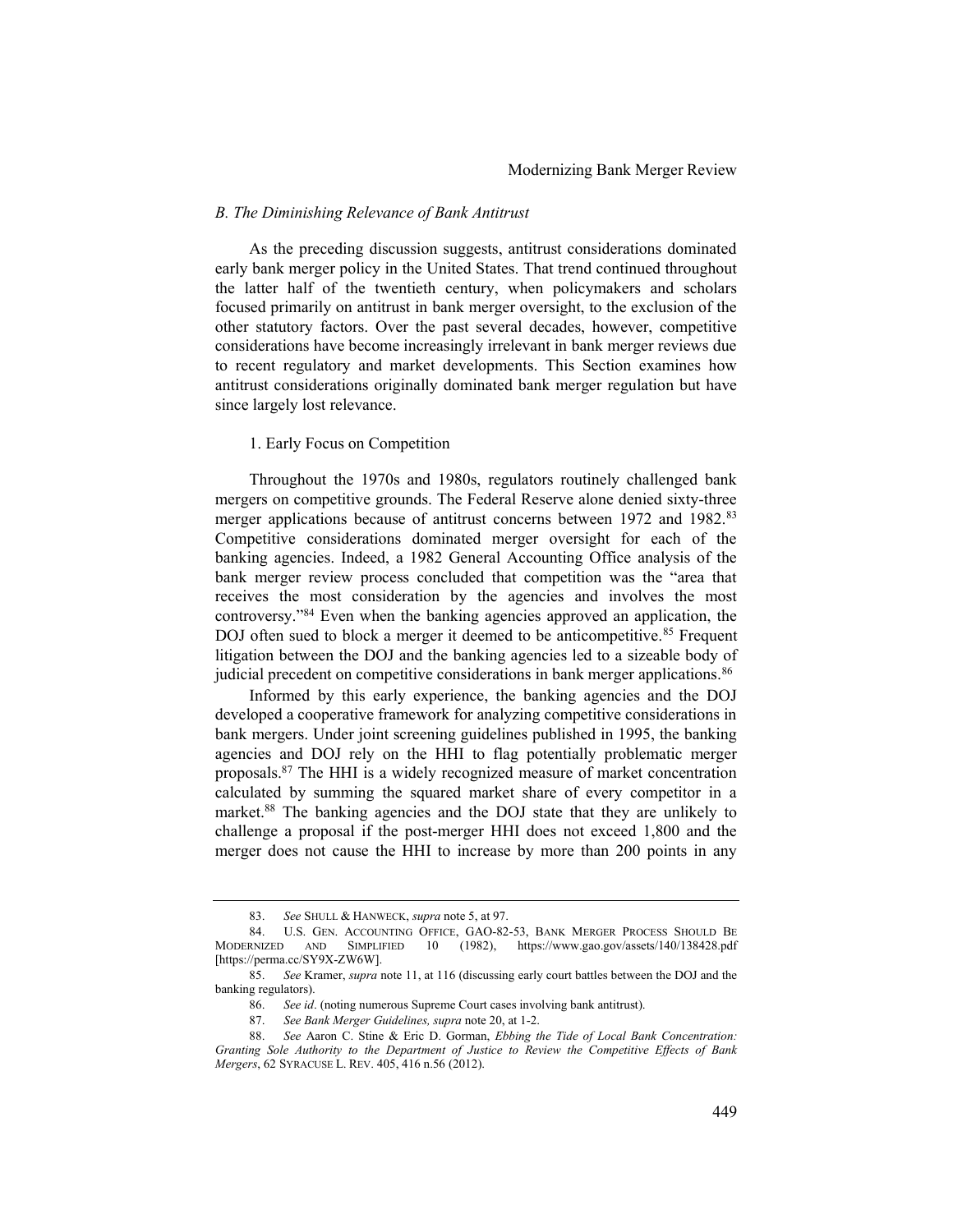relevant banking market.<sup>89</sup> For proposals that exceed these thresholds in a given market, the banking agencies and DOJ scrutinize potential competitive effects more closely and may ultimately deny or challenge the merger.<sup>90</sup> The banking agencies and DOJ differ in how they apply the HHI screens; for example, they generally define the relevant product markets differently.<sup>91</sup> The guidelines, however, provide a unified framework for competitive analysis in bank mergers.

Consistent with regulators' traditional emphasis on competitive factors, legal scholarship on bank mergers has focused almost exclusively on antitrust. Numerous law review articles in the 1960s analyzed the enactment of the Bank Merger Act and subsequent Supreme Court cases clarifying the application of the federal antitrust laws to bank mergers.<sup>92</sup> Later scholarship focused on the framework for evaluating antitrust standards in banking—for example, the delineation of relevant product and geographic markets.<sup>93</sup> Even after the financial crisis, legal scholars have continued to view bank consolidation primarily through the lens of antitrust.<sup>94</sup>

While policymakers and scholars focused intently on competitive considerations in early bank mergers, they paid comparatively little attention to the bank merger statutes' other factors. Few scholars, for example, even acknowledged considerations other than competition in bank merger applications until Congress adopted the CRA in 1977. Even then, scholarship on the CRA tended to focus on the theoretical basis for the law and its effect on LMI areas, rather than on the CRA's role in bank merger applications.<sup>95</sup> The banking agencies, moreover, deemphasized statutory factors other than competition throughout the 1980s. The agencies rarely addressed the convenience and needs or financial and managerial standards in their public orders on bank merger applications, other than to note that they were consistent

<sup>89.</sup> See Bank Merger Guidelines, supra note 20, at 1-2.

<sup>90.</sup> See id. at 3-4.

<sup>91.</sup> The banking agencies traditionally define the relevant product market in bank mergers as the market for deposits, whereas the DOJ analyzes both deposit and commercial loan markets. See Stine & Gorman, supra note 88, at 416-17.

<sup>92.</sup> See, e.g., Casson & Burrus, *supra* note 11; Klebaner, *supra* note 11; Lifland, *supra* note 11; Mogel, *supra* note 11; Via, *supra* note 11; Wemple & Cutler, *supra* note 11.

<sup>93.</sup> See, e.g., Carstensen, supra note 11; Cohen, supra note 11; Kintner & Hansen, supra note 11; Kramer, supra note 11; Daniel J. Mahoney, "When Bank Mergers Meet Antitrust Law, There's No Competition." Why Antitrust Law Will Do Little to Prevent Overconsolidation Within the Banking Industry, 14 ANN. REV. BANKING L. 303 (1995); Roach, supra note 11.

<sup>94.</sup> See, e.g., Baker, supra note 1; Jesse W. Markham, Jr., Lessons for Competition Law from the Economic Crisis: The Prospect for Antitrust Responses to the "Too Big to Fail" Phenomenon, 16 FORDHAM J. CORP. & FIN. L. 261 (2011); Pekarek & Huth, supra note 19; Stine & Gorman, supra note 88; Lawrence J. White, Antitrust and Financial Regulation in the Wake of Philadelphia National Bank: Complements, Not Substitutes, 80 ANTITRUST L.J. 413 (2015); Robert P. Zora, Note, The Bank Failure Crisis: Challenges in Enforcing Antitrust Regulation, 55 WAYNE L. REV. 1175 (2009).

<sup>95.</sup> See, e.g., Jonathan R. Macey & Geoffrey P. Miller, The Community Reinvestment Act: An Economic Analysis, 79 VA. L. REV. 291, 340-41 (1993) (asserting that the CRA harms the very LMI areas it was designed to help by reducing the amount of available credit).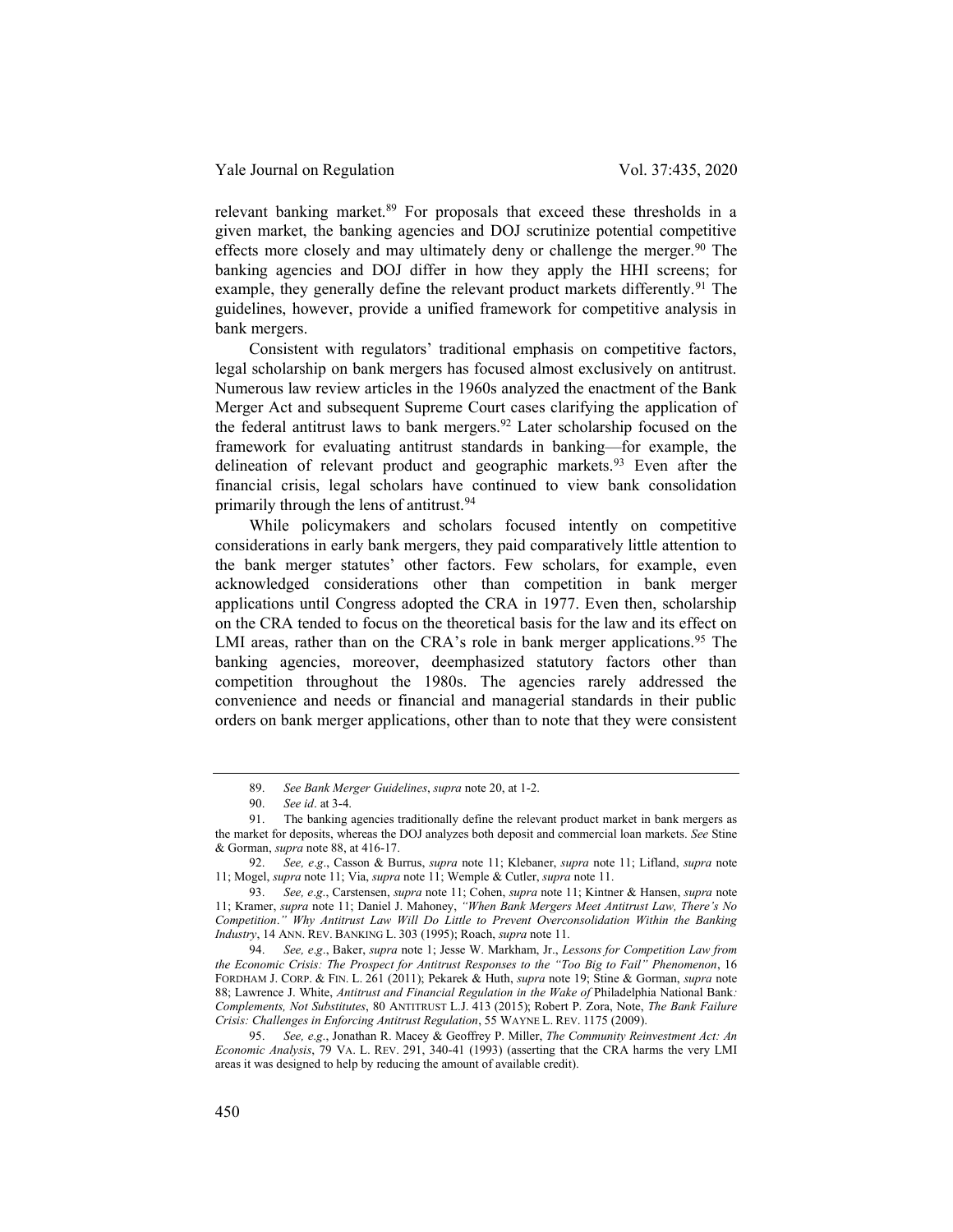with approval.<sup>96</sup> Even after the 2008 financial crisis and the addition of the financial stability factor, scholars paid little attention to how the agencies assess systemic risk in bank merger proposals.<sup>97</sup> Thus, the bank merger statutes' other factors have largely been met with indifference.

In sum, the federal banking agencies have traditionally prioritized competitive considerations in bank merger applications. The DOJ, reviewing courts, and legal scholars have reinforced this emphasis through extensive critiques and analyses of the agencies' approach to the antitrust factor. This near-exclusive focus on competitive considerations, however, effectively crowded out regulatory and scholarly attention to the bank merger statutes' other considerations, which to date remain largely unexplored.

2. The Declining Importance of Competition in Bank Merger Reviews

Despite the initial emphasis policymakers and scholars placed on competitive considerations, antitrust has become increasingly irrelevant in bank merger applications over the past several decades. Compared to the 1960s and 1970s, modern-day bank mergers are less likely to have significant anticompetitive effects as measured by the HHI. That is because two trends in bank regulation and market structure have substantially increased competition in many local banking markets and, as a result, rendered traditional bank antitrust functionally obsolete.

First, liberalized geographic restrictions in the late twentieth century permitted banks to expand interstate for the first time, freeing firms to enter out-of-state banking markets that had long been insulated from competition. Historically, federal and state laws prohibited a bank from operating outside of its home state.<sup>98</sup> In the 1970s, however, some states eased these geographic restrictions, permitting banks to branch and merge across state lines.<sup>99</sup> It was not until 1994, though, that the Riegle-Neal Interstate Banking and Branching Efficiency Act (Riegle-Neal) eliminated the remaining barriers to interstate banking, thereby allowing banks to branch and merge without geographic restrictions.<sup>100</sup> Since then, the advent of online banking has enabled firms to compete in areas where they do not have a physical presence.<sup>101</sup> Although

<sup>96.</sup> See Wilson, *supra* note 28, at 372 n.8 ("In the vast majority of the financial regulatory institutions' orders on bank merger or acquisition applications . . . there is no discussion of the regulators' analysis of the public-interest provision beyond a single reference to the fact that the regulator considered the issue.").

<sup>97.</sup> See Tarullo, supra note 13, at 19-20.

<sup>98.</sup> See Kress, *supra* note 4, at 180-81.

<sup>99.</sup> See id. at 181-82.

<sup>100.</sup> Pub. L. No. 103-238, 108 Stat. 2338 (1994) (codified in scattered sections of 12 U.S.C. (2018)).

<sup>101.</sup> See, e.g., Gabriel T. Rubin, Mobile Banking Grows More Popular, WALL ST. J. (Mar. 30, 2016), https://www.wsj.com/articles/mobile-banking-grows-more-popular-1459352120 [https://perma.cc/YA7F-HU4Z].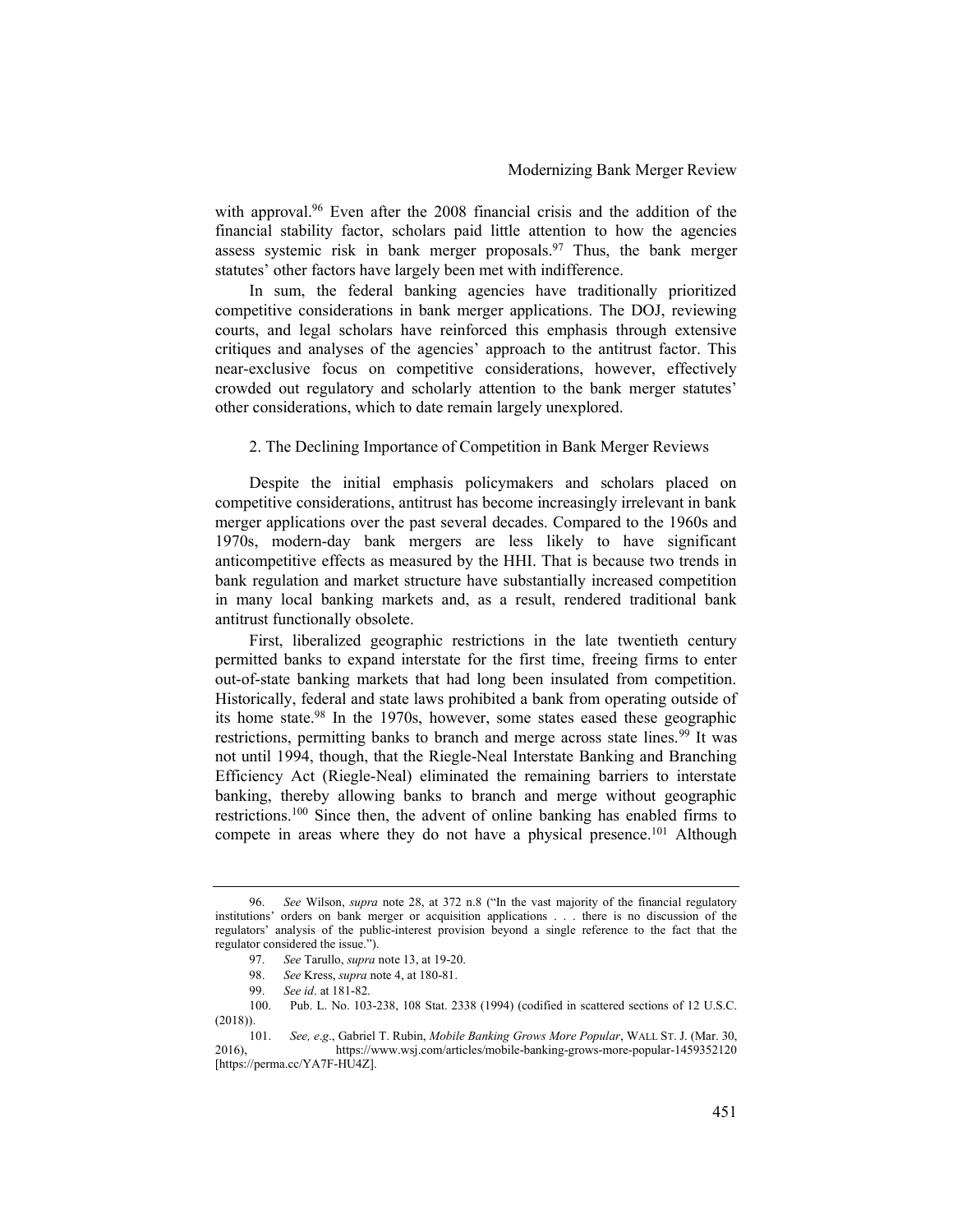empirical evidence on bank concentration since Riegle-Neal is mixed,<sup>102</sup> the relaxation of geographic restrictions has, at a minimum, increased potential competition in many local markets.<sup>103</sup>

Second, the recent emergence of nonbank financial companies has enhanced competition for many financial products that were once exclusively offered by banks. Traditionally, banks were shielded from competition with savings and loan associations and credit unions under regulations that limited nonbank depository institutions' product offerings and restricted their potential customer base.<sup>104</sup> In the 1980s, however, policymakers began easing these constraints in an effort to enhance nonbank depository institutions' profitability.<sup>105</sup> This deregulatory trend has continued to the point that numerous savings and loan associations and credit unions now compete directly with banks under comparable regulatory regimes.<sup>106</sup> The banking agencies now regularly take these nonbank depository institutions into account when performing HHI calculations.<sup>107</sup> Moreover, at the same time that banks have faced increased competition from other depository institutions, nondepository fintech companies have emerged as popular providers of loans, savings products, and investment advice.<sup>108</sup> Many commenters have observed that fintech firms' ability to serve traditional bank customers without a banking license and concomitant regulation poses a major competitive threat to banks.<sup>109</sup> Thus, while banks previously were insulated from competition from

<sup>102.</sup> On the national level, the U.S. banking market has become significantly more concentrated since the 1990s, with the five largest banks now comprising 46% of all bank assets, compared to 29% in 1997. See Econ. Research Div., 5-Bank Asset Concentration for United States, FED.<br>RES. BANK SAINT LOUIS, https://fred.stlouisfed.org/series/DDOI06USA156NWDB RES. BANK SAINT LOUIS, https://fred.stlouisfed.org/series/DDOI06USA156NWDB [https://perma.cc/C2CH-VJ4H]. This consolidation, however, is not reflected at the local level, where concentration levels have generally declined during this time. See Robert M. Adams, Consolidation and Merger Activity in the United States Banking Industry from 2000 to 2010, at 10, 14-15 (Fed. Reserve Bd. Fin. & Econ. Discussion Series, Working Paper No. 2012-51, 2012), https://ssrn.com/abstract=2193886 [https://perma.cc/5TLH-XP9J] (concluding that average local banking market concentration fell between 2000 and 2010 despite an increase in national banking concentration); see also Letter from Jerome H. Powell, Chairman, Bd. of Governors of the Fed. Reserve Sys., to Sen. Elizabeth Warren 5-6 (May 10, 2018) [hereinafter Powell Letter], https://www.warren.senate.gov/imo/media/doc/Powell%20Response%20re%20Mergers.pdf [https://perma.cc/SBR5-9Y93] (noting that the average local banking market concentration declined or remained constant between 2006 and 2018 despite an increase in national banking concentration).

<sup>103.</sup> See SHULL & HANWECK, supra note 5, at 93.

<sup>104.</sup> See Omarova & Tahyar, supra note 79, at 174-88.

<sup>105.</sup> See id. at 175, 180-81.

<sup>106.</sup> See SHULL & HANWECK, supra note 5, at 92-93; see also Pekarek & Huth, supra note 19, at 631.

<sup>107.</sup> See R. Alton Gilbert & Adam M. Zaretsky, Banking Antitrust: Are the Assumptions Still Valid?, FED. RES. BANK SAINT LOUIS REV., Nov.-Dec. 2003, at 29, 31.

<sup>108.</sup> See Rory Van Loo, Making Innovation More Competitive: The Case of Fintech, 65 UCLA L. REV. 232, 238-42 (2018) (discussing the competitive challenges fintech poses to banking).

<sup>109.</sup> See, e.g., Hilary J. Allen, Driverless Finance, 10 HARV. BUS. L. REV. (forthcoming 2020) (manuscript at 10-15), https://ssrn.com/abstract=3366016 [https://perma.cc/4LP9-V3H9] (discussing fintech business models); Saule T. Omarova, New Tech v. New Deal: Fintech as a Systemic Phenomenon, 36 YALE J. ON REG. 735, 782-86 (2019) (discussing the threat of fintech to bank lending).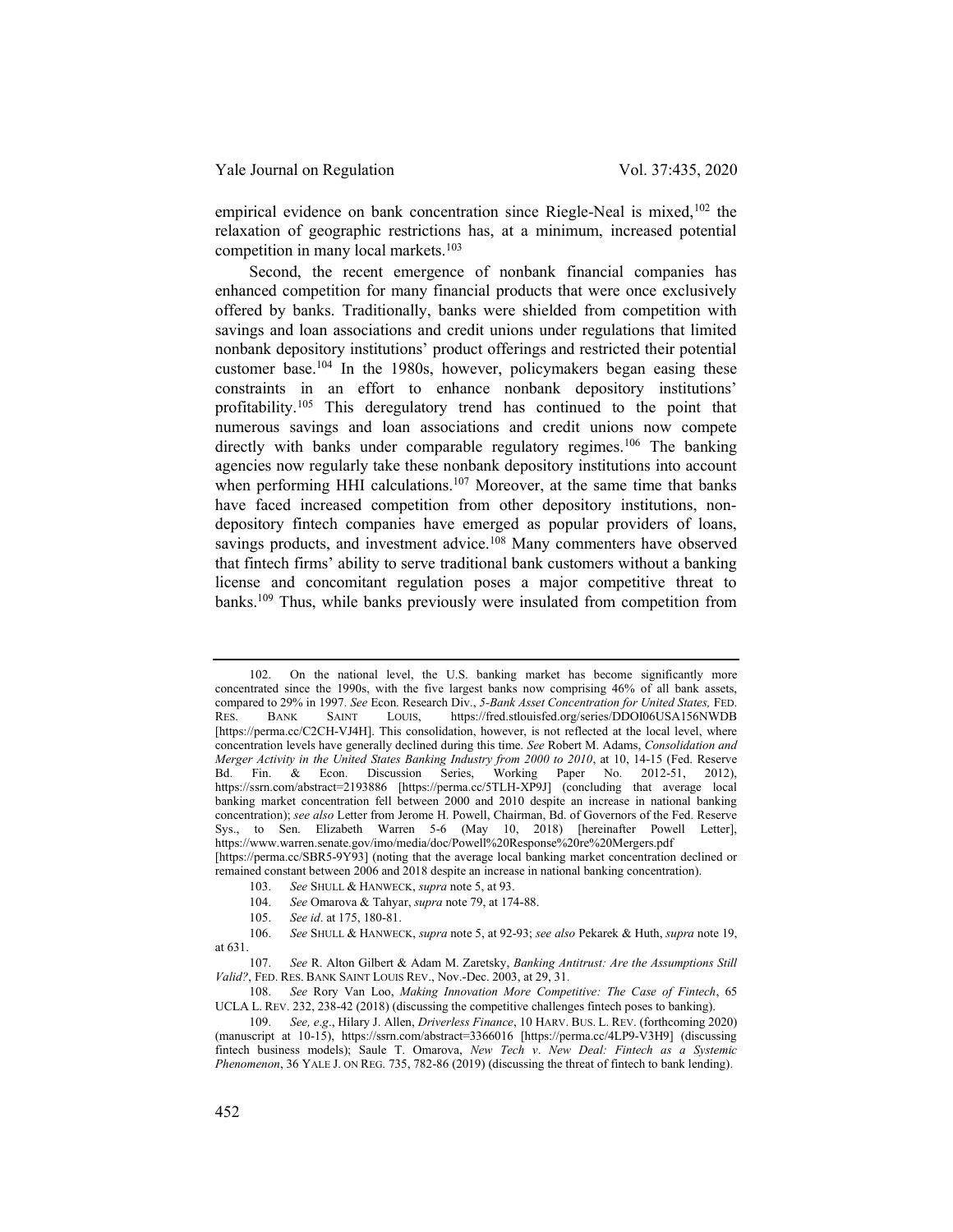outside the banking sector, nonbank entrants have substantially increased competition in the financial services marketplace.

The competitive landscape in banking has changed so significantly in light of these trends that traditional antitrust concerns have become anachronistic. Antitrust used to be a significant worry in the 1960s and 1970s, when geographic restrictions and other barriers to entry shielded incumbent banks from competition. Today, however, numerous diversified financial conglomerates offer similar products and services through interstate branches and widely accessible electronic platforms. Meanwhile, the nascent fintech sector promises to continue challenging banks by giving consumers new options for obtaining financial services. Thus, while bank consolidation at the national level has increased over time, local market concentration has generally declined.<sup>110</sup> Collectively, the elimination of competitive barriers and the emergence of new financial services providers have alleviated long-standing competitive concerns in local banking markets.

In practice, competitive considerations are no longer a meaningful constraint on bank consolidation. After an initial torrent of antitrust-related denials in the 1970s, the banking agencies have not denied a bank merger application involving an institution with more than \$1 million in assets on competitive grounds since 1980.<sup>111</sup> The DOJ, meanwhile, has not challenged a bank merger since 1985.<sup>112</sup> In part, this lack of antitrust enforcement is attributable to market participants' understanding of the bank merger guidelines and their proactive planning to divest branches when a merger would exceed the applicable HHI thresholds.<sup>113</sup> But the drastic reduction in antitrust enforcement also signifies that increased competition has rendered antitrust irrelevant in most bank merger applications.<sup>114</sup> Several scholars have advanced proposals to revive antitrust considerations in bank merger reviews, suggesting that the current framework does not measure bank competition

<sup>110.</sup> See supra note 102 and accompanying text.

<sup>111.</sup> See Jonathan R. Macey & James P. Holdcroft, Jr., Failure Is an Option: An Ersatz-Antitrust Approach to Financial Regulation, 120 YALE L.J. 1368, 1391 (2011).

<sup>112.</sup> See Kramer, supra note 11, at 116. Some commentators have criticized the DOJ for outsourcing bank merger analysis to the banking agencies. See, e.g., Stine & Gorman, supra note 88, at 417 (characterizing the DOJ as a "junior partner" in the bank merger review process); Van Loo, supra note 108, at 264-65 (discussing DOJ's reliance on the banking agencies); see also Samuel N. Weinstein, Financial Regulation in the (Receding) Shadow of Antitrust, 91 TEMP. L. REV. 447, 485-87 (2019) (contending that financial regulatory agencies are likely to be less effective antitrust enforcers relative to the DOJ).

<sup>113.</sup> See SHULL & HANWECK, supra note 5, at 97; see also Regulated Industries, Hearing Before the Antitrust Modernization Comm'n 14 (Dec. 5, 2005) (statement of Scott G. Alvarez, General Counsel, Board of Governors of the Federal Reserve System), https://govinfo.library.unt.edu/amc/commission\_hearings/pdf/Alvarez\_Statement.pdf [https://perma.cc/4MXX-VPX9].

<sup>114.</sup> See Pekarek & Huth, supra note 19, at 631-36 (asserting that the traditional approach to competition in bank merger review is outdated because banks are no longer insulated from competition).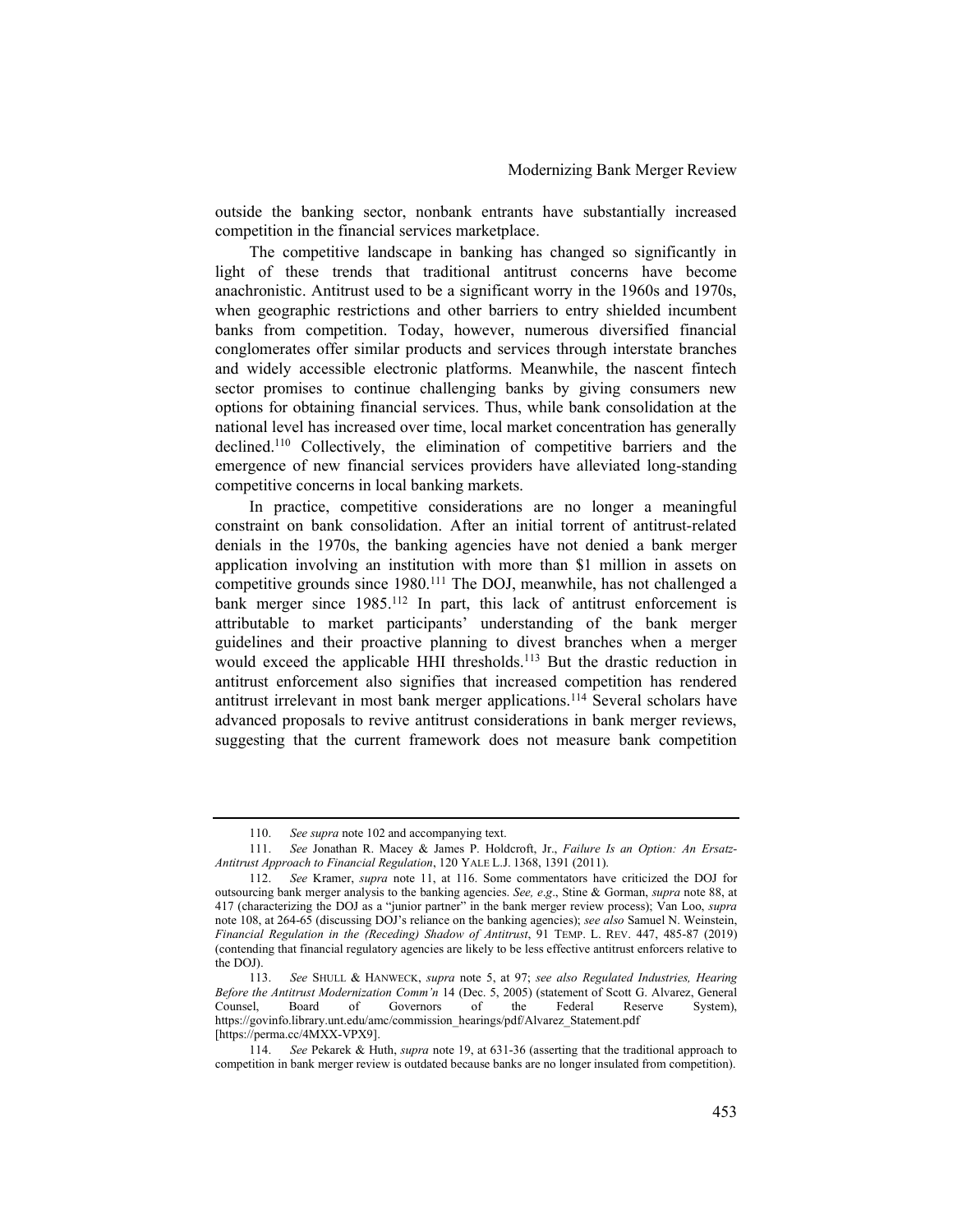appropriately.<sup>115</sup> To date, however, policymakers have made no effort to reinvigorate antitrust enforcement as a significant constraint on bank mergers.

In sum, after initially dominating the bank merger review process, antitrust has diminished in importance. For all the attention that policymakers, scholars, and courts paid to competitive considerations during the 1960s and 1970s, recent changes in banking regulation and market composition mean that antitrust is now rarely relevant in bank merger applications. Due to their longstanding focus on competition, meanwhile, both the banking agencies and academics have neglected the bank merger statutes' other, equally important factors. By misplacing attention on increasingly irrelevant competitive considerations at the expense of financial stability, consumer protection, and other statutory factors, the banking agencies have undermined the efficacy of bank merger oversight.

### II. Weaknesses in Bank Merger Oversight

As antitrust concerns have faded, the banking agencies have become a rubber stamp for merger proposals. Today, the banking agencies approve merger applications at historically high rates and in record-low time. This permissive approach is troubling in light of evidence that lax oversight of bank consolidation hurts consumers and could threaten financial stability. This Part examines the disturbing trend toward laissez faire merger regulation and the risks of unrestrained bank consolidation.

# A. The Trend Toward Permissive Bank Merger Approvals

The regulatory agencies have become increasingly tolerant of bank mergers over time. While the agencies regularly denied merger applications in the 1970s and 1980s, they now approve nearly all filings. Today's overwhelming approval rates are due, in part, to informal procedures that permit banks to consult confidentially with the agencies before executing a merger agreement. In practice, these secret conversations predispose regulators to approve a merger once an application is filed. This Section reviews the agencies' exceptionally high merger approval rates and scrutinizes their procedures that tip the scales heavily in favor of continued consolidation.

Historically, the banking agencies have always approved the majority of merger applications. Although data on early merger applications are limited, the available data suggest that approval rates hovered around 90% for much of the latter half of the twentieth century.<sup>116</sup> Notwithstanding the agencies'

<sup>115.</sup> See, e.g., id. at 604 (proposing narrower product and broader geographic market definitions); Van Loo, *supra* note 108, at 271-75 (suggesting the CFPB as a new competition enforcer).

<sup>116.</sup> See Watson, supra note 11, at 85 n.37 (noting that the agencies approved 90% of bank mergers between 1960 and 1965); see also Michael A. Jessee & Steven A. Seelig, An Analysis of the Public Benefits Test of the Bank Holding Company Act, FED. RES. BANK OF N.Y. MONTHLY REV., June 1974, at 159 (noting that the Federal Reserve approved 90% of BHC applications in the 1970s).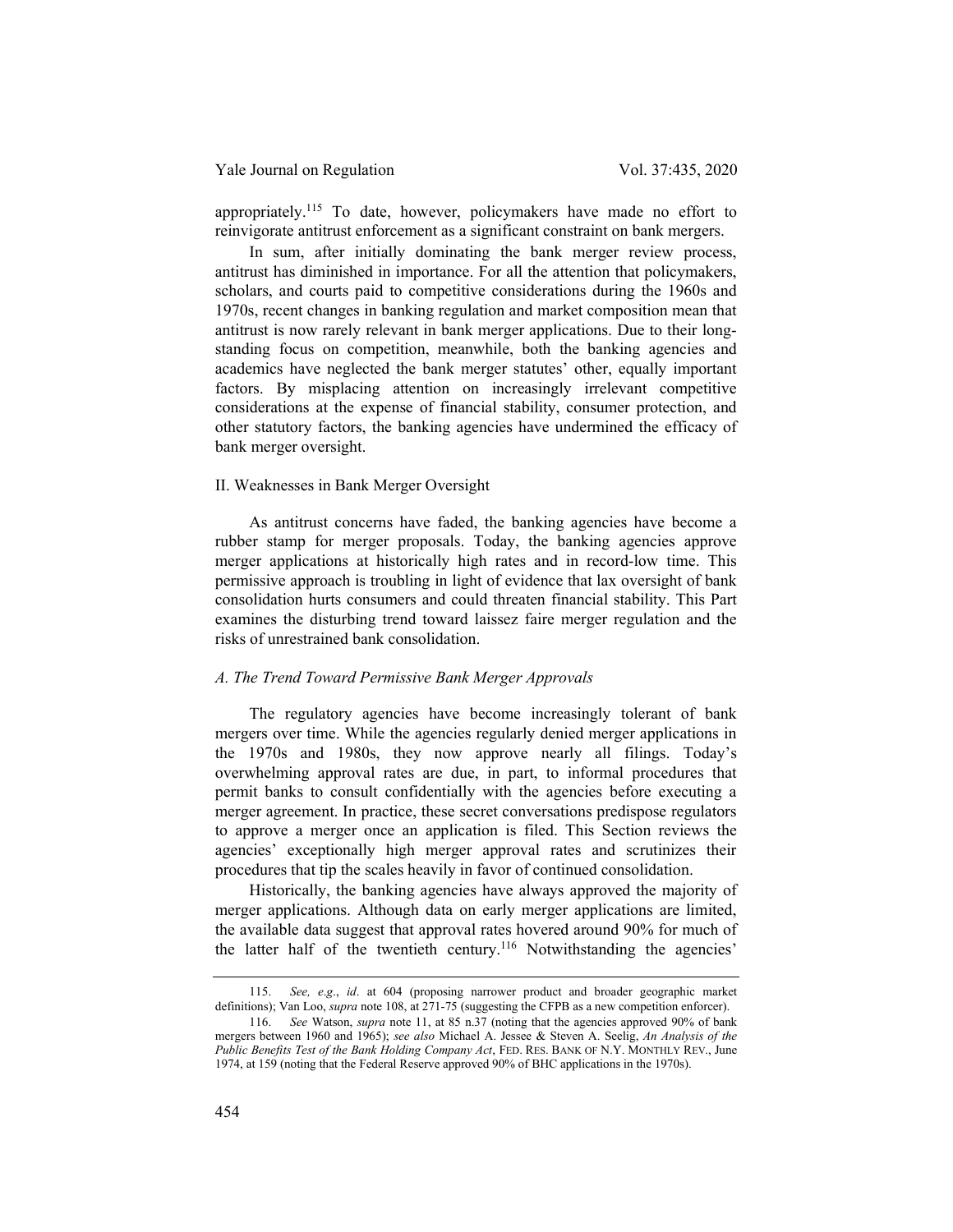generally favorable disposition toward mergers, however, the agencies regularly denied applications during this time. Between 1960 and 1965, for example, the agencies formally rejected thirty-one applications.<sup>117</sup> As discussed above, the Federal Reserve denied sixty-three applications between 1972 and 1982 on competitive grounds alone.<sup>118</sup> Thus, although the agencies have historically acted favorably on merger applications, they regularly denied merger proposals when necessary to curb potentially harmful consolidation in the banking sector.

Over time, however, the agencies' approach to merger applications has become even more favorable to banks in two critical ways. First, the agencies' approval rates have reached record highs. The Federal Reserve recently began releasing comprehensive data on merger applications beginning in 2011. The data, reproduced in Table 1, reveal that the Federal Reserve initially cracked down on bank consolidation after the financial crisis, with approval rates falling to around  $80\%$ .<sup>119</sup> More recently, however, approval rates have climbed steadily, exceeding the historical average and reaching a peak of 95% in 2018. The Federal Reserve is also approving these proposals with record speed.<sup>120</sup> In the past, the Federal Reserve has taken nearly a year, on average, to consider merger proposals that attracted adverse public comment. In 2018, it approved such proposals in an average of four months.

<sup>117.</sup> See Hearings on S. 1698 Before the Subcomm. on Domestic Fin. of the S. Comm. on Banking and Currency, 89th Cong. 15 (1965) (statement of William Martin, Chairman, Board of Governors of the Federal Reserve System).

<sup>118.</sup> See supra note 83 and accompanying text.

<sup>119.</sup> Data for Table 1 are collected from SEMIANNUAL REPORT ON BANKING APPLICATIONS— YEAR-END 2018, *supra* note 14, at 3-4, and BD. OF GOVERNORS OF THE FED. RESERVE SYS., 2 SEMIANNUAL REPORT ON BANKING APPLICATIONS ACTIVITY: JULY 1–DECEMBER 31, 2014, at 3-4 (2015), https://www.federalreserve.gov/bankinforeg/201504-semiannual-report-on-bankingapplications-activity.pdf [https://perma.cc/BN57-4Y7T]. Federal Reserve Chairman Jerome Powell has suggested that the decline in the approval rate in the years following the financial crisis was attributable to numerous applicants withdrawing their filings when they were not the winning bidder for a failed bank in an FDIC liquidation process. See Powell Letter, supra note 102, at 7.

<sup>120.</sup> See Lalita Clozel, Bank Mergers Get Faster Under Trump, WALL ST. J. (Feb. 13, 2019), https://www.wsj.com/articles/bank-mergers-get-faster-under-trump-11550059200 [https://perma.cc/8SFU-NRHM].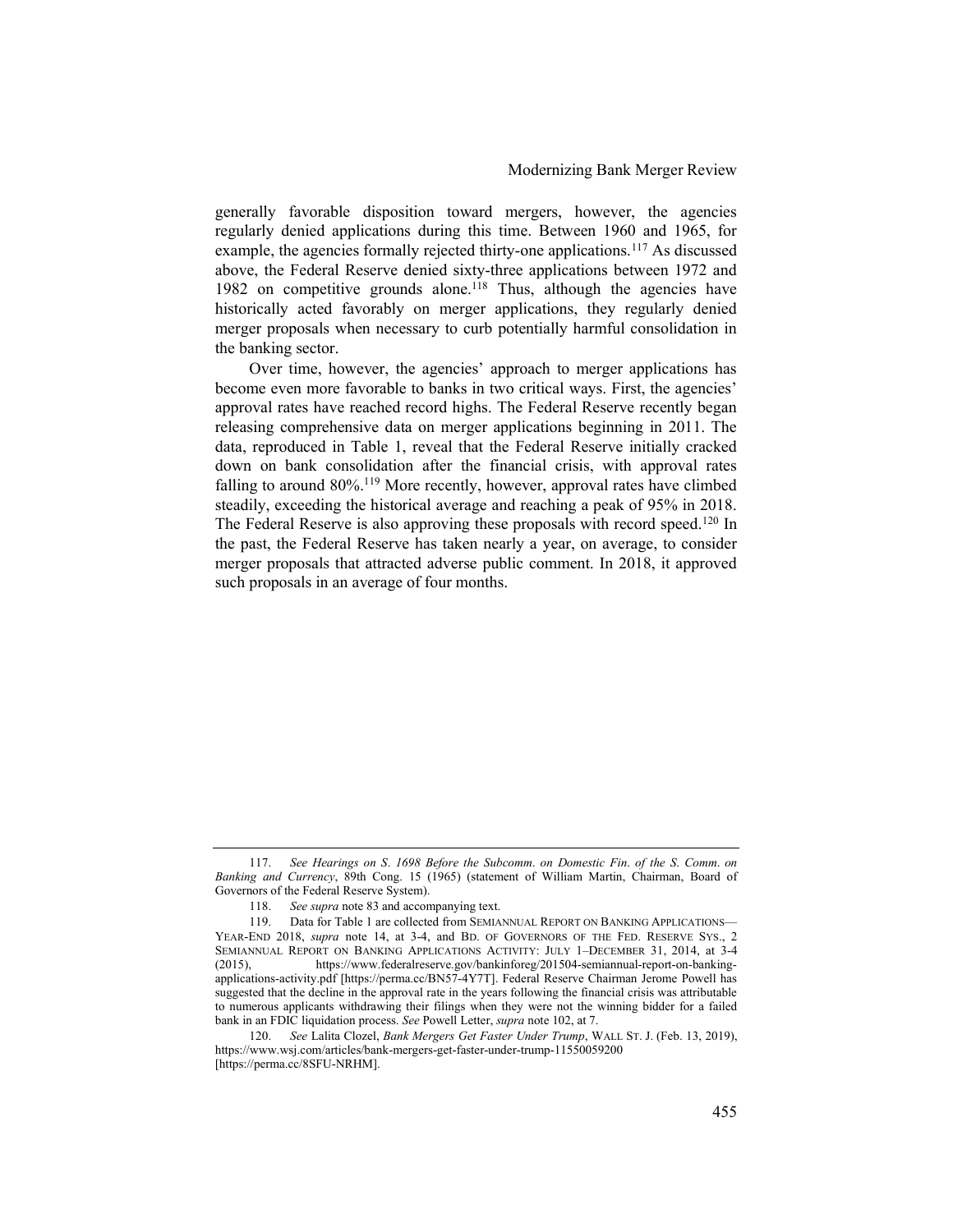|                                                                                                              | 2011 | 2012 | 2013 | 2014 | 2015 | 2016 | 2017 | 2018 |
|--------------------------------------------------------------------------------------------------------------|------|------|------|------|------|------|------|------|
| <b>Approved</b>                                                                                              | 194  | 226  | 190  | 248  | 279  | 245  | 238  | 190  |
| Withdrawn                                                                                                    | 43   | 43   | 40   | 25   | 21   | 28   | 15   | 10   |
| % Approved                                                                                                   | 82%  | 84%  | 83%  | 91%  | 93%  | 90%  | 94%  | 95%  |
| Average<br><b>Processing Time</b><br>of Proposals<br>Receiving<br><b>Adverse Public</b><br>Comment<br>(Days) | 212  | 283  | 203  | 209  | 297  | 159  | 173  | 113  |

# Table 1: Federal Reserve Merger and Acquisition Applications (2011- 2018)

The second way in which the agencies have encouraged consolidation is by manipulating their application procedures to cater to the banking sector. In the late 1990s, the agencies effectively stopped denying merger applications. Instead, when an agency discovers a problem with a merger proposal, it now informs the applicant of the issue and gives the bank an opportunity to withdraw its application.<sup>121</sup> A voluntary withdrawal shields the bank from bad publicity and the negative market reaction a public denial might cause.<sup>122</sup> This informal process, however, leaves no publicly available, written record of the deficiencies in the merger proposal. The Federal Reserve has now approved 3,506 merger applications since 2006 without issuing a single denial.<sup>123</sup>

The most significant end-run around the application process, however, occurs before a bank even executes a merger agreement. It is now common practice for the banking agencies to allow firms to vet potential deals confidentially before announcing a merger.<sup>124</sup> In these private meetings, a bank may ask regulators whether they foresee potential barriers to approval of a

<sup>121.</sup> See FED. DEPOSIT INS. CORP., APPLICATIONS PROCEDURES MANUAL § 1.3-1 (2019) (noting that applicants may be offered the opportunity to withdraw a problematic filing at the FDIC's discretion).

<sup>122.</sup> See Kress, supra note 14.

<sup>123.</sup> See Powell Letter, *supra* note 102, at 3 (noting that the Federal Reserve approved 3,316) mer nnger applications between 2006 and 2017 without a single denial); see also SEMIANNUAL REPORT ON BANKING APPLICATIONS—YEAR-END 2018, supra note 14, at 3-4 (noting that the Federal Reserve approved 190 merger applications and denied zero in 2018).

<sup>124.</sup> See Kress, *supra* note 14; see also Alvarez, *supra* note 113, at 14 ("[S]taffs of the Board and Reserve Banks often provide guidance to [BHCs] and banks that are considering a merger prior to the filing of an application  $\dots$ .").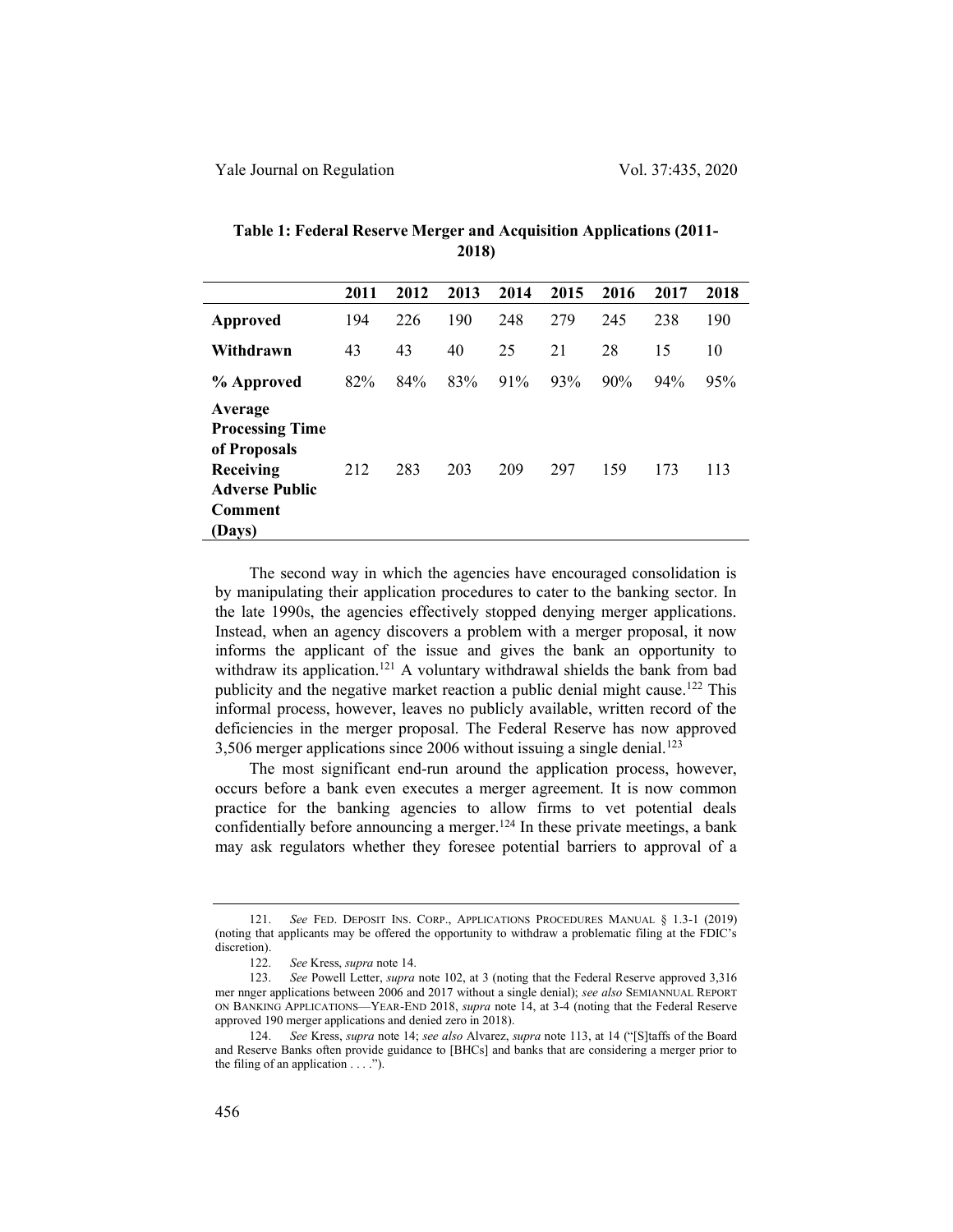transaction.<sup>125</sup> If regulators raise a concern about a proposal, the bank might not pursue the merger. But when regulators express no reservations, the bank may enter into a merger agreement with the agencies' implicit blessing.<sup>126</sup> Federal Reserve Chairman Jerome Powell has acknowledged that these private conversations occur.<sup>127</sup> Meanwhile, BB&T CEO Kelly King admitted that regulators told him there would be no barriers to his company's merger with SunTrust.<sup>128</sup> The agencies, in sum, cater to banks by permitting them to prescreen their merger proposals outside of the formal application process.

These unorthodox procedures undermine bank merger reviews in three ways. First, the confidential pre-screening of proposals and the absence of formal denials decrease transparency in the application process. The agencies have recently enhanced transparency in many areas, including monetary policy,<sup>129</sup> bank supervision,<sup>130</sup> and financial stability monitoring.<sup>131</sup> At the same time, however, the agencies have obscured the bank merger review process by permitting confidential pre-screening and ceasing to issue formal denials. This opacity impedes the public's understanding of the application process and could prevent interested parties from offering valuable perspective on merger proposals.<sup>132</sup>

Second, pre-vetting of potential mergers predisposes regulators to approve an application when one is ultimately filed. Due to several cognitive biases, regulators are reluctant to change their minds after initially giving a bank the

<sup>125.</sup> These meetings differ from a pre-filing process, in which some agencies allow potential applicants to file a draft application and obtain feedback from staff. See BD. OF GOVERNORS OF THE FED. RESERVE SYS., SR 12-12, IMPLEMENTATION OF A NEW PROCESS FOR REQUESTING GUIDANCE FROM THE FEDERAL RESERVE REGARDING BANK AND NONBANK ACQUISITIONS AND OTHER PROPOSALS (2012), https://www.federalreserve.gov/ https://www.federalreserve.gov/ supervisionreg/srletters/sr1212.pdf [https://perma.cc/UV7A-UKPE]. The pre-filing process is typically limited to small firms that do not usually file merger applications, while bigger banks use informal conversations to vet proposals with the agencies. See id. at 2.

<sup>126.</sup> See Kress, supra note 14.

<sup>127.</sup> See Powell Letter, supra note 102, at 3.

<sup>128.</sup> Paul Davis, Truist Rising: With Megamerger Done, Pressure on to Deliver, AM. BANKER (Dec. 9, 2019), https://www.americanbanker.com/news/truist-rising-with-megamerger-done-pressureon-to-deliver [https://perma.cc/64HD-8DDV] ("I was told by several senior regulators there was no legal reason to object to the deal." (quoting BB&T CEO Kelly King)). King described the bank merger approval process as "basically frictionless." Id.

<sup>129.</sup> See Janet L. Yellen, Vice Chair, Bd. of Governors of the Fed. Reserve Sys., Remarks at Society of American Business Editors and Writers 50th Anniversary Conference: Communication in<br>Monetary Policy 3-9 (Apr. 4, 2013), Monetary Policy 3-9 (Apr. 4, 2013), https://www.federalreserve.gov/newsevents/speech/files/yellen20130404a.pdf [https://perma.cc/4ZGH-PBKU].

<sup>130.</sup> See Press Release, Fed. Deposit Ins. Corp., FDIC Chairman McWilliams Announces Transparency and Accountability Initiative (Oct. 3, 2018), https://www.fdic.gov/news/news/press/2018/pr18069.pdf [https://perma.cc/S692-E885].

<sup>131.</sup> See Jerome H. Powell, Chairman, Bd. of Governors of the Fed. Reserve Sys., Remarks at 350 Years of Central Banking Conference: Financial Stability and Central Bank Transparency 4-6 (May 25, 2018), https://www.federalreserve.gov/newsevents/speech/files/powell20180525a.pdf [https://perma.cc/P2Q3-4B9E].

<sup>132.</sup> See Brian Cheung, Warren Accuses Fed of Approving Bank Mergers with "Rubber Stamp," YAHOO FIN. (Feb. 27, 2019), https://finance.yahoo.com/news/elizabeth-warren-fed-chairpowell-140135534.html [https://perma.cc/NJK3-EGMB].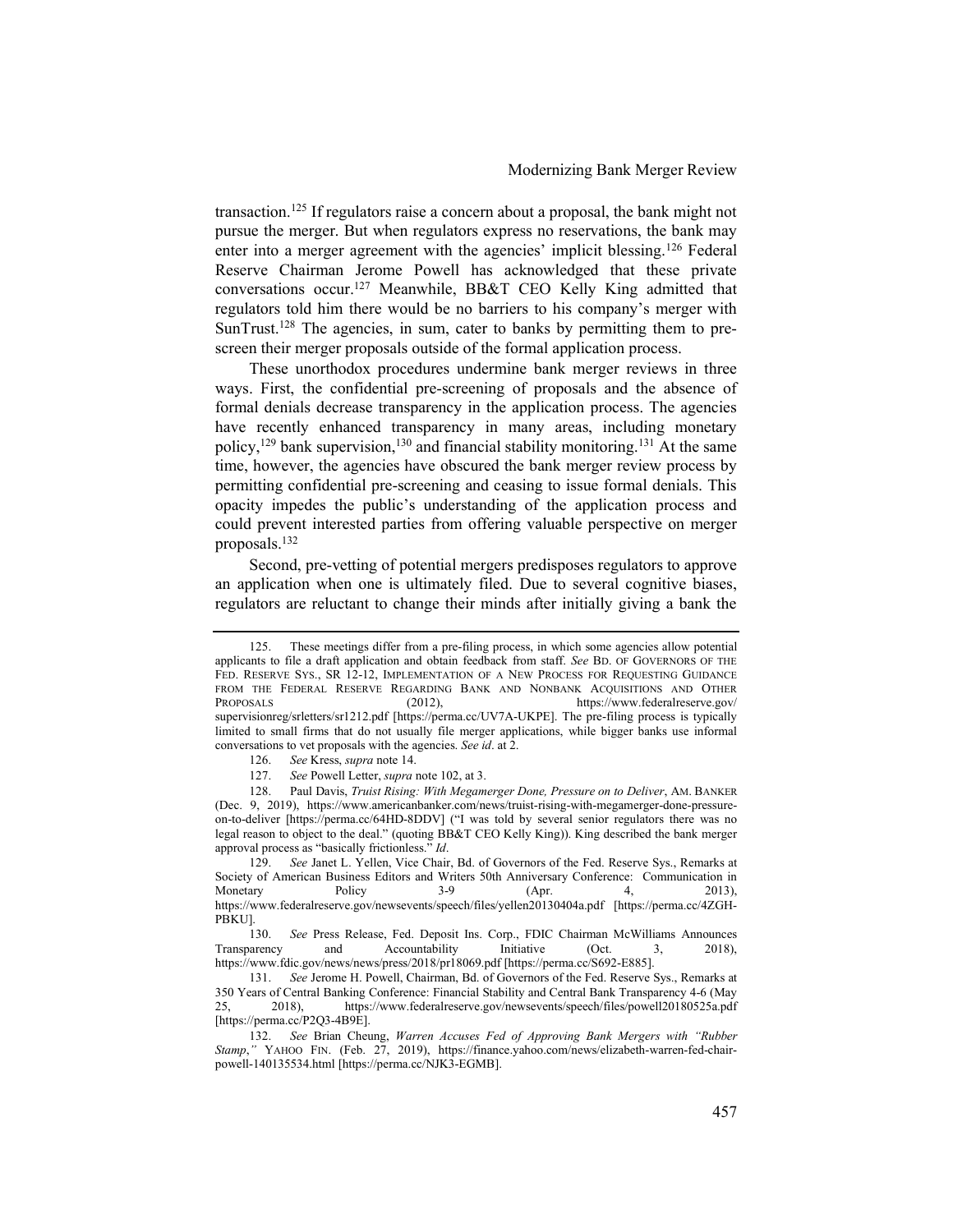go-ahead to enter a merger agreement. Under the consistency principle, for example, people tend to conform their behavior to maintain consistency with their prior actions and statements.<sup>133</sup> Similarly, confirmation bias causes people to accept data that supports their beliefs and discount information that contradicts them.<sup>134</sup> Thus, even though agencies eventually solicit public comment on merger applications after they are formally filed, regulators are highly unlikely to change their minds because of these cognitive biases.<sup>135</sup> In this way, pre-screening of a potential merger greases the wheels and creates internal momentum within a regulatory agency. After regulators give a bank the green light to announce an acquisition, the deal becomes difficult to stop.

Finally, because the agencies have stopped denying merger proposals, they have effectively excluded the judiciary from the merger review process. In the 1960s and 1970s, courts exerted significant influence over bank merger regulation in light of frequent litigation among the banking agencies, the DOJ, and merger applicants concerning the disposition of merger applications.<sup>136</sup> The judiciary, for example, helped shape the geographic and product market definitions the agencies now use for competitive analysis.<sup>137</sup> Since the agencies have stopped denying merger applications, however, "the judiciary has not had an opportunity to review the policy it was instrumental in establishing . . . since the early 1980s."<sup>138</sup> Today, the agencies' merger decisions are effectively immune from judicial review because they no longer issue formal denials, and the public generally lacks standing to challenge merger approvals.<sup>139</sup> Excluding the judiciary in this way reduces the agencies' accountability and allows the merger review process to atrophy without appropriate oversight.

Collectively, these practices have weakened merger regulation and resulted in more permissive merger approvals. By refusing to deny problematic merger proposals and permitting banks to screen potential mergers in advance of filing an application, the agencies bias the review process in favor of continued consolidation. As one might expect given these biases, the agencies now speedily approve a record proportion of merger applications. This trend

<sup>133.</sup> See generally ROBERT B. CIALDINI, INFLUENCE: THE PSYCHOLOGY OF PERSUASION 57-113 (3d ed. 2007) (discussing the consistency principle).

<sup>134.</sup> See Elizabeth Kolbert, Why Facts Don't Change Our Minds, NEW YORKER (Feb. 27, 2017), https://www.newyorker.com/magazine/2017/02/27/why-facts-dont-change-our-minds [https://perma.cc/ML8L-PRLE].

<sup>135.</sup> As Professor Terri Freidline and coauthors have asserted, federal bank regulators often overvalue positive comments and undervalue negative comments on bank mergers. See Terri Friedline et al., The Promises and Perils of Community Benefits Agreements: Evidence from Public Comments to a Large Bank Merger 11-19 (unpublished manuscript) (on file with author).

<sup>136.</sup> See SHULL & HANWECK, supra note 5, at 98-100.

<sup>137.</sup> See id.

<sup>138.</sup> Id.

<sup>139.</sup> See id. at 99 (noting that an agency's request that a bank voluntarily withdraw its application is not a final judgment and is therefore unreviewable); Wilson, supra note 28, at 365 (discussing precedent denying consumers standing to challenge bank merger approvals).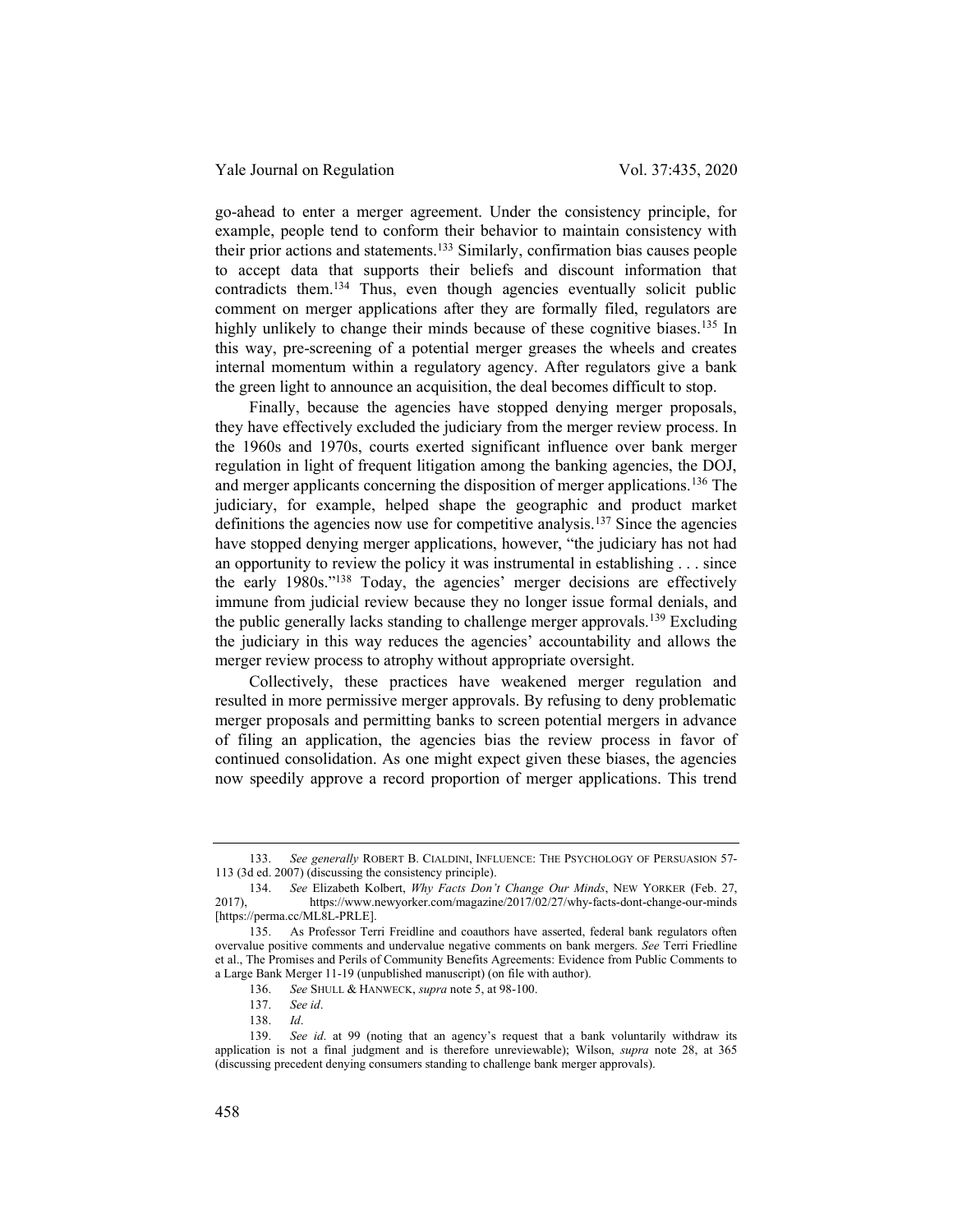toward permissive bank merger review is especially troubling given mounting evidence that bank mergers can be detrimental, as the next Section documents.

#### B. The Risks of Lenient Bank Merger Oversight

Without appropriate regulation, bank mergers can harm consumers and increase systemic risks. Indeed, the weight of the empirical evidence suggests bank mergers generally reduce the availability and increase the cost of credit, with LMI areas and small businesses being particularly hard hit. Moreover, consolidation among larger banks intensifies risks to financial stability, yet often does not provide promised efficiency gains. This Section reviews research on the effects of bank mergers and concludes that the agencies' laissez faire approach to bank consolidation increases risks to consumers and the financial system.

Lax oversight of bank mergers often results in higher costs and greater inconvenience for consumers. Notwithstanding the trend toward heightened competition in the banking sector,<sup>140</sup> empirical research demonstrates that mergers still increase the price of credit for many borrowers.<sup>141</sup> At the same time, mergers tend to inflate the fees that banks charge consumers to maintain deposit accounts and depress the interest rates that banks pay to those accountholders.<sup>142</sup> Meanwhile, bank consolidation typically leads to branch closures, inconveniencing customers who rely on proximity to branch offices.<sup>143</sup> Without appropriate oversight, therefore, bank mergers can be detrimental to customers in numerous ways.

The negative effects of bank mergers are often especially severe for LMI communities. Branch closures following a merger are typically concentrated in LMI areas.<sup>144</sup> High-fee check-cashing companies and other predatory financial service providers tend to proliferate in LMI areas affected by bank mergers.<sup>145</sup> When banks merge, households in LMI neighborhoods are more likely to have

<sup>140.</sup> See supra Section I.B.2.

<sup>141.</sup> See, e.g., Mark J. Garmaise & Tobias J. Moskowitz, Bank Mergers and Crime: The Real and Social Effects of Credit Market Competition, 61 J. FIN. 495, 509-14 (2006) (finding that mergers among banks with at least \$1 billion in assets between 1992 and 1999 increased interest rates on loans).

<sup>142.</sup> See Robin A. Prager & Timothy H. Hannan, Do Substantial Horizontal Mergers Generate Significant Price Effects? Evidence from the Banking Industry, 46 J. INDUS. ECON. 433, 442- 449 (concluding that deposit rates offered by banks that merged between 1991 and 1994 declined relative to those offered by non-merging banks); Vitaly M. Bord, Bank Consolidation and Financial Inclusion: The Adverse Effects of Bank Mergers on Depositors 6-9 (Dec. 1, 2018) (unpublished manuscript), https://scholar.harvard.edu/files/vbord/files/vbord - bank\_consolidation\_and\_financial\_ inclusion\_full.pdf [https://perma.cc/7G6V-Y76B] (finding significant increases in account fees following acquisitions of banks with less than \$10 billion in assets by banks with more than \$10 billion in assets between 1994 and 2016).

<sup>143.</sup> See Nguyen, supra note 25, at 15-17; DePillis, supra note 25.

<sup>144.</sup> See GARY A. DYMSKI, THE BANK MERGER WAVE: THE SOCIAL AND ECONOMIC CONSEQUENCES OF FINANCIAL CONSOLIDATION 95 (1999) (noting that post-merger branch closures are typically spread evenly among LMI and upper-income areas, but LMI areas are hit harder because they have fewer branches per capita to begin with).

<sup>145.</sup> See Bord, supra note 142, at 23-25.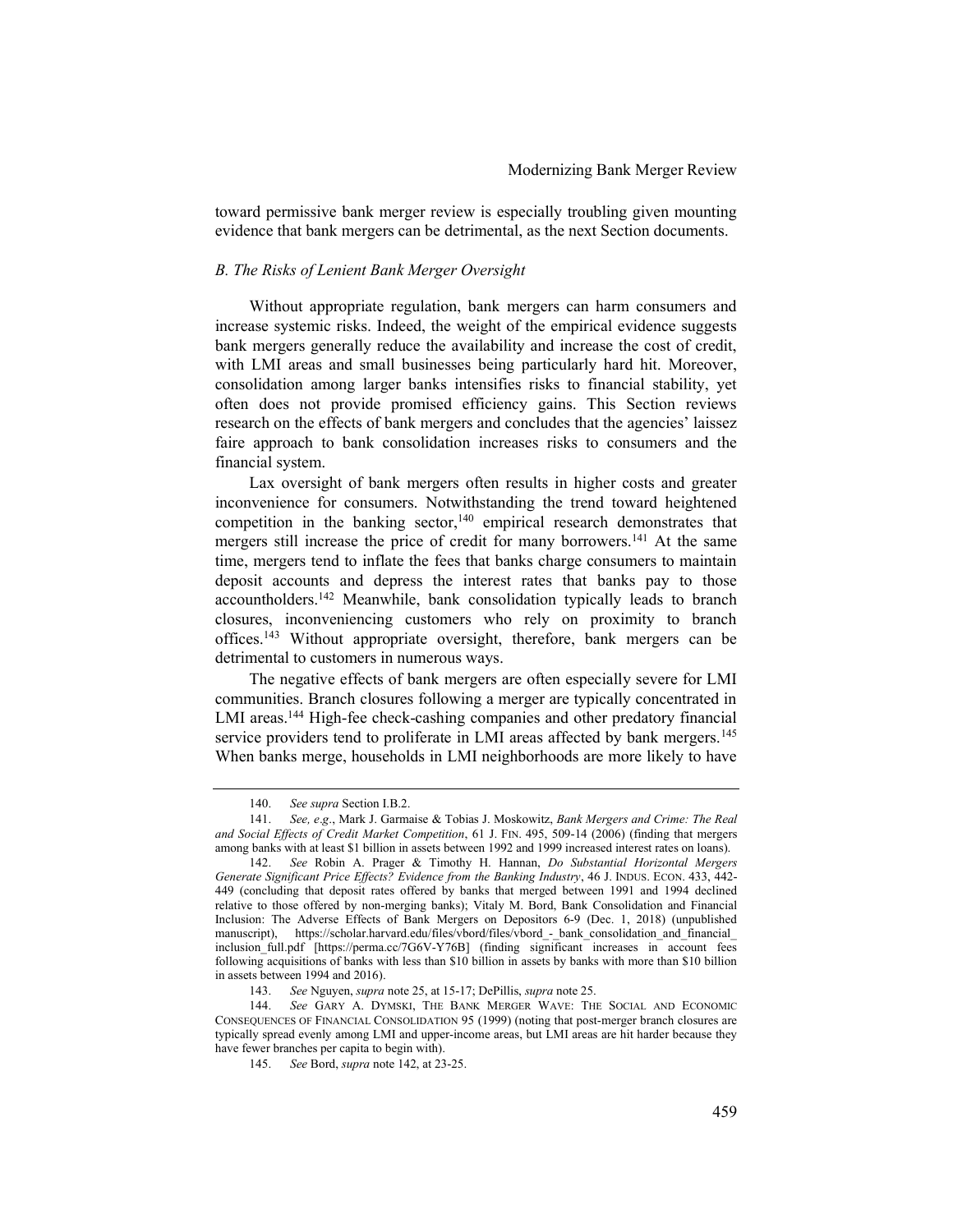debts sent to collection agencies and experience evictions.<sup>146</sup> The detrimental effects of bank mergers on LMI communities are particularly pronounced when the acquiring bank is large and headquartered out-of-state.<sup>147</sup> Bank mergers are even associated with increases in burglary and other property crimes, with the largest effects in LMI areas.<sup>148</sup>

Small businesses also bear the brunt of a laissez faire approach to bank mergers. Numerous empirical studies have shown that small businesses credit availability drops following bank consolidations.<sup>149</sup> For small businesses that are able to obtain loans, the cost of credit increases, while loan sizes shrink.<sup>150</sup> As a result, when banks merge, fewer small businesses are formed.<sup>151</sup> This reduction in small business lending and formation, meanwhile, has knock-on effects for economic development. Research has found, for example, that bank mergers are associated with decreases in commercial real estate development, new construction activity, and local property prices.<sup>152</sup> Meanwhile, in areas affected by bank mergers, unemployment increases, median income declines, and income inequality becomes more severe.<sup>153</sup> Weak bank merger oversight, therefore, adversely impacts not only small businesses, but by extension, the general social welfare.<sup>154</sup>

151. See Bill Francis et al., Bank Consolidation and New Business Formation, 32 J. BANKING & FIN. 1598, 1603-09 (2008).

<sup>146.</sup> See id. at 30-32 (finding that bank mergers caused 9,000 evictions in LMI areas between 2009 and 2012).

<sup>147.</sup> See DYMSKI, supra note 144, at 249-50 (concluding that large acquirers without local branches perform poorly in lending to LMI areas).

<sup>148.</sup> See Garmaise & Moskowitz, supra note 141, at 518-23.

<sup>149.</sup> See, e.g., Allen N. Berger et al., The Effects of Bank Mergers and Acquisitions on Small Business Lending, 50 J. FIN. ECON. 187, 217, 222 (1998) (finding that mergers involving large banks between 1977 and 1992 were associated with decreases in small business lending); Steven G. Craig & Pauline Hardee, The Impact of Bank Consolidation on Small Business Credit Availability, 31 J. BANKING & FIN. 1237, 1248-58 (2007) (concluding that bank consolidation has reduced credit availability for small businesses); Paola Sapienza, The Effects of Banking Mergers on Loan Contracts, 68 J. FIN. 329, 364 (2002) (finding that acquisitions by large banks decrease the supply of loans to small businesses). The detrimental effects on small business lending are particularly severe when a community bank merges with a nonlocal acquirer. See Julapa Jagtiani & Raman Quinn Maingi, How Important Are Local Community Banks to Small Business Lending? Evidence from Mergers and Acquisitions 18-20 (Fed. Res. Bank of Phila., Working Paper No. 18-18), https://www.philadelphiafed.org/- /media/research-and-data/publications/working-papers/2018/wp18-18.pdf [https://perma.cc/H2X7- HS53].

<sup>150.</sup> See Garmaise & Moskowitz, supra note 141, at 515 (concluding that bank mergers between 1995 and 1997 significantly increased the cost of commercial credit and decreased loan size); Sapienza, supra note 149, at 354 (finding that acquisitions by large banks increase the cost of credit for small businesses).

<sup>152.</sup> See Garmaise & Moskowitz, supra note 141, at 516-17.

<sup>153.</sup> See id. at 518.

<sup>154.</sup> To be sure, some detrimental effects of bank mergers are temporary and diminish over time as the competitive marketplace equilibrates. Some research, for example, documents that credit availability and interest rates mostly normalize three years following a merger. See id. at 514-15 (finding that the impact of mergers on local banking markets lasts approximately three years); see also Dario Focarelli & Fabio Panetta, Are Mergers Beneficial to Consumers? Evidence from the Market for Bank Deposits, 93 AM. ECON. REV. 1152, 1166 (finding that large Italian bank mergers between 1990 and 1998 temporarily depressed interest rates on deposit accounts, but this effect disappears after three years). Importantly, however, these studies generally conclude that the negative effects of bank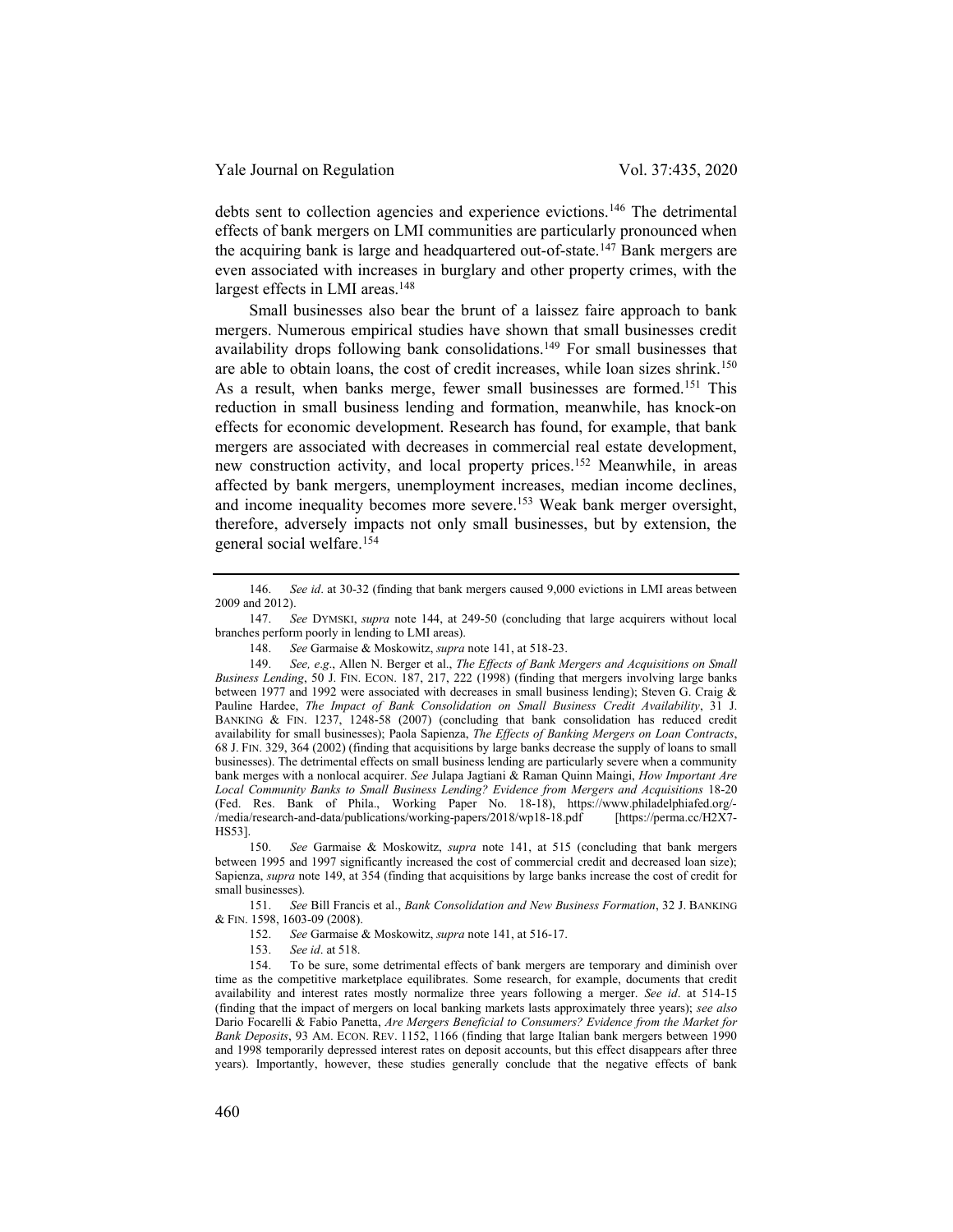In addition to harming consumers, lax bank merger oversight increases risks to financial stability. The 2008 financial crisis demonstrated unequivocally that large financial institutions can pose a threat to the financial system.<sup>155</sup> This intuitive conclusion is supported by empirical evidence.<sup>156</sup> Bank mergers are a critical driver of increases in systemic risk. Indeed, mergers by Bank of America, JPMorgan, and Citigroup in the lead-up to the crisis allowed them to attain "too big to fail" status.<sup>157</sup> By most accounts, consolidation among regional and super-regional banks continues to contribute to financial stability risks.<sup>158</sup> Weak bank merger regulation, therefore, not only hurts consumers, it could imperil the broader financial system.<sup>159</sup>

Moreover, bank mergers can pose serious integration risks. Integration challenges have disrupted numerous financial sector mergers, including Bank of New England's repeated acquisitions in the 1980s and the infamous Citicorp-Travelers merger in the late 1990s.<sup>160</sup> These disruptions can harm not

155. See, e.g., Arthur E. Wilmarth, Jr., The Dark Side of Universal Banking: Financial Conglomerates and the Origins of the Subprime Crisis, 41 CONN. L. REV. 963, 994 (2009) (discussing the role of financial conglomerates in the financial crisis).

157. See supra note 1 and accompanying text.

158. See Weiss et al., supra note 21, at 174-77 (finding a significant increase in the postmerger systemic risk of consolidating banks and their competitors); see also Andre Uhde & Ulrich Heimeshoff, Consolidation in Banking and Financial Stability in Europe: Empirical Evidence, 33 J. BANKING & FIN. 1299, 1305-10 (2009) (concluding that national banking market concentration has a negative effect on financial stability).

159. Some financial sector representatives contend that consolidation among regional banks enhances financial stability by creating viable competitors to JPMorgan, Citigroup, Bank of America, and Wells Fargo. See, e.g., BB&T CORP., APPLICATION TO THE BOARD OF GOVERNORS OF THE FEDERAL RESERVE SYSTEM FOR PRIOR APPROVAL TO ACQUIRE BY MERGER SUNTRUST BANKS, INC. AND SUNTRUST BANK HOLDING CO. 35, 42 (Mar. 8, 2019), https://www.federalreserve.gov/foia/files/Application-by-BBT-Corporation-to-Acquire-

[https://perma.cc/CWX3-VYDK]. There is scant empirical evidence for this assertion, however. Moreover, creating more big banks via merger seems to be an odd strategy to combat systemic risks arising from the largest institutions. If policymakers are concerned that the four biggest banks are threats to financial stability, the most logical response is to break them up or otherwise shrink them—not to encourage growth among their competitors. For a discussion of policy options to break up the largest banks, see Kress, supra note 4, at 29-37, 40-43, 50-52.

160. See Wilmarth, supra note 23, at 1010-12 (discussing Bank of New England's failure following numerous acquisitions); Eric Dash, A Stormy Decade for Citi Since Travelers Merger N.Y.<br>TIMES (Apr. 3, 2008), https://www.nytimes.com/2008/04/03/  $T_{\text{Apr.}}$  3, 2008), https://www.nytimes.com/2008/04/03/ business/03citi.html [https://perma.cc/3QF2-RFYB]; see also STEVEN I. DAVIS, BANK MERGERS: LESSONS FOR THE FUTURE 73-81 (2000) (discussing cultural conflicts in bank mergers); INGO WALTER, MERGERS AND ACQUISITIONS IN BANKING AND FINANCE: WHAT WORKS, WHAT FAILS, AND WHY 129- 52 (2004) (discussing the post-merger challenge of integrating information technology).

consolidation never completely disappear, even after other firms adapt. See, e.g., Berger et al., supra note 149, at 212-13 (showing that the reactions of other banks only partially offset the post-merger reduction in small business lending after three years); Craig & Hardee, supra note 149, at 1254-58 (concluding that nonbanks make up much, but not all, of the decline in small business lending when banks merge). But see Garmaise & Moskowitz, supra note 141, at 515 (finding that credit supply and pricing returns to normal three years after a merger). Moreover, for small businesses and other potential borrowers who require loans, even a relatively short disruption in credit markets following a merger can be costly.

<sup>156.</sup> See, e.g., Simone Varotto & Lei Zhao, Systemic Risk and Bank Size, 82 J. INT'L MONEY & FIN. 45, 53-54 (2018) (concluding that a bank's size, while not determinative, is the primary driver of its systemic riskiness).

SunTrust%20Banks-Inc-Pursuant-to%20Sections-3(a)(3)-and-(a)(5)-of-BHC-20190308.pdf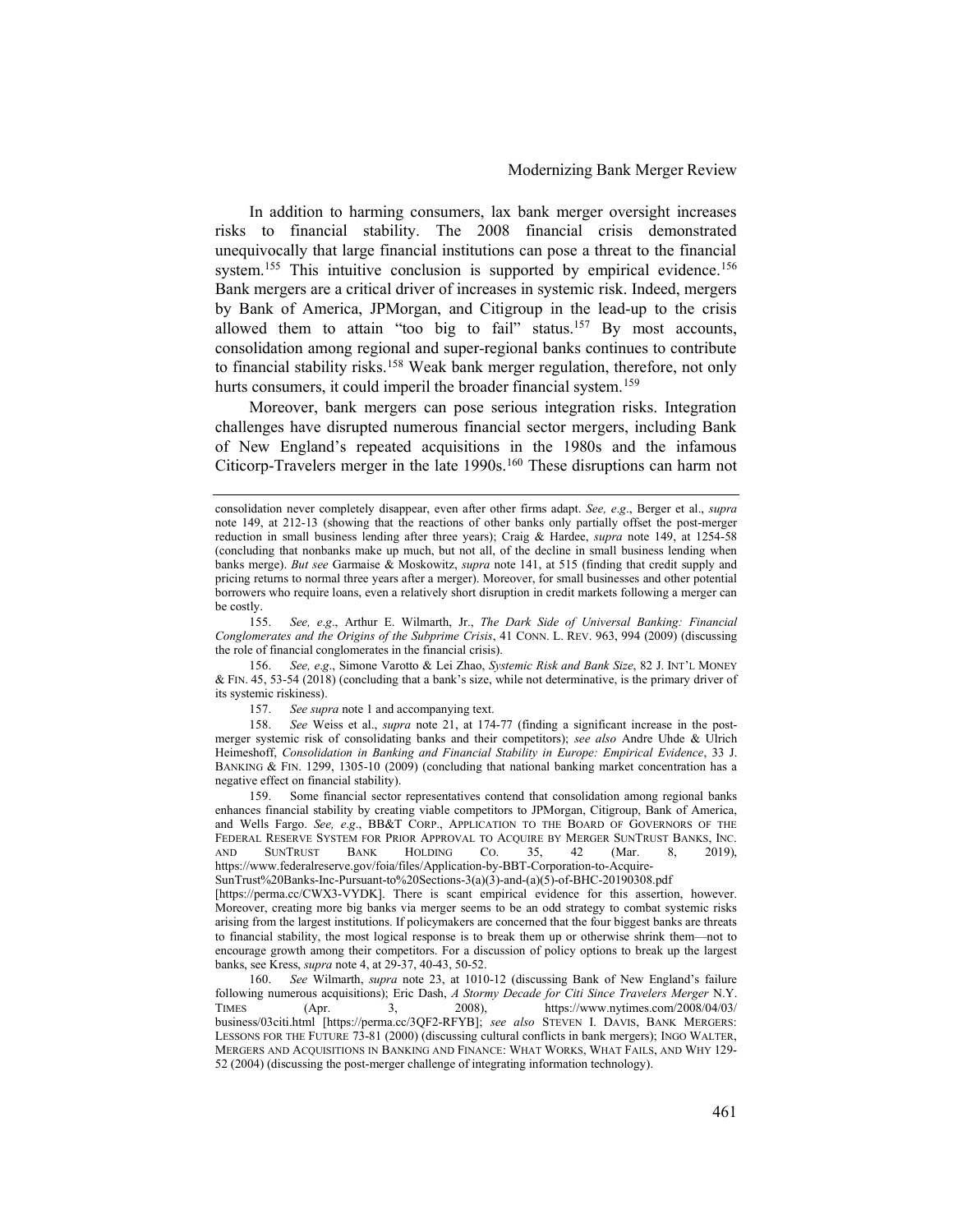only the banks themselves, but also their customers, communities, and employees.<sup>161</sup>

All of this is not to say that bank mergers are per se problematic. In some cases, mergers can create cost savings, which banks might pass along to consumers. Indeed, according to several empirical studies, banks experience economies of scale.<sup>162</sup> Moreover, scale has become even more important in recent years, as banks invest heavily in technology.<sup>163</sup> Consistent with this intuition, a few studies have found that mergers—particularly those among the smallest banks—generate some cost savings.<sup>164</sup> And, merging banks appear to pass at least part of these savings along to consumers in the form of lower interest rates on or wider availability of commercial loans.<sup>165</sup> With appropriate oversight, therefore, bank mergers can benefit the institutions themselves and their customers.

In many cases, however, banks vastly overstate the purported benefits of merging. Indeed, numerous studies contest the existence of economies of scale in banking entirely.<sup>166</sup> The weight of the empirical evidence suggests that any

163. See Mike Dionne, More Regional Banks May Merge to Meet Tech Challenges, AM. BANKER (Mar. 19, 2019), https://www.americanbanker.com/opinion/regional-banks-must-merge-tomeet-tech-challenges [https://perma.cc/6ZNK-XA5W].

<sup>161.</sup> See, e.g., Lee Schafer, Wells Fargo Fiasco Had Roots in Norwest Strategy, STAR TRIBUNE (Sept. 18, 2016), http://www.startribune.com/lee-schafer-wells-fargo-fiasco-had-roots-innorwest-strategy/393750451 [https://perma.cc/L5EA-2GS5] (describing how Wells Fargo's merger with Norwest contributed to the scale of Wells Fargo's subsequent scandals).

<sup>162.</sup> See, e.g., Joseph P. Hughes & Loretta J. Mester, Who Said Large Banks Don't Experience Scale Economies? Evidence from a Risk-Return-Driven Cost Function, 22 J. FIN. INTERMEDIATION 559, 581-82 (2013) (finding evidence of scale economies in BHCs with more than \$100 billion in assets); Anna Kovner et al., Do Big Banks Have Lower Operating Costs?, 20 FED. RESERVE BANK N.Y. ECON. POL'Y REV. 1, 22 (2014) (finding an inverse relationship between U.S. BHC asset size and noninterest expense ratios, suggesting economies of scale); Diego Restrepo-Tobón et al., Obelix vs. Asterix: Size of US Commercial Banks and Its Regulatory Challenge, 48 J. REG. ECON. 125, 160 (2015) (concluding that most U.S. commercial banks with more than \$1 billion in assets experience economies of scale); David C. Wheelock & Paul W. Wilson, The Evolution of Scale Economies in US Banking, 33 J. APPLIED ECON. 16, 23-27 (2018) (finding that U.S. BHCs experienced increasing returns to scale between 2006 and 2015).

<sup>164.</sup> See, e.g., John H. Boyd & Stanley L. Graham, Consolidation in U.S. Banking: Implications for Efficiency and Risk, in BANK MERGERS AND ACQUISITIONS 113, 125-33 (Yakov Amihud & Geoffrey Miller eds., 1998) (concluding that mergers resulting in banks with less than \$400 million in assets yielded efficiency gains); Adel A. Al-Sharkas et al., The Impact of Mergers and Acquisitions of the US Banking Industry: Further Evidence, 35 J. BUS. FIN. & ACCT. 50, 62-64 (2008) (finding that mergers in which small banks are involved result in bigger improvements in cost efficiency compared to larger bank mergers).

<sup>165.</sup> See Isil Erel, The Effect of Bank Mergers on Loan Prices: Evidence from the United States, 24 REV. FIN. STUD. 1068, 1077-86 (2011) (concluding that an acquiring bank typically reduces spreads on commercial and industrial loans, as long as the merger does not significantly increase market concentration); see also Ricardo Correa, Bank Integration and Financial Constraints: Evidence from U.S. Firms 19-22 (Bd. of Governors of the Fed. Reserve Sys., Int'l Fin. Discussion Paper No. 925, 2008), https://www.federalreserve.gov/

pubs/ifdp/2008/925/ifdp925.pdf [https://perma.cc/QYB5-QSVW] (finding that U.S. bank mergers increased the availability of commercial credit between 1978 and 1994).

<sup>166.</sup> See Hulusi Inanoglu et al., Analyzing Bank Efficiency: Are "Too-Big-to-Fail" Banks Efficient?, in THE HANDBOOK OF POST CRISIS FINANCIAL MODELING 110, 113 (Emmanuel Haven et al. eds., 2016) (finding negative returns to scale among the fifty largest U.S. commercial banks); Richard Davies & Belinda Tracey, Too Big to Be Efficient? The Impact of Implicit Subsidies on Estimates of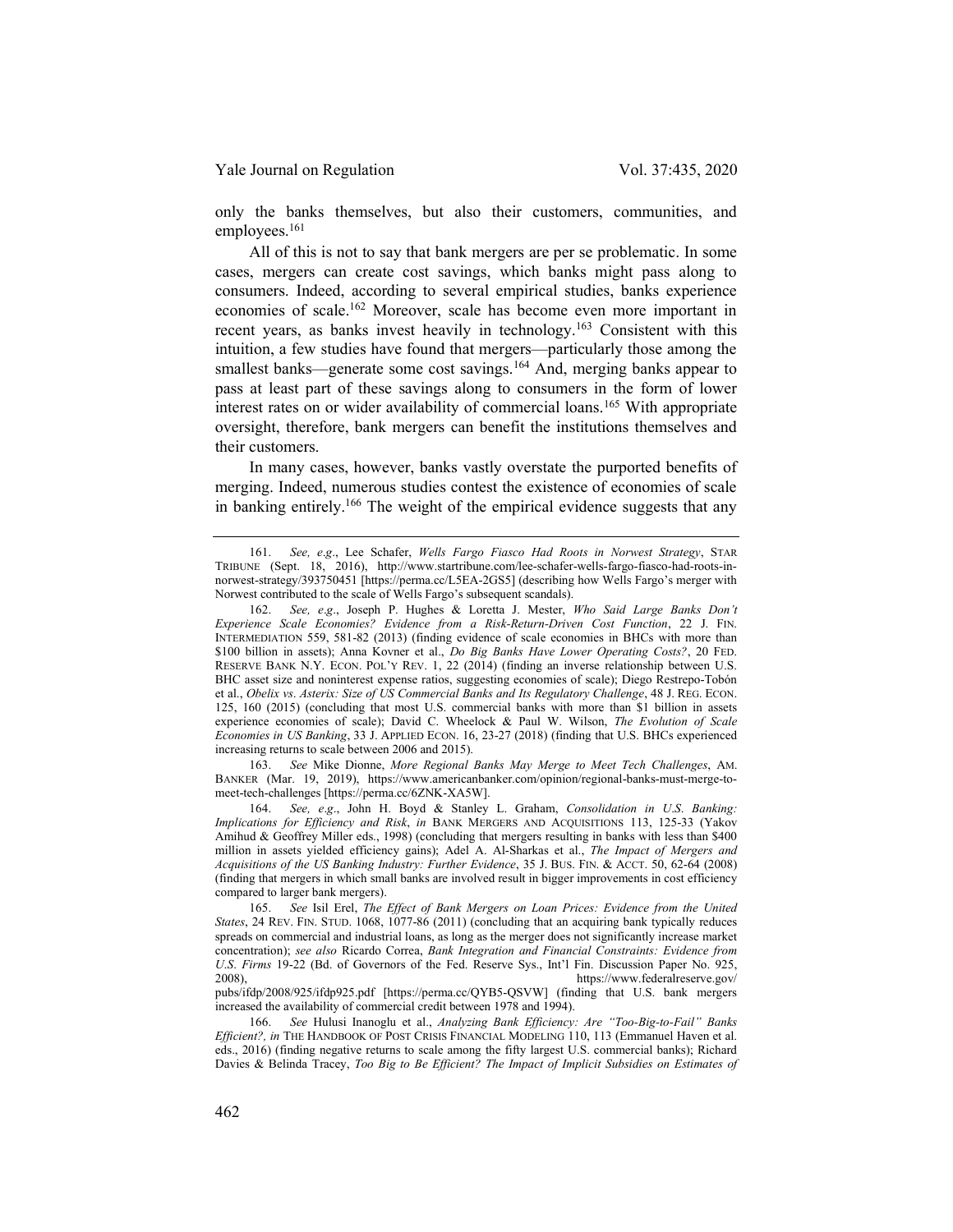efficiencies from large bank mergers derive from implicit "too big to fail" subsidies, rather than any actual cost savings.<sup>167</sup> Ignoring these implicit subsidies, bank mergers produce often little or no cost efficiencies.<sup>168</sup> Despite dubious benefits and significant risks of consolidation, however, bank executives nonetheless continue to pursue mergers to grow market share, increase their own compensation, and entrench themselves in their positions.<sup>169</sup>

In sum, although bank mergers are not per se problematic, lenient bank merger oversight can expose consumers and the financial system to serious risks. Absent appropriate oversight, bank mergers often hurt consumers and increase systemic risks, without producing societal benefits. The cautionary evidence cited above suggests that regulators should more carefully scrutinize merger proposals—and reject or attach conditions to potentially harmful combinations. Yet the agencies' recent track record indicates that they generally ignore the downsides of bank consolidation. Under their current laissez faire approach, the agencies deemphasize issues like financial stability, the convenience and needs of the community, and the future prospects of the institutions. Reviving these long-neglected factors is critical to protecting the public from the risks of unrestrained bank consolidation.

#### III. The Case for Broader Bank Merger Regulation

The adverse consequences of excessive bank consolidation underscore the need for bank merger regulation that emphasizes factors other than competition. As a practical matter, a more expansive approach is necessary because traditional competitive analysis is limited in its ability to protect consumers from higher prices and lower availability of financial services. Even if competitive analysis could safeguard customers from these adverse effects, however, it would still be appropriate for regulators to consider factors in

Scale Economies for Banks, 46 J. MONEY, CREDIT & BANKING 219, 243-44 (2014) (finding no evidence of economies of scale in BHCs with more than \$50 billion in assets after controlling for the too-big-tofail subsidy); Guohua Feng & Xiaohui Zhang, Returns to Scale at Large Banks in the US: A Random Coefficient Stochastic Frontier Approach, 39 J. BANKING & FIN. 135, 144 (2014) (concluding that 90% of U.S. commercial banks with more than \$1 billion in assets do not experience economies of scale).

<sup>167.</sup> See Erik Devos et al., supra note 23, at 1029 (finding that merger-related efficiency gains disappear when the acquirer exceeds \$150 billion in assets); Robert DeYoung et al., Mergers and Acquisitions of Financial Institutions: A Review of the Post-2000 Literature, 36 J. FIN. SERVS. RES. 87, 96-97 (2009) (concluding that efficiency gains in large bank mergers derive from "too big to fail" subsidies rather than genuine cost savings).

<sup>168.</sup> See, e.g., Berger et al., *supra* note 149, at 162 ("The studies of U.S. banking generally show very little or no cost X-efficiency improvement on average from . . . M&A."); Stephen A. Rhoads, Efficiency Effects of Horizontal (In-Market) Bank Mergers, 17 J. BANKING & FIN. 411, 419-22 (1993) (concluding that bank mergers in the 1980s generally did not result in efficiency gains); see also Allen N. Berger & David B. Humphrey, Megamergers in Banking and the Use of Cost Efficiency as an Antitrust Defense, 37 ANTITRUST BULL. 589, 598 (1992) (concluding that sample of bank mergers in the 1980s resulted in cost inefficiencies).

<sup>169.</sup> See Wilmarth, supra note 23, at 1013-15; see also Zhian Chen et al., The Impact of Bank Merger Growth on CEO Compensation, 44 J. BUS. FIN. & ACCT. 1398, 1415 (2017) (concluding that CEO compensation is positively correlated with merger growth); DeYoung et al., supra note 167, at 87.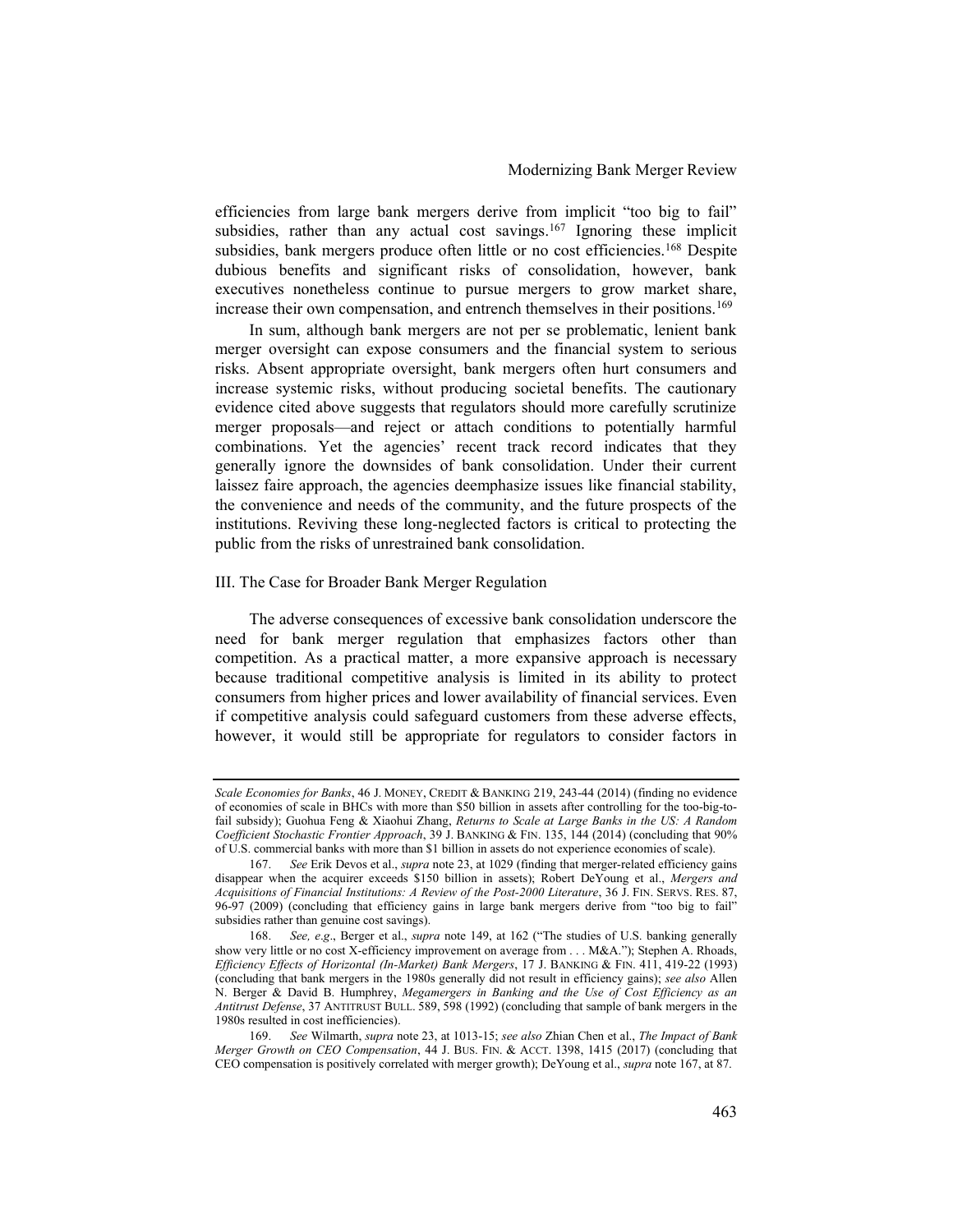addition to competition in order to achieve other important objectives of financial regulation. This Part explains why Congress was correct to include factors other than competition in the bank merger statutes and why it is critical that the agencies evaluate these criteria more stringently than they have in the past.

# A. Competitive Considerations Alone Cannot Prevent Adverse Consequences of Bank Mergers

It is imperative that regulators broaden their approach to bank mergers because competitive analysis, on its own, is insufficient to address the risks of excessive bank consolidation. The agencies' traditional focus on competitive considerations has not even served its primary goal of limiting price increases and preserving access to credit, as Section II.B demonstrated.<sup>170</sup> Moreover, the competitive analysis is not well suited to address other drawbacks of consolidation, such as elevated financial stability risks.

There are several possible explanations why traditional competitive analysis has not adequately protected consumers from higher costs and reduced availability of financial services. For one, because the banking agencies define the relevant product market as the full "cluster" of commercial banking services, they might fail to detect anticompetitive effects in certain submarkets, such as small business loans.<sup>171</sup> Moreover, several commenters have suggested that the Bank Merger Guidelines' 1,800/200 HHI threshold is too high and permits some mergers that could result in anticompetitive effects.<sup>172</sup> Finally, regulators often make exceptions to the Bank Merger Guidelines and approve transactions that exceed the 1,800/200 threshold in one or more geographic markets.<sup>173</sup> Taken together, these weaknesses suggest that regulators' current approach to antitrust analysis may be too lenient to preserve robust competition.

Although strengthening the competitive analysis could help mitigate the adverse consequences, it is unlikely that a more robust antitrust approach, in isolation, will adequately protect consumers. Indeed, the traditional HHI framework is simply not well suited to detect some anticompetitive effects. For example, nascent empirical scholarship suggests that large asset managers' common ownership of banks is associated with higher prices and fees in a way that is unobservable by traditional HHI analysis.<sup>174</sup> The current bank merger

<sup>170.</sup> See supra notes 140-154 and accompanying text.

<sup>171.</sup> See, e.g., William F. Jung, Note, Banking Mergers and 'Line of Commerce' After the Monetary Control Act: A Submarket Approach, 1982 U. ILL. L. REV. 731, 765-73; McCarthy, supra note 11, at 887-88; Stine & Gorman, supra note 88, at 418-20.

<sup>172.</sup> See, e.g., SHULL & HANWECK, supra note 5, at 194.

<sup>173.</sup> See id. at 97.

<sup>174.</sup> See Jose Azar et al., Ultimate Ownership and Bank Competition 34-35 (May 4, 2019) (unpublished manuscript), https://ssrn.com/abstract=2710252 [https://perma.cc/P9YA-PSX6]; cf. Yesha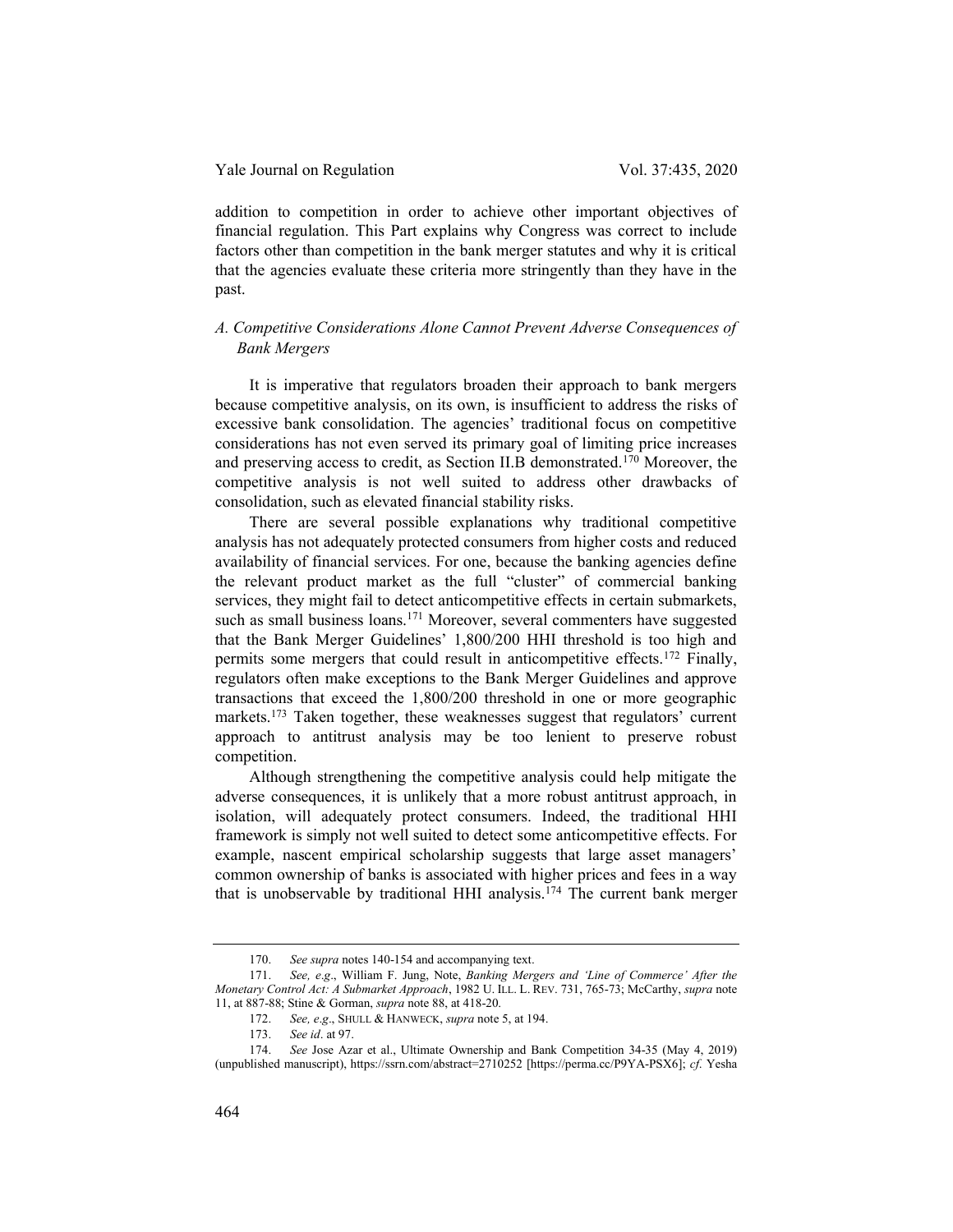review process—which is predicated on the HHI—is thus unequipped to assess how common ownership might aggravate a merger's anticompetitive effects. Moreover, as former Federal Reserve Governor Jeremy Stein and coauthors have observed, a narrow focus on HHI obscures the mix of large and small banks remaining in a market after a merger.<sup>175</sup> Because smaller banks tend to excel at serving the credit needs of local businesses, large bank acquisitions of small firms often hurt customers even when the HHI does not indicate a problem.<sup>176</sup> These considerations may help explain why rapid bank consolidation in the past several decades has generally not led to higher local market HHIs,<sup>177</sup> but it has resulted in increased prices and reduced availability of credit for consumers.<sup>178</sup>

Furthermore, traditional competitive analysis is unable to address other downsides of bank consolidation, such as systemic risk. Some commentators have urged the banking agencies and the DOJ to use the federal antitrust laws to limit the size of "too big to fail" banks.<sup>179</sup> The competitive analysis in bank merger applications, however, is not designed for this purpose.<sup>180</sup> The bank merger statutes' antitrust factor focuses on preserving competition within local banking markets—not on limiting a bank's overall size or its nationwide market share.<sup>181</sup> Moreover, even if the banking agencies or DOJ were to consider nationwide market concentration, it is unlikely that the current U.S. market structure—with four major competitors—would support limits on bank size based on competitive considerations alone.<sup>182</sup> Finally, even if the agencies were to take into account nationwide HHI in an effort to alleviate the "too big to fail" problem, this simple size metric ignores other important contributors to a firm's systemic risk, such as its complexity and interconnectedness.<sup>183</sup> In sum, despite some exhortations to the contrary, the competitive analysis in bank merger applications is not well suited to address the risks of "too big to fail" banks.

181. See 12 U.S.C. §§ 1828(c)(5), 1842(c)(1) (2018).

Yadav, Too-Big-To-Fail Shareholders, 103 MINN. L. REV. 587, 656-57 (2018) (discussing the role of large asset managers in bank governance).

<sup>175.</sup> See Allen N. Berger et al., Does Function Follow Organizational Form? Evidence from the Lending Practices of Large and Small Banks, 76 J. FIN. ECON. 237, 266 (2005).

<sup>176.</sup> See id.

<sup>177.</sup> See supra note 102.

<sup>178.</sup> See supra notes 140-143 and accompanying text.

<sup>179.</sup> See, e.g., Markham, supra note 94, at 269, 305-11; Zora, supra note 94, at 1192-94.

<sup>180.</sup> To his credit, Professor Markham acknowledges that antitrust alone "can come nowhere near solving [the too-big-to-fail problem] or preventing recurrences of recent systemic failures." Markham, supra note 94, at 261.

<sup>182.</sup> See, e.g., Baker, supra note 1, at 370 ("[L]ooking back at the merger transactions that have created the largest financial institutions . . . I find it quite improbable that the DOJ could have mounted an antitrust enforcement program that could have had any serious impact on the major expansions in size of the largest [BHCs].").

<sup>183.</sup> See OFFICE OF FIN. RESEARCH, SIZE ALONE IS NOT SUFFICIENT TO IDENTIFY<br>SYSTEMICALLY IMPORTANT BANKS 1-2 (2017), https://www.financialresearch.gov/ 1-2 (2017), https://www.financialresearch.gov/ viewpoint-papers/files/OFRvp\_17-04\_Systemically-Important-Banks.pdf [https://perma.cc/5R9D-K7CE].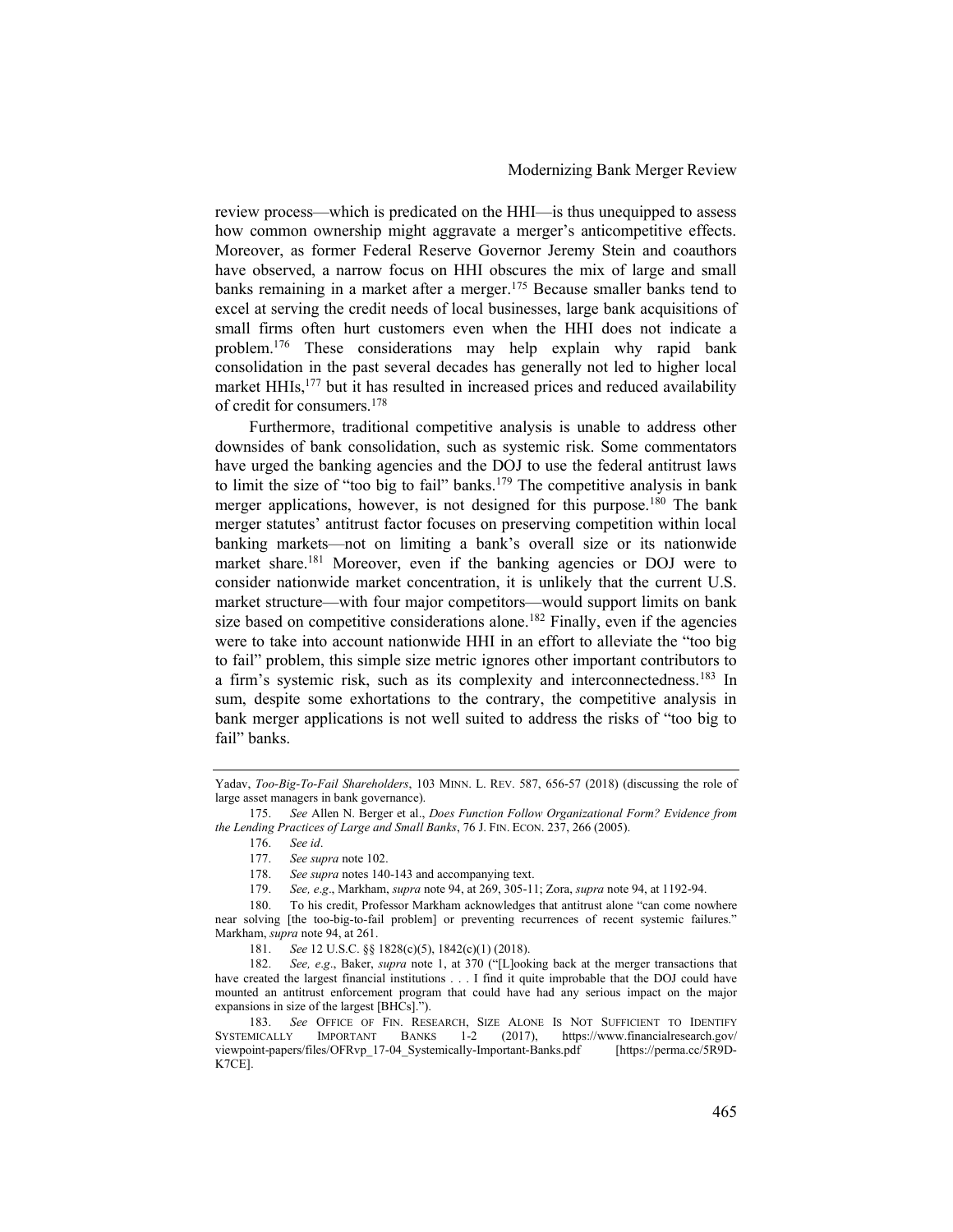Yale Journal on Regulation Vol. 37:435, 2020

The foregoing discussion helps explain why the agencies should broaden their bank merger analyses beyond their longstanding focus on competition. Traditional HHI metrics suggest that local banking markets generally remain competitive, yet bank mergers continue to result in higher costs and lower availability of financial services, particularly for LMI communities.<sup>184</sup> Moreover, competitive analysis is poorly suited to address financial stability risks arising from nationwide bank consolidation. Thus, antitrust analysis alone cannot prevent bank mergers from adversely affecting consumers and the financial system. As a practical matter, therefore, regulators must shift the emphasis of bank merger oversight beyond competition to the other statutory factors.

### B. The Normative Justification for Expansive Bank Merger Review

From a normative perspective, Congress was correct to instruct the agencies to consider a broad range of factors when evaluating a bank merger. Banks, it is commonly said, are special.<sup>185</sup> Because of banks' inherent riskiness and unique role in the economy, policymakers have long regulated banks more heavily than other industries.<sup>186</sup> According to many observers, this additional scrutiny is warranted in order to (1) protect public claimants, (2) limit externalities, and  $(3)$  preserve equitable norms.<sup>187</sup> Each of these traditional justifications for financial regulation militate in favor of multifactorial bank merger oversight.

Bank regulation's primary goal—protecting the FDIC's Deposit Insurance Fund (DIF) and other public claimants—supports strong prudential oversight in the bank merger process. One needs to look no further than Bank of America's ill-fated combination with Countrywide and other unsuccessful pre-crisis mergers for evidence that regulators should closely scrutinize the financial and managerial strength and future prospects of the merging firms.<sup>188</sup> Bank failures not only inflict costs on uninsured creditors and the DIF, they also have the potential to impose losses on taxpayers through government assistance to troubled institutions or advances to the DIF.<sup>189</sup> To protect these public claimants, therefore, the banking agencies must critically evaluate whether merger applicants are capable of expanding in a safe and sound manner.

<sup>184.</sup> See supra notes 144-148 and accompanying text.

<sup>185.</sup> See, e.g., E. Gerald Corrigan, Are Banks Special?: A Revisitation, FED. RES. BANK MINNEAPOLIS (Mar. 1, 2000), https://www.minneapolisfed.org/publications/annual-reports/are-banksspecial [https://perma.cc/MWA9-C5ND].

<sup>186.</sup> See MICHAEL S. BARR, HOWELL E. JACKSON & MARGARET E. TAHYAR, FINANCIAL REGULATION: LAW & POLICY 76-78 (2d ed. 2018).

<sup>187.</sup> See id.

<sup>188.</sup> See supra note 1 and accompanying text.

<sup>189.</sup> See, e.g., CONG. OVERSIGHT PANEL, MARCH OVERSIGHT REPORT: THE FINAL REPORT OF THE CONGRESSIONAL OVERSIGHT PANEL 51 (2011) (estimating that the federal government guaranteed at least \$4.4 trillion of financial assets under emergency programs at the peak of the financial crisis); see also 12 U.S.C. § 1824(a)(1) (2018) (authorizing the FDIC to borrow from the Treasury Department).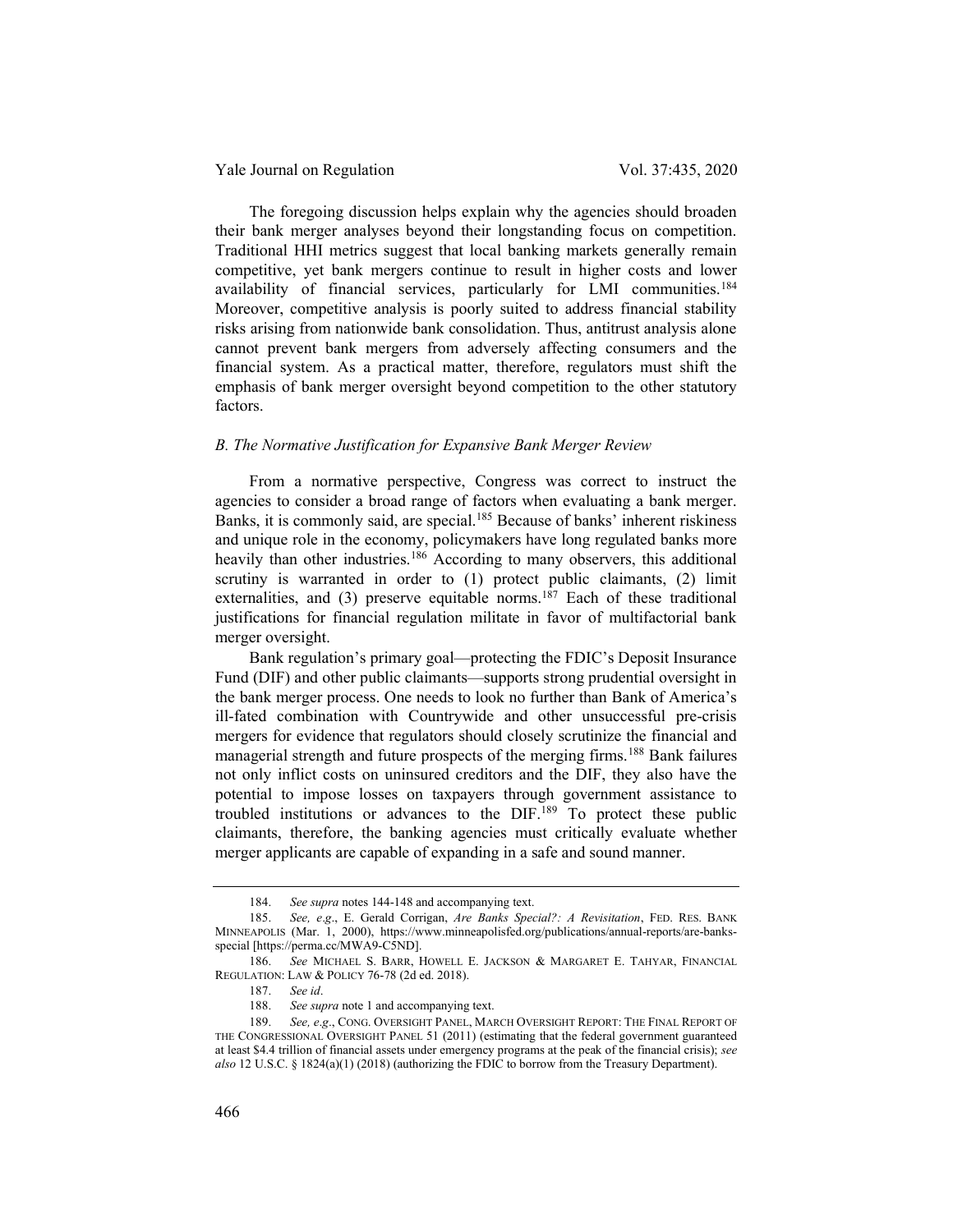Broad bank merger regulation is likewise appropriate to mitigate externalities and systemic risk. A bank's financial distress can impose costs not only on the public claimants discussed above, but also on other parties with direct or indirect exposures to the firm.<sup>190</sup> Banks may transmit systemic risk by defaulting on counterparty exposures or by triggering a domino effect among interconnected financial institutions.<sup>191</sup> Similarly, a bank's financial distress may spark copy-cat bank runs or a contraction of the money supply.<sup>192</sup> And, as the 2008 crisis vividly demonstrated, bank failures can have widespread societal costs in the form of higher unemployment, lost household wealth, and foregone economic growth.<sup>193</sup> For all of these reasons, it is imperative that regulators assess potential externalities when evaluating a bank's proposal to expand via merger. It is therefore appropriate that Congress amended the bank merger statutes in 2010 to require the agencies to consider financial stability separately from the traditional competitive analysis.<sup>194</sup>

Finally, bank merger regulation should take into account equitable norms and other social considerations, such as an applicant's consumer protection record and its ability to serve diverse communities. Professor Mehrsa Baradaran calls this the social contract in banking: banks enjoy the unique right to accept deposits backed by explicit and implicit government support, and in return they agree to make credit and other financial services broadly available to the general public.<sup>195</sup> This social contract demands that banks do more than merely abide by banking laws and regulations. Rather, as Baradaran contends, the social contract necessitates that banks affirmatively serve the public in exchange for their continued license to operate.<sup>196</sup> Against this background, it is rational for the agencies to consider the effect of a merger on the "convenience and needs of the community to be served."<sup>197</sup> Banks enjoy government protection and support, and the public should therefore expect that when a bank expands via merger, its growth will affirmatively benefit society. To be sure, banks may incur private costs when pursuing socials goals—

193. See BARR ET AL., supra note 186, at 59-64 (discussing social and economic consequences of the financial crisis).

195. See Baradaran, supra note 12, at 1285-86.

<sup>190.</sup> See Steven L. Schwarcz, Systemic Risk, 97 GEO. L.J. 193, 198-204 (2008) (defining systemic risk).

<sup>191.</sup> See id. at 198.

<sup>192.</sup> See Douglas W. Diamond & Philip H. Dybvig, Bank Runs, Deposit Insurance, and Liquidity, 91 J. POL. ECON. 401, 401-02 (1983) (discussing bank runs); see also Robert C. Hockett & Saule T. Omarova, The Finance Franchise, 102 CORNELL L. REV. 1143, 1158-61 (2017) (justifying bank regulation on the basis of government control over the money supply); Morgan Ricks, Money and (Shadow) Banking: A Thought Experiment, 31 REV. BANKING & FIN. L. 731, 743 (2012) (characterizing depository banking as a public-private partnership for the distribution of the money supply); Lev Menand, The Monetary Basis of Bank Supervision 155-70 (Aug. 6, 2019) (unpublished manuscript), https://ssrn.com/abstract=3421232 [https://perma.cc/2MJP-4D48] (asserting that bank supervision is principally justified by the government's need to oversee the money supply).

<sup>194.</sup> See supra notes 76-77 and accompanying text.

<sup>196.</sup> See id.; see also Corrigan, supra note 185 (asserting that banks have "unique public responsibilities" in light of the public safety net they enjoy).

<sup>197. 12</sup> U.S.C. §§ 1828(c)(5), 1842(c) (2018).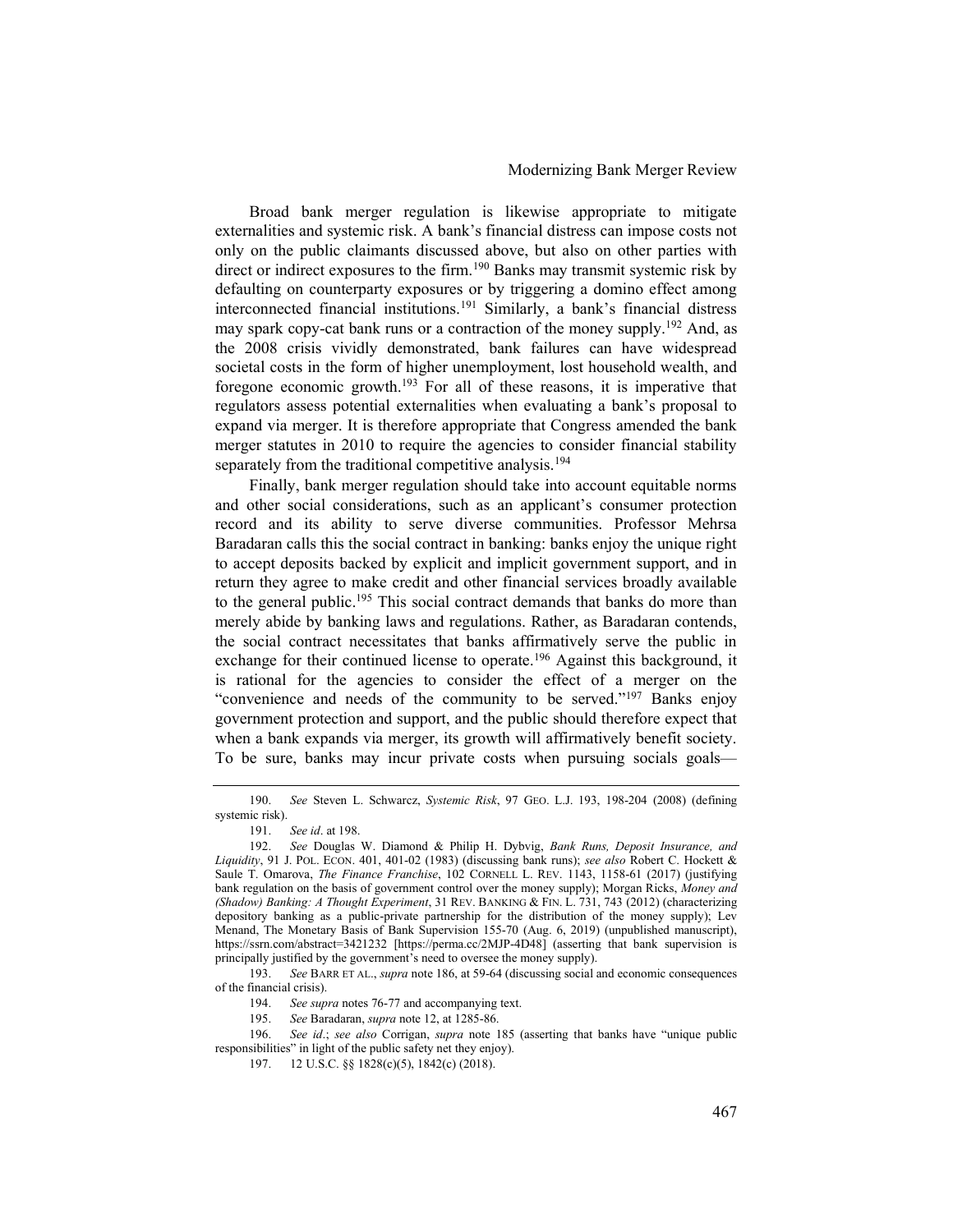providing financial services in LMI areas tends to be less profitable than in upper-income areas.<sup>198</sup> But the social contract in banking justifies the publicoriented mandates in the bank merger statutes and the CRA.

Despite the compelling normative rationale for the banking agencies to consider a broad range of factors in bank merger reviews, they have rarely done so in practice. Instead, the agencies have generally deemphasized statutory factors other than competition. A more expansive approach to policing bank mergers is needed in order to protect public claimants, limit externalities, and preserve equitable norms. The next Part proposes a framework for how the agencies should revive long-neglected factors in the bank merger statutes and thereby safeguard the public from the risks of unrestrained bank consolidation.

#### IV. Modernizing Bank Merger Review

This Part analyzes three statutory factors that the agencies have typically glossed over in merger reviews: financial stability, public interest considerations, and the applicant's financial resources. It explains why the agencies' current approach to each factor is lacking, and it proposes reforms to correct these deficiencies. By adopting the recommendations herein, the banking agencies can strengthen the application process to ensure that a bank is permitted to expand through merger only if it can do so safely and while enhancing the public welfare.

#### A. Financial Stability

Before the 2008 financial crisis, the banking agencies generally did not consider potential financial stability risks when evaluating merger applications. If anything, policymakers viewed consolidation as a net positive for financial stability because mergers were thought to increase bank profits and thereby improve safety and soundness.<sup>199</sup> Thus, policymakers approved recordbreaking mergers in the 1990s without closely scrutinizing possible stability risks.<sup>200</sup> A decade later, of course, the 2008 crisis exposed the danger of such megamergers.<sup>201</sup> Ironically, to save the financial system from complete collapse, policymakers orchestrated emergency mergers by Bank of America, JPMorgan, and Wells Fargo, leading to widespread critiques that these combinations further exacerbated the "too-big-to-fail" problem.<sup>202</sup>

<sup>198.</sup> See MEHRSA BARADARAN, HOW THE OTHER HALF BANKS 140-43 (2015).

<sup>199.</sup> See Macey & Holdcroft, supra note 111, at 1394.

<sup>200.</sup> See, e.g., Travelers Grp. Inc., 84 Fed. Res. Bull. 985 (1998); NationsBank Corp., 84 Fed. Res. Bull. 858 (1998).

<sup>201.</sup> For a discussion of how megamergers created the "too-big-to-fail" institutions at the center of the 2008 crisis, see Baker, supra note 1, at 357-62.

<sup>202.</sup> See supra notes 2-4 and accompanying text.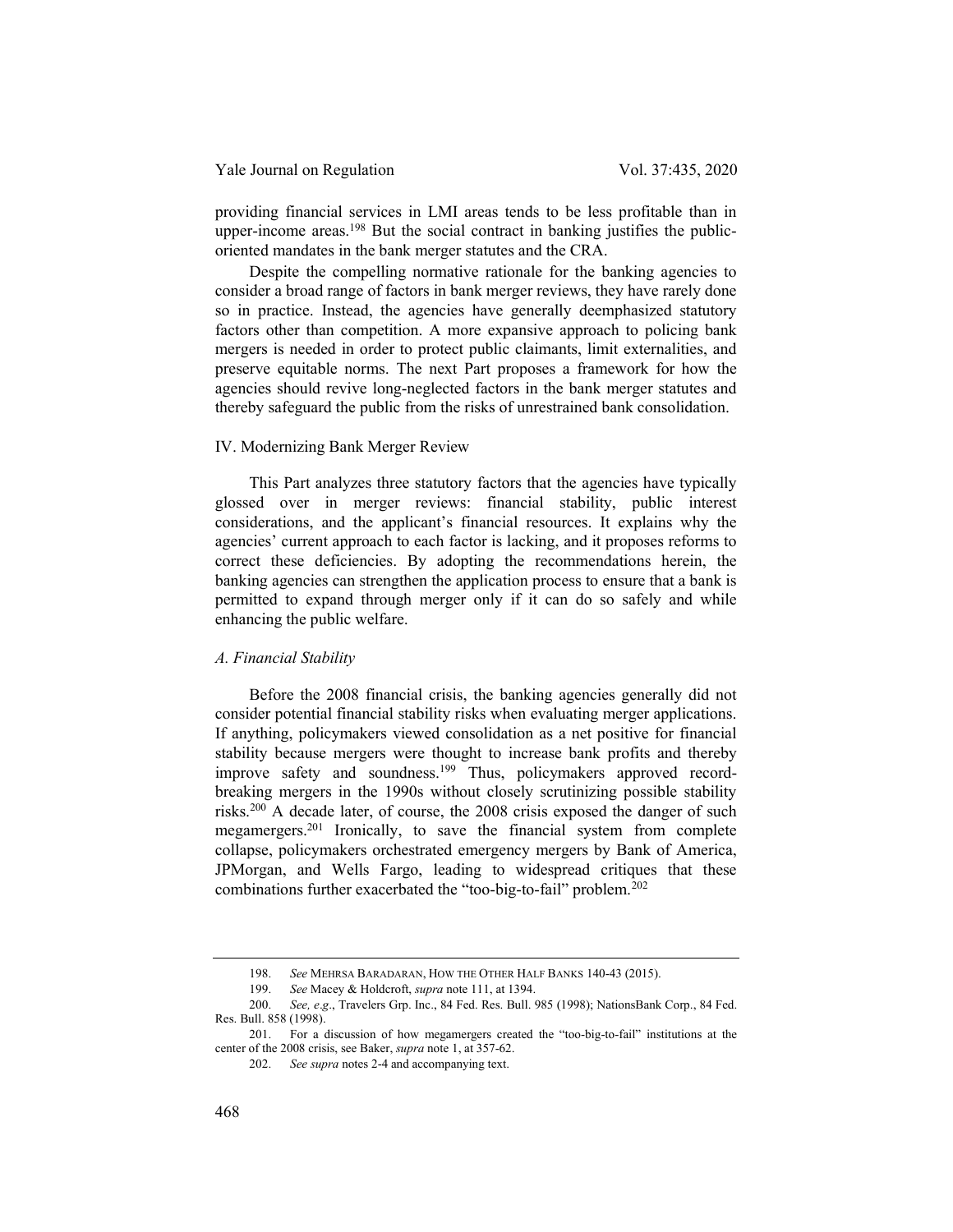In response to the crisis and the ensuing public backlash, Congress added a new financial stability factor to the BHC and Bank Merger Acts in 2010.<sup>203</sup> Specifically, when the agencies evaluate a merger proposal, they now must take into account possible "risk[s] to the stability of the United States banking or financial system."<sup>204</sup> Thus, Congress insisted that the agencies consider whether a proposed merger could either create or intensify a too-big-to-fail problem.<sup>205</sup>

To fulfill this mandate, the banking agencies established an analytical framework to assess a proposed merger's financial stability implications. The Federal Reserve explained its approach in a 2012 order approving Capital One's acquisition of ING Bank.<sup>206</sup> Under this framework, the Federal Reserve assesses both the resulting firm's systemic footprint and the incremental effect of the proposed acquisition on the firm's systemic importance. The agency considers a variety of metrics, including the resulting firm's size, complexity, interconnectedness, cross-border activities, and the availability of substitute providers for the firm's products and services.<sup>207</sup> As the core of its analysis, the Federal Reserve calculates the resulting firm's share of assets, deposits, wholesale funding, intra-financial system assets, and other key metrics relative to the entire U.S. financial sector.<sup>208</sup> The Federal Reserve may deny a merger if it concludes, based on these data, that "the failure of the resulting firm, or its inability to conduct regular-course-of-business transactions, would likely impair financial intermediation or financial market functioning so as to inflict material damage on the broader economy."<sup>209</sup>

<sup>203.</sup> See Dodd-Frank Act, Pub. L. No. 111-203, § 604(d)-(f), 124 Stat. 1376, 1601-02 (2010) (codified in scattered sections of 12 U.S.C. (2018)).

<sup>204. 12</sup> U.S.C. § 1828(c)(5) (2018). This language in the Bank Merger Act differs slightly from the financial stability factor in the BHC Act. The BHC Act requires the Federal Reserve to consider "the extent to which a proposed merger, acquisition, or consolidation would result in greater or more concentrated risks to the stability of the United States banking or financial system." 12 U.S.C. § 1842(c)(7) (2018). The rationale for the different wording is unclear and, in any event, the functional differences between the two standards do not appear to be significant. See Tarullo, supra note 13, at 28-29 n.21.

<sup>205.</sup> Cf. Hilary J. Allen, What Is "Financial Stability"? The Need for Some Common Language in International Financial Regulation, 45 GEO. J. INT'L L. 929, 932-35 (2014) (discussing divergences in the ways international financial regulators approach financial stability standards).

<sup>206.</sup> See Capital One Fin. Corp., 98 Fed. Res. Bull. 7, 23-27 (2012). For Bank Merger Act applications that involve a parallel BHC Act filing, the OCC and FDIC generally defer to the Federal Reserve's financial stability analysis. See, e.g., Letter from Stephen A. Lybarger, Deputy Comptroller, Office of the Comptroller of the Currency, to Lisa Goodglick, Associate Gen. Counsel, Capital One Fin. Corp. 7-8 (Oct. 17, 2012), https://www.occ.gov/topics/ licensing/interpretations-and-actions/2012/crad153.pdf [https://perma.cc/VLU6-PXLY].

<sup>207.</sup> Capital One Fin. Corp., 98 Fed. Res. Bull. at 23-24. The Federal Reserve also considers qualitative factors, including the likely difficulty of resolving the resulting firm if it were to fail. See id. at 24.

<sup>208.</sup> See id. at 24-27. For example, the Federal Reserve calculated that, after acquiring ING Bank, Capital One would control 1.5% of assets, 2.3% of deposits, 1% of wholesale funding, and 1% of intra-financial system assets in the entire U.S. financial sector. See id.

<sup>209.</sup> Id. at 23.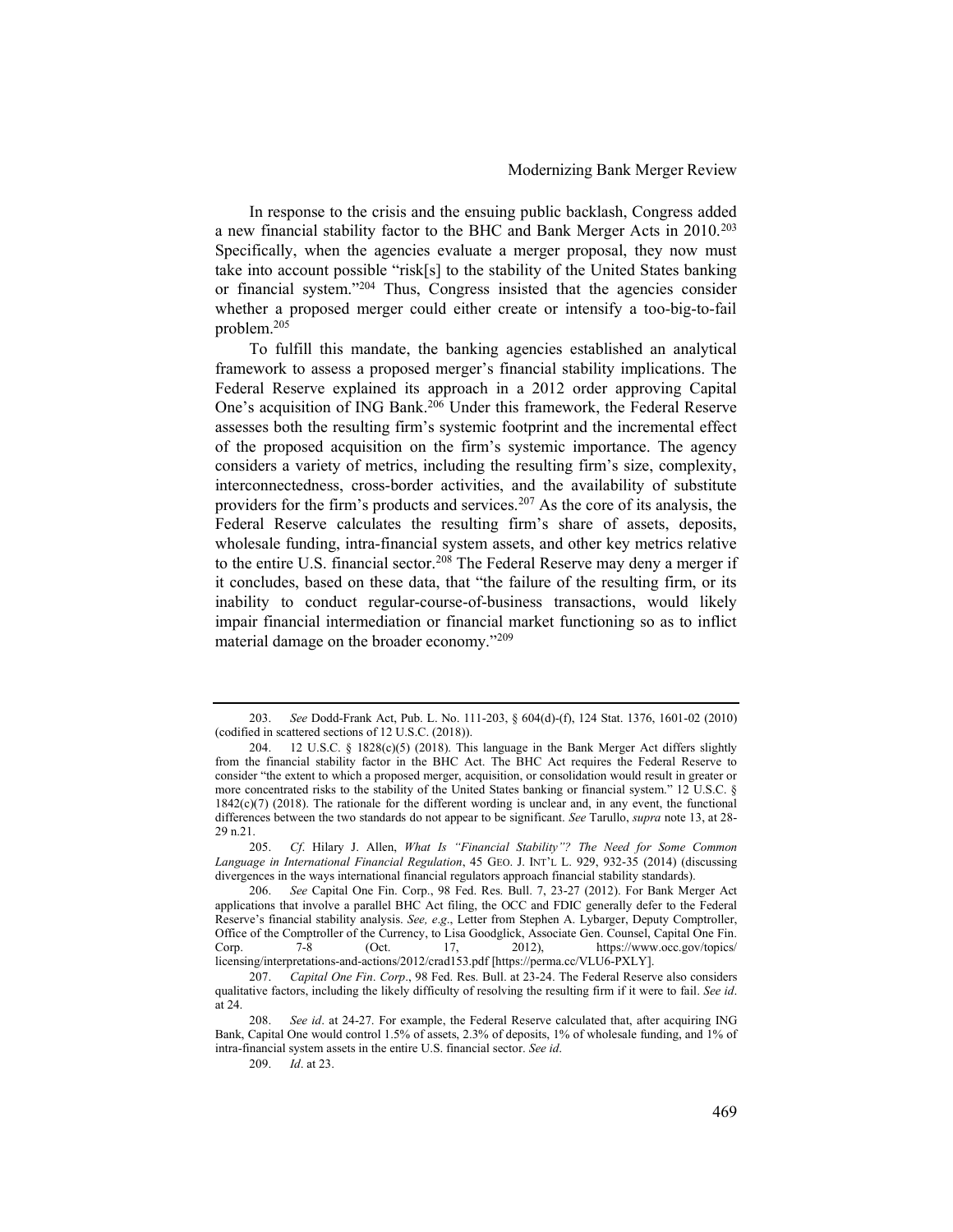This framework is undoubtedly an advancement over the agencies' prefinancial crisis merger analysis, which ignored systemic risk considerations entirely. Despite this improvement, however, the agencies' current approach to financial stability analysis is still suboptimal in three critical respects.

First, the agencies' financial stability framework lacks clarity and analytical rigor. Although the Federal Reserve has identified relevant quantitative metrics—e.g., the resulting firm's share of U.S. financial system assets, or its proportion of outstanding U.S. credit card balances—it has not explained how it evaluates these data. It is unclear, for example, whether the Federal Reserve considers certain metrics to be more important than others or how the agency ultimately decides, based on these data, whether the resulting firm's distress would destabilize financial markets. The Federal Reserve's financial stability analysis, moreover, omits metrics that other regulators have found relevant in assessing an institution's systemic importance. The Financial Stability Oversight Council (FSOC) evaluates a broad range of data when deciding whether a nonbank financial company is sufficiently systemically important to warrant enhanced regulation.<sup>210</sup> For instance, FSOC considers the volume of outstanding credit-default swap contracts on the company's debt and the potential for the firm to depress asset prices through an emergency fire sale—factors omitted from the Federal Reserve's framework.<sup>211</sup> Thus, the agencies' financial stability analysis is both vague and relatively rudimentary.

Second, the agencies have not established an upper limit on financial stability risks in bank merger proposals. In the decade since Congress enacted the financial stability factor, the agencies have not denied a merger on financial stability grounds. Nor have they issued rules or guidance identifying the types of mergers that they would deem impermissible under the financial stability factor.<sup>212</sup> In 2013, former Federal Reserve Governor Daniel Tarullo stated that he would presumptively deny an acquisition by any of the eight U.S. firms deemed to be G-SIBs by the Basel Committee on Bank Supervision.<sup>213</sup> Tarullo, however, left the Federal Reserve in 2017, and it is unclear whether his

<sup>210.</sup> See Financial Stability Oversight Council Guidance for Nonbank Financial Company Determinations, 12 C.F.R. § 1310, app. A, § III (2020).

<sup>211.</sup> See, e.g., FIN. STABILITY OVERSIGHT COUNCIL, NOTICE AND EXPLANATION OF THE BASIS FOR THE FINANCIAL STABILITY OVERSIGHT COUNCIL'S RESCISSION OF ITS DETERMINATION REGARDING PRUDENTIAL FINANCIAL, INC. 21, 44-49 (Oct. 26, 2018), REGARDING PRUDENTIAL FINANCIAL, INC. 21, 44-49 (Oct. 26, 2018), https://home.treasury.gov/system/files/261/Prudential-Financial-Inc-Rescission.pdf [https://perma.cc/YC7D-JYGQ].

<sup>212.</sup> The Federal Reserve has, however, established a safe harbor for certain transactions that presumptively would not increase risks to financial stability. Specifically, the Federal Reserve presumes that a transaction will not raise financial stability concerns if it involves the acquisition of less than \$10 billion in assets or results in a firm with less than \$100 billion in total assets. See People's United Fin., Inc., 103 Fed. Res. Bull. 50, 63 (2017).

<sup>213.</sup> Tarullo, supra note 13, at 21. The eight U.S. G-SIBs are Bank of America, Bank of New York Mellon, Citigroup, Goldman Sachs, JPMorgan Chase, Morgan Stanley, State Street, and Wells Fargo. See FIN. STABILITY BD., 2018 LIST OF GLOBAL SYSTEMICALLY IMPORTANT BANKS (G-SIBS) 3 (2018), https://www.fsb.org/wp-content/uploads/P161118-1.pdf [https://perma.cc/J8GQ-7WQM].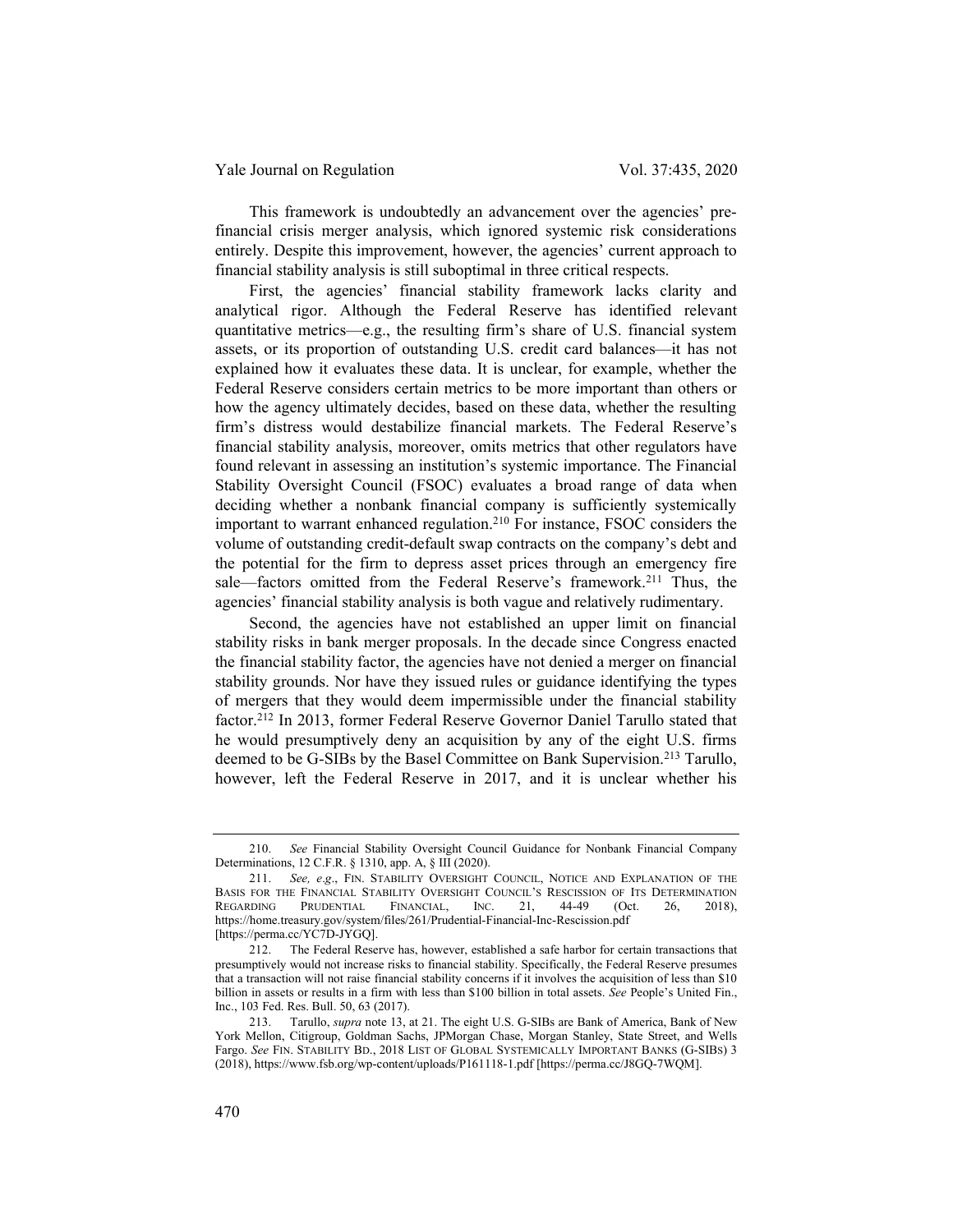successors would apply the same presumption.<sup>214</sup> The absence of well-defined limits creates uncertainty and could, over time, result in the agencies approving larger and riskier mergers.

Finally, the agencies have not only failed to establish sensible ex ante systemic risk limits, but they also have demonstrated unreasonably high systemic risk tolerance. Despite the new financial stability factor, the agencies have continued approving mergers among the largest U.S. banks. In 2011, the agencies signed off on PNC Bancorp's acquisition of RBC Bank, creating the United States' fifth largest bank with \$290 billion in assets.<sup>215</sup> The following year, the agencies approved Capital One's purchase of ING Bank, surpassing PNC as the country's fifth largest bank with \$292 billion in assets.<sup>216</sup> In late 2019, regulators unanimously approved BB&T's "merger of equals" with SunTrust, creating a firm with \$450 billion in assets.<sup>217</sup> In each case, the agencies concluded that the mergers would not materially increase risks to U.S. financial stability.<sup>218</sup>

The agencies' high tolerance for these recent mergers is in tension with empirical research and historical experience suggesting that such deals can pose a risk to the financial system. As discussed above, numerous empirical studies have demonstrated that greater consolidation in the financial sector increases systemic risks.<sup>219</sup> One particularly relevant study by Federal Reserve economists showed that the collapse of a single \$250 billion bank would be far worse for the economy than if five \$50 billion banks failed separately.<sup>220</sup> Moreover, depository institutions like Washington Mutual, Countrywide, and National City—all similar in size to Capital One, PNC, BB&T, and SunTrust proved to be systemically important when they collapsed in 2008.<sup>221</sup> The agencies, however, have not even acknowledged—let alone rebutted—this cautionary evidence in the context of their recent bank merger approvals.

<sup>214.</sup> See Press Release, Fed. Reserve Bd., Daniel K. Tarullo Submits Resignation as a Member of the Board of Governors, Effective on or Around April 5, 2017 (Feb. 10, 2017), https://www.federalreserve.gov/newsevents/pressreleases/other20170210a.htm [https://perma.cc/JUK8- Z9AZ].

<sup>215.</sup> See PNC Bancorp., Inc., 98 Fed. Res. Bull. 16, 16-17 (2012).

<sup>216.</sup> See Capital One Fin. Corp., 98 Fed. Res. Bull. 7, 7-8 (2012).

<sup>217.</sup> See Press Release, Bd. of Governors of the Fed. Reserve Sys., Federal Reserve Board Announces Approval of Application by BB&T Corporation to Merge with SunTrust Banks (Nov. 19, 2019), https://www.federalreserve.gov/newsevents/pressreleases/ orders20191119a.htm [https://perma.cc/6ZQZ-WKGP]; Press Release, Fed. Deposit Ins. Corp., FDIC<br>Approves the Merger Between BB&T and SunTrust (Nov. 19, 2019). the Merger Between BB&T and SunTrust (Nov. 19, 2019), https://www.fdic.gov/news/news/press/2019/pr19111.html [https://perma.cc/64SM-4PS4].

<sup>218.</sup> See Capital One Fin. Corp., 98 Fed. Res. Bull. at 27; PNC Bancorp., 98 Fed. Res. Bull. at 25.

<sup>219.</sup> See supra notes 156, 158 and accompanying text.

<sup>220.</sup> See Lorenc & Zhang, supra note 22, at 12-18.

<sup>221.</sup> See Arthur E. Wilmarth, Raising SIFI Threshold to \$250B Ignores Lessons of Past Crises, AM. BANKER (Feb. 7, 2018), https://www.americanbanker.com/opinion/raising-sifi-threshold-to-250b-ignores-lessons-of-past-crises [https://perma.cc/P4BJ-5BPV].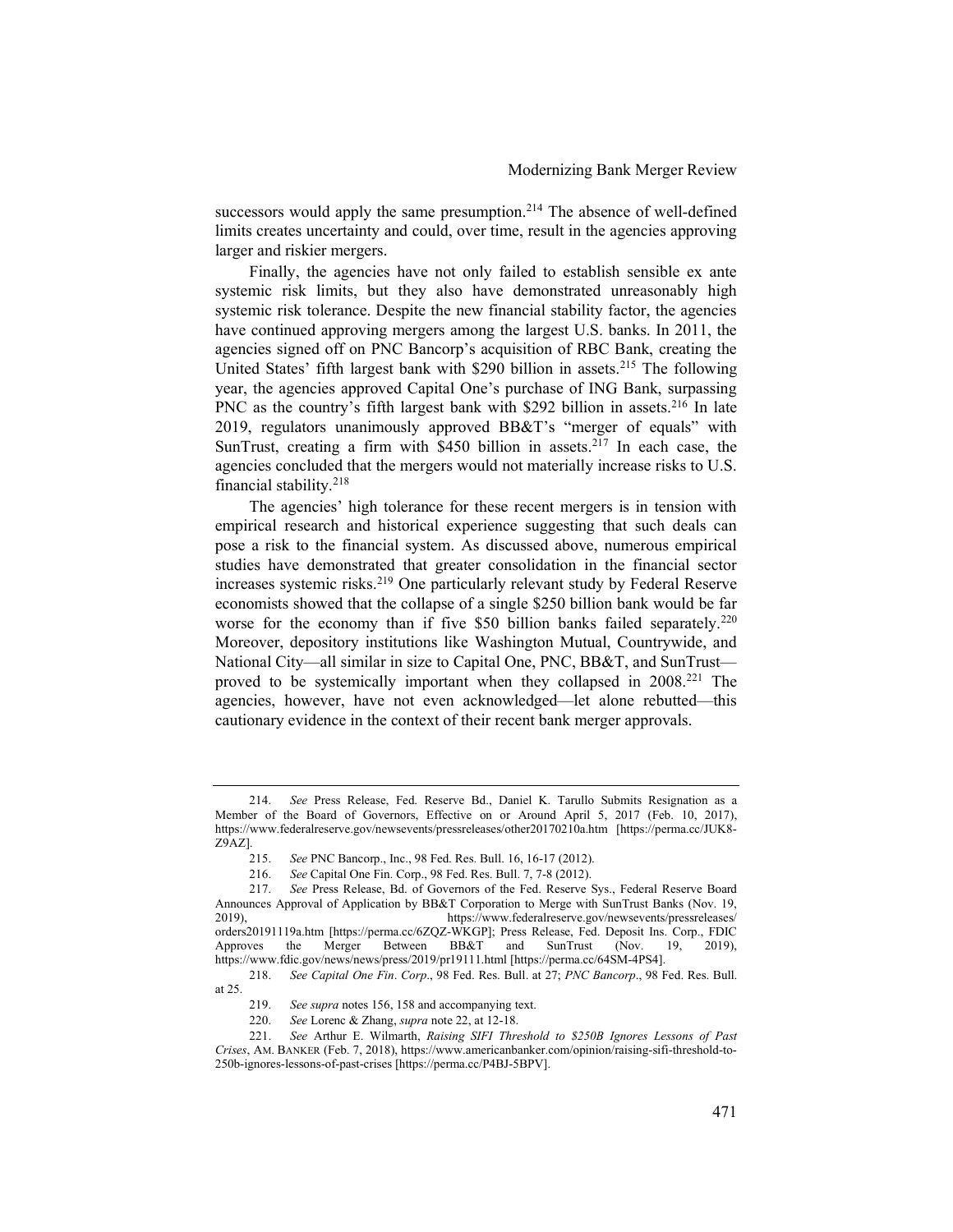Yale Journal on Regulation Vol. 37:435, 2020

Taken together, these shortcomings suggest that the agencies should adopt a more systematic and stringent approach to their financial stability analyses. The agencies' ill-defined financial stability framework contrasts sharply with their clear-cut approach to competitive considerations in bank merger applications. Recall that the agencies rely on the HHI—calculated by summing the squared market shares of each firm in the market—to determine if a proposed merger would substantially lessen competition in a geographic market.<sup>222</sup> The agencies use the HHI to assess both the post-merger market concentration and the incremental change in concentration, just as the financial stability analysis attempts to assess the resulting firm's systemic footprint and the incremental change in the firm's systemic importance. The HHI, however, is significantly more systematized than the nebulous financial stability framework. Adopting an analogous index-based framework for systemic risk could significantly enhance the clarity, analytical rigor, and efficacy of the agencies' financial stability analyses.

Conveniently, over the past decade, scholars and policymakers have developed numerous quantitative metrics to assess a financial institution's systemic importance. SRISK, for example, measures a firm's expected capital shortfall in a severe market decline, based on its size, leverage, and risk.<sup>223</sup> Conditional Value-at Risk (CoVaR) quantifies the extent to which distress at a single firm would increase the riskiness of the broader financial system.<sup>224</sup> The Basel Committee on Bank Supervision (BCBS), meanwhile, has developed a formula to compute a firm's systemic risk score based on a its size, complexity, interconnectedness, cross-jurisdictional activity, and substitutability—the same criteria the banking agencies use in their financial stability analyses.<sup>225</sup> These metrics "back test" well—that is, if they had been in use before 2008, they would have been remarkably accurate in predicting ex ante which firms would become the most systemically important during the crisis.<sup>226</sup>

These quantitative systemic risk measurements can be important regulatory tools. Indeed, policymakers already rely on these metrics in several contexts. For example, the Federal Reserve uses the BCBS's systemic risk formula to assign risk-based capital requirements to the most systemically important banks.<sup>227</sup> In 2018, the Federal Reserve proposed to further

<sup>222.</sup> See supra note 88 and accompanying text. The agencies follow a clear-cut rule: a merger generally does not pose competitive concerns unless the post-merger HHI is at least 1,800 and merger increases the HHI by more than 200 points. See supra note 89 and accompanying text.

<sup>223.</sup> See Christian Brownlees & Robert F. Engle, SRISK: A Conditional Capital Shortfall Measure of Systemic Risk, 30 REV. FIN. STUD. 48, 51-56 (2017) (describing SRISK).

<sup>224.</sup> See Tobias Adrian & Markus K. Brunnermeier, CoVaR, 106 AM. ECON. REV. 1705, 1706  $(2016)$ 

<sup>225.</sup> See BCBS Assessment Methodology, supra note 27, at 4-11. For a comprehensive overview of these and other systemic risk metrics, see Diimtrios Bisias et al., A Survey of Systemic Risk Analytics, 4 ANN. REV. FIN. ECON. 225 (2012).

<sup>226.</sup> See Brownlees & Engle, supra note 223, at 62-63; Adrian & Brunnermeier, supra note 224, at 1730.

<sup>227.</sup> See 12 C.F.R. §§ 217.400-.404 (2020).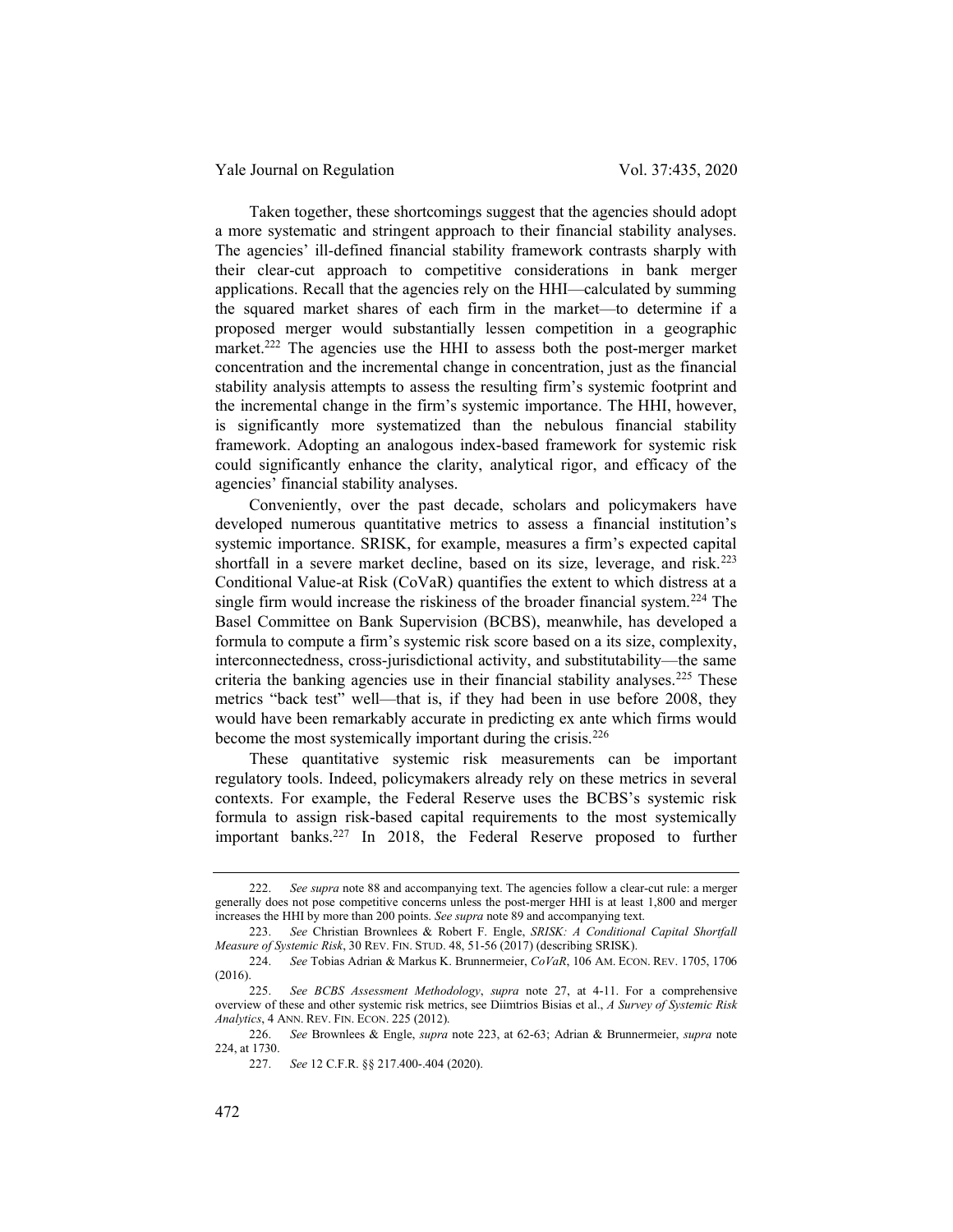incorporate the BCBS's systemic risk formula in the U.S. regulatory regime by using it to determine a systemically-important bank's leverage capital requirements.<sup>228</sup> Moreover, the FSOC has considered a nonbank financial company's SRISK when evaluating whether to designate the firm for enhanced regulation.<sup>229</sup> Policymakers, in sum, deem these metrics sufficiently reliable to use them when making significant regulatory decisions.

Building on this trend, the banking agencies should systematize their bank merger analysis by creating an HHI equivalent for financial stability. The agencies could use SRISK, CoVaR, the BCBS systemic risk score, or other systemic risk metrics to assess both the resulting firm's systemic footprint and the incremental change in the firm's systemic importance.<sup>230</sup> The agencies could issue a rule or guidance establishing thresholds beyond which they would presumptively deny a merger on financial stability grounds. For example, the agencies could adopt a presumption against a merger where the resulting firm's BCBS systemic risk score exceeds 50 and the merger increases the score by at least 5 points.<sup>231</sup> Alternatively, they could set a threshold based on the firm's SRISK—for example, when the firm's post-merger SRISK is at least \$2.5 billion and the merger increases the firm's SRISK by at least \$250 million, given a 40% market decline.<sup>232</sup> These threshold levels, of course, are merely suggestions, and the agencies would set limits that are informed by econometric analyses and public notice and comment.<sup>233</sup> Further, the agencies

<sup>228.</sup> See Regulatory Capital Rules: Regulatory Capital, Enhanced Supplementary Leverage Ratio Standards for U.S. Global Systemically Important Bank Holding Companies and Certain of Their Subsidiary Insured Depository Institutions; Total Loss-Absorbing Capacity Requirements for U.S. Global Systemically Important Bank Holding Companies, 83 Fed. Reg. 17317 (Apr. 19, 2018) (codified at 12 C.F.R. § 217.11 (2020)).

<sup>229.</sup> See, e.g., FIN. STABILITY OVERSIGHT COUNCIL, NOTICE AND EXPLANATION OF THE BASIS FOR THE FINANCIAL STABILITY OVERSIGHT COUNCIL'S RESCISSION OF ITS DETERMINATION REGARDING AMERICAN INTERNATIONAL GROUP, INC. 49 n.133 (2017), REGARDING AMERICAN INTERNATIONAL GROUP, INC. 49 n.133 (2017), https://www.treasury.gov/initiatives/fsoc/designations/Documents/American\_International\_Group,\_Inc. \_(Rescission).pdf [https://perma.cc/2T8R-YKFD].

<sup>230.</sup> Other systemic risk metrics the agencies might use for this purpose include codependence risk, which measures how a firm's credit risk affects other institutions' credit risk, and lower tail dependence, which assesses the likelihood of a firm's stock collapsing given a systemic crisis. See INT'L MONETARY FUND, GLOBAL FINANCIAL STABILITY REPORT: RESPONDING TO THE FINANCIAL CRISIS<br>AND MEASURING SYSTEMIC RISK 14-18, 77 (2009), AND MEASURING SYSTEMIC RISK 14-18, 77 (2009), https://www.imf.org/~/media/Websites/IMF/imported-full-text-pdf/external/pubs/ft/gfsr/2009/01/pdf/ text.ashx [https://perma.cc/T5PU-69DZ] (describing codependence risk); Weiss et al., supra note 21, at 168 (describing lower tail dependence).

<sup>231.</sup> As a reference point, U.S. Bancorp's and PNC Financial Services Group's most recent publicly available BCBS systemic risk scores were 41 and 34, respectively. See OFFICE OF FIN. RESEARCH, supra note 183, at 7 (2017).

<sup>232.</sup> By way of comparison, Regions Financial Corporation's SRISK was approximately \$2.2 billion in July 2019, given a 40% market decline. See Systemic Risk Analysis, V-LAB, https://vlab.stern.nyu.edu/analysis/RISK.USFIN-MR.MESSIM [https://perma.cc/TS65-BAY9]. SRISK may be suboptimal relative to the BCBS systemic risk score because a firm may be able to temporarily decrease its SRISK by increasing its reported capital ratios or otherwise altering its balance sheet composition before filing a merger application.

<sup>233.</sup> The agencies could retain discretion to approve a merger in excess of the systemic risk limits in an emergency situation, when denial of the merger would jeopardize financial stability. By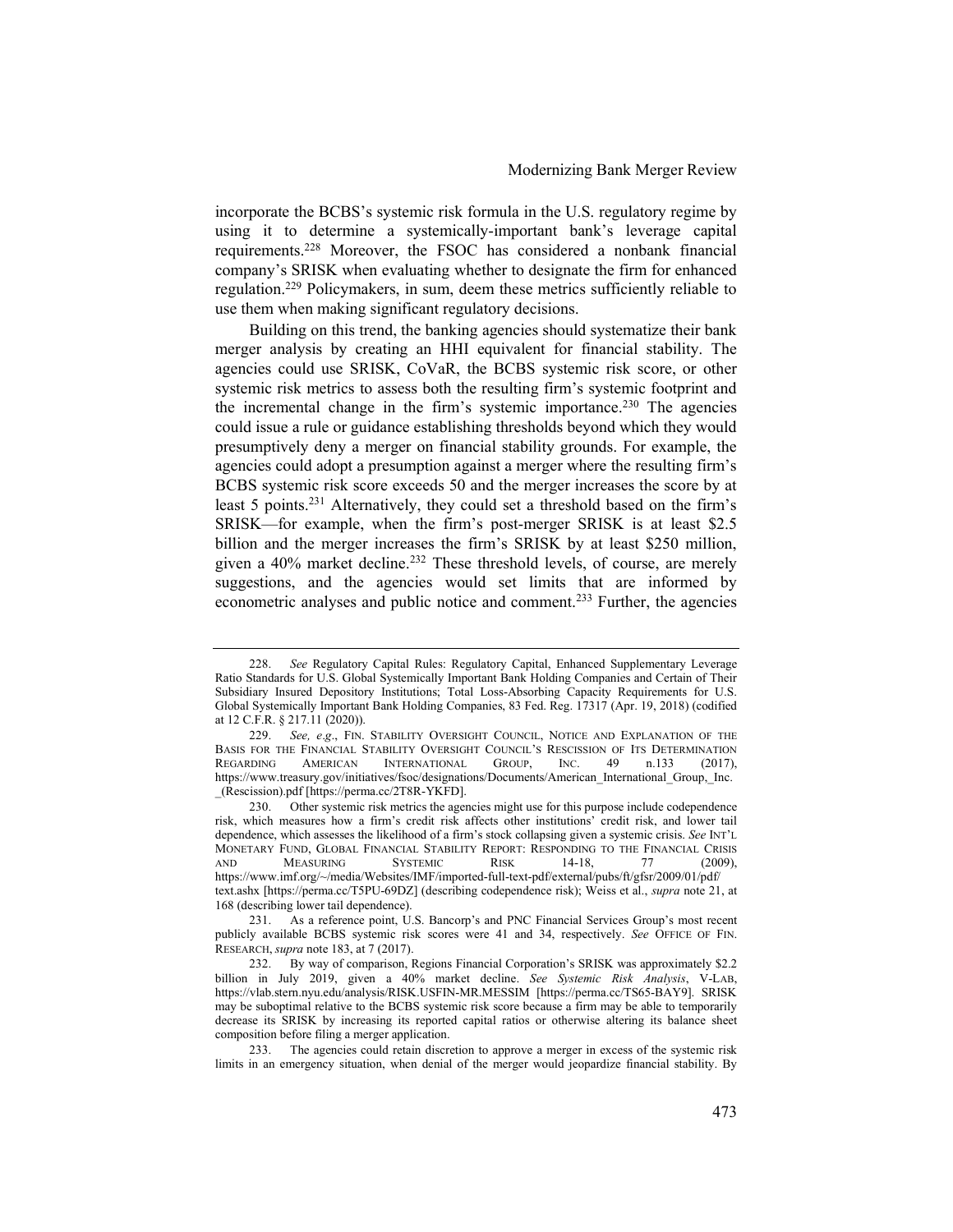need not rely exclusively on a single quantitative metric. Instead, the optimal approach might be to create a composite financial stability score combining these metrics.

An HHI equivalent for financial stability would be a significant improvement over the current ad hoc approach. A systematized methodology would enhance the analytical rigor of the financial stability framework by standardizing how the agencies evaluate systemic risk data. If codified in rulemaking or guidance by appropriately precautionary regulators, a systemic risk limit could prevent agencies from approving increasingly risky mergers in the future.<sup>234</sup> Furthermore, an HHI equivalent would add clarity to an otherwise opaque process and thereby reduce confidential pre-merger consultations between banks and their regulators.<sup>235</sup> If banks have greater certainty about how the agencies will evaluate systemic risk, they will have less need to confer confidentially with the agencies before signing a merger agreement.

Previous efforts to systematize bank merger financial stability analysis have been dismissed as premature. The Federal Reserve initially considered issuing a rule or guidance on the financial stability factor but ultimately rejected the idea because "[t]here simply isn't the accumulation of experience and of thoughtful evaluation of these issues by people both in and out of government to inform something akin to the merger guidelines published by the antitrust agencies."<sup>236</sup> As Former Federal Reserve Governor Daniel Tarullo noted, the DOJ and Federal Trade Commission (FTC) only codified their antitrust merger guidelines after 60 years of experience with merger analysis.<sup>237</sup>

Despite these objections, it is now appropriate—indeed, necessary—for the agencies to formalize their approach to the financial stability factor. First, systemic risk analysis has advanced dramatically in the decade since the Federal Reserve first considered issuing a rule or guidance on the financial stability factor. While reliable systemic risk metrics might not have existed in the immediate aftermath of the 2008 crisis, scholars and policymakers have now developed a wide array of sophisticated tools that the agencies could use to create an HHI equivalent for financial stability.<sup>238</sup> Second, the banking agencies cannot afford to wait as long as the antitrust agencies to develop formal guidelines because the societal consequences of lax financial stability policy are far greater than weak antitrust enforcement. While the DOJ and FTC could spend decades refining their antitrust analyses without significant harm

contrast, the agencies could also retain discretion to deny a merger below the systemic risk limits if other factors indicated that the transaction would increase risks to financial stability.

<sup>234.</sup> A quantitative systemic risk limit for bank mergers would be an example of what Professor Robert Weber has called a "structural regulation" response to "complexity capture"—using a structural approach to overcome limitations in discretionary financial regulation. See generally Robert F. Weber, Structural Regulation as Antidote to Complexity Capture, 49 AM. BUS. L.J. 643 (2012).

<sup>235.</sup> See supra Section II.A.

<sup>236.</sup> Tarullo, supra note 13, at 19.

<sup>237.</sup> Id. at 16.

<sup>238.</sup> See, e.g., Bisias et al., supra note 225, at 260 (discussing various systemic risk metrics).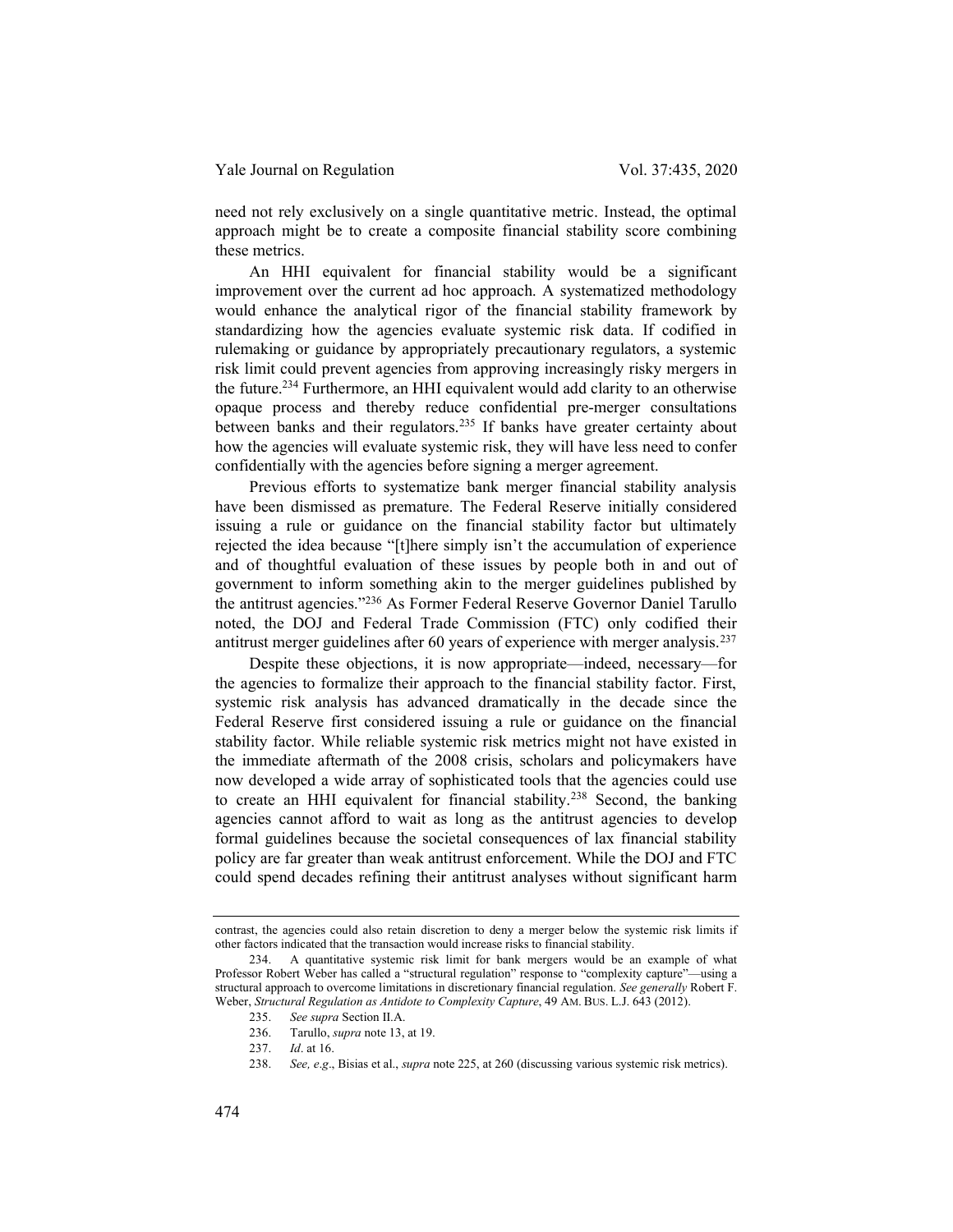to consumers, delaying the implementation of an HHI equivalent for financial stability risks triggering another financial crisis. Finally, time is of the essence for the agencies to establish appropriate systemic risk limits in light of anticipated consolidation among regional and super-regional banks in the near future.<sup>239</sup>

In sum, the banking agencies' approach to the financial stability factor has been vague and ineffective. The good news, however, is that researchers have developed numerous quantitative tools that could be used to systematize and strengthen the financial stability analysis in bank merger applications. The agencies should incorporate these metrics into the bank merger review process to ensure that bank consolidation does not imperil the financial system yet again.

# B. Public Interest Factors

In addition to financial stability, the banking agencies consider the public interest as a distinct factor in merger applications. In fact, under the BHC and Bank Merger Acts, the public interest is of paramount importance. As the Supreme Court asserted in United States v. Third National Bank in Nashville, the public interest is "the ultimate test imposed" in a bank merger application.<sup>240</sup>

The banking agencies take into account the public's interest in three ways when evaluating a merger proposal. First, the agencies consider "the convenience and needs of the community to be served."<sup>241</sup> At its core, this inquiry assesses whether a proposed merger will produce benefits to the public, such as increased access to credit or expanded product offerings.<sup>242</sup> Second, the agencies weigh the relevant banks' records of compliance with fair lending and other consumer protection laws.<sup>243</sup> Third, the agencies consider the banks' records of serving LMI communities under the CRA.<sup>244</sup> Collectively, these considerations reflect Congress's intent that "a merger should be judged in terms of its overall effect on the public interest."<sup>245</sup>

Despite this mandate, however, the agencies have not prioritized the public interest in bank merger reviews. To the contrary, the agencies' public interest analyses are typically perfunctory and often focus on advantages to the merging banks—such as projected cost savings—rather than to their

<sup>239.</sup> See Walsh, supra note 35.

<sup>240. 390</sup> U.S. 171, 184 (1968).

<sup>241. 12</sup> U.S.C. §§ 1828(c)(5), 1842(c)(1)-(2) (2018).

<sup>242.</sup> See infra Section IV.B.1.

<sup>243.</sup> See, e.g., ENHANCING TRANSPARENCY IN THE FEDERAL RESERVE'S APPLICATIONS PROCESS, supra note 30, at 3.

<sup>244.</sup> See 12 U.S.C. §§ 1831u(b)(3), 1842(d)(3), 2903(a)(2) (2018).

<sup>245.</sup> Third National Bank in Nashville, 390 U.S. at 185. In that case, the Supreme Court struck down a merger on the ground that the lower court had not considered whether the relevant banks could achieve the purported public benefits through means other than the merger. See id. at 190-92.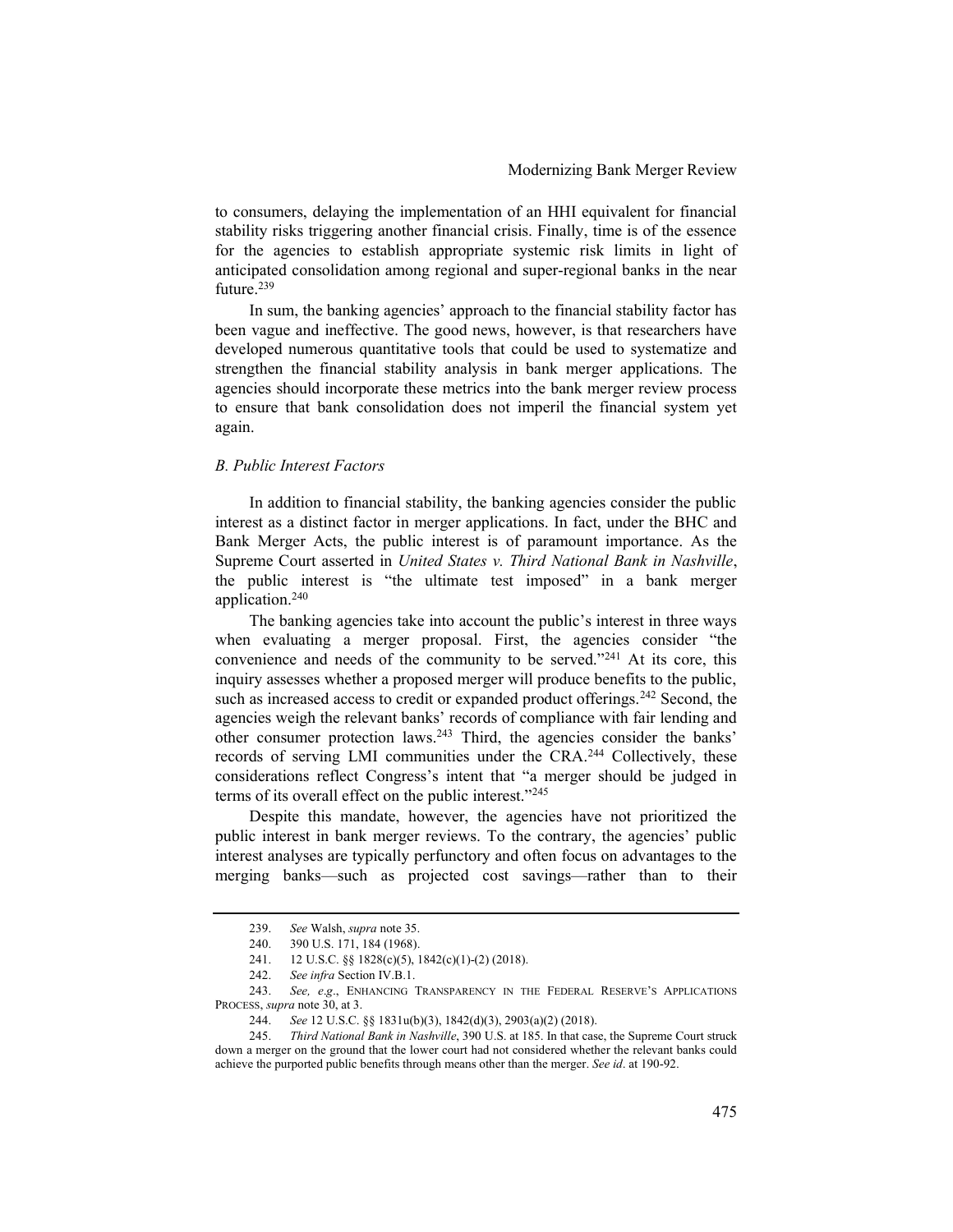consumers.<sup>246</sup> Similarly, the agencies regularly approve applications by banks with only marginal consumer compliance and CRA records, despite public protests opposing such mergers. $247$  The agencies, in sum, too often subordinate the interests of the public to those of merging banks.

This Section proposes a framework to reinvigorate public interest considerations in bank merger oversight. It recommends several reforms. For example, in light of the potential negative effects of bank consolidation, the agencies should begin reviewing a merger proposal with a strong presumption that the combination will not produce benefits to the public. Moreover, Congress should empower the CFPB—the agency with the most insight into large banks' consumer compliance records—to block a bank merger on public interest grounds, similar to the DOJ's power to enjoin an anticompetitive bank merger. Finally, the agencies should insist that applicants have outstanding CRA records as a condition of bank merger approval. Collectively, these reforms would help elevate the public interest as the paramount consideration in bank merger regulation.

#### 1. Convenience and Needs of the Community

Under the BHC and Bank Merger Acts, the banking agencies must take into account "the convenience and needs of the community to be served" when evaluating a proposed bank merger or acquisition.<sup>248</sup> The agencies, in essence, are supposed to analyze how a proposed merger will affect the public welfare. In practice, however, rather than conducting a searching inquiry, the agencies typically assume that a transaction will benefit the public. To fulfill their statutory mandate, therefore, the agencies need a new paradigm for evaluating the public benefits of proposed bank mergers.

The "convenience and needs" standard appears twice—and serves two distinct purposes—in the bank merger statutes. "Convenience and needs" first appears as part of the competitive analysis. That is, under the BHC and Bank Merger Acts, an agency may approve a merger that would substantially lessen competition or create a monopoly if it concludes that "the anticompetitive effects of the proposed transaction are clearly outweighed in the public interest by the probable effect of the transaction in meeting the convenience and needs of the community to be served."<sup>249</sup> Thus, an agency may balance a merger's potential anticompetitive effects against its welfare-enhancing outcomes.

<sup>246.</sup> See infra Section IV.B.1. Professor David Zaring has noted that the banking agencies have likewise deemphasized the public interest in de novo bank charter applications. See David Zaring, Modernizing the Bank Charter, 61 WM. & MARY L. REV. (forthcoming 2020) (on file with author) ("The agency spends no time evaluating the public interest in a new bank, or nudging a bank towards policy priorities of the government. Instead, it [sets] . . . an ultimately low bar . . . .").

<sup>247.</sup> See infra Sections IV.B.2, IV.B.3.

<sup>248. 12</sup> U.S.C. §§ 1828(c)(5), 1842(c)(1)-(2) (2018).

<sup>249.</sup> *Id.* §§ 1828(c)(5)(B), 1842(c)(1)(B).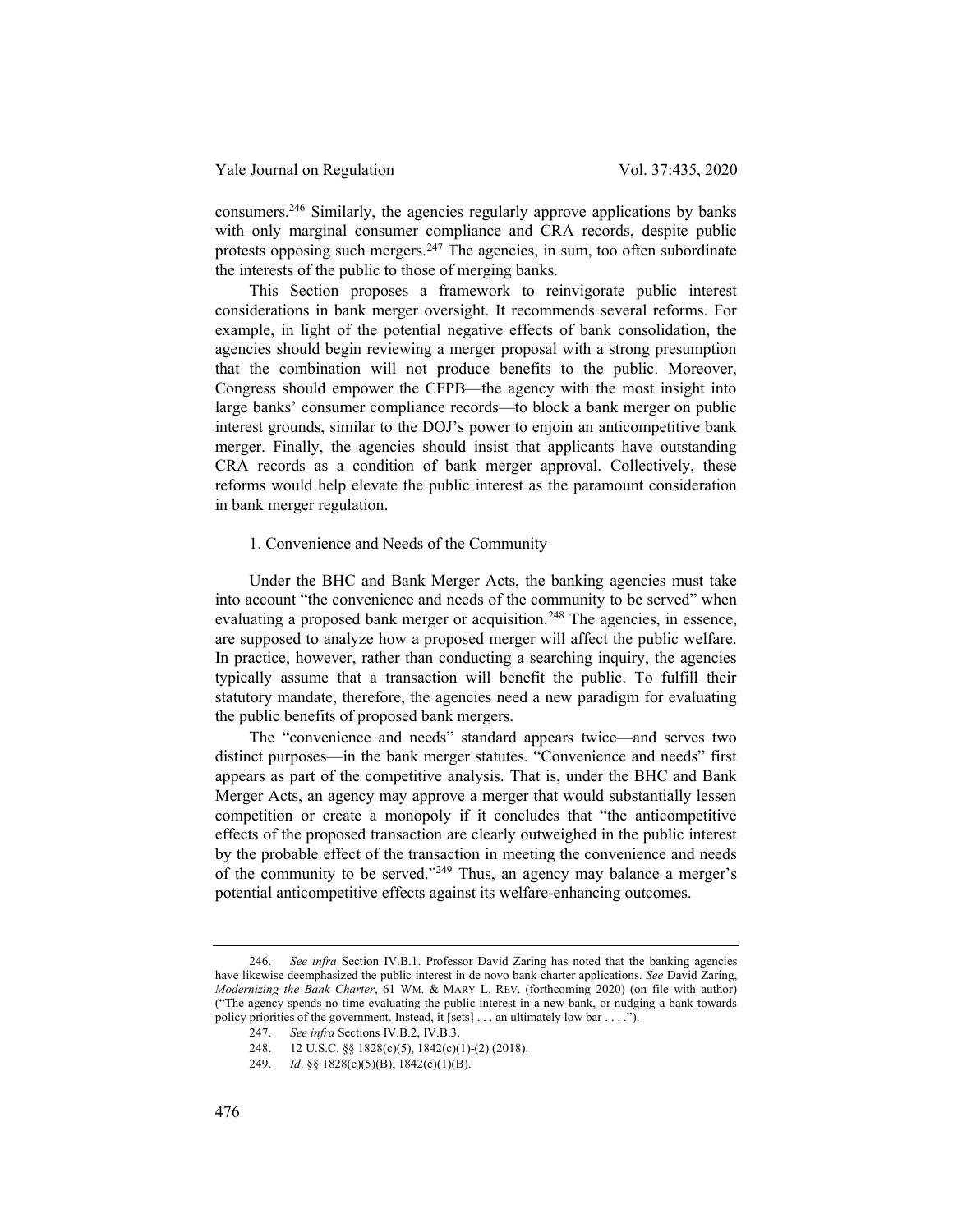By contrast, the second instance of the "convenience and needs" standard clarifies that the public welfare is its own, independent consideration in bank merger applications, separate from the competitive analysis. Congress specifically required that " $[i]$ n every case, the responsible agency shall take into consideration . . . the convenience and needs of the community to be served."<sup>250</sup> Therefore, even in an application with no antitrust concerns, the agencies must assess whether the merger will enhance the public welfare.<sup>251</sup> The "convenience and needs" factor thus serves a dual purpose—it is both a potential counterweight for anticompetitive effects and an independent consideration in every merger application.

Substantively, the "convenience and needs" standard is expansive, encompassing a wide range of public welfare considerations. The "convenience and needs" factor includes the merging banks' records of compliance with consumer protection laws and their histories of meeting the credit needs of LMI populations under the CRA.<sup>252</sup> But "convenience and needs" is significantly broader than the banks' consumer compliance and CRA records alone.<sup>253</sup> Indeed, as the Supreme Court stated, the "convenience and needs" standard asks whether the proposed merger would "secur[e] better banking service for the community."<sup>254</sup> Thus, the "convenience and needs" factor assesses the extent to which the proposal will enhance the public welfare, broadly defined.<sup>255</sup>

<sup>250.</sup> Id. § 1828(c)(5) (emphasis added); see also id. § 1842(c)(2) (requiring the Federal Reserve to take into account convenience and needs in BHC Act applications).

<sup>251.</sup> See Wilson, supra note 28, at 351 (emphasizing that the "convenience and needs" standard is broader than the antitrust balancing test).

<sup>252.</sup> See, e.g., Fifth Third Bancorp, 105 Fed. Res. Bull. 70, 75-82 (2019) (assessing banks' consumer compliance and CRA records as part of the "convenience and needs" analysis). Consumer compliance and CRA considerations are discussed in Sections IV.B.2 and IV.B.3.

<sup>253.</sup> See Warren L. Dennis, The Community Reinvestment Act of 1977: Defining "Convenience and Needs of the Community", 95 BANKING L.J. 693, 711 (1978); Wilson, supra note 28, at 362-63.

<sup>254.</sup> United States v. Third Nat'l Bank in Nashville, 390 U.S. 171, 188 (1968).

<sup>255.</sup> The "convenience and needs" standard that applies to a bank merger or a BHC's acquisition of a bank differs somewhat from the "public benefit" standard that governs a BHC's acquisition of a nonbank financial company. When a bank merges with another bank or when a BHC acquires a bank, the Bank Merger Act and section 3 of the BHC Act provide that the relevant agency must take into account "the convenience and needs of the community to be served." 12 U.S.C. §§  $1828(c)(5)$ ,  $1842(c)(1)-(2)$  (2018). By contrast, when a BHC acquires a nonbank financial company such as a broker-dealer or insurance underwriter, section 4 of the BHC Act requires that the Federal Reserve assess whether the acquisition "can reasonably be expected to produce benefits to the public . . . that outweigh possible adverse effects." 12 U.S.C. § 1843(j)(2)(A) (2018). The biggest difference between these standards is procedural. Under section 4 of the BHC Act, the Federal Reserve must affirmatively find that a proposal's expected public benefits outweigh the possible adverse effects in order to approve a nonbank acquisition. See id. Under the Bank Merger Act and section 3 of the BHC Act, however, the relevant agency is only required to "take into account" the convenience and needs of the community and need not make an affirmative finding of public welfare enhancement, absent anticompetitive effects. See 12 U.S.C. §§ 1828(c)(5), 1842(c)(1)-(2) (2018). Substantively, however, the "convenience and needs" and the "public benefit" standards both require consideration of a proposed transaction's effect on the public welfare. See, e.g., Baradaran, supra note 12, at 1337 & n.311 (conflating the public interest standards under sections 3 and 4 of the BHC Act).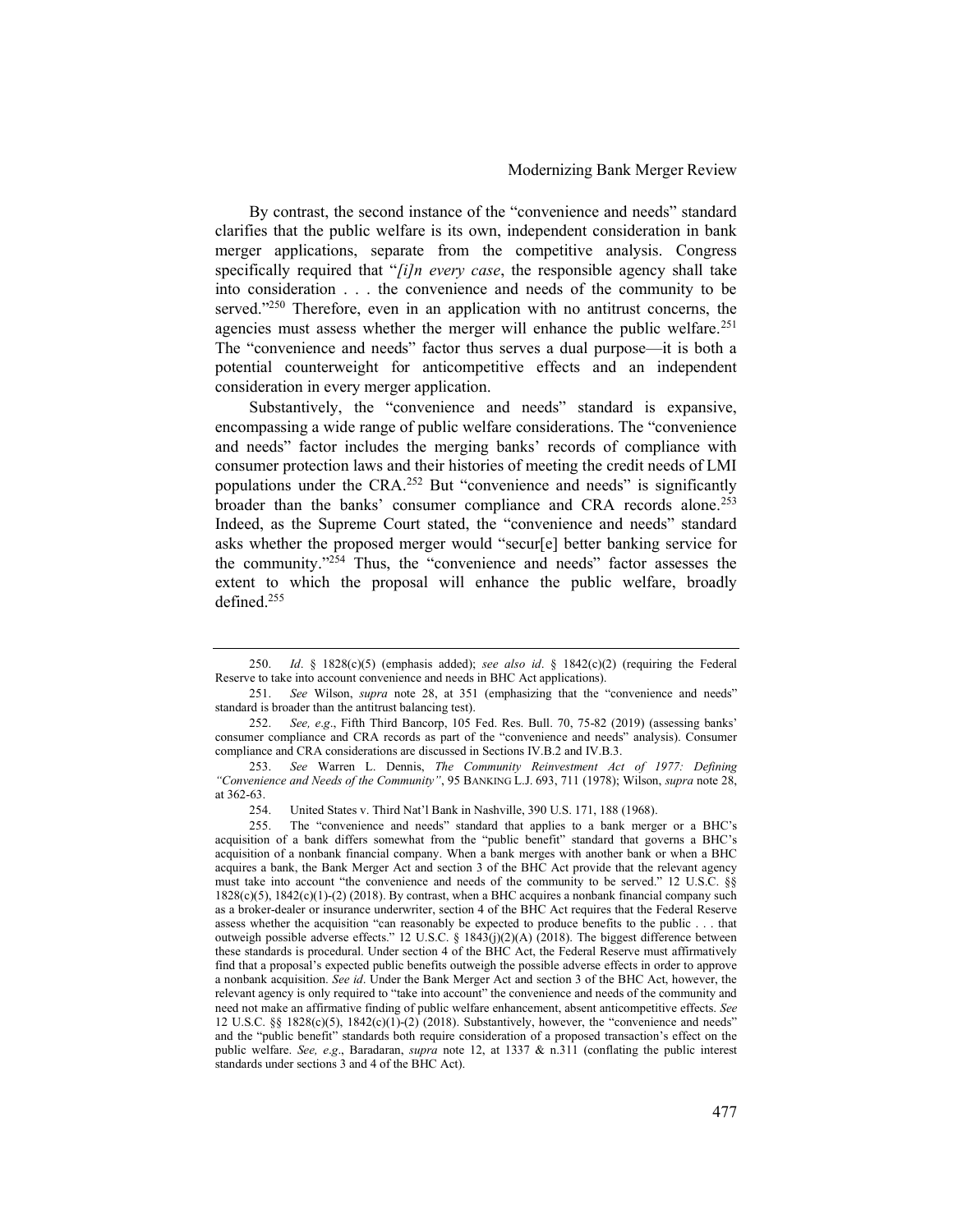At first, the agencies took seriously their responsibility to analyze the convenience and needs of the community under the BHC and Bank Merger Acts. In the 1960s and 1970s, for example, the agencies often noted that a proposed merger would increase a bank's lending limit.<sup>256</sup> At the time, federal law generally prohibited a bank from lending more than 10% of its capital to any one borrower.<sup>257</sup> An expansionary merger typically increased a bank's capital base and, accordingly, its lending limit.<sup>258</sup> In many cases, therefore, a bank merger proposal directly benefitted businesses and consumers who previously had been unable to obtain substantial loans due to a bank's restrictive lending limits.<sup>259</sup>

Early on, the agencies also seriously considered whether a proposed merger would enhance the convenience and needs of the community by expanding the range of banking products and services available to consumers. An acquirer might introduce new products or services that the target bank previously had not offered.<sup>260</sup> For example, the agencies found the introduction of overdraft checking, credit-card services, and extended banking hours via merger to be significant enhancements to the convenience and needs of the public.<sup>261</sup> By contrast, when a proposed merger would not affirmatively benefit the public through expanded products or services, the agencies often denied the application.<sup>262</sup> Thus, throughout the 1960s and 1970s, the agencies prioritized the "convenience and needs" standard and insisted that bank merger proposals benefit the public welfare.

More recently, however, the agencies have treated the "convenience and needs" standard as an afterthought. After Congress adopted the CRA in 1977, the agencies began neglecting the "convenience and needs" standard as an independent consideration in bank merger applications. As Professor Baradaran observed, "After the enactment of the CRA . . . the focus of the public benefit

<sup>256.</sup> See, e.g., Detroitbank Corp., 63 Fed. Res. Bull. 926, 927 (1977); Union Bank, 57 Fed. Res. Bull. 247, 248 (1971).

<sup>257. 12</sup> U.S.C. § 84 (1970).

<sup>258.</sup> See Casson & Burrus, supra note 11, at 679.

<sup>259.</sup> See Detroitbank Corp., 63 Fed. Res. Bull. at 927 ("[A]ffiliation with Applicant would increase bank's lending limits at a time when there appears to be an increasing demand by local industries for large loans."); Union Bank, 57 Fed. Res. Bull. at 248 ("Customers . . . would benefit by the merger because Union Bank . . . through its larger lending limit would be better able to meet the needs of medium-sized business customers.").

<sup>260.</sup> See David R. Allardice, Convenience and Needs: A Post-Audit Survey, 4 ECON. PERSP. 20, 20 (1978).

<sup>261.</sup> See id.; see also Jessee & Seelig, supra note 116, at 152 ("Improvements affecting the convenience and needs of the community . . . have often taking the form of new services . . . not yet offered in a locale.").

<sup>262.</sup> See, e.g., Associated Bank Servs., Inc., 58 Fed. Res. Bull. 284, 285 (1972) ("[C]onsummation of Applicant's proposal would result in no significant benefit to the convenience or needs of the community to be served. The record indicates that the area's needs are being served adequately by the banks serving the area."); Fla. Nat'l Banks of Fla., Inc., 58 Fed. Res. Bull. 57, 58 (1972) ("Consummation of the proposed transaction would have little impact on the convenience and needs of banking customers in the area since Applicant proposes no new service not already offered by other banks in the area.").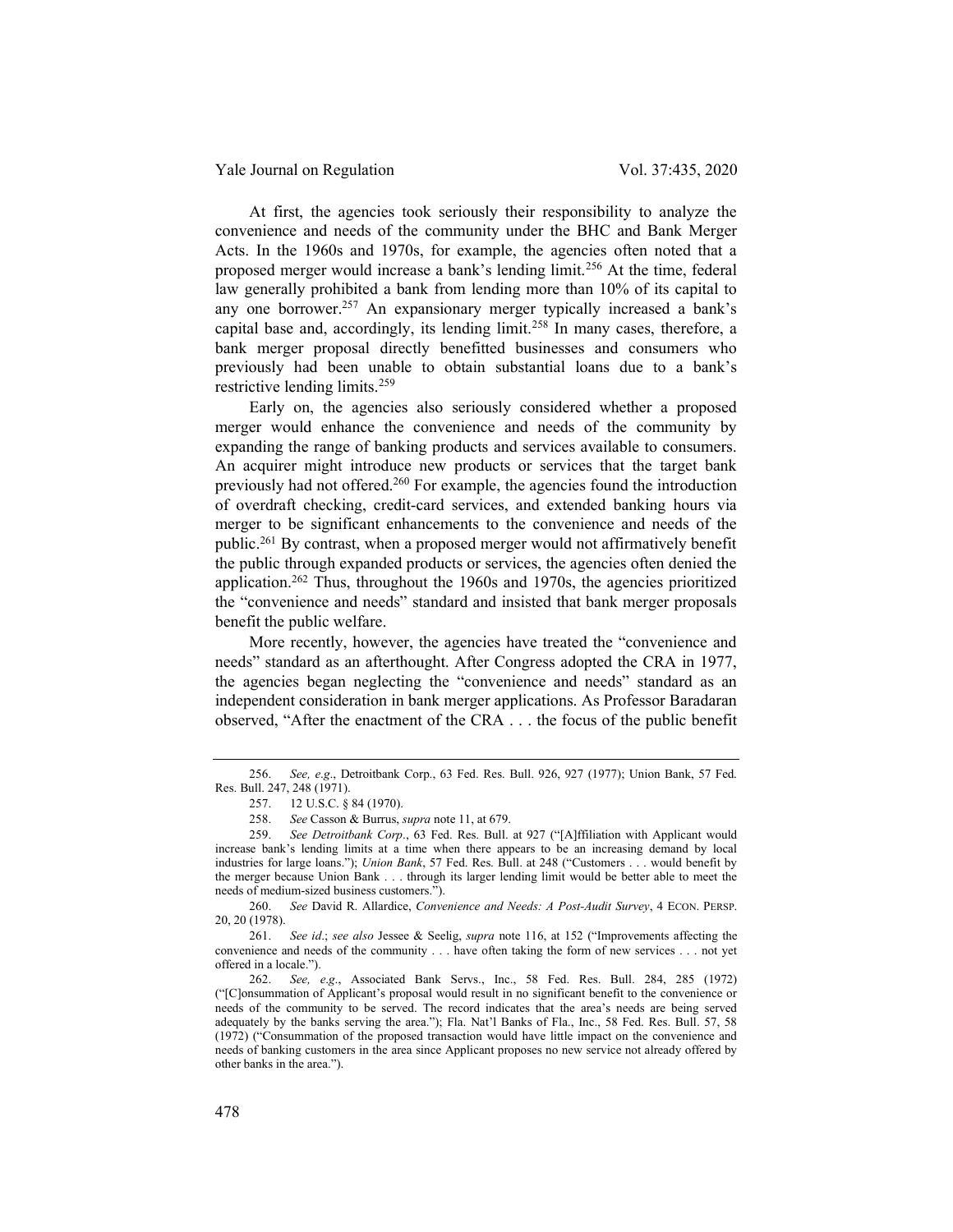test shifted to ask whether the bank was in compliance with the CRA, which served as a rubber stamp for meeting the public benefit test."<sup>263</sup> Although the agencies now consider the banks' history of meeting the credit needs of LMI communities under the CRA, "there [is] no inquiry as to the benefits of the merger."<sup>264</sup> This distinction is significant—the CRA evaluates a bank's past performance, but the "convenience and needs" standard is supposed to assess whether a merger will produce future public benefits.<sup>265</sup>

Over the past several decades, the "convenience and needs of the community" has virtually evaporated as an independent issue in bank merger applications. Today, the agencies barely mention convenience and needs in their merger decisions. When the agencies do refer to convenience and needs, they merely repeat the applicant's "representations" about benefits that will accrue from the merger.<sup>266</sup> The agencies, however, analyze neither the significance of these purported benefits nor the likelihood that they will materialize.<sup>267</sup> At times, the agencies consider anticipated benefits to the companies—such as projected cost savings and profitability—as public benefits.<sup>268</sup> Mitria Wilson confirmed the agencies' indifference toward the "convenience and needs" standard in a comprehensive review of post-financial crisis bank merger decisions. Wilson concluded that "[i]n the vast majority of the financial regulatory institutions' orders on bank merger or acquisition applications [since the crisis], there is no discussion of the regulators' analysis of the public-interest provision beyond a single reference to the fact that the regulator considered the issue."<sup>269</sup>

One explanation for the disappearance of the "convenience and needs" standard is that bank mergers no longer benefit the public as they did in the past. Consider increased lending limits, which the agencies traditionally cited as a benefit of bank mergers.<sup>270</sup> Modern-day bank mergers are unlikely to enhance the public welfare through elevated lending limits for two reasons. First, Congress increased the loan-to-one-borrower threshold from 10 to 15%

267. See Baradaran, *supra* note 12, at 1338 ("Despite the public benefit test's salience, in practice no searching inquiry into the actual needs of the public is undertaken.").

<sup>263.</sup> Baradaran, supra note 12, at 1339-40.

<sup>264.</sup> Id.

<sup>265.</sup> Wilson, supra note 28, at 362-63; see also id. at 362 ("[T]here is nothing in the applicable langue of the [CRA] that would support the view that a record of past performance . . . could, by itself, be dispositive of the issue of whether a proposed merger satisfies the public-interest inquiry required under the [BHC] and Merger Acts.").

<sup>266.</sup> See, e.g., Fifth Third Bancorp, 105 Fed. Res. Bull. 70, 81-82 (2019) (noting that Fifth Third represented that the proposed merger would expand consumers' access to its retail and commercial banking services); Synovus Bank, 103 Fed. Res. Bull. 67, 77 (2017) (noting that Synovus Bank represented that the proposed merger would increase its deposit base and thereby allow it to provide more loans).

<sup>268.</sup> See id. at 1338-39.

<sup>269.</sup> Wilson, supra note 28, at 372 n.8.

<sup>270.</sup> See supra notes 256-259 and accompanying text.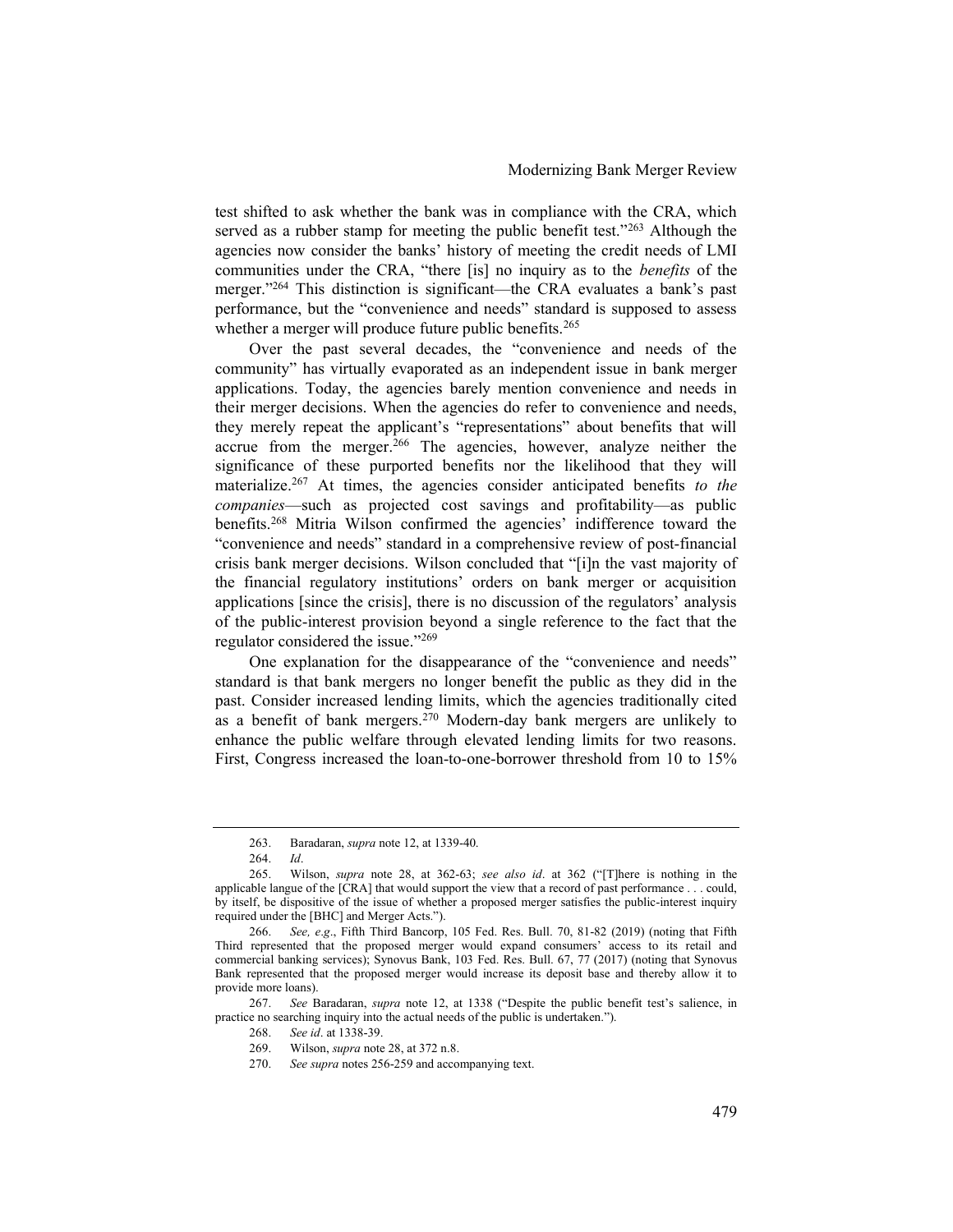of a bank's capital and surplus in 1982.<sup>271</sup> Thus, banks are significantly less constrained in making large loans than they were in the 1960s and 1970s. Second, many U.S. banks have grown so large that no single borrower is likely to require a loan in excess of the bank's lending  $\lim_{x \to 27} x^2$  Accordingly, increasing a bank's lending limit is no longer a compelling justification for most bank mergers.

Similarly, it is questionable whether many modern-day bank mergers introduce new financial products and services to underserved communities. Innovative product offerings are already more widely available today than they were in the 1960s and 1970s due to increased competition and internet banking.<sup>273</sup> Even in mergers where the acquirer offers a broader range of products and services than the target bank, the target is often capable of providing expanded offerings on its own.<sup>274</sup> Moreover, some of the expanded products and services that the agencies cite as public benefits, such as appraisal services, are of only marginal value to consumers.<sup>275</sup> Thus, the public generally does not need bank mergers in order to access critical financial products and services.<sup>276</sup>

In sum, modern-day bank mergers do not appear to benefit the public as they might have in the mid-twentieth century. Yet the agencies have largely abandoned their statutory duty to assess the public welfare in bank merger deals. Today, the agencies typically address the "convenience and needs" standard perfunctorily, without seriously questioning whether a merger would, in fact, benefit consumers. Banks, in turn, have recognized the banking agencies' disinterest in the public welfare. In Capital One's application to

<sup>271.</sup> Garn-St Germain Depository Institutions Act of 1982, Pub. L. No. 97-230, § 401(a), 96 Stat. 1469, 1508 (codified as amended at 12 U.S.C. § 84 (2018)). A bank may lend an additional 10% of its capital and surplus to such borrower if the loan is fully secured by readily marketable collateral. See 12 U.S.C. § 84(a)(2) (2018).

<sup>272.</sup> See generally Kress, supra note 4, at 179-88 (documenting dramatic growth of U.S. banks). Moreover, even if a potential loan exceeds a bank's lending limit, the bank may comply with the lending limit by reducing its exposure through loan participations. See 12 C.F.R. § 32.2(q)(2)(vi)(A) (2020).

<sup>273.</sup> See, e.g., Catherine J. Bell & Jeanne M. Hogarth, U.S. Households' Access to and Use of Electronic Banking, 1989-2007, 95 FED. RES. BULL. A99, A104-07 (2009) (discussing trends in consumer adoption of electronic banking).

<sup>274.</sup> The agencies previously denied mergers where the target bank was capable of providing expanded products and services on its own, in the absence of an acquisition. See, e.g., First Fin. Corp., 58 Fed. Res. Bull. 480, 481 (1972); First Fin. Corp., 56 Fed. Res. Bull. 654, 655-56 (1970); see also Carstensen, supra note 11, at 588.

<sup>275.</sup> See, e.g., Nat'l City Corp., 93 Fed. Res. Bull. C44, C47 (2007).

<sup>276.</sup> To be sure, many consumers and small businesses still lack adequate banking services, especially in so-called banking deserts. See The Community Reinvestment Act: Assessing the Law's Impact on Discrimination and Redlining: Hearing Before the H. Comm. on Fin. Servs., 116th Cong. (2019) (statement of Mehrsa Baradaran, Professor of Law, University of Georgia School of Law), https://financialservices.house.gov/uploadedfiles/hhrg-116-ba15-wstate-baradaranm-20190409-u2.pdf [https://perma.cc/G55Q-WYC5]. Bank mergers and acquisitions, however, are unlikely to enhance banking access in LMI neighborhoods. See supra note 144 and accompanying text (discussing postmerger branch closures in LMI areas).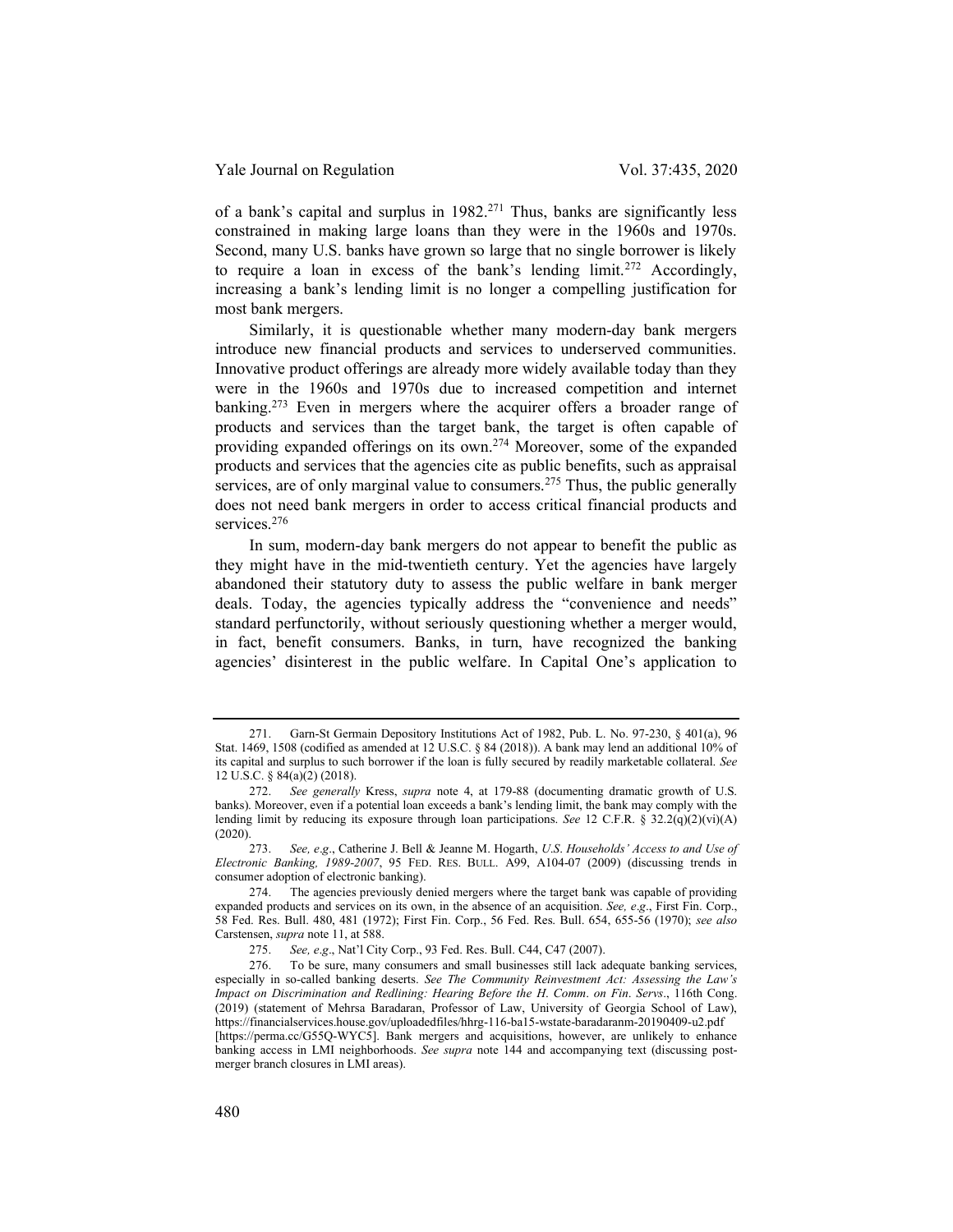acquire ING Bank in 2011, for example, Capital One included just a single paragraph purporting to describe the public benefits of the merger.<sup>277</sup>

The banking agencies' indifference to the "convenience and needs" standard is cause for concern. Congress expected the agencies to prioritize the public welfare in bank merger reviews—indeed, it repeated the "convenience and needs" standard twice in each of the bank merger statutes. In practice, however, the agencies simply assume that bank merger proposals benefit the public, without serious analysis. This assumption is deeply flawed, in light of evidence suggesting that modern-day bank mergers, on balance, reduce the availability of credit, increase costs to consumers, and exacerbate financial stability risks.<sup>278</sup>

In light of this evidence, the banking agencies should establish a new paradigm for analyzing the "convenience and needs" standard in bank merger applications. In an optimal framework, the agencies would: (1) begin with a presumption that a proposed merger would *not* benefit the public; (2) insist that the applicant identify concrete, verifiable ways in which the transaction would create better banking services for the community; and (3) quantify these public benefits where possible. Collectively, these reforms would ensure that the agencies fulfill their statutory obligation to assess whether a merger proposal is in the public interest.

First, the agencies should apply a presumption that bank mergers generally do not enhance the public welfare. The agencies, in essence, should flip their current presumption. Whereas recent bank merger approvals have implicitly assumed that consolidation benefits the public, going forward, the agencies should expressly acknowledge the empirical evidence that bank mergers tend to result in detriments to the public. These detriments, of course, include increased loan costs, lower deposit rates, and less small business lending.<sup>279</sup> The agencies' presumption against public benefits should be particularly strong for mergers among the United States' largest banks, wherein concerns about market power are most acute and benefits of scale are doubtful, at best.<sup>280</sup>

Second, in order to overcome this presumption, the agencies should require bank merger applicants to identify concrete, verifiable ways in which a proposed transaction will help the community. Although modern-day bank

<sup>277.</sup> CAPITAL ONE FIN. CORP., NOTIFICATION PURSUANT TO SECTION 4 OF THE BANK HOLDING COMPANY ACT BY CAPITAL ONE FIN. CORP. TO ACQUIRE ING BANK, FSB, SHAREBUILDER ADVISORS, LLC AND ING DIRECT INVESTING, INC. 38-39 (July 15, 2011), https://www.federalreserve.gov/foia/files/Notification-re-Captial-One-to-acquire-ING.pdf [https://perma.cc/6YB9-JRHR].

<sup>278.</sup> See supra Section II.B.

<sup>279.</sup> See id.

<sup>280.</sup> Professor Jesse Markham has noted the paradox that the agencies consider potential economies of scale in bank merger proposals, but they do not take into account possible diseconomies of scale. See Markham, *supra* note 94, at 302 ("While efficiencies of scale are considered in approving transactions, inefficiencies of scale are not, such that mergers resulting in inefficiently large scale are not disapproved on that particular ground.").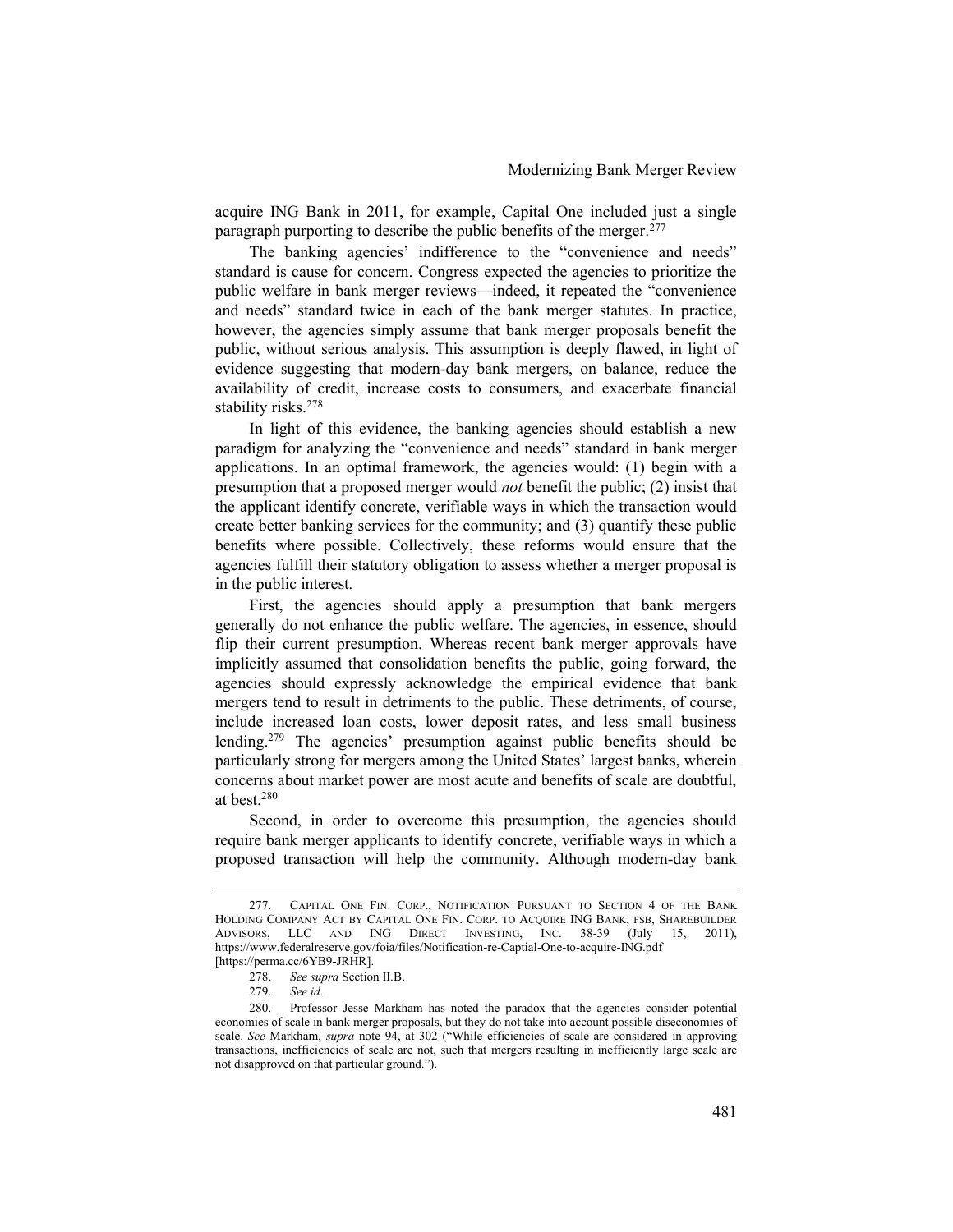mergers generally do not create the types of public benefits the agencies previously recognized,<sup>281</sup> such mergers could enhance the convenience and needs of the community in other ways. For example, an acquisition might save a troubled bank from potential failure, or it might replace a target's ineffective management. Moreover, there may be some situations in which an acquiring bank offers critical products or services, such as small business loans, that otherwise would be unavailable to the target bank's customers. Rather than merely restating an applicant's "representations" about public benefits, however, the agencies must carefully evaluate the likelihood that the purported benefits will, in fact, occur.<sup>282</sup> The purported benefits should be definite and not "speculative"—a standard to which the agencies previously adhered but have since relaxed considerably.<sup>283</sup>

Finally, the agencies should attempt to quantify the value of public benefits arising from a merger in order to more accurately weigh policy tradeoffs inherent in bank consolidation. In the past, the agencies have not been transparent about how they balance the societal costs of reduced competition and greater systemic risk against purported enhancements to convenience and needs, suggesting a lack of analytical rigor in their review process.<sup>284</sup> Attempting to quantify the value of purported public benefits would help alleviate this concern. To be sure, some scholars have expressed skepticism about recent efforts to introduce quantitative cost-benefit analyses into financial regulation on the ground that imprecise "guesstimates" expose regulations to ex post second-guessing by reviewing courts.<sup>285</sup> But the agencies need not subject a bank merger proposal to a complete cost-benefit analysis; simply attempting to quantify the expected benefits to the community will enhance the analytical rigor and clarity of bank merger reviews. Even a rudimentary attempt to quantify public benefits will make it more likely that bank mergers actually enhance the convenience and needs of the community.

In sum, over the past forty years, the banking agencies have effectively ignored the "convenience and needs" standard as an independent criterion in bank merger reviews. As a result of this omission, the agencies now routinely approve bank mergers despite little evidence of public benefits and without acknowledging the compelling data on the social costs of bank consolidation.

<sup>281.</sup> See supra notes 270-272 and accompanying text.

<sup>282.</sup> As one federal district court stated, the agency "should specify particularly what [it] finds to be the convenience and needs of the community" and "what [it] considers will be the effect of the merger thereon . . . ." United States v. Crocker-Anglo Nat'l Bank, 263 F. Supp. 125, 138 (N.D. Cal. 1966).

<sup>283.</sup> See N. Star Fin., Inc., 86 Fed. Res. Bull. 609, 610 (2000) (denying proposed acquisition because purported financial and managerial improvements were "speculative").

<sup>284.</sup> See Jessee & Seelig, supra note 116, at 162.

<sup>285.</sup> John C. Coates, IV, Cost-Benefit Analysis of Financial Regulation: Case Studies and Implications, 124 YALE L.J. 882, 960 (2015); see also Jeffrey N. Gordon, The Empty Call for Benefit-Cost Analysis in Financial Regulation, 43 J. LEGAL STUD. 351, 373-75 (2014); Jeremy C. Kress, Patricia A. McCoy & Daniel Schwarcz, Regulating Entities and Activities: Complementary Approaches to Nonbank Systemic Risk, 92 S. CAL. L. REV. 1455, 1487-88 (2019).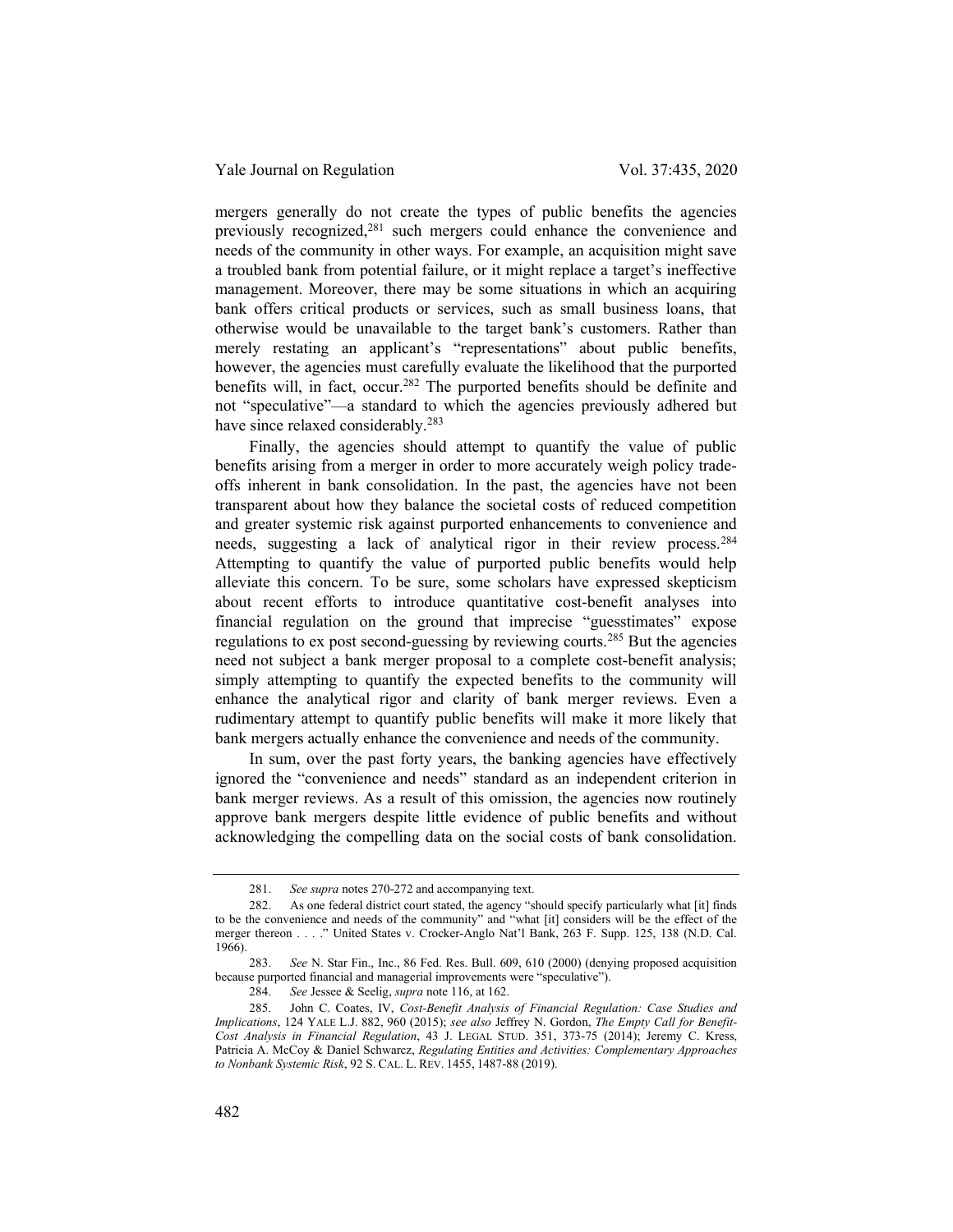To rectify this inequity, therefore, the agencies should insist on persuasive, quantifiable evidence of social benefits to overcome a presumption that bank mergers generally do not benefit the public. Only then can the agencies fulfill their statutory obligation to ensure bank mergers enhance the convenience and needs of the communities to be served.

#### 2. Consumer Compliance

As part of the public interest analysis, the agencies also consider the merging banks' records of compliance with fair lending and other consumer protection laws. Although not specifically required by statute, the agencies have traditionally taken into account the merging banks' compliance records to assess whether the combined institution would have the capacity to implement effective consumer protection systems.<sup>286</sup> Over time, however, the agencies have neglected their consumer protection responsibilities, including consumer compliance evaluations in bank merger applications.<sup>287</sup> After the financial crisis, Congress transferred many of the federal banking agencies' consumer protection authorities to the CFPB.<sup>288</sup> Lawmakers, however, did not give the newly created consumer agency a formal role in bank merger applications. This Section contends that, in order to restore consumer compliance as a central consideration in bank merger oversight, Congress should empower the CFPB to block bank merger proposals, similar to the DOJ's authority to enjoin anticompetitive mergers.

The banking agencies began considering merger applicants' consumer compliance records during the 1970s, when Congress enacted a wave of consumer protection legislation. As part of the merger review process, the agencies evaluated the acquiring and target banks' histories of compliance with the Equal Credit Opportunity Act,<sup>289</sup> Fair Housing Act,<sup>290</sup> Truth in Lending Act,<sup>291</sup> and numerous other consumer protection laws and regulations. At the time, the federal banking agencies had primary authority to supervise banks' compliance with these rules, and they drew on their supervisory experience in

<sup>286.</sup> See Matthew Z. Zamora, Mergers and Acquisitions: A Compliance Perspective, 10 SUPERVISORY INSIGHTS 10, 10 (2013). The agencies originally considered a bank's consumer compliance record as part of their assessment of the firm's management. See, e.g., Johnson Int'l, Inc., 81 Fed. Res. Bull. 507, 508 (1995). More recently, however, the agencies have clarified that consumer compliance is a component of the "convenience and needs" assessment. See SEMIANNUAL REPORT ON BANKING APPLICATIONS—YEAR-END 2018, supra note 14, at 4.

<sup>287.</sup> For an analysis of how federal banking agencies neglected their consumer protection responsibilities in the lead-up to the financial crisis, see Oren Bar-Gill & Elizabeth Warren, Making Credit Safer, 157 U. PA. L. REV. 1, 86-95 (2008).

<sup>288.</sup> See Dodd-Frank Act, Pub. L. No. 111-203, §§ 1022, 1025, 124 Stat. 1376, 1980-85, 1990-93 (2010) (codified at 12 U.S.C. §§ 5512, 5515 (2018)).

<sup>289. 15</sup> U.S.C. §§ 1691-1691f (2018).<br>290. 42 U.S.C. §§ 3601-3619 (2018).

<sup>290. 42</sup> U.S.C. §§ 3601-3619 (2018).

<sup>291. 15</sup> U.S.C. §§ 1601-1667f (2018).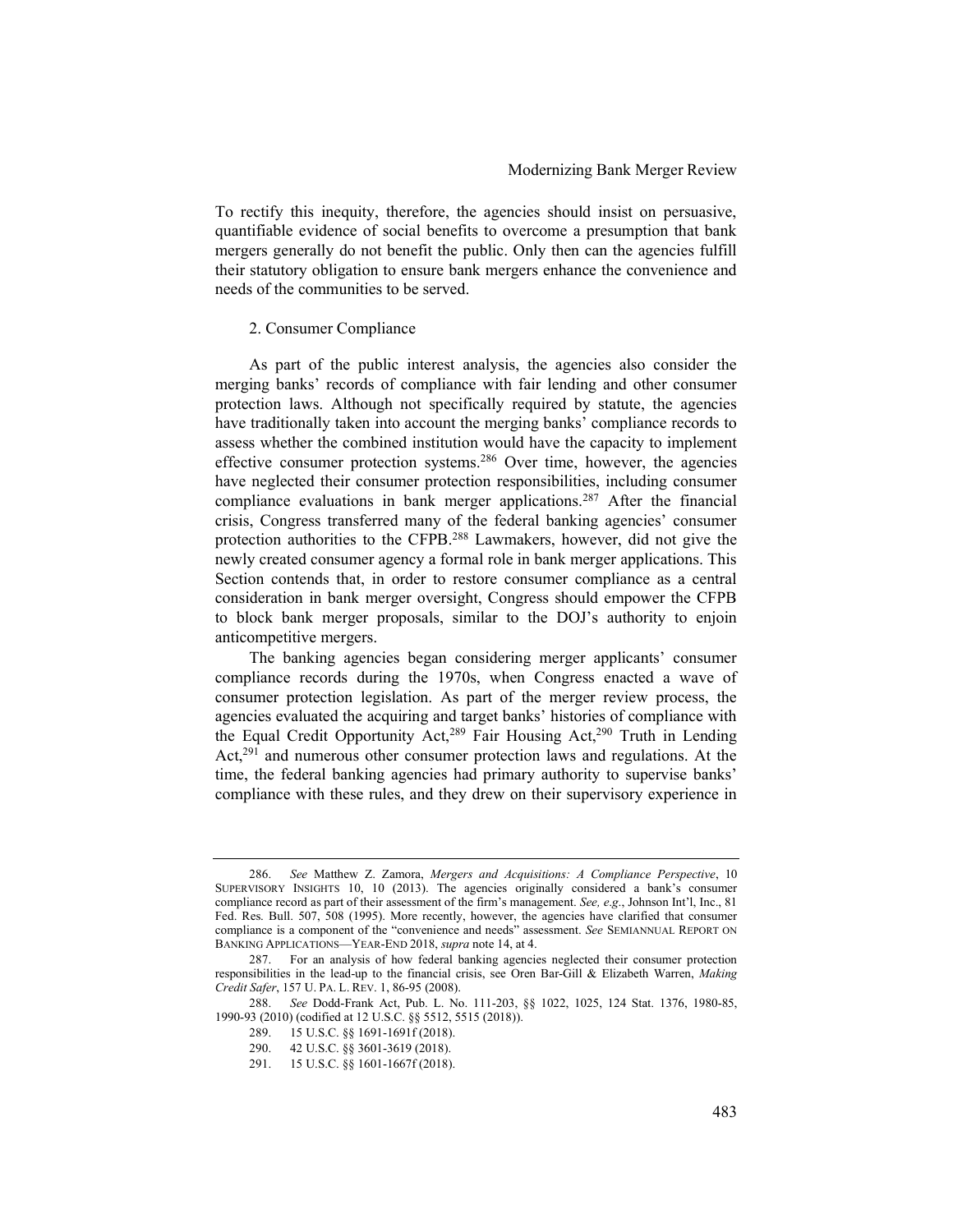assessing merger applicants' consumer compliance records.<sup>292</sup> The agencies explicitly stated that a poor consumer compliance record could warrant denial of an application, even if the banks had satisfactory CRA performance.<sup>293</sup> And, in fact, the agencies often denied mergers on consumer compliance grounds up until the 1990s.<sup>294</sup>

In the lead-up to the 2008 financial crisis, however, the agencies largely abandoned their consumer compliance responsibilities. As the consumerfocused ethos of the 1970s faded, the agencies relaxed their enforcement of consumer protection rules, focusing instead on their core responsibility of bank safety and soundness.<sup>295</sup> During this time, consumer compliance effectively evaporated as a constraint on bank mergers. Despite frequent fair lending protests by community groups and consumer advocates, the banking agencies regularly approved sizeable mergers by banks with questionable consumer compliance records.<sup>296</sup>

The financial crisis exposed the inadequacy of the banking agencies' laissez faire approach to consumer protection, leading to a comprehensive overhaul of the financial regulatory system. Many observers blamed the banking agencies' lax consumer protection policies for exacerbating the subprime mortgage crisis.<sup>297</sup> In response, Congress created the CFPB and transferred rulemaking and enforcement authority over most consumer protection laws from the banking agencies to the new consumer bureau.<sup>298</sup> In addition, Congress gave the CFPB exclusive jurisdiction to supervise banks with more than \$10 billion in assets and their affiliates for compliance with most consumer financial protection laws.<sup>299</sup> Thus, the federal banking agencies

298. See Levitin, supra note 295, at 357-58.

<sup>292.</sup> See, e.g., Bar-Gill & Warren, supra note 287, at 86-89 (discussing the banking agencies' authority to supervise compliance with consumer protection laws prior to the Dodd-Frank Act).

<sup>293.</sup> See Totalbank Corp. of Fla., 81 Fed. Res. Bull. 876, 878 (1995) ("[D]isregard for consumer compliance laws provides a separate basis for concluding that convenience and needs considerations do not warrant approval of an application, even if an applicant has a satisfactory record of performance under the CRA.").

<sup>294.</sup> See id.; see also Johnson Int'l, Inc., 81 Fed. Res. Bull. 507 (1995); First State Holding Co., Inc., 67 Fed. Res. Bull. 802 (1981).

<sup>295.</sup> See Bar-Gill & Warren, supra note 287, at 90-91, 93-95; Adam J. Levitin, The Consumer Financial Protection Bureau: An Introduction, 32 REV. BANKING & FIN. L. 321, 329-34 (2013); see also Creating a Consumer Financial Protection Agency: A Cornerstone of America's New Economic Foundation: Hearing Before the S. Comm. on Banking, Hous. & Urban Affairs, 111th Cong. 60 (2009) (statement of Michael S. Barr, Assistant Secretary for Financial Institutions, Department of the Treasury) [hereinafter Barr Testimony].

<sup>296.</sup> See, e.g., Wachovia Corp., 92 Fed. Res. Bull. 183, 189-90 (2006); Bank of Am. Corp., 90 Fed. Res. Bull. 217, 224-25, 231-32 (2004); JPMorgan Chase Bank, 2004 WL 1369433, at \*2, \*9 (2003).

<sup>297.</sup> See, e.g., KATHLEEN C. ENGEL & PATRICIA A. MCCOY, THE SUBPRIME VIRUS: RECKLESS CREDIT, REGULATORY FAILURE, AND NEXT STEPS 167-205 (2011); Barr Testimony, supra note 295, at 60-63.

<sup>299. 12</sup> U.S.C. § 5515(a) (2018); see also id. § 5481(12), (13) (enumerating relevant consumer financial protection laws). The federal banking agencies retain supervisory authority over consumer compliance by banks with \$10 billion or less in assets. See Levitin, supra note 295, at 358. In addition, the federal banking agencies retain supervisory authority over banks with more than \$10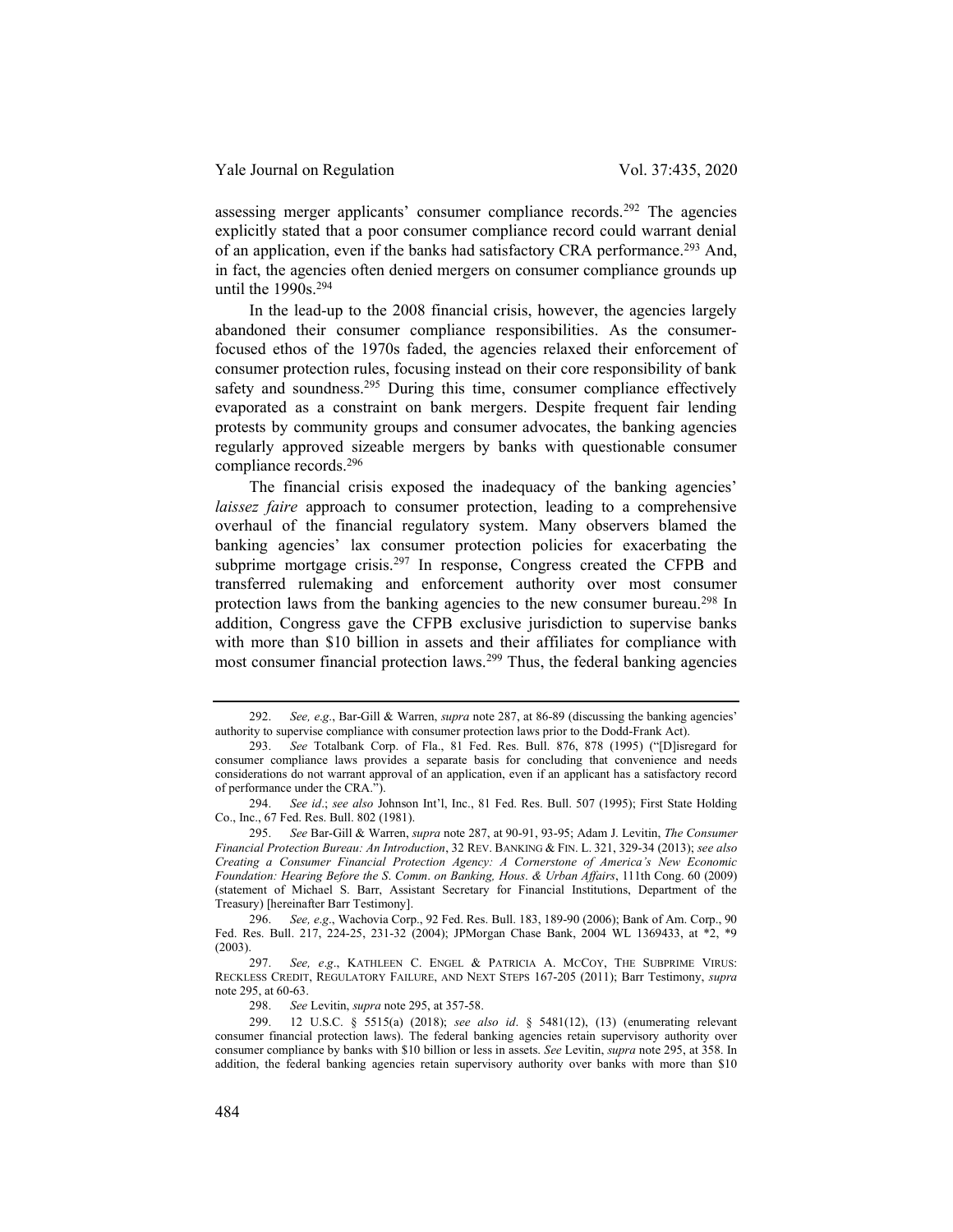now play a comparatively minor role in consumer financial protection, especially with respect to the largest banks.

Despite this significant regulatory revamp, Congress did not give the CFPB a formal role in bank merger review. Even though the CFPB now has exclusive supervisory authority over consumer compliance by large banks, it has no independent voice in bank merger applications. Instead, the banking agencies—which lack direct oversight of big banks' consumer compliance continue to assess bank merger applicants' consumer compliance records. To be sure, the banking agencies consult with the CFPB about bank merger applications on an informal, confidential basis.<sup>300</sup> And the CFPB may share consumer compliance examination reports with the banking agencies.<sup>301</sup> But the agencies are not required to accept the CFPB's recommendations on a merger application, and the CFPB lacks a formal mechanism to stop a merger it believes will harm consumers.

The CFPB's exclusion from the bank merger application process is problematic. The banking agencies have a well-documented history of downplaying banks' consumer compliance problems—indeed, that is why Congress created the CFPB in the first place.<sup>302</sup> Vesting the federal banking agencies with final authority to assess consumer compliance in merger applications therefore increases the risk that banks with deficient compliance systems will be permitted to expand. Furthermore, knowing that the banking agencies deemphasize consumer compliance, prospective merger applicants will have insufficient incentives to maintain strong compliance systems. Excluding the CFPB from bank merger review minimizes the importance of consumer compliance and thereby imperils the public welfare.

Mere consultation between the banking agencies and the CFPB as part of the application process is insufficient for two reasons. First, informal consultation provides no mechanism for resolving conflicts when the banking agencies and the CFPB disagree about the merits of a merger proposal. Instead, if the banking agencies and CFPB differ on a merger application, the banking agencies automatically prevail by virtue of their final decision-making authority, leaving the CFPB without recourse to protect consumers. Second, relegating the CFPB to a consultative role reduces its incentive to evaluate bank merger proposals carefully. The CFPB might choose not to devote resources to interagency discussions on bank merger proposals, knowing that it is not accountable for rendering final decisions on merger proposals and that, in

billion in assets for compliance with certain consumer financial protection laws, including the Fair Housing Act, the Servicemembers Civil Relief Act, and section 5 of the Federal Trade Commission Act. See FED. DEPOSIT INS. CORP., CONSUMER COMPLIANCE EXAMINATION MANUAL § II-13.4 n.7 (2017), https://www.fdic.gov/regulations/compliance/manual/complianceexaminationmanual.pdf [https://perma.cc/UP5H-ENYT].

<sup>300.</sup> Cf. Fifth Third Bancorp, 105 Fed. Res. Bull. 70, 81 (2019) (noting that the Federal Reserve consulted with the CFPB about Fifth Third's consumer compliance record).

<sup>301. 12</sup> U.S.C. § 5512(c)(6)(C)(i) (2018).

<sup>302.</sup> See supra notes 295-299 and accompanying text.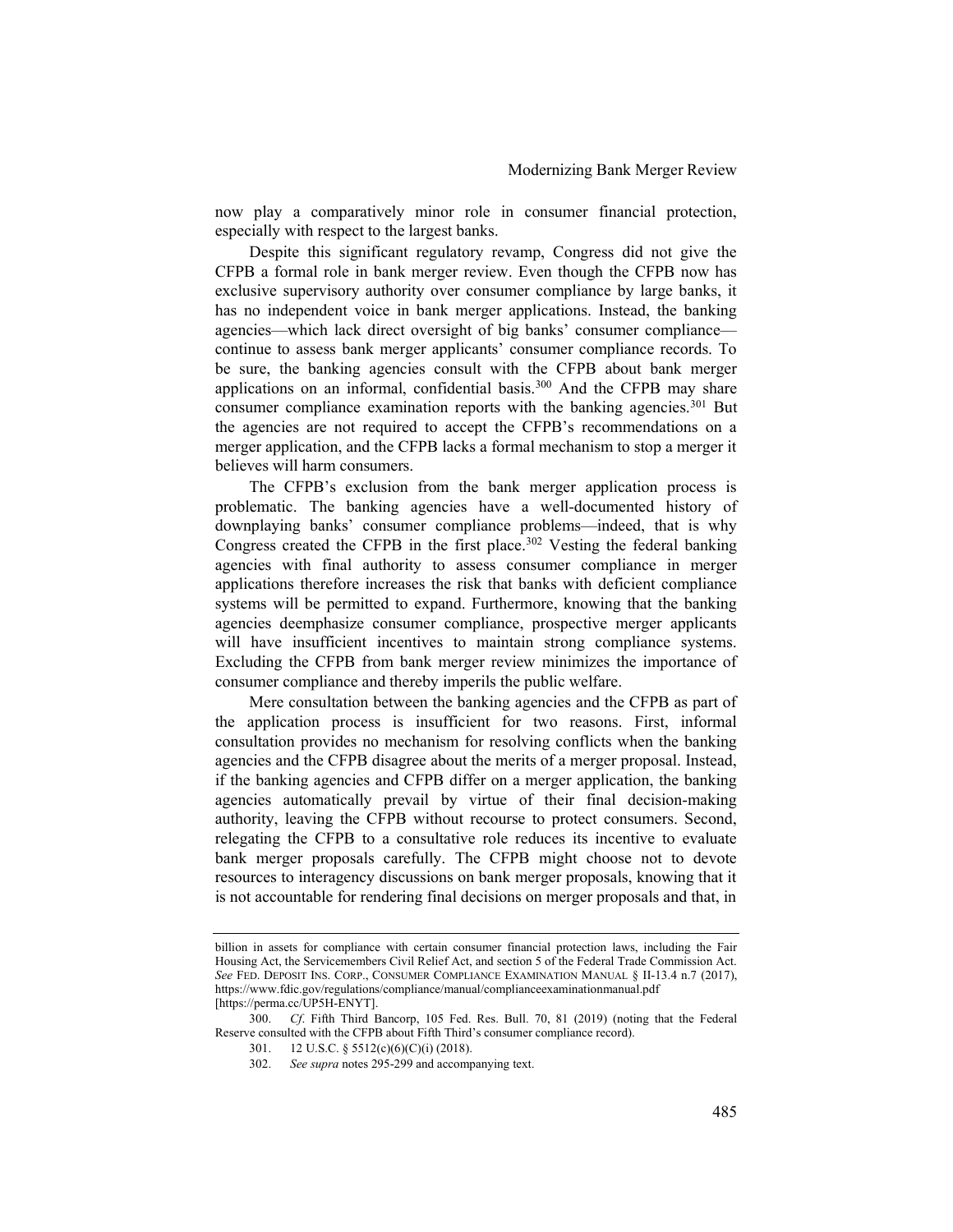any event, the banking agencies might ignore its input. Accordingly, the banking agencies' informal consultation with the CFPB cannot substitute for the Bureau's formal participation in bank merger reviews.

Nor is it adequate that the Director of the CFPB sits on the FDIC's Board of Directors.<sup>303</sup> Almost all of the largest U.S. banks are chartered as national banks and overseen by the OCC, not the FDIC.<sup>304</sup> As a result, the FDIC, and by extension the CFPB Director, is excluded from merger applications involving the biggest banks—the precise deals on which the CFPB is likely to have supervisory insight.<sup>305</sup> Moreover, even in the rare cases when the FDIC has jurisdiction over a big-bank merger, the FDIC's four other board members whose primary focus is bank safety and soundness, not consumer protection can outvote the CFPB Director.<sup>306</sup> This divergence between bank safety-andsoundness and consumer protection as regulatory objectives is the exact reason why the CFPB was created in the first place.<sup>307</sup> The CFPB Director's representation on the FDIC's Board of Directors is far from sufficient to ensure that consumer compliance is a central consideration in bank merger oversight.

For these reasons, Congress should establish an official role for the CFPB in the bank merger application process. The CFPB's formal participation in reviewing the consumer compliance aspects of bank merger proposals would mirror the DOJ's official role in assessing the antitrust effects of bank consolidation. Recall that, in addition to the banking agencies' antitrust analyses under the bank merger statutes, Congress directed the DOJ to independently review bank mergers' potential anticompetitive effects under the antitrust laws.<sup>308</sup> Just as the DOJ has expertise in antitrust analysis that the banking agencies lack, so too does the CFPB have unique insight into

<sup>303.</sup> Cf. Thomas P. Vartanian, Fix CRA Before Cracking Down on Bank Mergers, AM. BANKER (Dec. 18, 2019), https://www.americanbanker.com/opinion/fix-cra-before-cracking-down-onbank-mergers [https://perma.cc/8J97-X2K4] ("[T]he CFPB already has an approval role in bank mergers since the agency's head sits on the board of the FDIC, which decides on many bank mergers.").

<sup>304.</sup> See BARR ET AL., supra note 186, at 174 (noting that the largest U.S. banks tend to be chartered as national banks).

<sup>305.</sup> Consider, for example, TCF National Bank's acquisition of Chemical Bank in 2019. TCF had well more than \$10 billion in assets and was therefore supervised by the CFPB. TCF had welldocumented consumer compliance deficiencies—according to one measure, consumers lodged more complaints against TCF than any other U.S. bank in 2018. See Jeremy Kress, CFPB Should Have a Say in Bank Mergers, AM. BANKER (Sept. 3, 2019), https://www.americanbanker.com/opinion/cfpb-shouldhave-a-say-in-bank-mergers. But because TCF was chartered as a national bank the OCC—and not the FDIC—was responsible for reviewing the merger application. See Letter from Stephen A. Lybarger, Deputy Comptroller for Licensing, Office of the Comptroller of the Currency, to Spencer A. Sloan, Simpson Thatcher & Bartlett LLP (June 20, 2019), https://www.occ.gov/topics/charters-andlicensing/interpretations-and-actions/2019/crad197.pdf [https://perma.cc/ZQ27-RM5F]. Like most big bank mergers, therefore, the CFPB Director's seat on the FDIC Board therefore did not afford the CFPB an opportunity to review TCF's acquisition.

<sup>306.</sup> See 12 U.S.C. § 1812(a)(1) (2018) (establishing the membership of the FDIC Board of Directors); see also FED. DEPOSIT INS. CORP., MISSION, VISION, AND VALUES, https://www.fdic.gov/about/strategic/strategic/mission.html [https://perma.cc/8ZL9-SXEJ] (stating that the FDIC's mission is to "maintain stability and public confidence in the nation's financial system").

<sup>307.</sup> See supra notes 297-298 and accompanying text.

<sup>308.</sup> See supra notes 64-68 and accompanying text.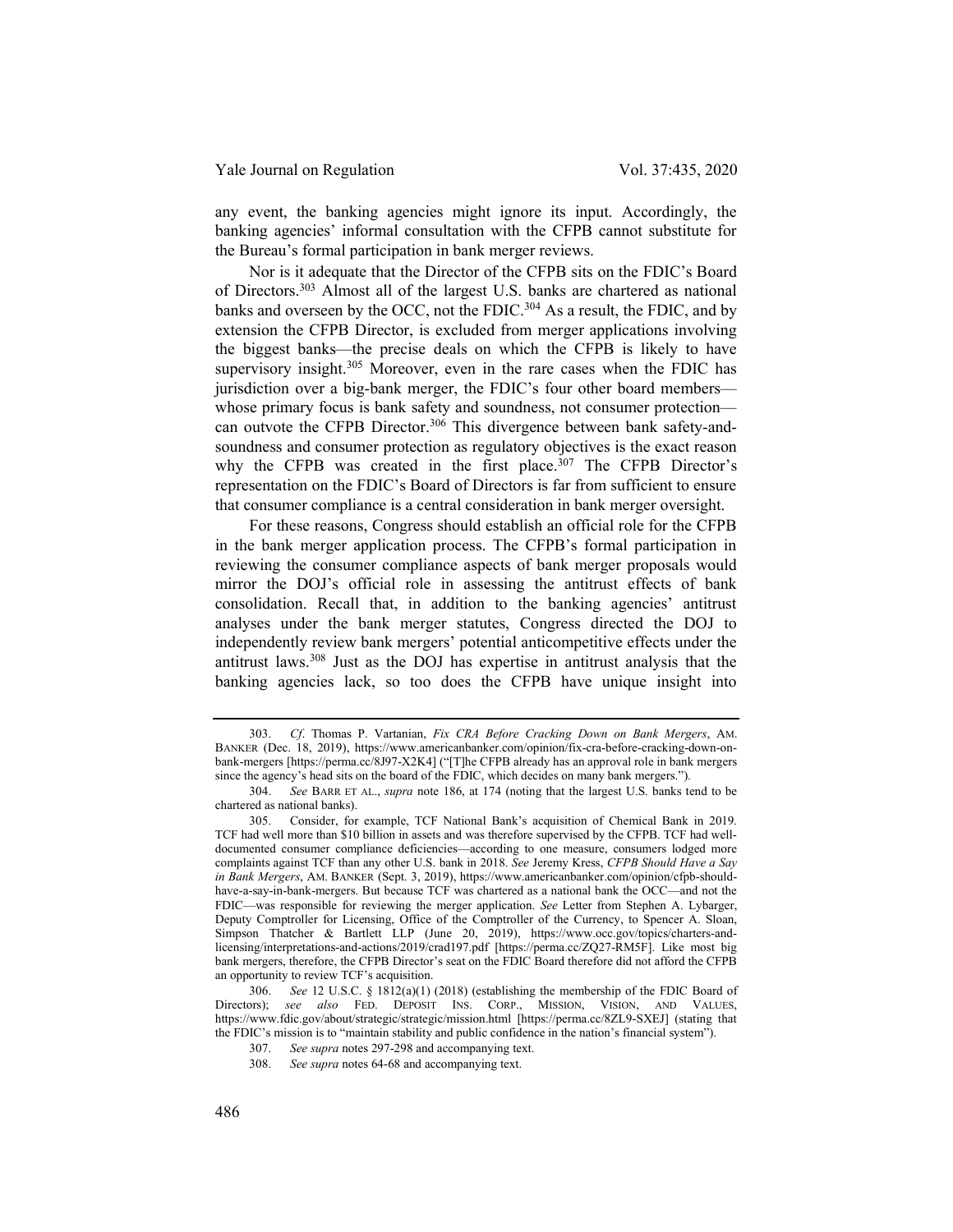consumer compliance, especially at larger banks. Likewise, both the DOJ Antitrust Division and the CFPB are singularly focused on protecting consumers, while the banking agencies tend to concentrate on bank safety and soundness.<sup>309</sup> It is sensible, therefore, for both the DOJ and the CFPB to have official roles in bank merger applications.

In many ways, the CFPB's formal participation in the bank merger process is even more essential than the DOJ's. In the antitrust arena, the banking agencies at least have access to underlying market structure data to calculate the HHI in geographic markets that would be affected by a merger proposal.<sup>310</sup> In the consumer arena, however, the banking agencies lack critical information necessary to assess a firm's compliance systems. The supervisors that conduct day-to-day oversight of consumer compliance systems at the largest banks are housed within the CFPB. Although the CFPB may share its examination reports with the banking agencies,  $311$  the banking agencies may lack the institutional knowledge, context, and experience to interpret these findings. The case for including the CFPB in bank merger oversight is therefore even more compelling than involving the DOJ.

The CFPB's role in bank merger reviews could be structured in several different ways. For example, Congress could authorize the CFPB to challenge a bank merger in court if a banking agency approves a proposal without the CFPB's concurrence, similar to the DOJ's authority.<sup>312</sup> Alternatively, Congress could require bank merger applicants to file concurrent applications with the relevant banking agencies and the CFPB, thereby giving the Bureau formal authority to approve or deny a merger.<sup>313</sup> Regardless of how the CFPB's authority is structured, it is essential that Congress give the CFPB a formal role in bank merger oversight and thereby correct a significant omission from the CFPB's original statutory authorities.

Accordingly, it makes little sense for the banking agencies, which have been stripped of their consumer-focused supervisory authority, to evaluate merger applicants' consumer compliance records, while the CFPB is relegated to an informal advisory role. Excluding the CFPB from the application process reduces consumer compliance to an afterthought in bank merger reviews, thereby threatening the public welfare. Accordingly, just as Congress has authorized the DOJ to bring its antitrust expertise to bear in bank merger applications, lawmakers should likewise empower the CFPB to protect consumers by giving it an independent voice in bank merger reviews.

<sup>309.</sup> See supra note 295 and accompanying text.

<sup>310.</sup> The Federal Reserve Bank of St. Louis maintains the Competitive Analysis Structure Source Instrument for Depository Institutions, or CASSIDI, a publicly available database of geographic banking markets and concentration levels. See CASSIDI, FED. RESERVE BANK OF ST. LOUIS, https://cassidi.stlouisfed.org [https://perma.cc/6GFN-U2GX].

<sup>311.</sup> See supra note 301 and accompanying text.

<sup>312.</sup> See 12 U.S.C. §§ 1828(c)(7), 1849(b)(1) (2018).

<sup>313.</sup> An ex ante application requirement might be preferable to ex post enforcement authority so that the CFPB need not disclose confidential supervisory information in a judicial proceeding.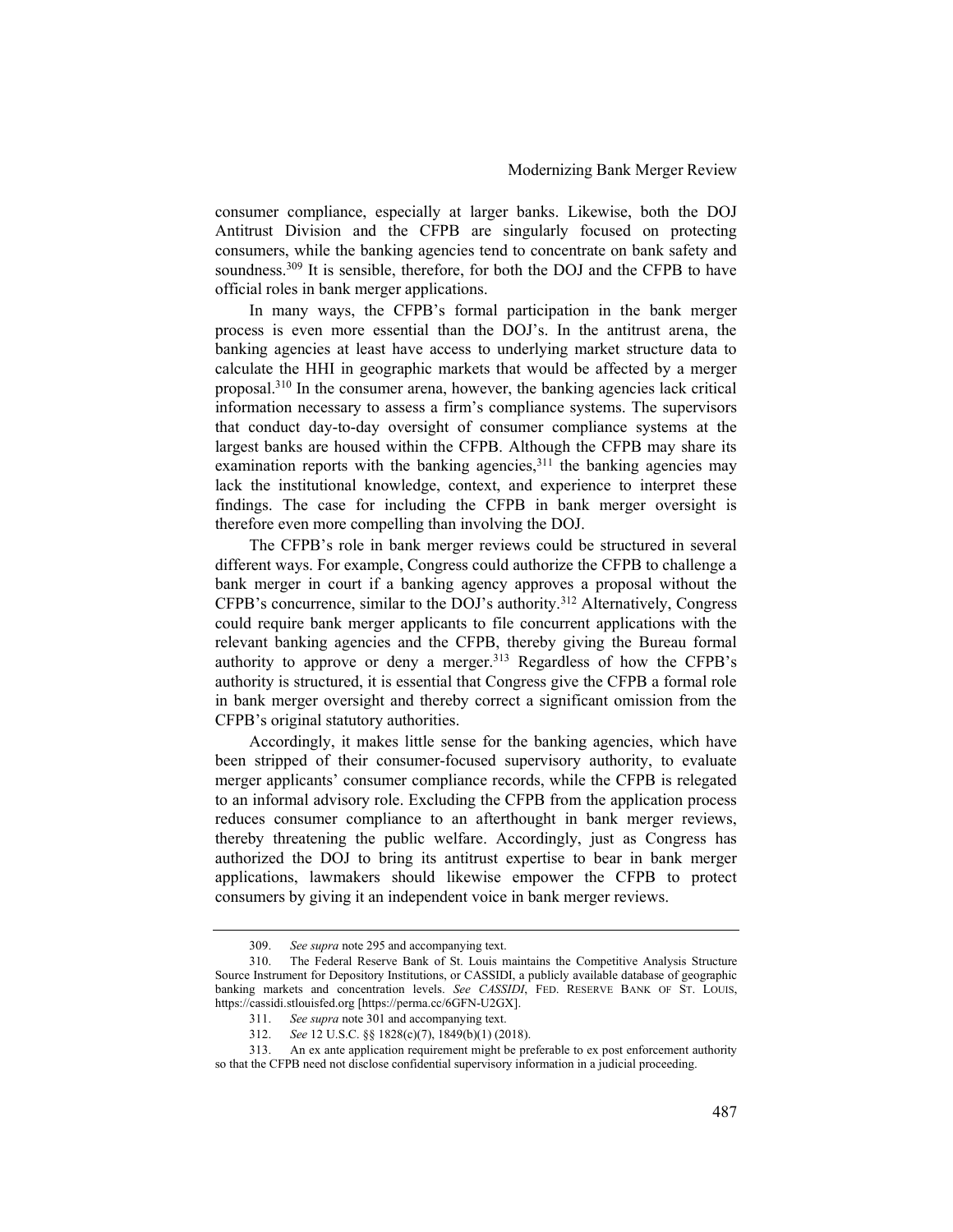Yale Journal on Regulation Vol. 37:435, 2020

#### 3. Community Reinvestment Act Performance

In addition to the foregoing factors, Congress directed the banking agencies to consider whether a merging bank serves traditionally neglected populations. Specifically, the agencies must assess an applicant's performance under CRA, which instructs banks to meet the credit needs of their entire communities, including LMI areas.<sup>314</sup> In practice, however, the agencies have undermined the CRA's objectives by allowing banks with marginal CRA records to merge. This Section recommends that the banking agencies apply more rigorous CRA performance standards in bank merger applications to ensure that only firms genuinely committed to serving LMI communities are permitted to expand.

Congress adopted the CRA in 1977 to combat redlining—the practice of banks refusing to lend to borrowers in minority areas.<sup>315</sup> The CRA imposes an "affirmative obligation" on banks "to help meet the credit needs of [their] local communities," with a special emphasis on LMI neighborhoods.<sup>316</sup> The banking agencies periodically examine banks to assess their performance under the CRA.<sup>317</sup> The agencies evaluate a bank on three metrics: (1) lending activities, including home mortgage, small business, and community development loans (the lending test); $318$  (2) investment activities, including grants and other support for affordable housing and community development financial institutions (the investment test);  $319$  and (3) the efficacy of the bank's systems for delivering retail banking and community development services (the service test).<sup>320</sup> Based on these factors, the relevant agency assigns the bank one of four overall CRA ratings: Outstanding, Satisfactory, Needs to Improve, or Substantial Noncompliance.<sup>321</sup>

Policymakers enforce the requirements of the CRA primarily through the bank merger application process. As Professors Macey and Miller have noted,

<sup>314. 12</sup> U.S.C. § 2901(a)(3) (2018).

<sup>315.</sup> For background on the CRA, see DAN IMMERGLUCK, CREDIT TO THE COMMUNITY: COMMUNITY REINVESTMENT AND FAIR LENDING POLICY IN THE UNITED STATES 133-67 (2004); Michael S. Barr, Credit Where It Counts: The Community Reinvestment Act and Its Critics, 80 N.Y.U. L. REV. 513, 523-26 (2005); Michael Klausner, Market Failure and Community Investment: A Market-Oriented Alternative to the Community Reinvestment Act, 143 U. PA. L. REV. 1561, 1573-74 (1995); and Macey & Miller, *supra* note 95, 298-303.

<sup>316. 12</sup> U.S.C. § 2901(a)(3) (2018).

<sup>317.</sup> *Id.* § 2903(a)(1). The agencies typically evaluate banks with more than \$250 million in assets every three years. See Community Reinvestment Act (CRA) Questions and Answers, OFF. COMPTROLLER CURRENCY, https://www.occ.treas.gov/topics/compliance-bsa/cra/questions-andanswers.html [https://perma.cc/74SX-263H]. Banks with less than \$250 million in assets are evaluated at least every five years. 12 U.S.C. § 2908(a) (2018).

<sup>318. 12</sup> C.F.R. §§ 25.22(a)(1), 228.22(a)(1), 345.22(a)(1) (2020). For small banks, the agencies apply streamlined versions of these tests. See id. §§ 25.26, 228.26, 345.26.

<sup>319.</sup> Id. §§ 25.23, 228.23, 345.23.

<sup>320.</sup> Id. §§ 25.24, 228.24, 345.24. For each test, the relevant agency assigns a rating of Outstanding, High Satisfactory, Low Satisfactory, Needs to Improve, or Substantial Noncompliance. See Id. §§ 25 app. A, 228 app. A, 345 app. A.

<sup>321.</sup> Id. §§ 25.28(a), 228.28(a), 345.28(a).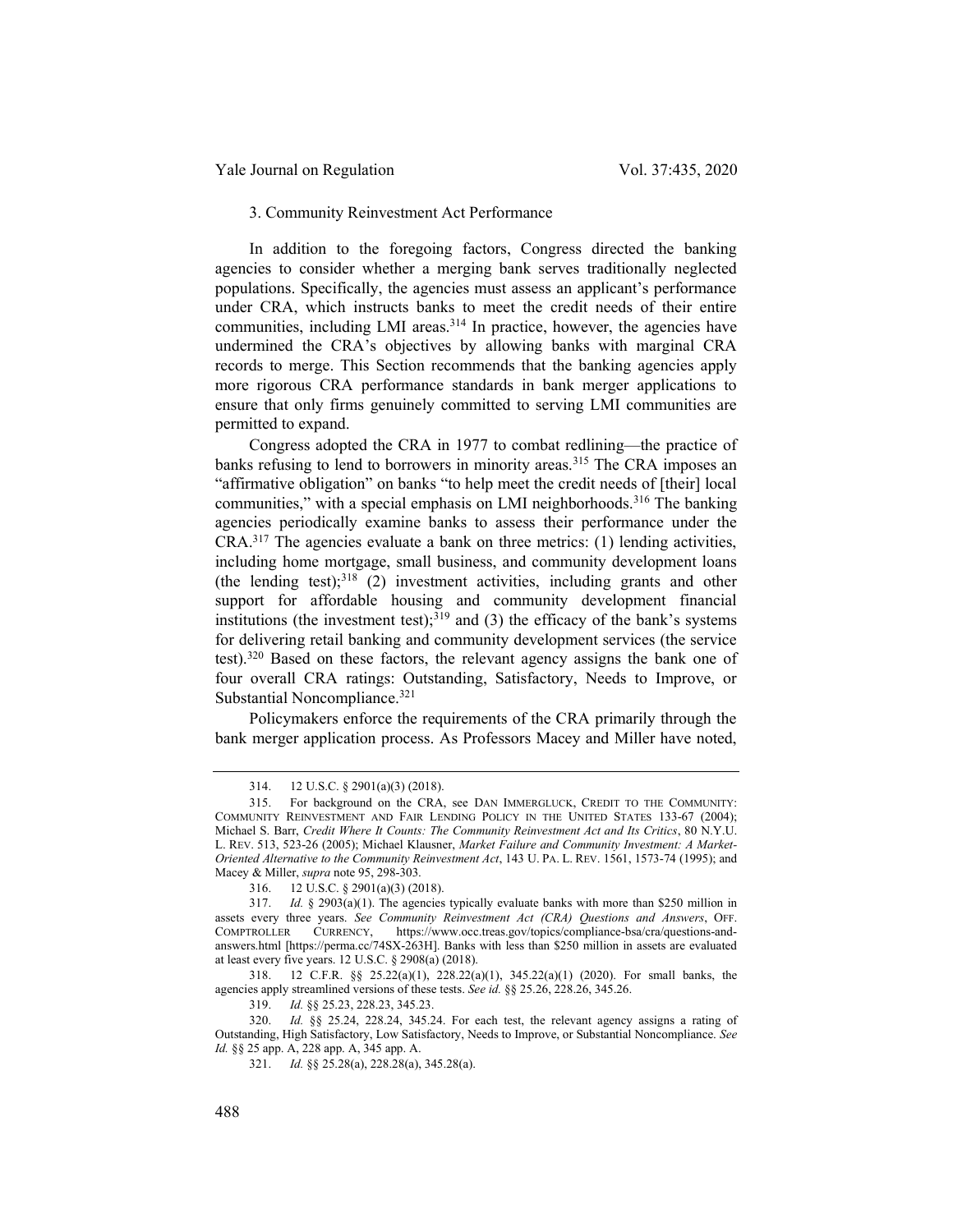a bank is "not automatically sanctioned for failing to satisfy [its] CRA obligations."<sup>322</sup> Instead, the main consequence of a poor CRA rating is a potential restriction on the bank's ability to merge.<sup>323</sup> Congress specifically directed the agencies to take a bank's CRA record into account in all bank merger applications.<sup>324</sup> In practice, the agencies place great weight on a merger applicant's CRA record. Although a bank's CRA rating is supposed to be just one component of the overall "convenience and needs" analysis, the agencies often treat it as dispositive of the public interest inquiry.<sup>325</sup>

The agencies, however, apply the CRA in a way that is highly permissive of bank consolidation. Neither the bank merger statutes nor the CRA establish a minimum CRA rating for a bank to be eligible to merge. Like the other bank merger statutory factors, Congress simply directed the banking agencies to consider an applicant's CRA rating.<sup>326</sup> And like the other statutory factors, the agencies have chosen to interpret this mandate in a way that is unduly favorable to merging banks.

The agencies have established lenient standards for merger applicants' CRA performance, and they have continued to relax these rules over time. In the 1980s, the agencies adopted an unwritten policy favoring approval of a merger application if the bank had at least a Satisfactory overall CRA rating, even if the firm received a Low Satisfactory or Needs to Improve rating on one or more of its performance tests.<sup>327</sup> The agencies denied applications on CRA grounds only in the rare case that the applicant had received a Needs to Improve or Substantial Noncompliance overall rating on its most recent CRA exam.<sup>328</sup> The agencies have since codified this policy of presumptively approving proposals by firms with at least Satisfactory CRA ratings, as long as other statutory factors are consistent with approval.<sup>329</sup> The agencies, however, have suggested that a less-than-satisfactory CRA rating may no longer be a barrier to a merger approval. In November 2018, agency officials indicated that they are open to approving merger applications by banks with Needs to Improve or Substantial Noncompliance ratings if the firms demonstrate

<sup>322.</sup> Macey & Miller, supra note 95, at 300.

<sup>323.</sup> The bank can also be restricted from opening new branch offices. See id.

<sup>324.</sup> See 12 U.S.C. § 2903(a)(2) (2018); see also id. § 1842(d)(3).

<sup>325.</sup> See, e.g., First Colonial Bankshares Corp., 79 Fed. Res. Bull. 706, 707 (1993) ("[A] CRA examination is an important *and often controlling* factor in determining whether convenience and needs factors are consistent with approval of an expansionary proposal." (emphasis added)).

<sup>326.</sup> See 12 U.S.C. § 2903(a)(2); see also id. § 1842(d)(3).

<sup>327.</sup> See Cohen, supra note 11, at 80 (describing informal discussions with Federal Reserve staff).

<sup>328.</sup> See, e.g., First Colonial Bankshares Corp., 79 Fed. Res. Bull. 706, 707 (1993); Gore-Bronson Bancorp, Inc., 78 Fed. Res. Bull. 784, 785-86 (1992); First Interstate BancSystem of Mont., Inc., 77 Fed. Res. Bull. 1007, 1008-10 (1991); Continental Ill. Bancorp, Inc., 75 Fed. Res. Bull. 304, 304-06 (1989).

<sup>329.</sup> See ENHANCING TRANSPARENCY IN THE FEDERAL RESERVE'S APPLICATIONS PROCESS, supra note 30, at 3; FED. DEPOSIT INS. CORP., APPLICATIONS PROCEDURES MANUAL  $\S$  1.10 (2019); OFFICE OF THE COMPTROLLER OF THE CURRENCY, PPM 6300-2, POLICIES AND PROCEDURES MANUAL: IMPACT OF CRA RATINGS ON LICENSING APPLICATIONS 1-2 (2017).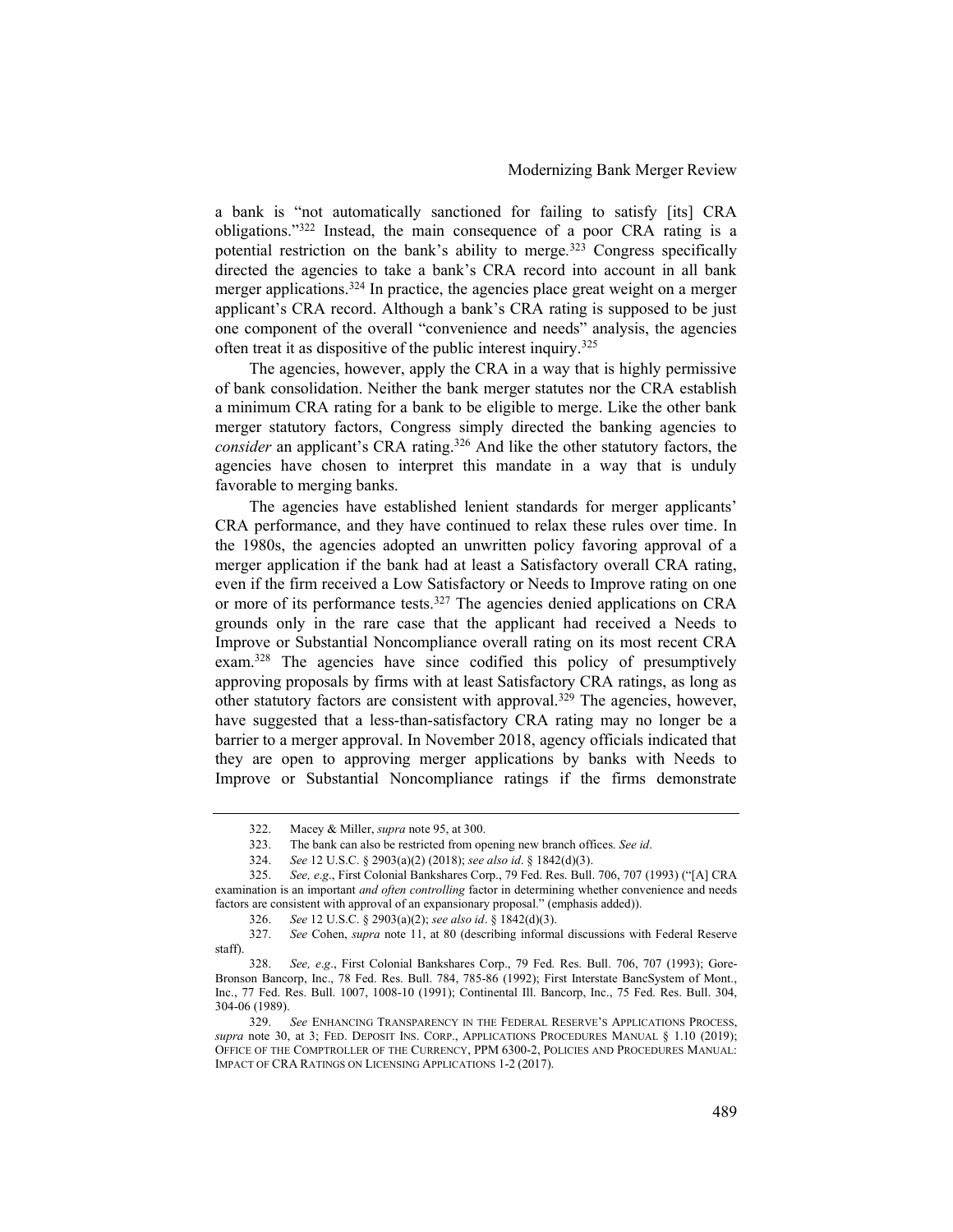progress since their last CRA evaluations.<sup>330</sup> The agencies, in sum, have generally welcomed expansion by banks with questionable records of serving LMI areas.

The agencies' permissive approach to the CRA in bank merger applications has grave consequences for LMI areas. Banks have responded by "satisficing," or doing the bare minimum to achieve a Satisfactory CRA rating, and no more.<sup>331</sup> As Professor Kenneth Thomas has observed, "there are few if any real incentives for banks to go for CRA gold," so firms "tend to be happy with the middle ground."<sup>332</sup> As a result, more than 90% of banks are currently rated Satisfactory, and few even try for an Outstanding rating.<sup>333</sup> Meanwhile, many LMI areas continue to lack access to traditional banking services.<sup>334</sup> Thus, although the CRA represents a potentially powerful tool to increase credit to LMI areas, the agencies undermine this goal by applying lenient standards to bank merger proposals.

To address this problem, the agencies should strengthen their standards for the CRA factor in bank merger applications. The agencies could reform their approach in several ways to ensure that a bank is permitted to expand only if it effectively serves LMI neighborhoods. For example, the agencies could establish a presumption against a merger by a bank with a Low Satisfactory rating or below on any of its performance tests. Additionally, the agencies could take into account all of a bank's CRA performance evaluations, rather than only its most recent evaluation, to assess its long-term commitment to LMI areas.<sup>335</sup> Most significantly, the agencies could require that a bank receive an Outstanding overall CRA rating to obtain regulatory approval for a merger proposal. Thus, rather than rewarding minimally compliant banks with merger approvals, the agencies should insist that merger applicants demonstrate exceptional records of serving LMI populations under the CRA.

To be sure, the CRA is imperfect and could be improved. As banking markets evolve, for example, policymakers may need to adapt banks' CRA

<sup>330.</sup> See Joe Mantone, Banks Could Get out of M&A Penalty Box Sooner, Regulator Says, S&P GLOBAL MKT. INTELLIGENCE (Dec. 3, 2018), https://www.spglobal.com/ marketintelligence/en/news-insights/trending/0xccl6qtxfgklta1awkpmg2 [https://perma.cc/FC5L-NW22].

<sup>331.</sup> Kenneth H. Thomas, Banks Learn the Price of 'Satisfactory' CRA Grades, AM. BANKER (Sept. 8, 2016), https://www.americanbanker.com/opinion/banks-learn-the-price-of-satisfactory-cragrades [https://perma.cc/PUH9-T7ZQ].

<sup>332.</sup> Id.

<sup>333.</sup> See id. Only when a bank anticipates filing a merger application does it strategically increase its lending to LMI populations. See Raphael Bostic et al., Regulatory Incentives and Consolidation: The Case of Commercial Bank Mergers and the Community Reinvestment Act, ADVANCES ECON. ANALYSIS & POL'Y, 2005, at 1, 8-11.

<sup>334.</sup> See, e.g., BARADARAN, supra note 198, at 102-37 (discussing challenges faced by LMI borrowers).

<sup>335.</sup> Under current practice, the agencies typically ignore all but a bank's most recent CRA performance evaluation. See, e.g., Compass Bank, 102 Fed. Res. Bull. 58, 61 n.18 (2016).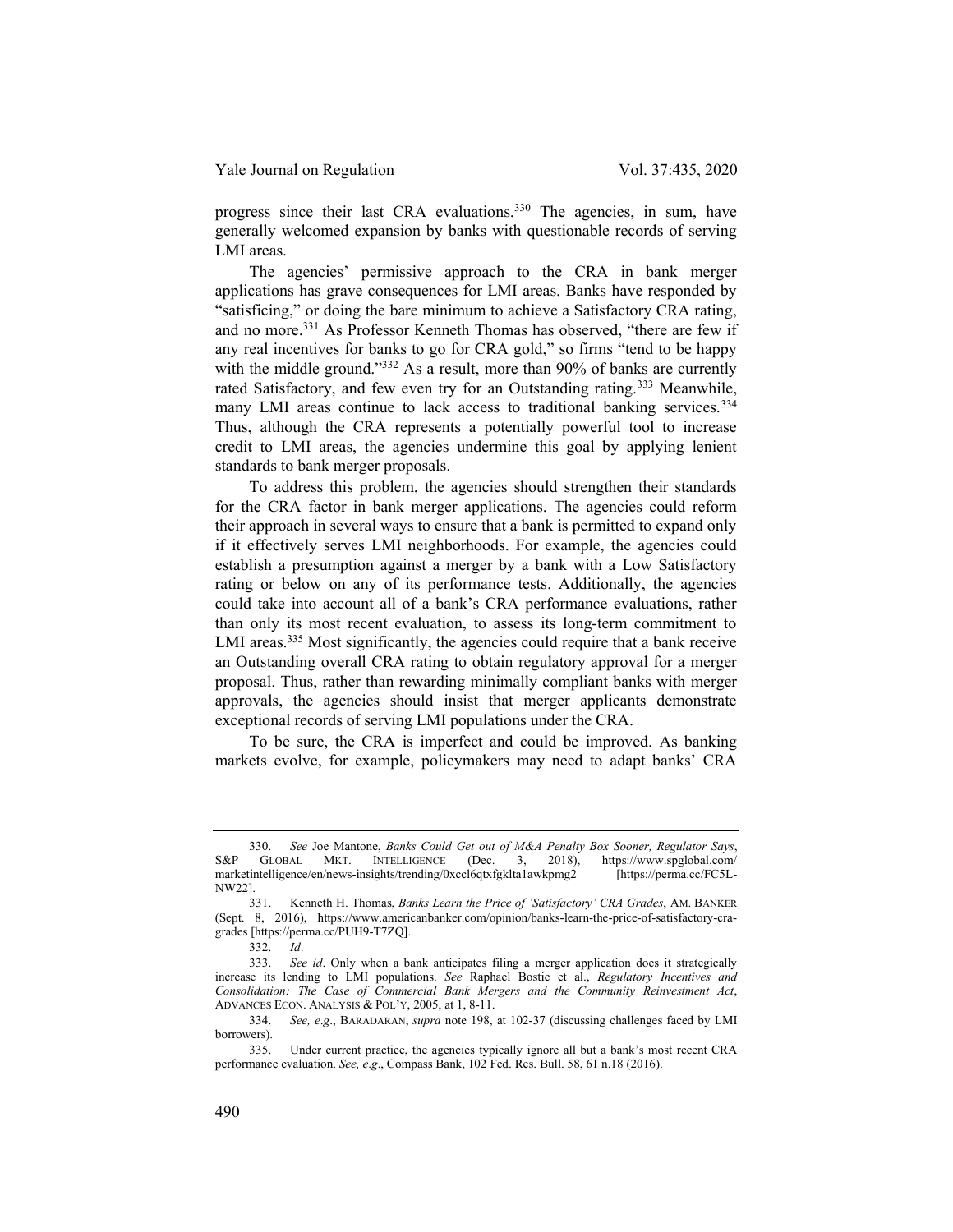assessment areas to take into account their online activities.<sup>336</sup> Likewise, the CRA could be updated to give banks credit for a wider variety of community development activities than are recognized under current CRA performance standards.<sup>337</sup> In addition, commentators have raised concerns about community groups using CRA-focused protests to delay merger applications in an effort to extract community development pledges or other concessions from the banks.<sup>338</sup> In response to these critiques, the FDIC and OCC proposed revisions to the CRA's implementing regulations in late 2019.<sup>339</sup> However, community groups have alleged that the proposed reforms would weaken the CRA, and the Federal Reserve has not signed on.<sup>340</sup> Nonetheless, if appropriately designed, targeted CRA reforms could address some important shortcomings in the current law.

To the extent that policymakers eventually revise the CRA, they should also enhance their expectations for bank merger applicants' CRA performance. The application process is regulators' primary mechanism for enforcing banks' obligation to provide financial services to traditionally neglected populations. As they currently apply the CRA, however, the agencies incentivize banks to do the bare minimum to achieve a Satisfactory rating. Going forward, the agencies should strengthen their standards in merger applications to ensure that banks strive for excellence, rather than mediocrity, in meeting their CRA obligations.

\* \* \*

Sixty years ago when Congress established a comprehensive pre-approval regime for bank mergers, lawmakers expected that the banking agencies would prioritize the public interest in their assessment of merger proposals. Today, however, the agencies too often subordinate the public interest to those of merging banks. The proposals advanced above would reinvigorate the public benefits test, consumer compliance analysis, and CRA evaluations in connection with merger oversight. The agencies should adopt these recommendations to ensure that bank mergers enhance, rather than impede, the convenience and needs of the communities to be served.

<sup>336.</sup> See Lael Brainard, Governor, Fed. Reserve Bd. of Governors, Remarks at the 2019 Just Economy Conference: The Community Reinvestment Act: How Can We Preserve What Works and Make it Better? 4-9 (Mar. 12, 2019), https://www.federalreserve.gov/newsevents/speech/files/ brainard20190312a.pdf [https://perma.cc/4FUS-DJ7V].

<sup>337.</sup> See id. at 9-11.

<sup>338.</sup> See, e.g., Macey & Miller, supra note 95, at 333-37.

<sup>339.</sup> See Press Release, Office of the Comptroller of the Currency, FDIC and OCC Propose to Modernize Community Reinvestment Act Regulations (Dec. 12, 2019), https://www.occ.treas.gov/news-issuances/news-releases/2019/nr-ia-2019-147.html [https://perma.cc/ 5XFT-RN43].

<sup>340.</sup> See Neil Haggerty, House Democrats Implore Regulators to Get in Sync on CRA, AM. BANKER (Dec. 4, 2019), https://www.americanbanker.com/news/house-democrats-implore-regulatorsto-get-in-sync-on-cra [https://perma.cc/AEK4-MXPG].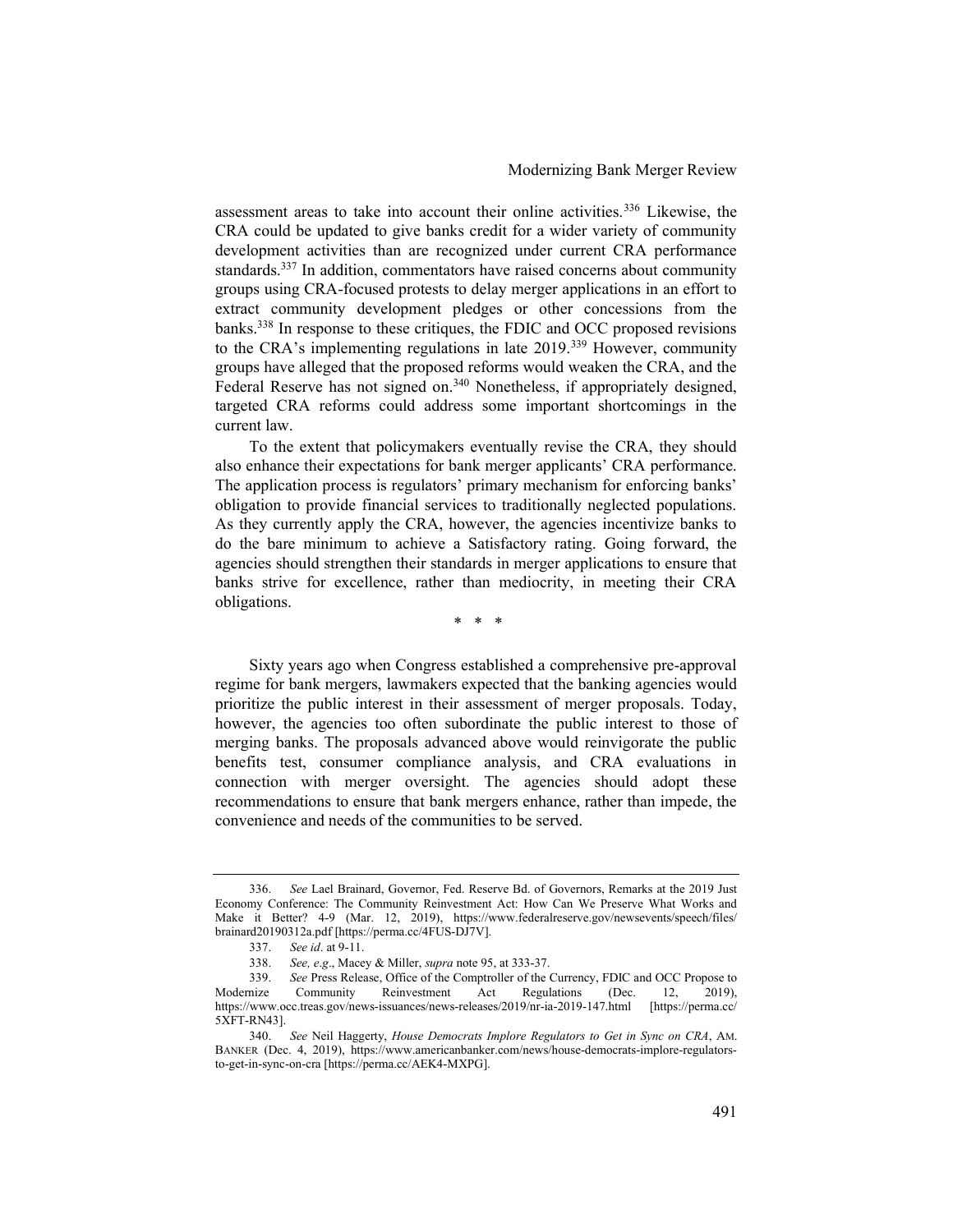### Yale Journal on Regulation Vol. 37:435, 2020

# C. Financial Resources

Finally, the banking agencies should modernize their approach to assessing a merger applicant's financial wherewithal. The bank merger statutes direct the agencies to consider "the financial . . . resources and future prospects of the existing and proposed institutions."<sup>341</sup> When evaluating a bank merger application, however, the Federal Reserve applies financial criteria that are so weak as to be functionally meaningless. This Section therefore urges the Federal Reserve to bolster its standards to ensure that only financially sound firms are permitted to expand.

The rationale for considering a bank's financial resources as part of a merger application is straightforward. Bank mergers inherently involve uncertainty, so consolidating banks should maintain an appropriate financial cushion to withstand unexpected challenges.<sup>342</sup> Moreover, policymakers generally expect larger banks to maintain bigger financial buffers in light of their potential systemic importance.<sup>343</sup> Thus, when a bank proposes to expand via acquisition, the relevant agency typically assesses its current and projected capital levels, liquidity, asset quality, level of indebtedness, and other financial metrics.<sup>344</sup> Historically, the agencies have denied mergers when the applicants would incur too much debt or maintain insufficient capital.<sup>345</sup> Most of these denials involved small banks. In the 1980s and 1990s, however, the agencies occasionally denied significant mergers—such as The Bank of New York's proposed acquisition of Northeast Bancorp—on financial grounds.<sup>346</sup>

Although the bank merger statutes originally gave the agencies unfettered discretion to evaluate applicants' financial resources, Congress established minimum capital requirements for merger applicants when it authorized interstate bank mergers in the 1994. The Riegle-Neal Act allowed the agencies to approve an interstate merger only if the resulting institution would be "adequately capitalized."<sup>347</sup> At the time, the agencies' regulations deemed a bank to be adequately capitalized if it had at least a 4% Tier 1 risk-based capital ratio and an 8% total risk-based capital ratio, as well as a 4% leverage

<sup>341. 12</sup> U.S.C. § 1828(c)(5) (2018); see also id. § 1842(c)(2).

<sup>342.</sup> See Cohen, supra note 11, at 72.

<sup>343.</sup> See BARR ET AL., supra note 186, at 756-59.

<sup>344.</sup> See, e.g., 12 C.F.R. § 225.13(b)(1) (2020).

<sup>345.</sup> See, e.g., Guar. Dev. Co., 72 Fed. Res. Bull. 255, 256 (1986); Holcomb Bancshares, Inc., 69 Fed. Res. Bull. 804, 805 (1983); Spur Bancshares, Inc., 69 Fed. Res. Bull. 806, 807 (1983); Fin. Sec. Corp., 58 Fed. Res. Bull. 832, 834 (1972).

<sup>346.</sup> See Bank of N.Y. Co., Inc., 76 Fed. Res. Bull. 867, 869 (1990) (denying a merger application by New York's fifth largest bank).

<sup>347.</sup> Riegle-Neal Interstate Banking and Branching Efficiency Act of 1994, Pub. L. No. 103- 328, §§ 101(a), 102(a), 108 Stat. 2338, 2339, 2346-47 (codified as amended at 12 U.S.C. §§  $1831u(b)(4)$ ,  $1842(d)(1)(A)$  (2018)).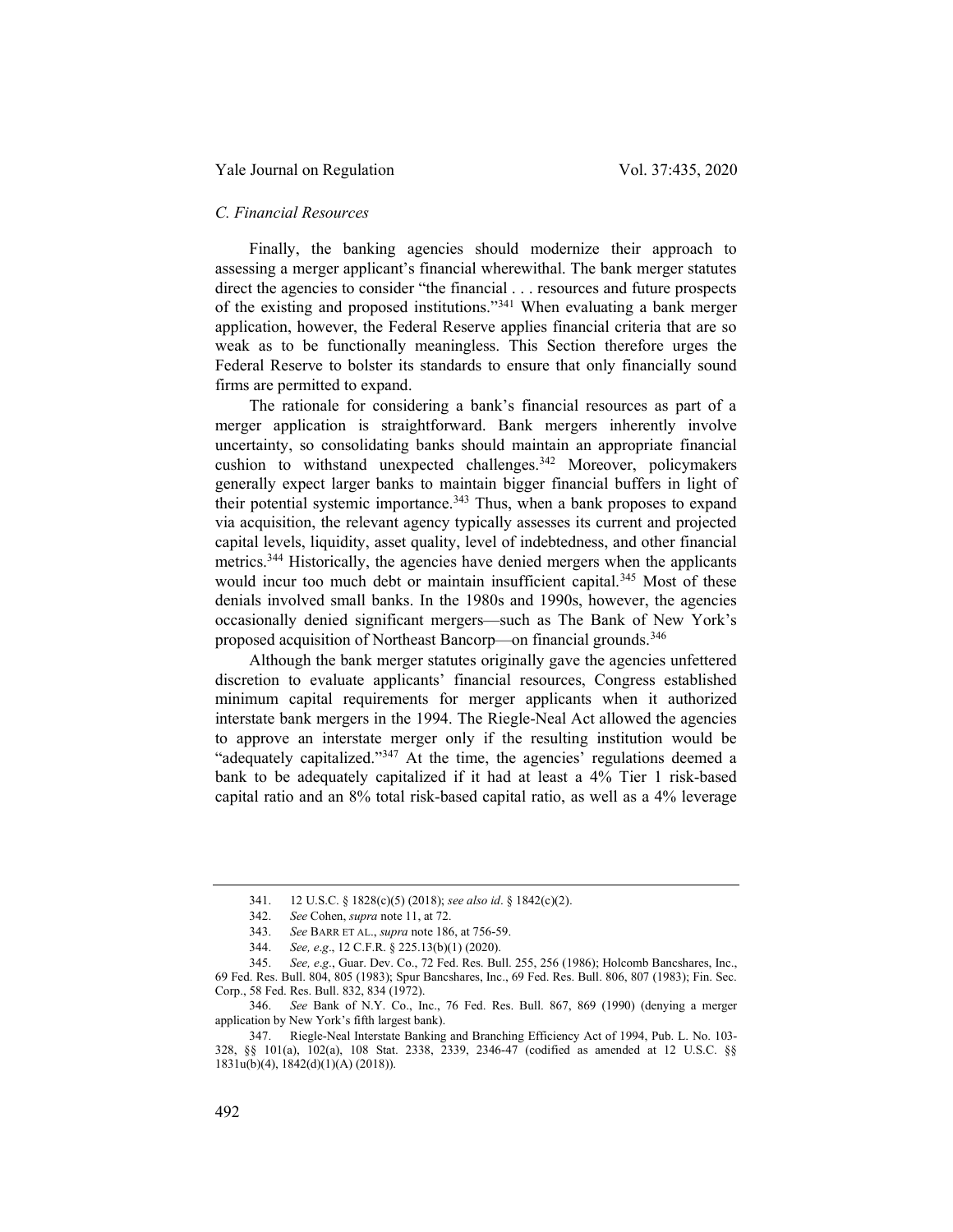ratio.<sup>348</sup> In practice, the agencies encouraged organizations anticipating mergers to maintain capital ratios above these required minimums.<sup>349</sup> These standards, however, were insufficient to prevent numerous recently merged banks from failing during the 2008 crisis.<sup>350</sup>

After the crisis, Congress toughened financial standards for bank mergers. The Dodd-Frank Act provided that, rather than being merely "adequately capitalized," merger applicants now needed to be "well capitalized" to obtain regulatory approval.<sup>351</sup> Under the capital rules in effect when Dodd-Frank was enacted in 2010, firms had to maintain capital ratios roughly 50% higher than the minimum requirements to be considered well capitalized.<sup>352</sup> Thus, Congress directed the agencies to approve bank mergers only if the firms' capital levels are significantly above the minimum requirements.

The problem, however, is that the Federal Reserve has now set the "well capitalized" threshold for BHCs so low that this standard is functionally meaningless. Soon after Congress passed Dodd-Frank, the banking agencies adopted the Basel III international capital accord, which substantially increased minimum capital requirements.<sup>353</sup> Under Basel III, the Federal Reserve raised its minimum BHC capital requirements to a 4.5% common equity tier 1 ratio, 6% tier 1 ratio, 8% total capital ratio, and a 4% leverage ratio.<sup>354</sup> The Federal Reserve, however, barely changed the "well capitalized" threshold for BHCs.<sup>355</sup> A BHC is now considered "well capitalized" if it maintains only a 6% tier 1 ratio—the same as the minimum requirement—and a 10% total capital ratio—just 25% above the minimum.<sup>356</sup> The "well capitalized" standard,

351. Dodd-Frank Act, Pub. L. No. 111-203, § 607(a)-(b), 124 Stat. 1376, 1607-08 (2010) (codified as amended at 12 U.S.C. §§ 1831u(b)(4)(B), 1842(d)(1)(A) (2018)).

<sup>348.</sup> See 12 C.F.R. §§ 6.4(b)(2), 208.33(b)(2), 325.103(b)(2) (1997). A bank that received the highest possible rating on its annual supervisory exam was deemed adequately capitalized if it maintained the applicable risk-based capital ratios and at least a 3% leverage ratio. See id.

<sup>349.</sup> See 12 C.F.R. § 225, app. A, § IV (1997) ("[Banking o]rganizations experiencing or anticipating significant growth are also expected to maintain capital . . . well above the minimum levels.").

<sup>350.</sup> See, e.g., Heidi N. Moore, Wachovia-Golden West: Another Deal From Hell?, WALL ST. J. (July. 22, 2008), https://blogs.wsj.com/deals/2008/07/22/wachovia-golden-west-another-deal-fromhell [https://perma.cc/T2BP-R5XW]; Shira Ovide, Bank of America-Countrywide: Worst Deal in History?, WALL ST. J.: DEAL J. (June 29, 2011, 2:25 PM ET), https://blogs.wsj.com/ deals/2011/06/29/bank-of-america-countrywide-worst-deal-in-history [https://perma.cc/B3G6-HT47].

<sup>352.</sup> See 12 C.F.R. §§ 6.4(b)(1), 208.33(b)(1), 325.103(b)(1) (2010) (providing that a bank is well capitalized if it has at least a 6% Tier 1 and 10% total risk-based capital ratio, as well as a 5% leverage ratio); see also id. § 225.2(r) (providing that a BHC is well capitalized if it has at least a 6% Tier 1 and 10% total risk-based capital ratio).

<sup>353.</sup> See Michael R. Crittenden & Dan Fitzpatrick, Big U.S. Banks Face Tougher Standards, WALL ST. J. (July 2, 2013), https://www.wsj.com/articles/SB100014241278 87323297504578581373434862806 [https://perma.cc/5X8R-U7E8].

<sup>354. 12</sup> C.F.R. § 217.10(a) (2020).

<sup>355.</sup> The agencies meaningfully increased the "well capitalized" thresholds for banks, but not BHCs. See 12 C.F.R. §§ 6.4(c), 208.43(b)(1), 325.103(b)(1) (2020) (providing that a bank that is a member of the Federal Reserve System is well capitalized if it has at least a 6.5% common equity tier 1 ratio, 8% tier 1 ratio, 10% total capital ratio, and a 5% leverage ratio).

<sup>356. 12</sup> C.F.R. § 225.2(r)(1) (2020).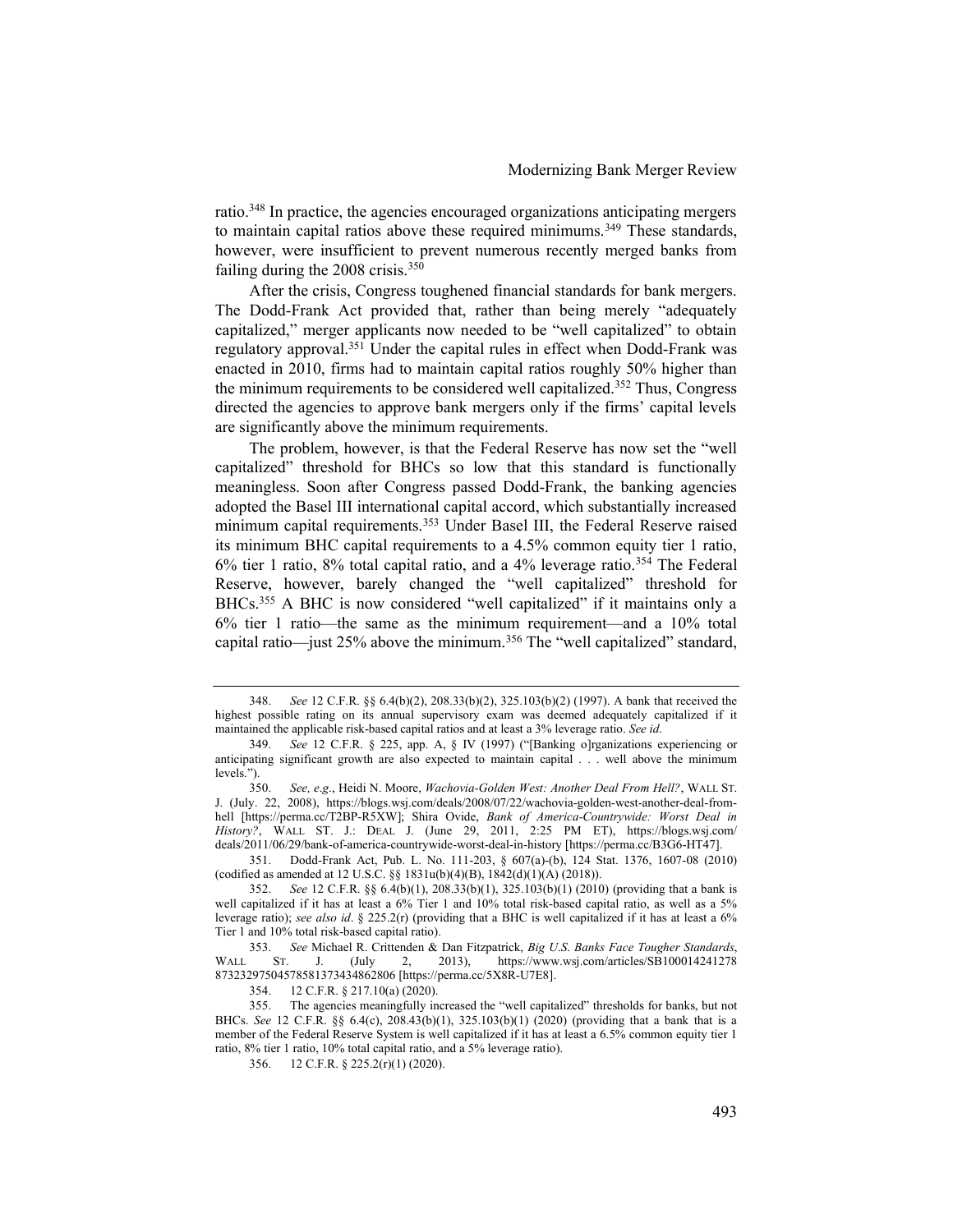moreover, ignores a bank's common equity tier 1 and leverage ratios. As depicted in Table 2, the current threshold for BHCs to be considered "well capitalized" is barely distinguishable from the minimum capital requirements.

|                            | <b>Minimum Capital</b><br><b>Requirements</b> | <b>Well Capitalized</b><br><b>Threshold</b> |
|----------------------------|-----------------------------------------------|---------------------------------------------|
| Common Equity Tier 1 Ratio | $4.5\%$                                       | N/A                                         |
| Tier 1 Ratio               | 6%                                            | 6%                                          |
| <b>Total Capital Ratio</b> | 8%                                            | 10%                                         |
| Leverage Ratio             | $4\%$                                         | N/A                                         |

# Table 2: Comparison of Minimum Capital Requirements and "Well Capitalized" Threshold for Interstate Bank Mergers

The Federal Reserve's "well capitalized" standard for BHCs is so lenient that it has no practical effect on merger applications. That is because a separate regulatory requirement—the Federal Reserve's stress tests—effectively require BHCs to maintain capital that exceeds the "well capitalized" threshold. Stress tests are an annual exercise in which the Federal Reserve uses economic models to predict how a BHC's balance sheet would perform in a recession.<sup>357</sup> By regulation, a BHC is not permitted to pay dividends or buy back shares unless it would exceed the minimum regulatory capital ratios in a hypothetical severe downturn.<sup>358</sup> Oddly, a BHC that is merely "well capitalized"—with 6% tier 1 and 10% total capital ratios—would almost certainly fail the Federal Reserve's stress tests. Capital One Financial Corporation, for example, nearly failed the 2019 stress tests despite maintaining 12% tier 1 and 15% total capital ratios.<sup>359</sup> The stress tests, therefore, are far more demanding than the "well capitalized" standard.

Because the Federal Reserve's "well capitalized" threshold has not kept pace with the post-financial-crisis capital regime, the financial screening of

<sup>357.</sup> For background on the Federal Reserve's stress tests, see Mehrsa Baradaran, Regulation by Hypothetical, 67 VAND. L. REV. 1247, 1283-94; Robert F. Weber, A Theory for Deliberation-Oriented Stress Testing Regulation, 98 MINN. L. REV. 2236, 2291-94 (2014); and Matthew C. Turk, Stress Testing the Banking Agencies, 105 IOWA L. REV. (forthcoming 2020) (manuscript at 5-14), https://ssrn.com/abstract=3367546 [https://perma.cc/S66D-E65Z].

<sup>358. 12</sup> C.F.R. § 225.8(f)(2)(iv) (2020).

<sup>359.</sup> See BD. OF GOVERNORS OF THE FED. RESERVE SYS., COMPREHENSIVE CAPITAL ANALYSIS AND REVIEW 2019: ASSESSMENT FRAMEWORK AND RESULTS 14 (2019), https://www.federalreserve.gov/publications/files/2019-ccar-assessment-framework-results-20190627.pdf [https://perma.cc/2E94-GNNM].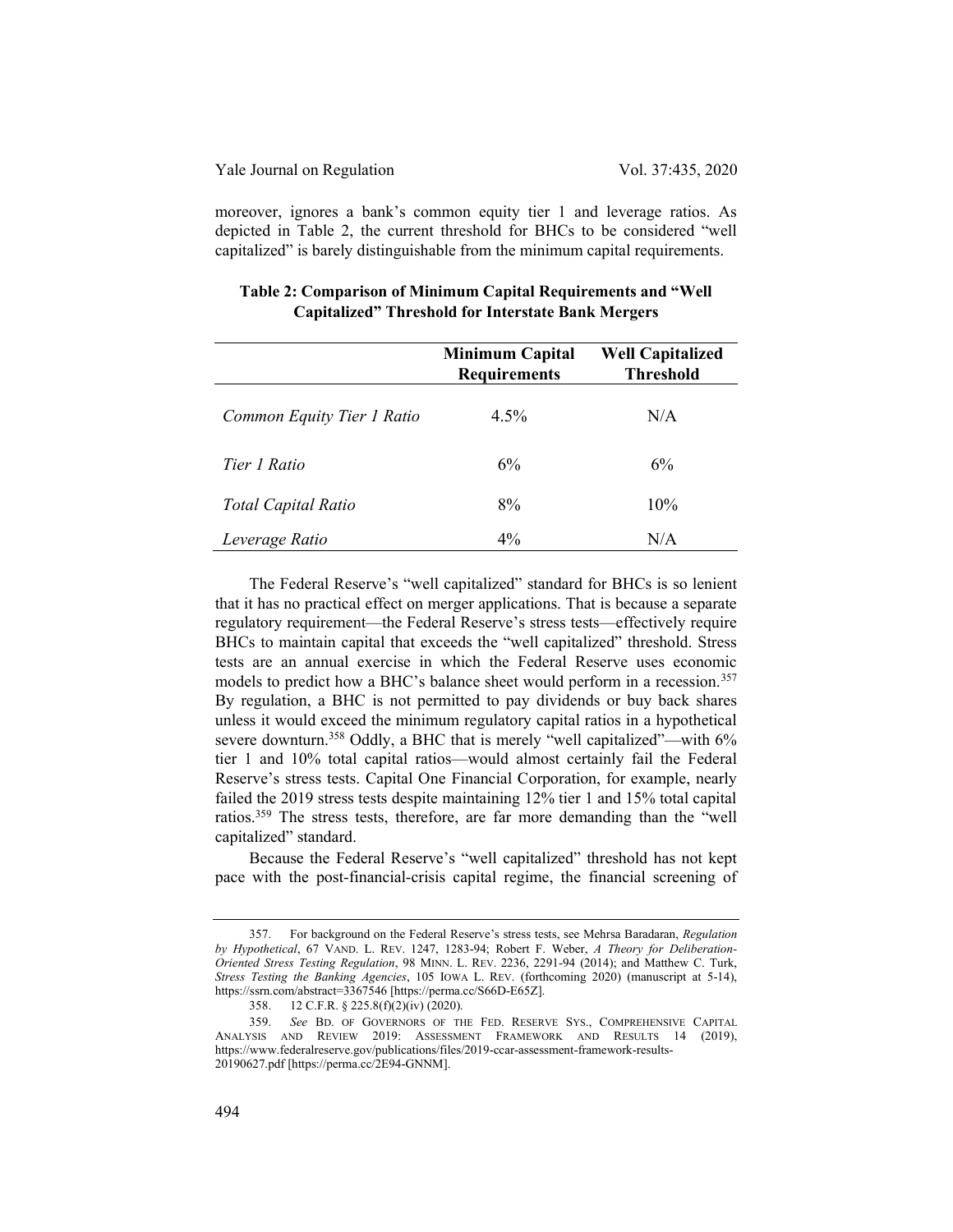BHC merger applicants is no longer meaningful. The Federal Reserve does not publicly stress test merger applicants' consolidated balance sheets. Rather, when approving a BHC application, the Federal Reserve simply notes that the applicant is well capitalized and would remain so on consummation of the merger.<sup>360</sup> A BHC, therefore, could be considered well capitalized—and thus able to merge—even if it were unable to withstand a hypothetical recession. This perverse outcome defies explanation.

To address these shortcomings, therefore, the Federal Reserve must toughen its analysis of merger applicants' financial resources. As an initial step, the Federal Reserve should substantially increase the "well capitalized" threshold for BHCs. In addition to raising the applicable tier 1 and total capital ratios, the Federal Reserve should establish common equity tier 1 and leverage components of the "well capitalized" test, because these metrics tend to be the most binding on BHCs.<sup>361</sup> Strengthening the "well capitalized" threshold would ensure that firms are permitted to expand only if they hold significantly more financial resources than is expected of non-merging companies, consistent with congressional intent. Moreover, for larger firms that would be subject to stress tests on consummation of a merger, the Federal Reserve should conduct a stress test of the pro forma balance sheet as part of the merger application to assess how the consolidated firm would perform during a downturn. This dynamic, forward-looking exercise would ensure that the Federal Reserve evaluates the firm's "future prospects," as required by the BHC Act.

In sum, to preserve rigor in the bank merger application process, the Federal Reserve must update and strengthen its approach to assessing applicants' financial resources. The Dodd-Frank Act directed the banking agencies to ensure that merger applicants hold significantly more financial resources than non-merging banks in light of the uncertainties inherent in bank mergers. The Federal Reserve, however, has neglected to modernize the "well capitalized" standard for BHCs consistent with this mandate. Going forward, therefore, the Federal Reserve should toughen the "well capitalized" threshold and stress test merger applicants to ensure that only strong BHCs may expand through acquisition.

\* \* \*

This Part has proposed a comprehensive approach to reinvigorating traditionally overlooked factors in the bank merger statutes. In order to safeguard the financial system, the agencies should establish quantitative systemic risk limits for bank mergers using widely accepted financial stability

<sup>360.</sup> See, e.g., Fifth Third Bancorp, 105 Fed. Res. Bull. 70, 72 (2019).

<sup>361.</sup> See Jill Cetina et al., *Capital Buffers and the Future of Bank Stress Tests*, OFF. FIN. RES. (2017), https://www.financialresearch.gov/briefs/files/OFRbr 2017 02 Capital-Buffers.pdf https://www.financialresearch.gov/briefs/files/OFRbr\_2017\_02\_Capital-Buffers.pdf [https://perma.cc/Z2SS-XFN4].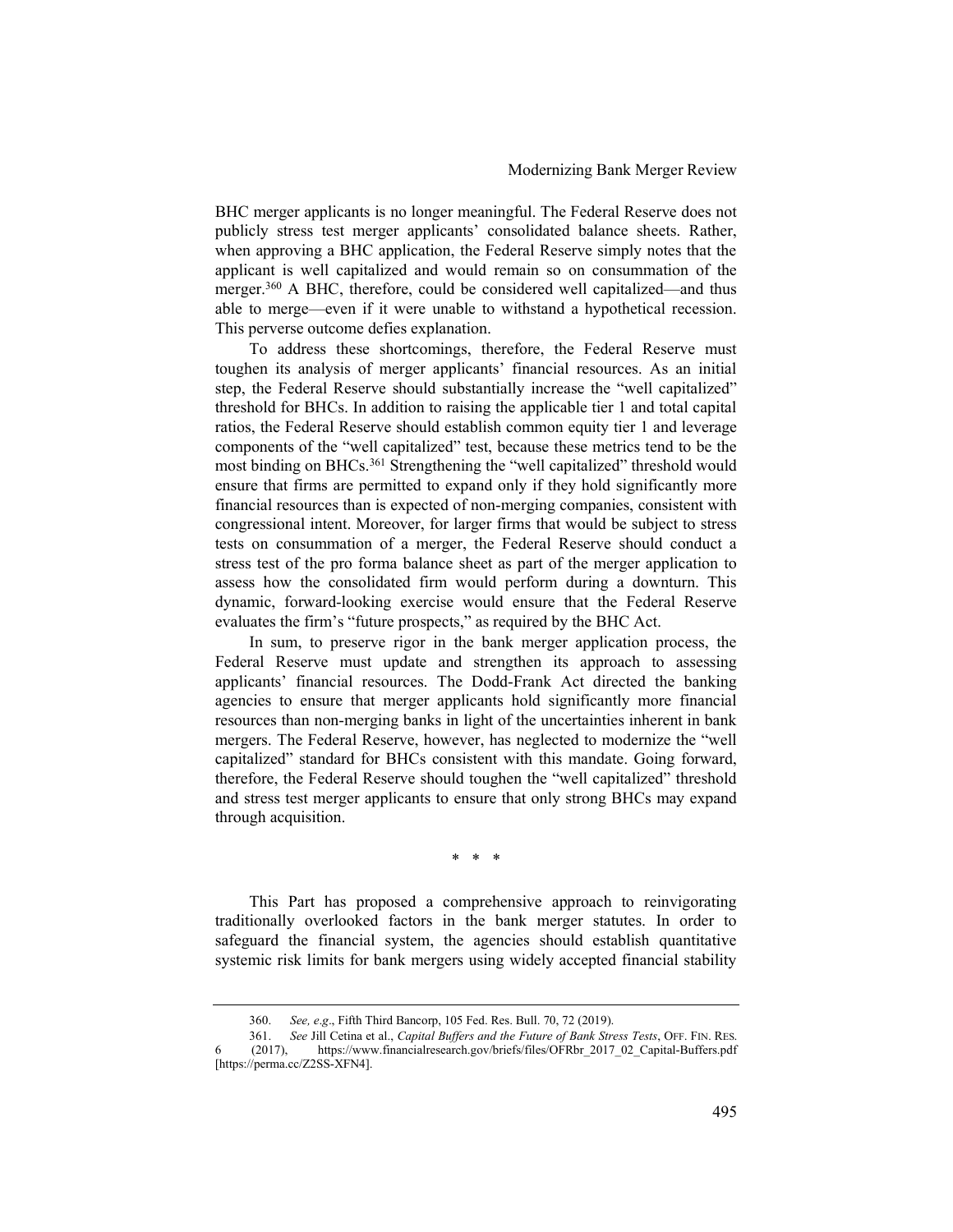### Yale Journal on Regulation Vol. 37:435, 2020

metrics. In order to protect consumers, the agencies ought to demand compelling evidence that a proposed merger will benefit the public. Furthermore, the agencies should insist that a merger applicant have an Outstanding CRA rating, and Congress should give the CFPB an independent voice in bank merger oversight. Finally, to ensure that merging banks are financially strong enough to withstand unforeseen challenges, the agencies should increase their expectations for a merged bank's capital buffer. In total, this comprehensive framework would refocus the agencies' attention on these statutorily mandated factors and thereby strengthen bank merger oversight.

#### V. Implications for Contemporary Merger Policy in Other Industries

The 2020 presidential election has thrust the United States' merger policy into the public debate, as policymakers seek tools to combat perceived concentration in numerous industries. Senator Elizabeth Warren, for example, has called for the reversal of agriculture mergers, such as Monsanto's 2018 combination with Bayer, which she says have hurt small farmers.<sup>362</sup> Several presidential candidates have proposed breaking up big technology companies by undoing mergers like Facebook's acquisitions of WhatsApp and Instagram, Amazon's takeover of Whole Foods, and Google's purchase of Waze.<sup>363</sup> Proponents of breaking up big technology firms contend that these mergers limit customers' choices, invade consumers' privacy, and hurt employees.<sup>364</sup> In July 2019, the DOJ announced it was opening antitrust investigations into Facebook, Google, Amazon, Apple, and other technology firms.<sup>365</sup>

Within the legal scholarship, there is considerable debate about whether U.S. antitrust laws permit authorities to consider nonprice factors such as consumer privacy and income inequality. Some scholars, such as Tim Wu and Lina Khan, insist that the existing antitrust laws encompass a broad range of public interest considerations and that policymakers should use these tools to address social ills.<sup>366</sup> Other scholars, however, counter that broad populist concerns are outside the scope of the antitrust laws and that policymakers

See Jeff Daniels, Elizabeth Warren Slams Big Agriculture, Unveils Plan for Reversing 'Anti-Competitive Mergers,' CNBC (Mar. 27, 2019), https://www.cnbc.com/2019/03/27/elizabethwarren-slams-big-agriculture-calls-to-reverse-mergers-to-aid-farmers.html [https://perma.cc/SEQ7- 24S6].

<sup>363.</sup> See, e.g., Astead W. Herdon, Elizabeth Warren Proposes Breaking Up Tech Giants Like Amazon and Facebook, N.Y. TIMES (Mar. 8, 2019), https://www.nytimes.com/2019/ 03/08/us/politics/elizabeth-warren-amazon.html [https://perma.cc/4S36-YHSN]; Cristiano Lima, Bernie Sanders Says He Would 'Absolutely' Try to Break up Facebook, Google, Amazon, POLITICO (July 16, 2019), https://www.politico.com/story/2019/07/16/bernie-sanders-facebook-google-amazon-1416786 [https://perma.cc/X729-LRTA].

<sup>364.</sup> See Herdon, supra note 363.

<sup>365.</sup> See Daisuke Wakabayashi et al., Justice Department Opens Antitrust Review of Big Tech<br>Companies, N.Y. TIMES (July 23, 2019), https://www.nytimes.com/2019/ N.Y. TIMES (July 23, 2019), https://www.nytimes.com/2019/ 07/23/technology/justice-department-tech-antitrust.html [https://perma.cc/N9G2-RW3W].

<sup>366.</sup> See WU, supra note 38, at 68-73, 135-39; Khan, supra note 38, at 739.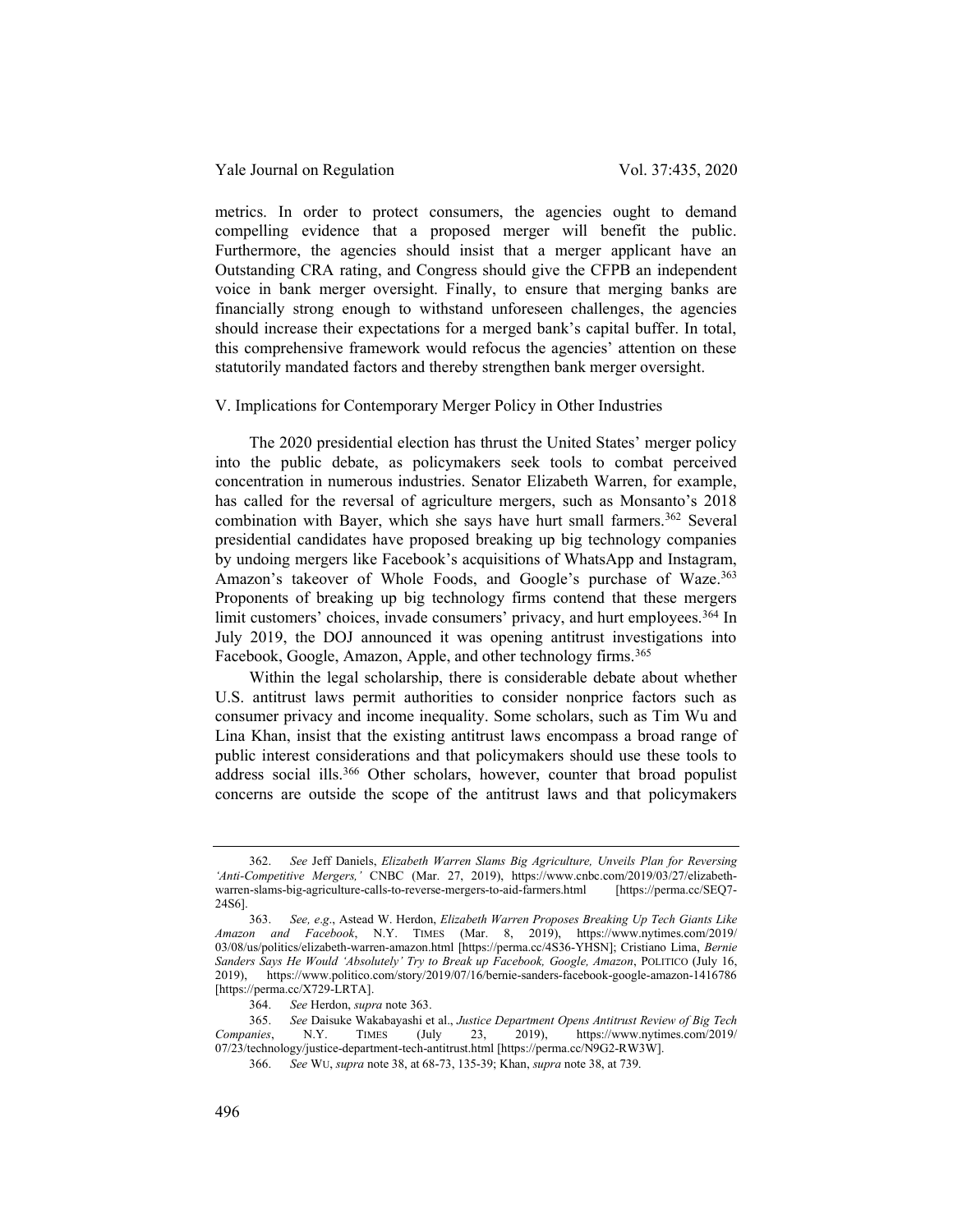should maintain their traditional focus on price effects.<sup>367</sup> The debate over this so-called "hipster antitrust" movement shows no signs of slowing.<sup>368</sup>

Whatever one thinks of the general antitrust laws, however, the bank merger statutes are unambiguous: the banking agencies must consider factors other than the HHI when evaluating merger proposals. In the bank merger context, Congress specifically provided that financial stability, the convenience and needs of the community, and the future prospects of the institutions are all relevant considerations, in addition to competition.

Despite this clear statutory mandate, however, the banking agencies have neglected factors outside of the traditional antitrust realm. After decades of near-complete focus on competitive considerations, policymakers and scholars have paid little attention to how they evaluate financial stability or consumer protection in merger proposals. In the meantime, the public has suffered the negative effects of bank consolidation in the form of branch closures, lower credit availability, higher crime, and increased systemic risk.<sup>369</sup>

While scholars debate the reach of the general antitrust statutes, therefore, the banking agencies should lead the way by exercising their broad merger authority. In contrast to the general antitrust laws, the bank merger statutes clearly mandate consideration of non-price factors in merger proposals. It makes sense, of course, that merger standards for banks are broader than for other companies. The law has long recognized that banking poses unique risks to financial stability and consumer welfare that are less prevalent in other industries.<sup>370</sup> As policymakers trend toward enlarging the scope of traditional merger review, therefore, it is especially critical that the banking agencies modernize their approach to bank merger oversight.

#### Conclusion

Over the past sixty years, financial regulators have allowed the once powerful bank merger review process to atrophy. This weakening is due, at least in part, to policymakers' and scholars' near-exclusive focus on antitrust, which has grown increasingly irrelevant as long-term trends in bank regulation and market structure have bolstered competition for financial services. Meanwhile, the banking agencies have failed to carefully consider whether proposed mergers would increase systemic risks, enhance the public welfare, and strengthen the relevant institutions. As a result, the agencies now rubber

<sup>367.</sup> See Joshua D. Wright et al., Requiem for a Paradox: The Dubious Rise and Inevitable Fall of Hipster Antitrust, 51 ARIZ. ST. L.J. 293, 326-40 (2019) (purporting to debunk the claim that lax antitrust enforcement has caused economic inequality).

<sup>368.</sup> See id. at 293.

<sup>369.</sup> See supra Section II.B.

<sup>370.</sup> See, e.g., Corrigan, supra note 185 (concluding that banks perform economically unique functions).